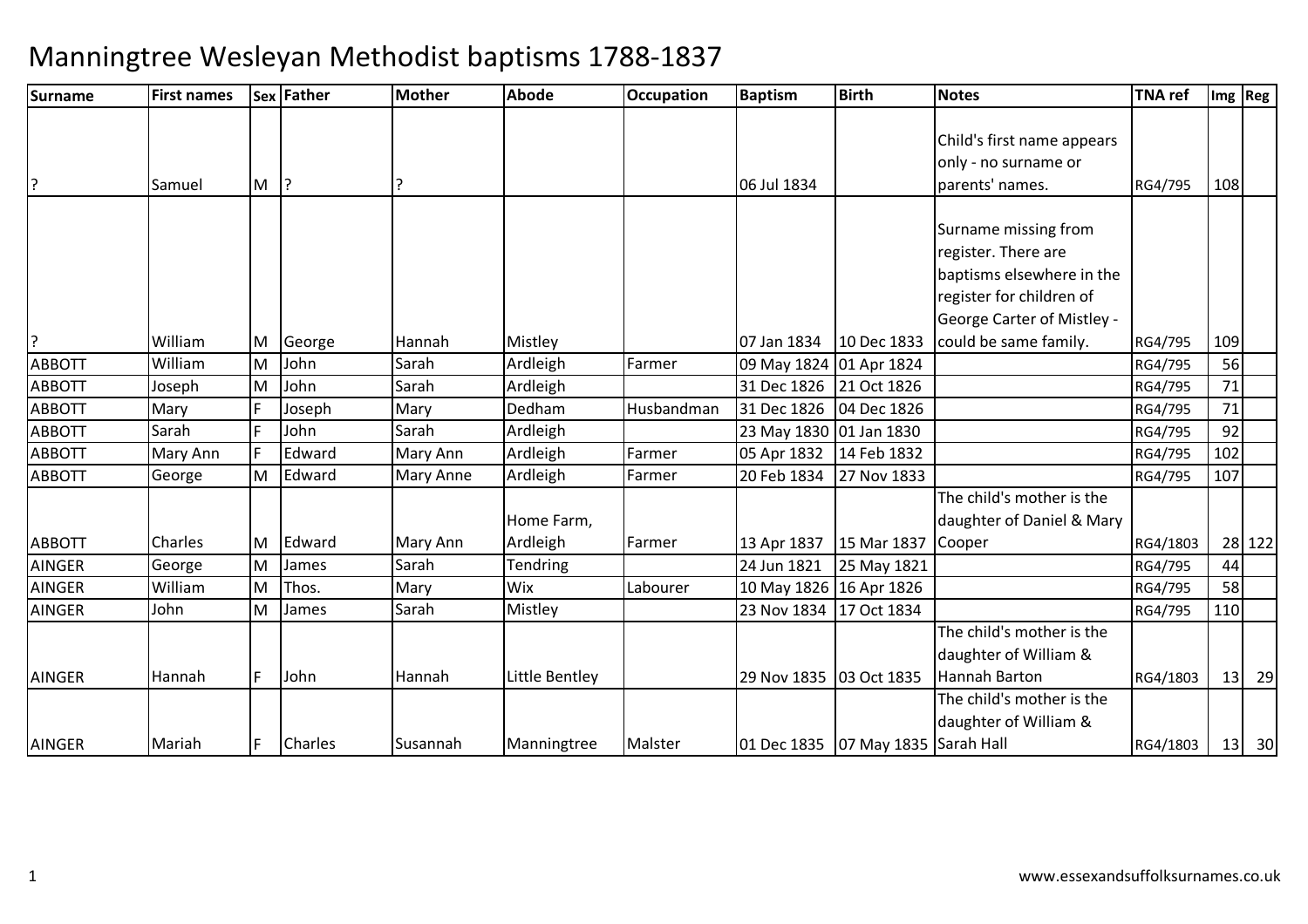| Surname          | <b>First names</b> |    | <b>Sex Father</b> | <b>Mother</b> | <b>Abode</b>     | <b>Occupation</b>           | <b>Baptism</b>          | <b>Birth</b>            | <b>Notes</b>                                  | <b>TNA</b> ref |     | Img Reg |
|------------------|--------------------|----|-------------------|---------------|------------------|-----------------------------|-------------------------|-------------------------|-----------------------------------------------|----------------|-----|---------|
|                  |                    |    |                   |               |                  |                             |                         |                         | Entered with 1837                             |                |     |         |
|                  |                    |    |                   |               |                  |                             |                         |                         | baptisms. Birth date given                    |                |     |         |
|                  |                    |    |                   |               |                  |                             |                         |                         | only, no baptism date,                        |                |     |         |
|                  |                    |    |                   |               |                  |                             |                         |                         | abode or father's                             |                |     |         |
| <b>ALDERTON</b>  | <b>IEmma</b>       |    | John Joseph       | Ann           |                  |                             |                         | 09 May 1831             | occupation.                                   | RG4/1803       |     | 37 173  |
| <b>ALESTON</b>   | Henry              | M  | Henry             | Maria         | Lawford          | Labourer                    | 30 Jun 1833             | 29 Apr 1833             |                                               | RG4/795        | 105 |         |
| <b>ALISON</b>    | Caleb              | M  | James             | Elizth.       | Ramsey           |                             | 09 Apr 1821             | 05 Mar 1821             | See also "Hallison"?                          | RG4/795        | 42  |         |
| <b>ALLAM</b>     | Isaac              | M  | Peter             | Deborah       | Manningtree      | Fisherman                   | 16 Jun 1804             | 12 Jun 1804             |                                               | RG4/795        | 11  |         |
| <b>ALLEN</b>     | William            | M  | Saml.             | Harriet       | Ardleigh         | Labourer                    | 25 Mar 1827             | 20 Jan 1827             |                                               | RG4/795        | 74  |         |
|                  |                    |    |                   |               |                  |                             |                         |                         | The child's mother is the                     |                |     |         |
|                  |                    |    |                   |               |                  |                             |                         |                         | daughter of Richard &                         |                |     |         |
| <b>ALLEN</b>     | Hannah             | F. | John              | Priscilla     | Manningtree      | Cabinet maker   19 Feb 1837 |                         | 17 Jan 1837             | Hannah Wasp                                   | RG4/1803       |     | 27 112  |
|                  |                    |    |                   |               |                  |                             |                         |                         | Father's name spelt "Hery"                    |                |     |         |
|                  |                    |    |                   |               |                  |                             |                         |                         | presumably an                                 |                |     |         |
|                  |                    |    |                   |               |                  |                             |                         |                         | abbreviation or spelling                      |                |     |         |
|                  |                    |    |                   |               |                  |                             |                         |                         | mistake and should be                         |                |     |         |
| <b>ALLERTONE</b> | Mary               | F. | Hery              | Mariah        | Lawford          | Labourer                    |                         | 09 Nov 1831 02 Mar 1831 | Henry                                         | RG4/795        | 100 |         |
| <b>ALLISON</b>   | James              | M  | Willm.            | Elizth.       | Lawford          |                             | 05 Jun 1818             | 09 May 1818             |                                               | RG4/795        | 34  |         |
| <b>ALLISON</b>   | Robert             | M  | John              | Sarah         | Wix              |                             | 27 Sep 1818             | 09 Aug 1818             |                                               | RG4/795        | 35  |         |
| ALLISON          | Robert             | M  | Willm.            | Elizth.       | Lawford          |                             | 03 Feb 1823             | 17 Jan 1823             |                                               | RG4/795        | 48  |         |
| <b>ALLISON</b>   | Samuel             | M  | William           | Elizabeth     | Mistley          | Labourer                    | 31 Oct 1828             | 28 Sep 1828             |                                               | RG4/795        | 84  |         |
| <b>ALLISON</b>   | James              | M  | Samuel            | Mary          | <b>Bradfield</b> | Husbandman                  | 05 May 1833 14 Apr 1833 |                         |                                               | RG4/795        | 105 |         |
| <b>ALLISTON</b>  | Maria              |    | William           | Elizabeth     | Manningtree      |                             | 03 May 1816 08 Apr 1816 |                         |                                               | RG4/795        | 27  |         |
| <b>ALLISTON</b>  | Ann Maria          | F  | Henry             | Maria         | Lawford          | Malster                     | 16 Mar 1829             | 20 Jan 1829             |                                               | RG4/795        | 86  |         |
| <b>ANDREWS</b>   | David              | M  | Daniel            | Sarah         | Wix              | Labourer                    | 26 Mar 1823             | 26 Nov 1822             |                                               | RG4/795        | 50  |         |
| <b>ANDREWS</b>   | Mary               |    | Daniel            | Sarah         | Wix              | Husbandman                  | 03 Jul 1825             | 02 Apr 1825             |                                               | RG4/795        | 59  |         |
| <b>ANDREWS</b>   | Willm.             | M  | Danl.             | Sarah         | Wix              | Labourer                    | 27 Aug 1826             | 17 Jul 1826             |                                               | RG4/795        | 70  |         |
| ANGIER           | Hanah              |    | James             | Sarah         | <b>Tendring</b>  |                             | 06 Jun 1819             | 07 May 1819             |                                               | RG4/795        | 36  |         |
|                  |                    |    |                   |               |                  |                             |                         |                         |                                               |                |     |         |
|                  |                    |    |                   |               |                  |                             |                         |                         | Baptized at the Methodist                     |                |     |         |
| <b>ANGIER</b>    | Susannah           |    | Thomas            | Mary          | Wix              |                             |                         |                         | 13 Apr 1828 10 Mar 1828   chapel at Bradfield | RG4/795        | 81  |         |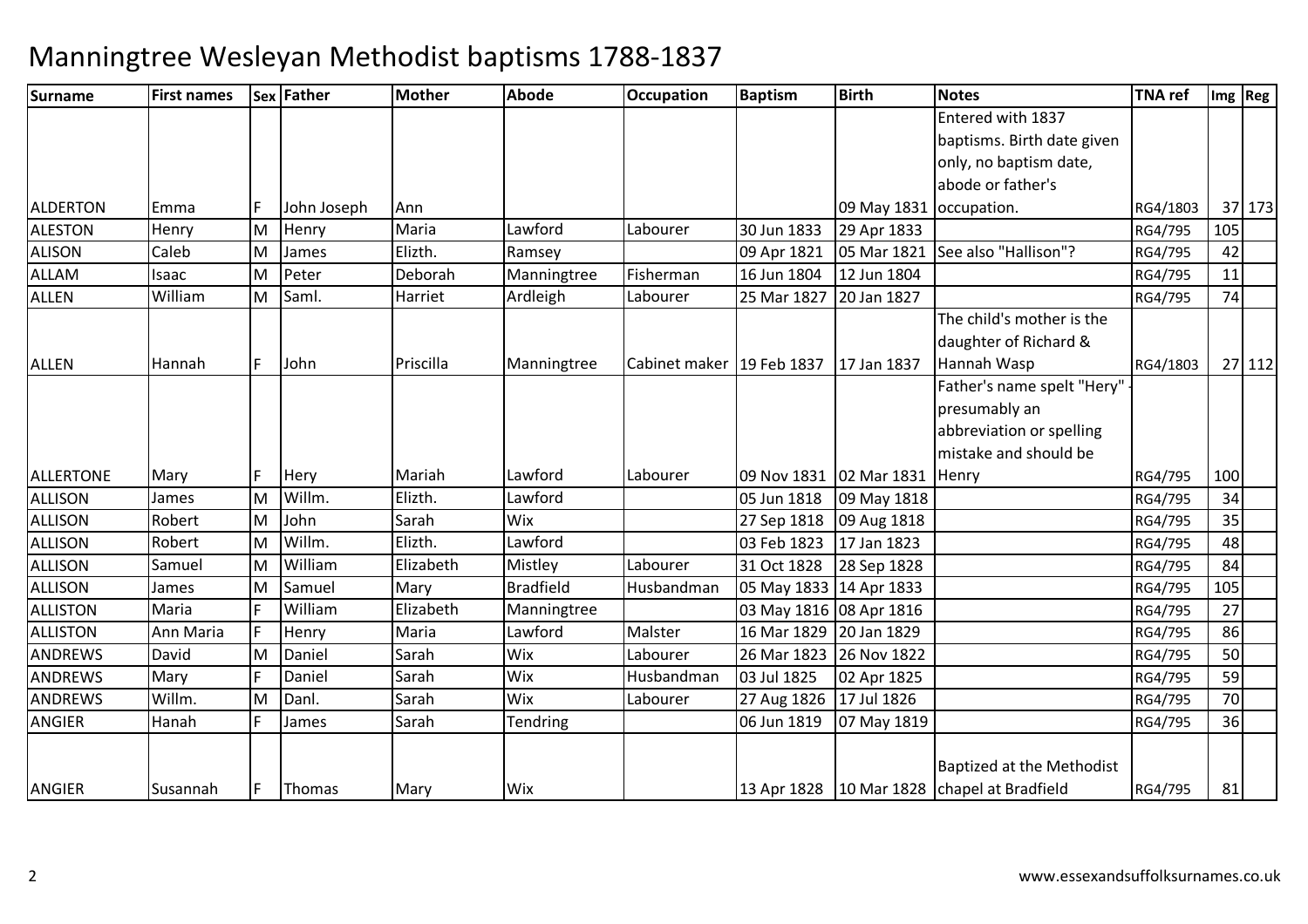| <b>Surname</b> | <b>First names</b> |    | Sex Father | Mother | <b>Abode</b>    | <b>Occupation</b>                         | <b>Baptism</b> | <b>Birth</b> | <b>Notes</b>                                                                   | <b>TNA ref</b> |    | Img Reg |
|----------------|--------------------|----|------------|--------|-----------------|-------------------------------------------|----------------|--------------|--------------------------------------------------------------------------------|----------------|----|---------|
|                |                    |    |            |        |                 |                                           |                |              | The child's mother is the                                                      |                |    |         |
|                |                    |    |            |        | Horesley Cross, |                                           |                |              | daughter of James & Mary                                                       |                |    |         |
| <b>ANGIER</b>  | Robert             | M  | Robert     | Sarah  | Mistley         | Shoemaker                                 | 16 Oct 1836    | 26 Aug 1836  | Beeston                                                                        | RG4/1803       |    | $24$ 97 |
| <b>ARNOLD</b>  | George             | M  | Joseph     | Sarah  | Lawford         | Shoemaker                                 | 11 Nov 1828    | 01 Apr 1817  |                                                                                | RG4/795        | 85 |         |
| <b>ARNOLD</b>  | Emma               |    | Joseph     | Sarah  | Lawford         | Shoemaker                                 | 11 Nov 1828    | 17 Mar 1820  |                                                                                | RG4/795        | 85 |         |
| <b>ARNOLD</b>  | Hannah             | F  | Joseph     | Sarah  | Lawford         | Shoemaker                                 | 11 Nov 1828    | 21 Sep 1822  |                                                                                | RG4/795        | 85 |         |
| ARNOLD         | William            | M  | Joseph     | Sarah  | Lawford         | Shoemaker                                 | 11 Nov 1828    | 10 Aug 1824  |                                                                                | RG4/795        | 85 |         |
| <b>ARTHY</b>   | Elizabeth          | F  | William    | Sarah  | Lawford         | Cabinet maker   25 Aug 1824   15 Aug 1824 |                |              | Surname in register as<br>"Arthy or Aurther"                                   | RG4/795        | 56 |         |
|                |                    |    |            |        |                 |                                           |                |              |                                                                                |                |    |         |
| <b>ARTHY</b>   | Susannah           | F  | Wm.        | Sarah  | Lawford         | Cabinet maker   11 Jun 1827               |                | 12 Jan 1827  |                                                                                | RG4/795        | 75 |         |
|                |                    |    |            |        |                 |                                           |                |              | The child's mother is the<br>daughter of Thomas &<br>Sarah Algar. Entered with |                |    |         |
| <b>ARTHY</b>   | Mary Ann           | IF | William    | Sarah  | Lawford         | Cabinet maker 29 Oct 1823                 |                | 24 Feb 1822  | 1837 baptisms.                                                                 | RG4/1803       |    | 37 172  |
|                |                    |    |            |        |                 |                                           |                |              | Surname in register as                                                         |                |    |         |
| <b>AURTHER</b> | Elizabeth          |    | William    | Sarah  | Lawford         | Cabinet maker   25 Aug 1824   15 Aug 1824 |                |              | "Arthy or Aurther"                                                             | RG4/795        | 56 |         |
|                |                    |    | Charles    |        |                 |                                           |                |              |                                                                                |                |    |         |
| <b>BACON</b>   | Sarah Ann          |    | Ephraim    | Nancy  |                 |                                           | 29 Sep 1815    | 19 Aug 1815  |                                                                                | RG4/795        | 26 |         |
|                |                    |    | Charles    |        |                 |                                           |                |              |                                                                                |                |    |         |
| <b>BACON</b>   | George             | M  | Ephraim    | Nancy  | Manningtree     |                                           | 17 Aug 1817    | 29 Jun 1817  |                                                                                | RG4/795        | 31 |         |
| <b>BACON</b>   | Charles            | M  | Charles    | Nancy  | Manningtree     |                                           | 27 Jan 1819    | 20 Dec 1818  |                                                                                | RG4/795        | 35 |         |
| <b>BACON</b>   | Carroline          |    | Charles    | Ann    | Mistley         |                                           | 25 Jun 1821    | 15 Apr 1821  |                                                                                | RG4/795        | 45 |         |
| <b>BACON</b>   | Charles<br>Ephraim | M  | Charles    | Sarah  | Manningtree     | Mariner                                   | 14 Mar 1828    | 12 Mar 1828  |                                                                                | RG4/795        | 80 |         |
|                |                    |    |            |        |                 |                                           |                |              | Surname spelt "Balksheild"<br>perhaps should be spelt                          |                |    |         |
| BALKSHEILD     | Mary               | F  | John       | Ann    | Little Bentley  |                                           | 10 Dec 1820    | 18 Oct 1820  | 'Blackshield".                                                                 | RG4/795        | 41 |         |
| <b>BARRELL</b> | James              | M  | Nathaniel  | Mary   | Langham         | Husbandman                                | 25 Jun 1826    | 16 Mar 1822  |                                                                                | RG4/795        | 66 |         |
| <b>BARRELL</b> | Jane               |    | John       | Mary   | Langham         | Husbandman                                | 25 Jun 1826    | 15 Mar 1826  |                                                                                | RG4/795        | 67 |         |
| <b>BARRELL</b> | Amy                |    | John       | Mary   | Ardleigh        |                                           | 04 Oct 1829    | 01 Aug 1829  |                                                                                | RG4/795        | 88 |         |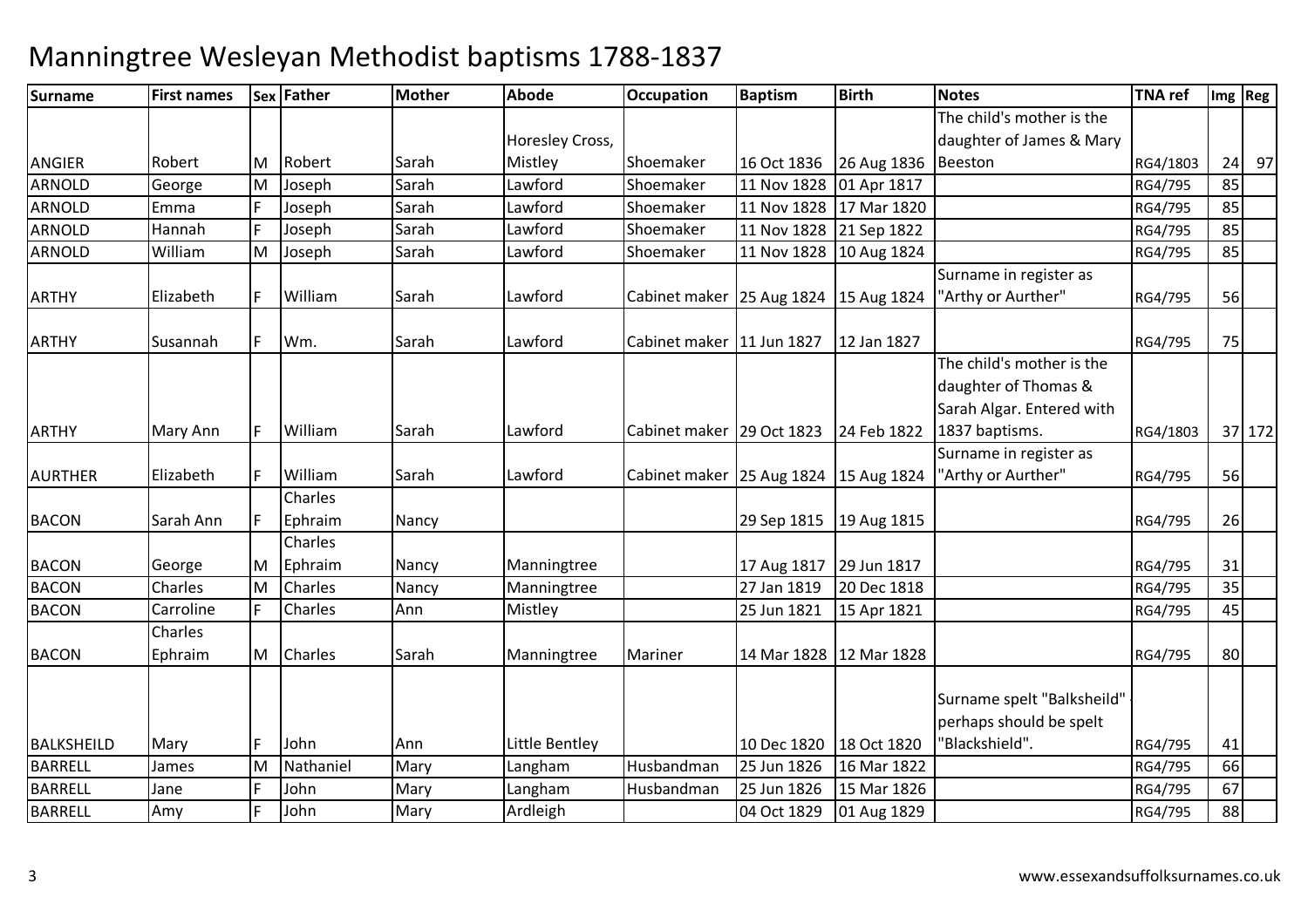| Surname         | <b>First names</b> |    | Sex Father | Mother    | <b>Abode</b>        | <b>Occupation</b> | <b>Baptism</b>          | <b>Birth</b>              | <b>Notes</b>               | <b>TNA ref</b> |     | Img Reg |
|-----------------|--------------------|----|------------|-----------|---------------------|-------------------|-------------------------|---------------------------|----------------------------|----------------|-----|---------|
| <b>BARTON</b>   | Mary               |    | John       | Lucy      | Little Bentley      |                   | 13 Jan 1813             | 03 Jul 1812               |                            | RG4/795        | 21  |         |
| <b>BARTON</b>   | Benjamin           | M  | John       | Lucy      | Little Bentley      |                   | 23 Nov 1817             | 03 Nov 1817               |                            | RG4/795        | 32  |         |
| <b>BARTON</b>   | Sarah              |    | John       | Lucy      | Little Bentley      |                   | 24 Dec 1820             | 29 Nov 1820               |                            | RG4/795        | 42  |         |
| <b>BARTON</b>   | Joseph             | M  | John       | Lucy      | Little Bentley      |                   | 06 Jul 1823             | 05 Jun 1823               |                            | RG4/795        | 51  |         |
| <b>BARTON</b>   | James              | M  | John       | Lucy      | Little Bentley      | Husbandman        | 24 Apr 1826             | 24 Apr 1826               |                            | RG4/795        | 65  |         |
|                 |                    |    |            |           |                     |                   |                         |                           | No parents' names, no      |                |     |         |
|                 | Mahala             |    |            |           |                     |                   |                         |                           | dates - 1824 is assumed by |                |     |         |
| <b>BASS</b>     | Major?             |    |            |           | Ardleigh            | Shoemaker         | * * 1824                |                           | position in register.      | RG4/795        | 54  |         |
|                 |                    |    |            |           |                     |                   |                         |                           | The child's mother is the  |                |     |         |
|                 |                    |    |            |           |                     |                   |                         |                           | daughter of Joseph & Mary  |                |     |         |
| <b>BEASTON</b>  | Mary Ann           |    | James      | Ann       | Manningtree         | Cordwainer        |                         | 23 Mar 1836   13 Mar 1836 | Went                       | RG4/1803       |     | 18 61   |
| <b>BECKWITH</b> | Mary               |    | Henry      | Mary      | Wix                 | Miller            | 18 Oct 1821             | 09 Sep 1821               |                            | RG4/795        | 46  |         |
| <b>BECKWITH</b> | William            | M  | Henry      | Mary      | Wix                 | Miller            | 05 Apr 1829             | 15 Mar 1829               |                            | RG4/795        | 87  |         |
| <b>BECKWITH</b> | William            | M  | Henry      | Mary      | Wix                 | Miller            | 18 Sep 1830             | 07 Jul 1830               |                            | RG4/795        | 95  |         |
|                 | James              |    |            |           |                     |                   |                         |                           |                            |                |     |         |
| <b>BECKWITH</b> | Willson            | M  | Henry      | Mary      | Wix                 | Miller            |                         |                           |                            | RG4/795        | 103 |         |
|                 |                    |    |            |           |                     |                   |                         |                           | The child's mother is the  |                |     |         |
|                 | Hannah             |    |            |           |                     |                   |                         |                           | daughter of William &      |                |     |         |
| <b>BECKWITH</b> | Mariah             | F. | Henry      | Mary      | Wix                 | Miller            |                         | 26 Mar 1836   15 Mar 1836 | Hannah Wilson              | RG4/1803       |     | 18 63   |
|                 |                    |    |            |           |                     | Wesleyan          |                         |                           | Daughter of The Revd. John |                |     |         |
| <b>BELL</b>     | Ann Rogers         | M  | John       | Ann       | Manningtree         | Minister          | 01 Nov 1824 01 Oct 1824 |                           | Bell                       | RG4/795        | 54  |         |
|                 | John               |    |            |           |                     | Wesleyan          |                         |                           |                            |                |     |         |
| <b>BELL</b>     | Thompson           | M  | John       | Ann       | Manningtree         | Minister          |                         | 27 Aug 1826   06 Aug 1826 | Baptized at Bradfield      | RG4/795        | 69  |         |
| <b>BENNETT</b>  | John               | M  | John       | Sarah Ann | Harwich             | Labourer          | 18 Nov 1831             | 15 Nov 1831               |                            | RG4/795        | 101 |         |
| <b>BENNETT</b>  | Charles            | M  | John       | Sarah     | Harwich             |                   | 26 Dec 1833             | 23 Oct 1833               |                            | RG4/795        | 109 |         |
| <b>BETTS</b>    | Maria              |    | James      | Sarah     | Little Bentley      |                   | 26 Apr 1818             | 15 Feb 1818               |                            | RG4/795        | 34  |         |
| <b>BETTS</b>    | James              | M  | John       | Sarah     | Little Bentley      |                   | 26 Dec 1819             | 06 Nov 1819               |                            | RG4/795        | 39  |         |
| <b>BETTS</b>    | John               | M  | James      | Sarah     | Little Bentley      | Husbandman        | 04 Jun 1826             | 17 May 1826               |                            | RG4/795        | 65  |         |
| <b>BIRD</b>     | Isaac              | M  | John       | Elizabeth | <b>Great Oakley</b> | Labourer          | 15 Apr 1827             | 13 Mar 1827               |                            | RG4/795        | 74  |         |
| <b>BIRD</b>     | Amos               | M  | John       | Elizabeth | <b>Great Oakley</b> |                   | 18 Oct 1829             | 20 Sep 1829               |                            | RG4/795        | 88  |         |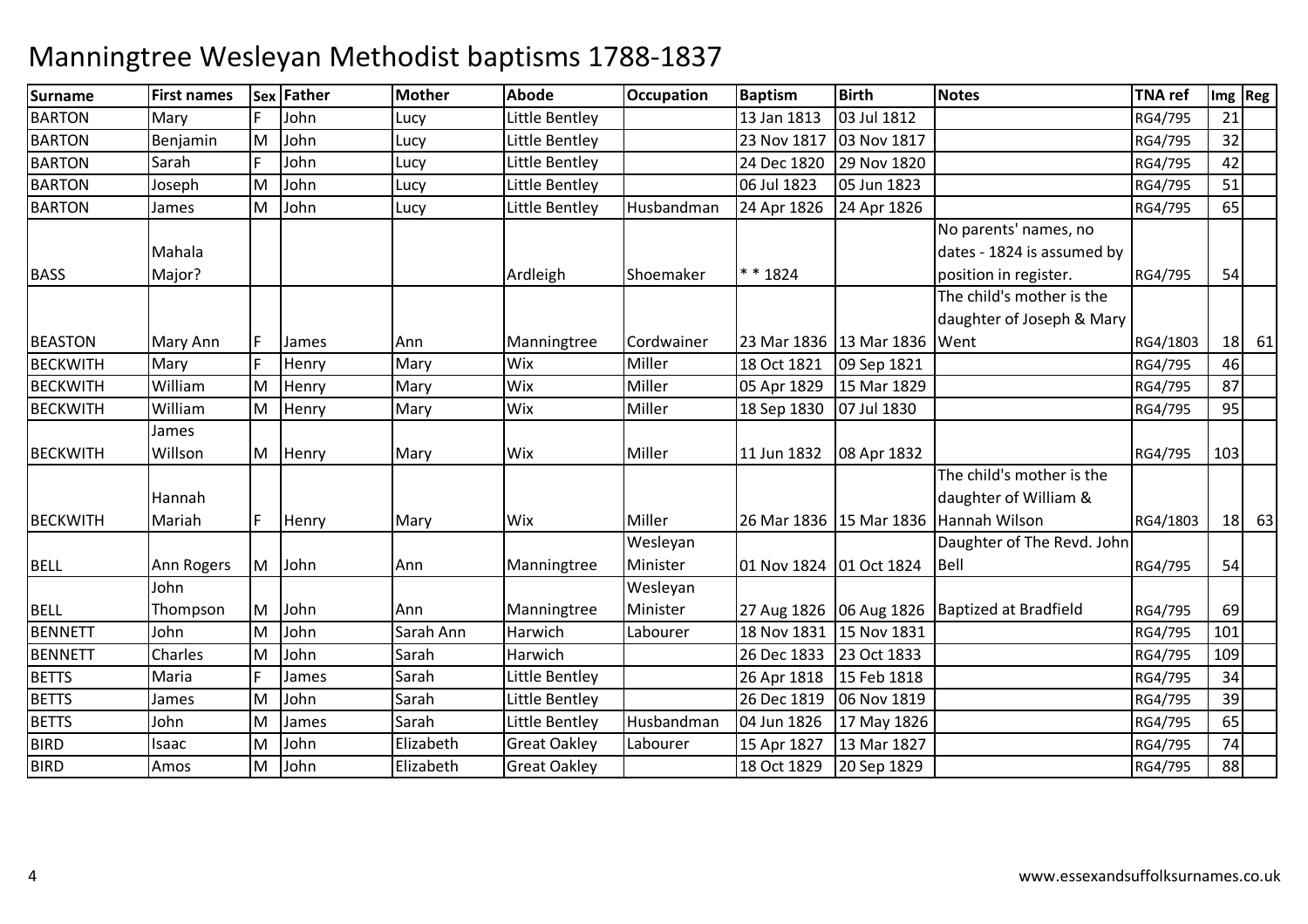| <b>Surname</b>                 | <b>First names</b> |    | Sex Father | <b>Mother</b> | <b>Abode</b>         | <b>Occupation</b>                                 | <b>Baptism</b>             | <b>Birth</b>               | <b>Notes</b>                         | <b>TNA ref</b>     |     | Img Reg |
|--------------------------------|--------------------|----|------------|---------------|----------------------|---------------------------------------------------|----------------------------|----------------------------|--------------------------------------|--------------------|-----|---------|
|                                |                    |    |            |               |                      |                                                   |                            |                            |                                      |                    |     |         |
|                                |                    |    |            |               |                      |                                                   |                            |                            | Surname spelt "Balksheild"           |                    |     |         |
|                                |                    |    |            |               |                      |                                                   |                            |                            | perhaps should be spelt              |                    |     |         |
| BLACKSHIELD                    | Mary               | F  | John       | Ann           | Little Bentley       |                                                   | 10 Dec 1820   18 Oct 1820  |                            | "Blackshield".                       | RG4/795            | 41  |         |
|                                |                    |    |            |               |                      |                                                   |                            |                            | Repeated on image 66,                |                    |     |         |
|                                |                    |    |            |               |                      |                                                   |                            |                            | where the year of birth and          |                    |     |         |
|                                |                    |    |            |               |                      |                                                   |                            |                            | baptism is entered as 1826           |                    |     |         |
| <b>BLACKSHIELD</b>             | Jemimah            |    | John       | Ann           | Little Bentley       | Husbandman                                        | 12 Feb 1825                | 08 Jan 1825                | instead of 1826.                     | RG4/795            | 62  |         |
| BLACKSHIELD                    | Henry              | M  | John       | Ann           | Little Bentley       | Labourer                                          | 16 Feb 1834                | 15 Jan 1834                |                                      | RG4/795            | 107 |         |
|                                |                    |    |            |               |                      |                                                   |                            |                            | The child's mother is the            |                    |     |         |
|                                |                    |    |            |               |                      |                                                   |                            |                            | daughter of William &                |                    |     |         |
| BLACKSHIELD                    | Mariah             | F  | John       | Ann           | Little Bentley       | Labourer                                          | 02 Oct 1836                | 03 Sep 1836                | Sarah James                          | RG4/1803           |     | $24$ 96 |
|                                | Fanny              |    |            |               |                      |                                                   |                            |                            |                                      |                    |     |         |
| <b>BLOOM</b>                   | Bunkley?           |    | Edward     | Sarah         | <b>Bradfield</b>     |                                                   | 19 Aug 1834 17 Jun 1834    |                            |                                      | RG4/795            | 109 |         |
| <b>BLOOM</b>                   | Susan              |    | James      | Susan         | Lawford              | Sadler                                            | 08 Jul 1835                | 24 Feb 1835                |                                      | RG4/795            | 113 |         |
|                                |                    |    |            |               |                      |                                                   |                            |                            | The child's mother is the            |                    |     |         |
|                                |                    |    |            |               |                      |                                                   |                            |                            | daughter of James & Mary             |                    |     |         |
| <b>BLOOM</b>                   | John               | M  | James      | Susannah      | Lawford              | Sadler                                            | 21 Jun 1837                | 10 Jan 1837                | Cant?                                | RG4/1803           |     | 32 144  |
| <b>BLOWERS</b>                 | Richard            | M  | Richard    | Mary          | <b>Great Oakley</b>  |                                                   | 11 Apr 1819                | 01 Mar 1819                |                                      | RG4/795            | 36  |         |
| <b>BLOWERS</b>                 | Jane               |    | Richard    | Mary          | <b>Great Oakley</b>  |                                                   | 10 Dec 1820                | 10 Nov 1820                |                                      | RG4/795            | 42  |         |
| <b>BLOWERS</b>                 | Sarah              |    | Richard    | Elizabeth     | <b>Great Oakley</b>  |                                                   |                            |                            |                                      | RG4/795            | 73  |         |
| <b>BLOWERS</b>                 | Robert             | M  | Robert     | Mary          | Harwich              | Harness maker 06 May 1827 21 Apr 1827<br>Labourer | 02 Feb 1834                | 29 Nov 1833                |                                      |                    | 107 |         |
|                                | John               |    | Saml.      | Sarah         |                      |                                                   |                            | 22 Feb 1818                |                                      | RG4/795            | 34  |         |
| <b>BLOYCE</b><br><b>BLOYCE</b> |                    | M  | Samuel     | Sarah         | Ardleigh<br>Ardleigh |                                                   | 05 Apr 1818<br>15 Apr 1821 | 20 Mar 1821                |                                      | RG4/795<br>RG4/795 | 43  |         |
| <b>BLOYCE</b>                  | Mary               | M  | Samuel     | Sarah         | Ardleigh             | Husbandman                                        |                            |                            |                                      |                    | 61  |         |
| <b>BLOYCE</b>                  | George             | M  | Samuel     | Sarah         |                      | Labourer                                          | 25 Sep 1825                | 22 Aug 1825<br>29 Jul 1828 |                                      | RG4/795            | 84  |         |
|                                | <b>Thomas</b>      |    |            |               | Ardleigh             |                                                   | 05 Oct 1828                |                            |                                      | RG4/795            |     |         |
| <b>BLOYCE</b>                  | Samuel             | M  | Samuel     | Mary          | Ardleigh             | Husbandman                                        |                            | 26 May 1833   07 May 1833  | The child's mother is the            | RG4/795            | 105 |         |
|                                |                    |    |            |               |                      |                                                   |                            |                            |                                      |                    |     |         |
| <b>BLOYCE</b>                  | Sarah              | F. | Samuel     | Mary          | Ardleigh             |                                                   | 27 Sep 1835   17 Aug 1835  |                            | daughter of Samuel &<br>Sarah Sharpe | RG4/1803           |     | $10$ 11 |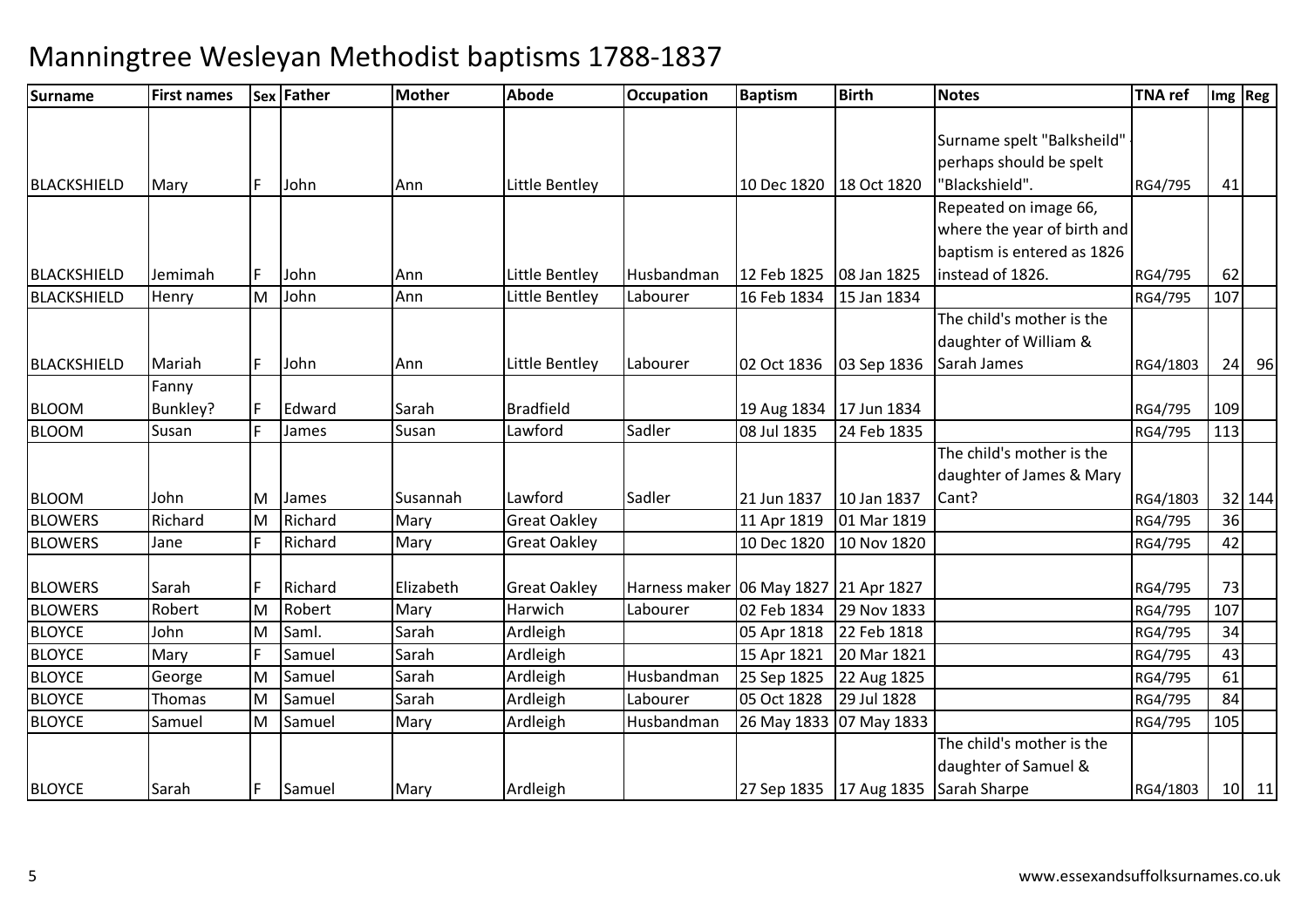| <b>Surname</b>  | <b>First names</b> |    | Sex Father | Mother        | <b>Abode</b> | <b>Occupation</b> | <b>Baptism</b>            | <b>Birth</b>            | <b>Notes</b>                 | <b>TNA ref</b> |                 | Img Reg |
|-----------------|--------------------|----|------------|---------------|--------------|-------------------|---------------------------|-------------------------|------------------------------|----------------|-----------------|---------|
|                 |                    |    |            |               |              |                   |                           |                         | The child's mother is the    |                |                 |         |
|                 |                    |    |            |               |              |                   |                           |                         | daughter of Edward &         |                |                 |         |
| <b>BOLTON</b>   | <b>Sarah</b>       |    | John       | Mary          | Lawford      | Felmonger         | 28 Jun 1837               | 20 Oct 1833             | Sarah Blandon                | RG4/1803       |                 | 35 162  |
|                 |                    |    |            |               |              |                   |                           |                         | Out of sequence with 1821    |                |                 |         |
| <b>BONES</b>    | Samuel             | M  | John       | Ann           | Ardleigh     |                   | 08 Oct 1820               | 08 Jul 1820             | baptisms                     | RG4/795        | 43              |         |
|                 |                    |    |            |               |              |                   |                           |                         | Father's first name a little |                |                 |         |
|                 |                    |    |            |               |              |                   |                           |                         | unclear - might in fact be   |                |                 |         |
|                 |                    |    |            |               |              |                   |                           |                         | "Johnton" - a dodgy          |                |                 |         |
| <b>BOULTEN</b>  | Mary Ann           |    | John       | Mary Ann      | Manningtree  |                   | 15 Sep 1833               | 30 Jul 1833             | rendering of Jonathan?       | RG4/795        | 108             |         |
|                 |                    |    |            |               |              |                   |                           |                         | The child's mother is the    |                |                 |         |
|                 |                    |    |            |               |              |                   |                           |                         | daughter of Richard & Ann    |                |                 |         |
| <b>BOULTER</b>  | John Hilton        | M  | John       | Marianne      | Manningtree  |                   |                           | 14 Nov 1835 26 Sep 1835 | <b>Starling</b>              | RG4/1803       | 13              | 28      |
|                 |                    |    |            |               |              |                   |                           |                         | The child's mother is the    |                |                 |         |
|                 |                    |    |            |               |              | Tallow            |                           |                         | daughter of Richard & Ann    |                |                 |         |
| <b>BOULTER</b>  | Sarah              |    | John       | Mary Ann      | Manningtree  | chandler          | 28 May 1837 14 Apr 1837   |                         | <b>Starling</b>              | RG4/1803       |                 | 30 134  |
| <b>BOWMAN</b>   | Mary Ann           |    | Edward     | Elizabeth     | Lawford      |                   | 16 Feb 1812               | 22 Jan 1812             |                              | RG4/795        | 20              |         |
|                 |                    |    |            |               |              |                   |                           |                         | The child's mother is the    |                |                 |         |
|                 |                    |    |            |               |              |                   |                           |                         | daughter of Joseph &         |                |                 |         |
| <b>BRETT</b>    | Susannah           |    | George     | Elizabeth     | Harwich      |                   | 22 May 1836   17 Jan 1836 |                         | Elizabeth Fairbrother        | RG4/1803       | 20 <sub>l</sub> | 70      |
| <b>BRITTAIN</b> | Roda               |    | Thomas     | Eliz.         |              |                   | 19 Apr 1807               | 17 Apr 1807             |                              | RG4/795        | 12              |         |
| <b>BRITTAIN</b> | Charlotte          | F. | Joseph     | Charlotte Ann | Manningtree  |                   | 12 Jul 1819               | 29 Apr 1819             |                              | RG4/795        | 36              |         |
|                 | James              |    |            |               |              |                   |                           |                         |                              |                |                 |         |
| <b>BROOK</b>    | William            | M  | James      | Hanah         | Harwich      |                   | 05 Feb 1831               | 30 Dec 1830             |                              | RG4/795        | 97              |         |
| <b>BROOKS</b>   | Mary               |    | William    | Mary          | Mistley      |                   | 25 Nov 1811               | 07 Sep 1811             |                              | RG4/795        | 19              |         |
| <b>BROOKS</b>   | William            | М  | William    | Mary          | Mistley      |                   | 31 May 1813 05 Apr 1813   |                         |                              | RG4/795        | 22              |         |
| <b>BROOKS</b>   | Thomas             | м  | William    | Mary          | Mistley      |                   | 06 Mar 1815 09 Dec 1814   |                         | Out of sequence              | RG4/795        | 25              |         |
| <b>BROOKS</b>   | James              | M  | Wm.        | Mary          | Manningtree  |                   | 13 May 1822 19 Dec 1821   |                         |                              | RG4/795        | 47              |         |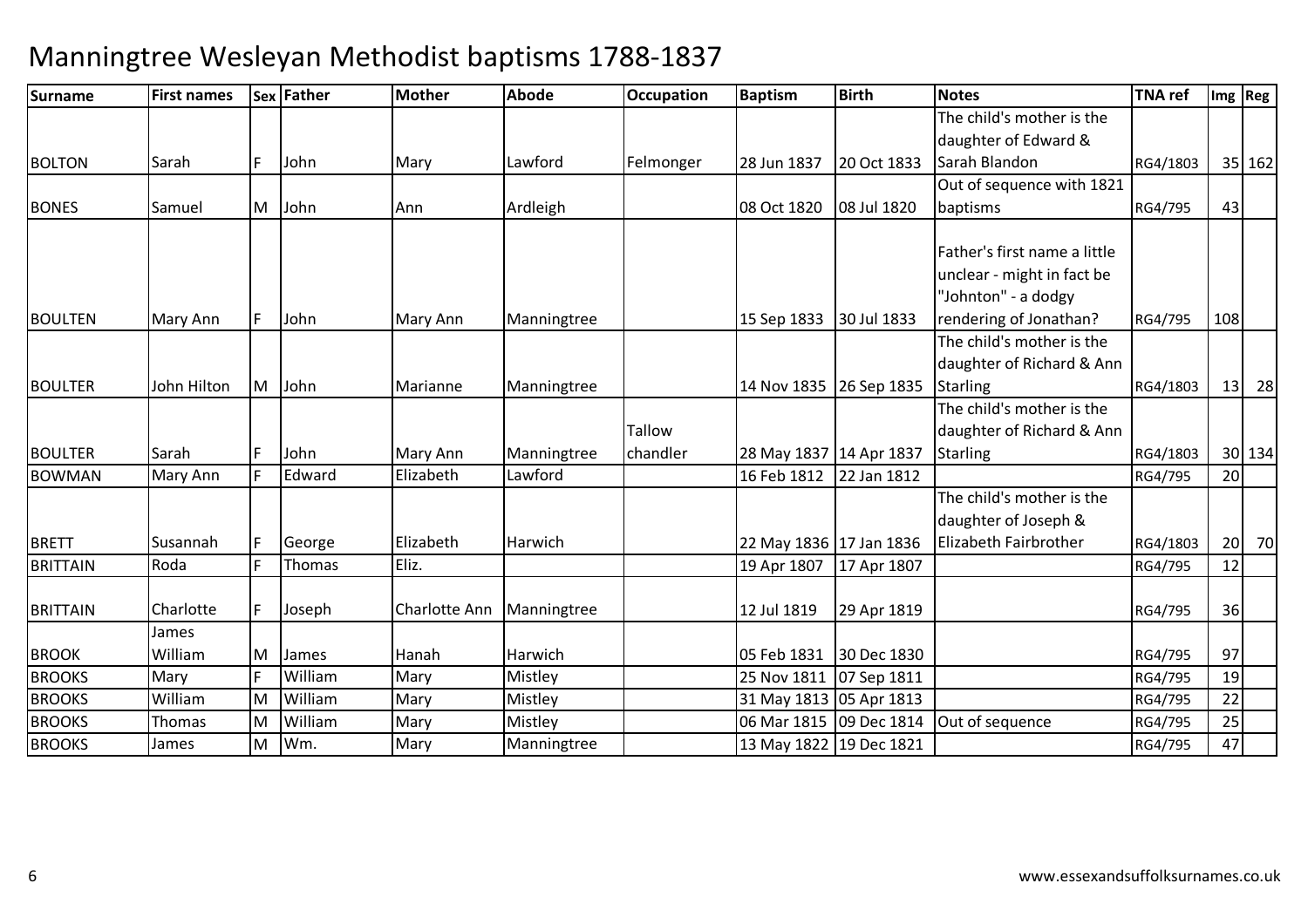| Surname           | <b>First names</b> |    | Sex Father  | <b>Mother</b> | <b>Abode</b>         | Occupation | <b>Baptism</b> | <b>Birth</b> | <b>Notes</b>                            | <b>TNA</b> ref |     | Img Reg |
|-------------------|--------------------|----|-------------|---------------|----------------------|------------|----------------|--------------|-----------------------------------------|----------------|-----|---------|
|                   |                    |    |             |               |                      |            |                |              | The child's mother is the               |                |     |         |
|                   |                    |    |             |               |                      |            |                |              | daughter of Thomas &                    |                |     |         |
|                   |                    |    |             |               |                      |            |                |              | Martha South. Entered                   |                |     |         |
| <b>BROOKS</b>     | Mary               | F. | William     | Mary          | Mistley              | Malster    | 02 Jun 1833    | 17 Oct 1816  | with 1837 baptisms.                     | RG4/1803       |     | 29 127  |
|                   |                    |    |             |               |                      |            |                |              | The child's mother is the               |                |     |         |
|                   |                    |    |             |               |                      |            |                |              | daughter of Thomas &                    |                |     |         |
| <b>BROOM</b>      | Edward Moy M       |    | Edward      | Sarah         | <b>Bradfield</b>     | Sadler     | 11 Sep 1836    | 19 Nov 1835  | <b>Elizabeth Watt</b>                   | RG4/1803       | 23  | 92      |
| <b>BROWN</b>      | Elizth.            |    | Daniel      | Elizth.       | Little Oakley        |            | 10 Dec 1820    | 15 Oct 1820  |                                         | RG4/795        | 41  |         |
| <b>BROWNE</b>     | Robert             | M  | Daniel      | Elizth.       | <b>Great Oakley</b>  |            | 16 Jun 1816    |              |                                         | RG4/795        | 28  |         |
| <b>BROWNE</b>     | Susan              |    | Daniel      | Elizabeth     | Little Oakley        |            | 30 Mar 1817    | 03 Feb 1817  |                                         | RG4/795        | 30  |         |
|                   | William            |    |             |               |                      | Wesleyan   |                |              |                                         |                |     |         |
| <b>BROWNE</b>     | Waddelow           | M  | John Rocket | Anne          | Manningtree          | Minister   | 16 Dec 1827    | 22 Sep 1827  |                                         | RG4/795        | 77  |         |
| <b>BROWNE</b>     | Garrington         | M  | Robert      | Mary          | Little Bentley       | Labourer   | 15 Jun 1828    | 10 May 1828  |                                         | RG4/795        | 82  |         |
|                   | Charlotte          |    |             |               |                      |            |                |              |                                         |                |     |         |
| <b>BRUNDELL</b>   | Maria              | F. | Isaac       | Charlotte     | <b>Great Bromley</b> | Farmer     | 14 Oct 1822    | 10 Oct 1822  |                                         | RG4/795        | 48  |         |
| <b>BRUNDELL</b>   | Joseph             | M  | Isaac       | Susan         | <b>Great Bromley</b> | Farmer     | 15 Jul 1829    | 28 Mar 1829  |                                         | RG4/795        | 88  |         |
|                   |                    |    |             |               | Cattawade,           |            |                |              | The child's mother is the               |                |     |         |
|                   |                    |    |             |               | Brantham,            |            |                |              | daughter of William &                   |                |     |         |
| <b>BRUNDELL</b>   | Hannah             | F. | Thomas      | Alice         | Suffolk              | Blacksmith |                |              | 09 Dec 1836   01 Nov 1836 Sarah Gibling | RG4/1803       |     | 25 105  |
|                   |                    |    |             |               |                      |            |                |              | Register impossibly says                |                |     |         |
|                   |                    |    |             |               |                      |            |                |              | born 4 Oct 1825, baptised               |                |     |         |
|                   |                    |    |             |               |                      |            |                |              | 14 July 1825. Perhaps born              |                |     |         |
|                   |                    |    |             |               |                      |            |                |              | 1824, or born 1825 and                  |                |     |         |
| <b>BRUNDRELL</b>  | Elizabeth          | F. | Isaac       | Charlotte     | <b>Great Bromley</b> | Farmer     | 14 Jul 1825    | 04 Oct *     | baptised 1826.                          | RG4/795        | 60  |         |
| <b>BUCKSHIELD</b> | Elijah             | M  | John        | Ann           | Little Bentley       | Labourer   | 22 Feb 1829    | 03 Jan 1829  |                                         | RG4/795        | 86  |         |
| <b>BUDD</b>       | Hannah             |    | Abraham     | Hannah        | Beaumont             | Farmer     | 27 Sep 1826    | 09 Sep 1826  |                                         | RG4/795        | 70  |         |
| <b>BUDD</b>       | John               | M  | Abraham     | Hannah        | Little Clacton       |            | 29 Jul 1830    | 04 Mar 1830  |                                         | RG4/795        | 93  |         |
| <b>BUDD</b>       | Susanah            |    | Abraham     | Hannah        | Clacton              | Farmer     | 12 Jan 1832    | 19 Nov 1831  |                                         | RG4/795        | 101 |         |
| <b>BUDD</b>       | Ellen Judith       |    | Abraham     | Hannah        | Little Clacton       | Farmer     | 06 Feb 1834    | 05 Nov 1833  |                                         | RG4/795        | 107 |         |
| <b>BUDDS</b>      | Abraham            | M  | Abraham     | Hannah        | Little Clacton       | Farmer     | 26 Mar 1829    | 16 Jan 1829  |                                         | RG4/795        | 87  |         |
| <b>BUIN</b>       | Robert             | M  | William     | Sarah         | Ardleigh             | Labourer   | 05 Dec 1824    | 12 Oct 1824  |                                         | RG4/795        | 56  |         |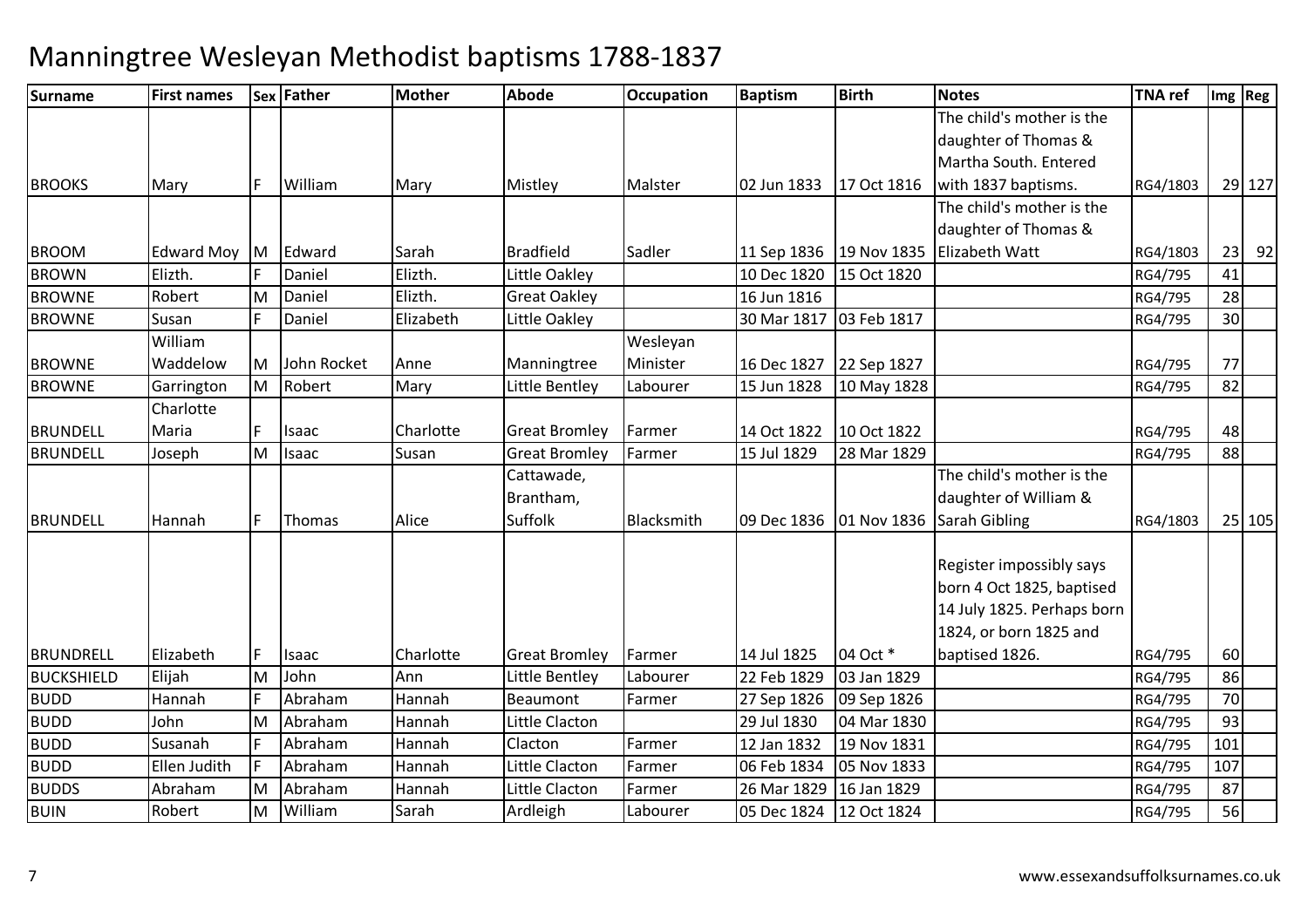| <b>Surname</b> | <b>First names</b>  | Sex | Father  | <b>Mother</b>       | Abode            | <b>Occupation</b> | <b>Baptism</b>          | <b>Birth</b> | <b>Notes</b>                                                                  | <b>TNA ref</b> |                 | Img Reg |
|----------------|---------------------|-----|---------|---------------------|------------------|-------------------|-------------------------|--------------|-------------------------------------------------------------------------------|----------------|-----------------|---------|
| <b>BULL</b>    | Maria               |     | John    | Ann                 | Manningtree      |                   | 29 Jun 1813             | 27 May 1813  |                                                                               | RG4/795        | 23              |         |
| <b>BULL</b>    | Sarah               |     | John    | Ann                 | Manningtree      |                   | 24 Feb 1815             | 09 Feb 1815  |                                                                               | RG4/795        | 24              |         |
| <b>BULL</b>    | Ann                 |     | John    | Mary Ann            | Little Oakley    | Labourer          | 09 Feb 1825             | 01 Jan 1825  |                                                                               | RG4/795        | 57              |         |
| <b>BULL</b>    | Sarah               |     | John    | Mary                | Little Oakley    | Labourer          | 11 Nov 1830             | 10 Oct 1830  |                                                                               | RG4/795        | 96              |         |
| <b>BURGES</b>  | Mary Ann            |     | James   | Jane                | <b>Bradfield</b> |                   | 10 Nov 1833             | 20 Aug 1833  |                                                                               | RG4/795        | 109             |         |
| <b>BURGESS</b> | Ann Maria           | F   | Thos.   | Mary                | Wix              |                   | 11 Oct 1807             | 07 Sep 1807  |                                                                               | RG4/795        | 14              |         |
| <b>BURGESS</b> | Benjamin            | ΙM  | James   | Sarah               |                  |                   |                         | 28 Sep 1816  | Date of birth given only,<br>not baptism.                                     | RG4/795        | 30              |         |
| <b>BURGESS</b> | Elizth.             |     | James   | Sarah               | Wix              |                   | 01 Apr 1818             | 04 Jan 1818  |                                                                               | RG4/795        | 33              |         |
| <b>BURGESS</b> | Matilda             |     | James   | Sarah               | Wix              | Labourer          | 10 Sep 1826             | 13 Aug 1826  |                                                                               | RG4/795        | $\overline{70}$ |         |
| <b>BURGESS</b> | Thomas              | M   | James   | Sarah               | Wix              | Labourer          | 31 Aug 1828             | 16 Jul 1828  |                                                                               | RG4/795        | 83              |         |
| <b>BURGESS</b> | Lucy                |     | James   | Sarah               | Wix              | Labourer          | 14 Oct 1832             | 15 Sep 1832  |                                                                               | RG4/795        | 103             |         |
| <b>BURGESS</b> | James               | M   | William | Susan               | Wix              | Labourer          | 23 Jun 1833             | 20 May 1833  |                                                                               | RG4/795        | 105             |         |
| <b>BURGESS</b> | Mariah              | F   | William | Susan               | <b>Wix</b>       | Labourer          | 04 Oct 1835             | 27 Aug 1835  | The child's mother is the<br>daughter of James & Sarah<br>Wilden              | RG4/1803       |                 | $10$ 15 |
| <b>BURGESS</b> | Rebekah             | F.  | James   | Jane                | Wix              | Labourer          | 23 Oct 1836 25 Sep 1836 |              | The child's mother is the<br>daughter of Thomas &<br>Hannah Everett           | RG4/1803       |                 | $24$ 98 |
| <b>BURKITT</b> | Henry Wright M      |     | Henry   | Esther              | Manningtree      |                   | 08 Nov 1829 03 Sep 1829 |              |                                                                               | RG4/795        | 88              |         |
| <b>BURROWS</b> | Mary Matilda F      |     | Thomas  | Mary Matilda        | Little Bentley   | Farmer            | 18 May 1834 22 Apr 1834 |              |                                                                               | RG4/795        | 107             |         |
| <b>BURROWS</b> | Louisa<br>Elizabeth | F.  | Thomas  | Mary Matilda        | Little Bentley   | Farmer            | 22 Jan 1836             | 07 Nov 1835  | The child's mother is the<br>daughter of Isaac &<br>Matilda Bradnack          | RG4/1803       |                 | 16 49   |
| <b>BURROWS</b> | Thomas<br>Frederick | M   | Thomas  | <b>Mary Matilda</b> | Little Bentley   | Farmer            | 03 Feb 1837             | 04 Jan 1837  | The child's mother is the<br>daughter of the Revd John?<br>& Matilda Bradnack | RG4/1803       |                 | 26 109  |
| <b>BUSS</b>    | William             | M   | ?       | 7                   | Ardleigh         | Shoemaker?        | 05 Jun 1825             | 26 Apr 1825  | Parents' first names not in<br>register.                                      | RG4/795        | 65              |         |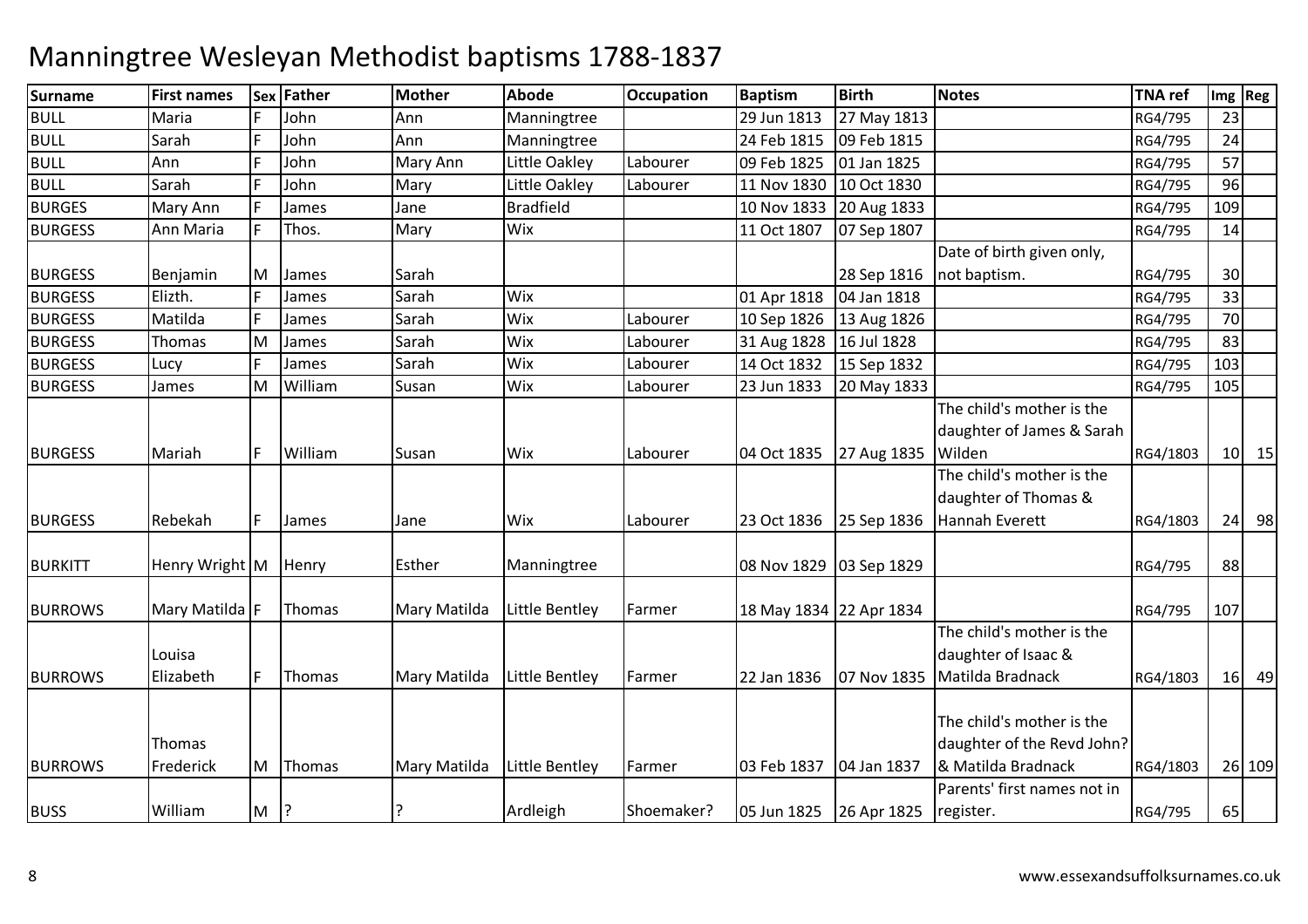### **Surname First names Sex Father Mother Abode OccupationOccupation Baptism**<br>Shoemaker 24 May 1827 **Birth Notes TNA ref Img Reg** BUSS Frederick MM William Mary Ardleigh Shoemaker 24 May 1827 20 Feb 1827 RG4/795 74<br>E William Mary Ardleigh Shoemaker 24 May 1827 1928 1929 BUSS SarahWilliam<br>William m Mary Ardleigh Shoemaker 06 Nov 1831 10 Nov 1829 RG4/795 100 BUSS GeorgeMM William Mary Ardleigh Shoemaker 06 Nov 1831 25 Jan 1830 RG4/795 100<br>E William Mary Ardleigh Shoemaker 20 M 1934 SS Erl 1933 BUSSMary F William m Mary Ardleigh Shoemaker 30 Mar 1834 06 Feb 1833 RG4/795 107 **BUSS**  Phebee F William Mary Ardleigh Cordwainer 14 Feb 1836 |04 Jan 1836 8 20 Jan 1818 RG4/795 33 The child's mother is the daughter of James & Mary **Mayor**  RG4/1803 $\frac{17}{33}$  52 BYLES Phebee F Willm. Elizth. Wix 1818 CANDLER Benjamin MM Benjamin Elizabeth Manningtree Bricklayer 04 Jan 1832 22 Oct 1831 With 1833 entries. RG4/795 106<br>Marshall Elizabeth Manningtree Brittlessen GCO1 1933 13 And 1933 CANDLERGeorge<br>Elizabeth M Benjn. Elizth. Manningtree Bricklayer 06 Oct 1833 12 Aug 1833 RG4/795 <sup>106</sup> **CANDLER** R Elizabeth F Benj. | Elizabeth Manningtree | 08 Jul 1835 24 Mar 1835 | 113 RG4/795 113 CANDI FR R Martha Grace F Benjamin Elizabeth Manningtree Bricklayer 21 Jun 1837 20 May 1837 The child's mother is the daughter of George & 20 May 1837 Elizabeth March RG4/1803 32 142<br>RG4/795 104 CANT JohnMM Henry Mary Manningtree Butcher 25 Mar 1833 06 Aug 1832 RG4/795 104<br>
Henry Mary Manningtree Butcher 25 Mar 1833 06 Aug 1832 CANT Sarahh F Abram Eliza Manningtree Cordwainer 28 Jun 1837 28 Sep 1834 The child's mother is the daughter of John & 28 Sep 1834 Susannah Lownds RG4/180335 160 CANT Miriam <sup>F</sup> Abram Eliza Manningtree Cordwainer 28 Jun 1837 23 May 1837 The child's mother is the daughter of John & 23 May 1837 Susannah Lownds RG4/180335 161<br>107 CANTLINGG Mary F Henry Ann Wix Labourer 16 Mar 1834 03 Mar 1834 RG4/795 107 **CARRINGTON** N Mary Ann F John Mary Ramsey 05 Nov 1830 17 Sep 1830 RG4/795 97 **CARRINGTON** N Mary Ann F John Mary Ann Wivenhoe Baker 26 May 1833 06 Feb 1833 RG4/795 RG4/795 105 CARTERR Jane F Willm. Welham Mary Great Oakley 25 Jan 1818 27 Jun 1814| 27 Jun 1814 | RG4/795 | 32 CARTERWillm. WelhamMWillm. Welham Mary Great Oakley 25 Jan 1818 23 Dec 1817 7 RG4/795 33 CARTERR 13 Jun 1825 | \* May 1825 | \* Manningtree Shoemaker | 13 Jun 1825 | \* May 1825 Day of birth hard to read either 3 or 8. RG4/795<sup>63</sup>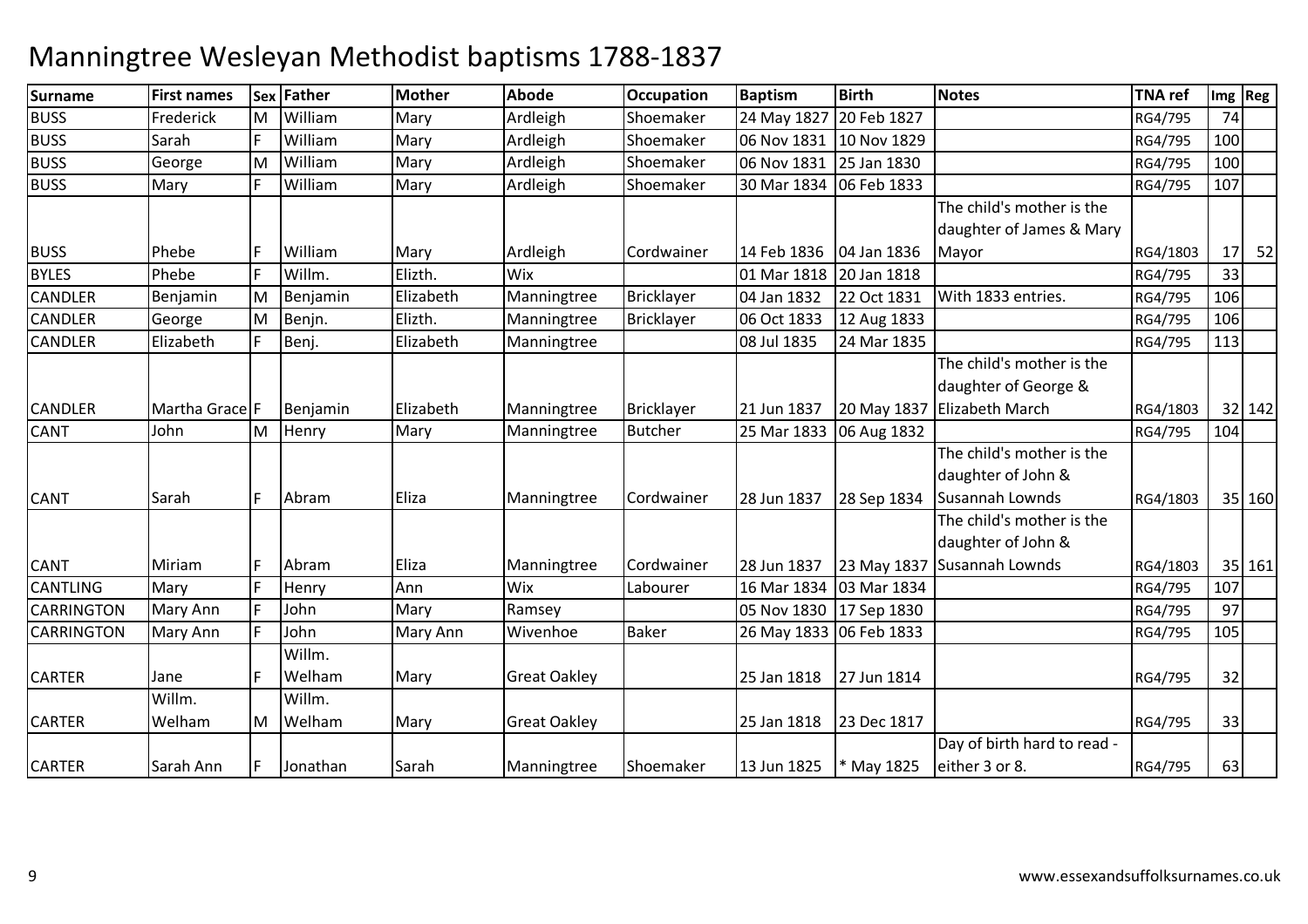| <b>Surname</b>   | <b>First names</b> |   | <b>Sex Father</b> | <b>Mother</b> | <b>Abode</b> | <b>Occupation</b> | <b>Baptism</b>            | <b>Birth</b> | <b>Notes</b>                                                                                                                                                | <b>TNA ref</b> |     | $Im g$ Reg |
|------------------|--------------------|---|-------------------|---------------|--------------|-------------------|---------------------------|--------------|-------------------------------------------------------------------------------------------------------------------------------------------------------------|----------------|-----|------------|
|                  |                    |   |                   |               |              |                   |                           |              | Year of birth unclear -                                                                                                                                     |                |     |            |
|                  |                    |   |                   |               |              |                   |                           |              | 1808? 1818? Or a badly                                                                                                                                      |                |     |            |
| <b>CARTER</b>    | John               | M | Richard           | Sush.         | Manningtree  | Soldier           | 25 Jun 1826               | 12 Mar *     | written 1826?                                                                                                                                               | RG4/795        | 67  |            |
|                  | Henry              |   |                   |               |              |                   |                           |              |                                                                                                                                                             |                |     |            |
| <b>CARTER</b>    | Welham             | M | William           | Mary          | Wix          | Carpenter         | 08 Apr 1827               | 12 Mar 1827  |                                                                                                                                                             | RG4/795        | 74  |            |
| <b>CARTER</b>    | <b>Harriet Ann</b> |   | Jonathan          | Sarah         | Manningtree  | Shoemaker         | 23 Jun 1828               | 20 Feb 1828  |                                                                                                                                                             | RG4/795        | 82  |            |
| <b>CARTER</b>    | Maria              |   | George            | Ann           | Mistley      |                   | 21 Mar 1830 25 Feb 1830   |              |                                                                                                                                                             | RG4/795        | 91  |            |
| <b>CARTER</b>    | Elizabeth          |   | Jonathan          | Sarah         | Manningtree  | Shoemaker         | 02 Nov 1831               | 02 Oct 1831  |                                                                                                                                                             | RG4/795        | 100 |            |
| <b>CARTER</b>    | George             | M | George            | Ann           | Mistley      | Labourer          | 24 Nov 1833               | 28 Feb 1832  |                                                                                                                                                             | RG4/795        | 106 |            |
| <b>CARTER</b>    | Nancy              |   | Jonathan          | Sarah         | Manningtree  |                   | 25 Jun 1834               | 15 May 1834  |                                                                                                                                                             | RG4/795        | 109 |            |
| <b>CARTER</b>    | Daniel             | M | John              | Ann           | Mistley      |                   | 24 Aug 1834               | 31 Jul 1834  |                                                                                                                                                             | RG4/795        | 109 |            |
| CARTER?          | William            | M | George            | Hannah        | Mistley      |                   | 07 Jan 1834               | 10 Dec 1833  | Surname missing from<br>register. There are<br>baptisms elsewhere in the<br>register for children of<br>George Carter of Mistley -<br>could be same family. | RG4/795        | 109 |            |
|                  | Thomas             |   |                   |               |              |                   |                           |              |                                                                                                                                                             |                |     |            |
| <b>CASTLETON</b> | Henry              | M | Thomas            | Maria         | Lawford      | Farmer            | 23 Sep 1832 25 Jul 1832   |              |                                                                                                                                                             | RG4/795        | 103 |            |
| <b>CASTLETON</b> | Maria Louisa       |   | Thomas            | Maria         | Lawford      | Farmer            | 19 Mar 1834   11 Jan 1834 |              |                                                                                                                                                             | RG4/795        | 107 |            |
| <b>CATLING</b>   | Maria              |   | Henry             | Ann           | Wix          | Labourer          | 22 Jul 1827               | 12 Jun 1827  | Note - the surname might<br>sometimes look like<br>CATTING.                                                                                                 | RG4/795        | 76  |            |
| <b>CATLING</b>   | Unis               |   | Henry             | Ann           | Wix          | Husbandman        | 04 Sep 1831 07 Aug 1831   |              | Note - the surname might<br>sometimes look like<br>CATTING.                                                                                                 | RG4/795        | 100 |            |
| <b>CATLING</b>   | <b>Charles</b>     | M | Henry             | Ann           | Wix          | Labourer          | 23 Oct 1836   18 Sep 1836 |              | The child's mother is the<br>daughter of William & Ann<br>Diaper                                                                                            | RG4/1803       |     | 24 99      |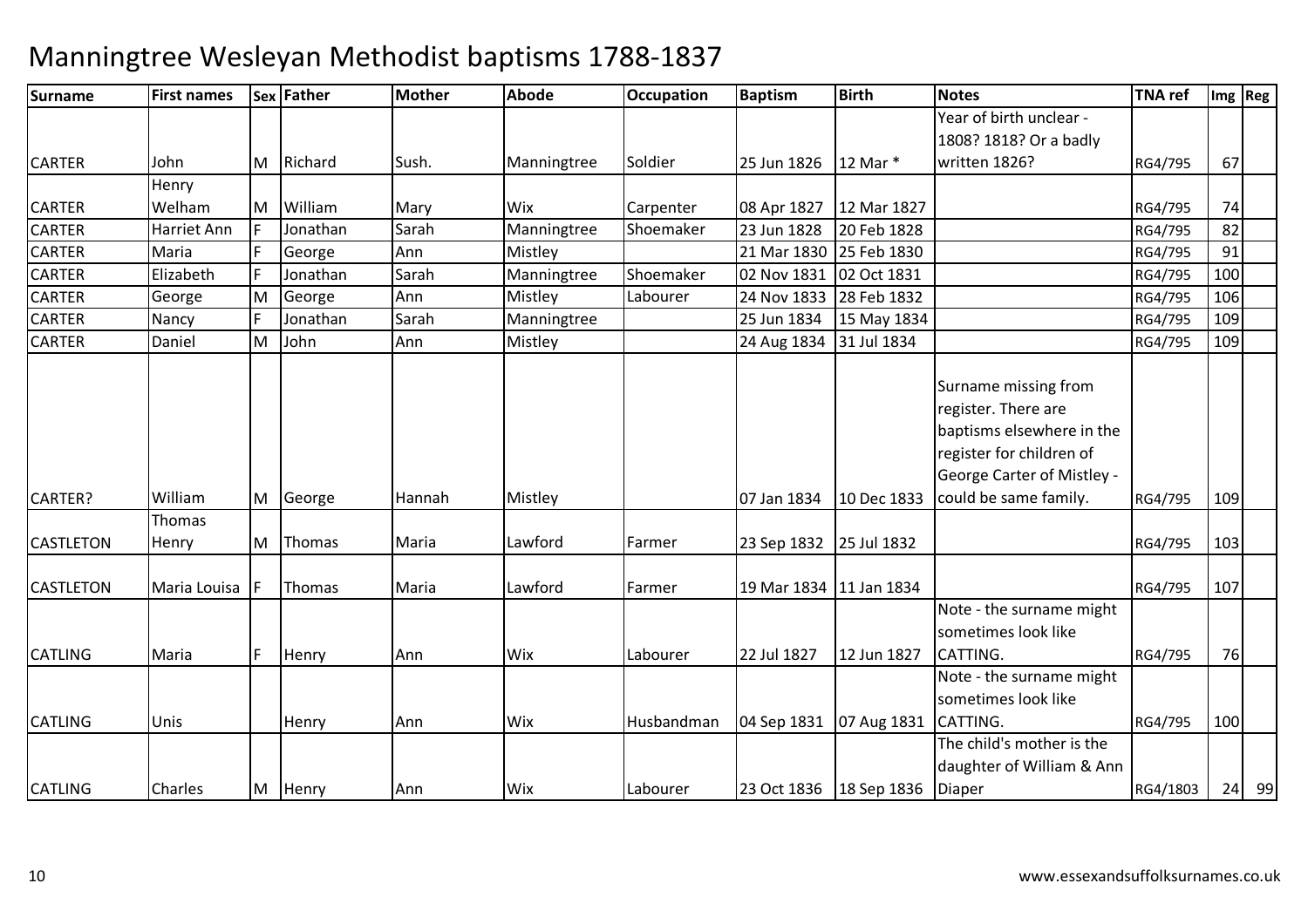| <b>Surname</b>    | <b>First names</b> |    | Sex Father | <b>Mother</b> | <b>Abode</b>     | Occupation     | <b>Baptism</b>          | <b>Birth</b>              | <b>Notes</b>                     | <b>TNA ref</b> |     | Img Reg |
|-------------------|--------------------|----|------------|---------------|------------------|----------------|-------------------------|---------------------------|----------------------------------|----------------|-----|---------|
|                   |                    |    |            |               |                  |                |                         |                           |                                  |                |     |         |
|                   |                    |    |            |               |                  |                |                         |                           | Note - this surname might        |                |     |         |
| <b>CATTING</b>    | William            | M  | Henry      | Ann           | <b>Wix</b>       | Labourer       |                         | 10 May 1829 31 Mar 1829   | also look like CATLING.          | RG4/795        | 87  |         |
| <b>CHAPLIN</b>    | Nathaniel          | M  | Nathaniel  | Susannah      | Lawford          | Labourer       | 23 Nov 1831             | 01 Aug 1831               |                                  | RG4/795        | 101 |         |
| <b>CHAPLIN</b>    | Susan              |    | Nathaniel  | Susan         | Lawford          |                | 23 Nov 1834             | 23 Sep 1834               |                                  | RG4/795        | 110 |         |
|                   |                    |    |            |               |                  |                |                         |                           | The child's mother is the        |                |     |         |
|                   |                    |    |            |               |                  |                |                         |                           | daughter of Thomas & Ann         |                |     |         |
| <b>CHAPLIN</b>    | Charles            | M  | Nathaniel  | Susannah      | Little Bromley   | Labourer       | 14 Jun 1836             | 03 May 1836 Crisp         |                                  | RG4/1803       |     | 20 72   |
|                   |                    |    |            |               |                  |                |                         |                           | Date of birth given as 4         |                |     |         |
|                   |                    |    |            |               |                  |                |                         |                           | Nov 1818 - perhaps this          |                |     |         |
| <b>CHEFERTON</b>  | Susanah            | F  | John       | Elizabeth     | Manningtree      |                | 23 Aug 1818   04 Nov *  |                           | should be 1817?                  | RG4/795        | 35  |         |
| <b>CHIBBERTON</b> | James              | M  | James      | Maria         | Manningtree      |                | 21 Mar 1831             | 29 Jan 1831               |                                  | RG4/795        | 97  |         |
|                   |                    |    |            |               |                  |                |                         |                           |                                  |                |     |         |
|                   |                    |    |            |               |                  |                |                         |                           | The child's mother is the        |                |     |         |
|                   |                    |    |            |               |                  |                |                         |                           | daughter of Joseph & Mary        |                |     |         |
|                   |                    |    |            |               |                  |                |                         |                           | Horne. Entry appears with        |                |     |         |
| <b>CHIPPERTON</b> | Mariah             | F. | James      | Mariah        | Mistley          | Mariner        | 16 Mar 1834 29 Jan 1834 |                           | baptisms for 1836                | RG4/1803       |     | $16$ 47 |
|                   |                    |    |            |               |                  |                |                         |                           |                                  |                |     |         |
| <b>CLARK</b>      | Eliza              |    | Willm.     | Mary          | Tendring         |                | 07 Jul 1822             | 07 Jun 1822               | <b>Baptised at Bently chapel</b> | RG4/795        | 48  |         |
| <b>CLARK</b>      | Martha             |    | John       | Martha        | <b>Bradfield</b> | Labourer       | 02 Nov 1828             | 24 Sep 1828               |                                  | RG4/795        | 84  |         |
|                   |                    |    | John       |               |                  |                |                         |                           |                                  |                |     |         |
| <b>CLARK</b>      | Susanah            |    | Carrington | Elizer        | Wix              |                | 27 Dec 1829             | 29 Nov 1829               |                                  | RG4/795        | 90  |         |
| <b>CLARK</b>      | Rebecca Ann F      |    | Benjn.     | Rebecca       | Harwich          | Fisherman      |                         | 01 Apr 1832   05 Aug 1828 |                                  | RG4/795        | 102 |         |
|                   | William            |    |            |               |                  |                |                         |                           |                                  |                |     |         |
| <b>CLARK</b>      | Bunyan             | M  | Benjn.     | Rebecca       | Harwich          | Fisherman      | 01 Apr 1832             | 06 May 1831               |                                  | RG4/795        | 102 |         |
| <b>CLARK</b>      | Hannah             |    | John       | Eliza         | <b>Bradfield</b> | <b>Butcher</b> | 02 Dec 1832             | 23 Oct 1832               |                                  | RG4/795        | 104 |         |
|                   |                    |    |            |               |                  |                |                         |                           |                                  |                |     |         |
|                   |                    |    |            |               |                  |                |                         |                           | Clarka is misspelling of         |                |     |         |
|                   |                    |    |            |               |                  |                |                         |                           | Clarke? The child's mother       |                |     |         |
|                   | Elizabeth          |    |            |               |                  |                |                         |                           | is the daughter of William       |                |     |         |
| <b>CLARKA</b>     | Sarah              | F. | Benjamin   | Rebecca Ann   | Harwich          | Mariner        | 21 Aug 1836 22 Jun 1836 |                           | & Rebecca Harvey                 | RG4/1803       |     | $22$ 85 |
|                   |                    |    |            |               |                  |                |                         |                           |                                  |                |     |         |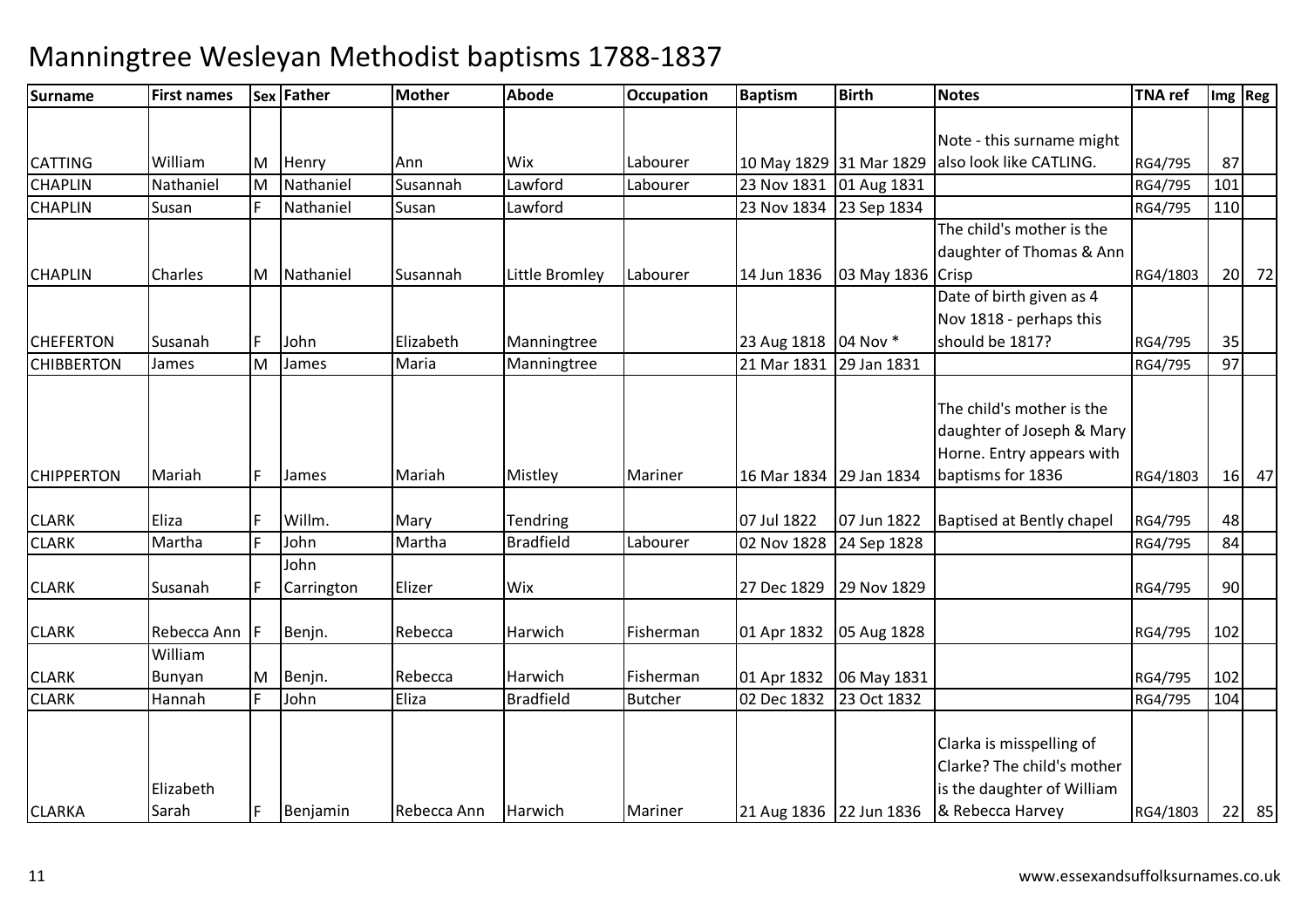| <b>Surname</b> | <b>First names</b> |    | Sex Father | <b>Mother</b> | <b>Abode</b>         | <b>Occupation</b> | <b>Baptism</b>          | <b>Birth</b>            | <b>Notes</b>              | <b>TNA</b> ref |    | Img Reg      |
|----------------|--------------------|----|------------|---------------|----------------------|-------------------|-------------------------|-------------------------|---------------------------|----------------|----|--------------|
| <b>CLARKE</b>  | Phebe              |    | John       | Phebe         | <b>Great Bromley</b> | Gardener          | 18 Jul 1824             | 08 May 1824             |                           | RG4/795        | 54 |              |
|                |                    |    |            |               | Woodford,            |                   |                         |                         |                           |                |    |              |
| <b>CLARKE</b>  | Sarah              | F  | John       | Phebe         | Essex                | Gardener          | 22 Apr 1827             | 30 Jan 1827             |                           | RG4/795        | 73 |              |
|                |                    |    |            |               |                      |                   |                         |                         |                           |                |    |              |
|                | Phoebe             |    |            |               |                      | Cabinet maker     |                         |                         |                           |                |    |              |
| <b>CLARKE</b>  | Webb               | F. | Philip     | Phoebe        | Dedham               | and joiner        | 09 Dec 1827             | 23 Jul 1827             |                           | RG4/795        | 76 |              |
|                | Charles            |    |            |               |                      |                   |                         |                         |                           |                |    |              |
| <b>COBBURN</b> | Gooding            | M  | John       | Rachel        | Manningtree          |                   |                         | 24 May 1807 06 May 1804 |                           | RG4/795        | 13 |              |
| <b>COBBURN</b> | George             | M  | John       | Rachel        | Manningtree          |                   |                         | 24 May 1807 01 Mar 1807 |                           | RG4/795        | 13 |              |
|                | Harriet            |    |            |               |                      |                   |                         |                         |                           |                |    |              |
| <b>COLE</b>    | Eleanor            |    | Ebenezer   | Jane          | Ardleigh             |                   | 09 Jul 1815             | 16 Feb 1815             |                           | RG4/795        | 25 |              |
| COLE           | William            | M  | John       | Maria         | Ardleigh             |                   | 11 Jan 1818             | 06 Dec 1817             |                           | RG4/795        | 32 |              |
| <b>COLE</b>    | Kezia              |    | John       | Mary          | Wix                  |                   | 17 Sep 1820             | 23 Aug 1820             |                           | RG4/795        | 41 |              |
|                |                    |    |            |               |                      |                   |                         |                         | Out of sequence with 1821 |                |    |              |
| <b>COLE</b>    | James              | M  | John       | Maria         | Ardleigh             |                   | 08 Oct 1820             | 27 Jul 1820             | baptisms                  | RG4/795        | 43 |              |
|                |                    |    |            |               | Thorpe-le-           |                   |                         |                         |                           |                |    |              |
| <b>COLE</b>    | Mary Ann           |    | Abraham    | Rebecca       | Soken                |                   | 20 Feb 1822             | 10 Jan 1821             |                           | RG4/795        | 47 |              |
| <b>COLE</b>    | William            | M  | John       | Mary          | Ardleigh             |                   | 13 Oct 1822             | 01 Sep 1822             |                           | RG4/795        | 48 |              |
| <b>COLE</b>    | Thomas             | M  | John       | Maria         | Ardleigh             |                   | 10 Nov 1822             | 14 Oct 1822             |                           | RG4/795        | 49 |              |
| <b>COLE</b>    | Sarah Mahala F     |    | John       | Maria         | <b>Great Bromley</b> | Thatcher          | 16 Jan 1825             | 27 Oct 1824             |                           | RG4/795        | 56 |              |
| <b>COLE</b>    | Mary Ann           |    | James      | Mary Ann      | Ardleigh             | Husbandman        | 11 Sep 1825             | 15 Aug 1825             |                           | RG4/795        | 61 |              |
| <b>COLE</b>    | Charlotte          | F  | James      | Mary          | Ardleigh             | Husbandman        | 25 May 1828 24 Apr 1828 |                         |                           | RG4/795        | 81 |              |
|                |                    |    |            |               |                      |                   |                         |                         | The child's mother is the |                |    |              |
|                |                    |    |            |               |                      |                   |                         |                         | daughter of William & Ann |                |    |              |
| <b>COLE</b>    | Charles            |    | M James    | Mary Ann      | Ardleigh             | Labourer          | 27 Sep 1835 23 Aug 1835 |                         | Salmon                    | RG4/1803       |    | $10 \mid 12$ |
|                |                    |    |            |               |                      |                   |                         |                         | Mother's name not in      |                |    |              |
| <b>COLE</b>    | Phebe              | F. | James      |               | Little Clacton       | Labourer          | 30 Mar 1836 12 Feb 1836 |                         | register.                 | RG4/1803       | 19 | 64           |
|                |                    |    |            |               |                      |                   |                         |                         | The child's mother is the |                |    |              |
|                |                    |    |            |               |                      |                   |                         |                         | daughter of Joseph &      |                |    |              |
| <b>COLE</b>    | Susannah           | F. | Thomas     | Susannah      | <b>Great Oakley</b>  | Cordwainer        | 18 Jul 1836             | 07 Jul 1836             | Susannah Smith            | RG4/1803       | 22 | 83           |
| <b>COLLIN</b>  | George             | M  | Stephen    | Mary          | Lawford              |                   | 04 Aug 1815             | 07 Jun 1815             |                           | RG4/795        | 25 |              |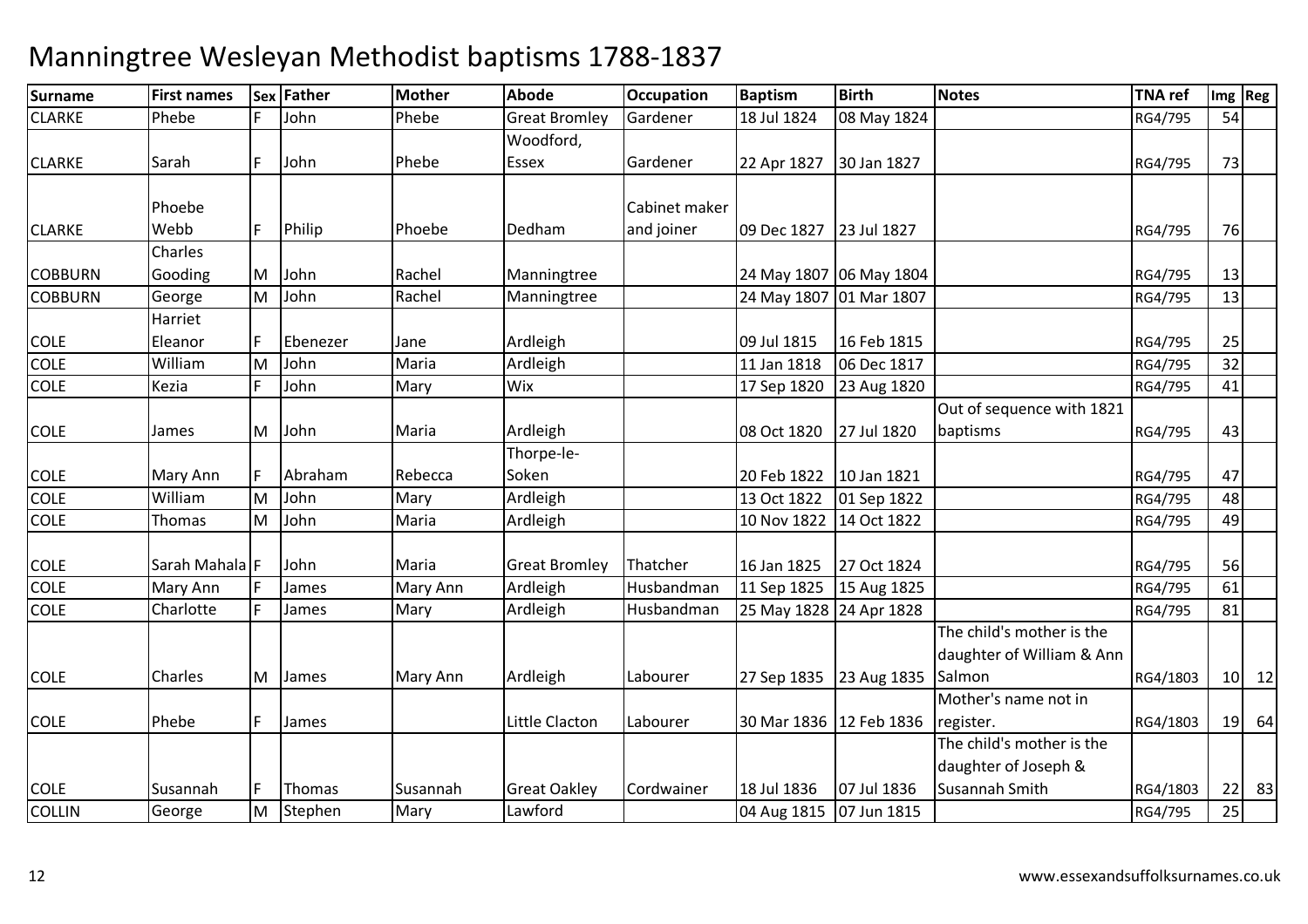| <b>Surname</b>  | <b>First names</b> |    | Sex Father | <b>Mother</b> | <b>Abode</b>          | <b>Occupation</b> | <b>Baptism</b>          | <b>Birth</b>               | <b>Notes</b>                                           | <b>TNA ref</b>     |     | Img Reg |
|-----------------|--------------------|----|------------|---------------|-----------------------|-------------------|-------------------------|----------------------------|--------------------------------------------------------|--------------------|-----|---------|
| <b>COLLINGS</b> | Charlotte          |    | Stephen    | Mary          | Langham               |                   | 25 Jun 1821             | 28 Apr 1821                |                                                        | RG4/795            | 44  |         |
| <b>COLLINS</b>  | George             | M  | Stephen    | Mary          | Lawford               |                   | 08 Aug 1813             | 08 Jul 1813                |                                                        | RG4/795            | 23  |         |
| <b>COLLINS</b>  | Henry              | M  | Stephen    | Mary          | Lawford               |                   | 27 Jun 1817             | 20 Jun 1817                |                                                        | RG4/795            | 30  |         |
|                 |                    |    |            |               | Great Wenham,         |                   |                         |                            |                                                        |                    |     |         |
| <b>COOK</b>     | Abraham            | M  | John       | Hanah         | Suffolk               |                   | 28 Oct 1802             | 27 Sep 1802                |                                                        | RG4/795            | 9   |         |
| <b>COOK</b>     | Wm.                | M  | Robert     | Hannah        | Southwold,<br>Suffolk |                   | 03 Jun 1821             | 22 Feb 1821                |                                                        | RG4/795            | 42  |         |
| COOK            | Mary               |    | John       | Susannah      | Little Oakley         | Husbandman        | 14 Aug 1825 23 Jul 1825 |                            |                                                        |                    | 59  |         |
| COOK            | James              | M  | John       | Susan         | Little Oakley         | Labourer          |                         | 18 May 1828 04 May 1828    |                                                        | RG4/795<br>RG4/795 | 81  |         |
| COOK            | Susan              |    | Arthur     | Sarah         | <b>Great Oakley</b>   |                   | 26 Sep 1830             |                            |                                                        |                    | 95  |         |
| COOK            | Arthur             | м  | Arthur     | Sarah         | <b>Great Oakley</b>   | Labourer          | 12 Feb 1832             | 06 Sep 1830<br>18 Jan 1832 |                                                        | RG4/795<br>RG4/795 | 101 |         |
| COOK            | Sarah              |    | Arthur     | Sarah         | <b>Great Oakley</b>   | Labourer          | 07 Apr 1833             | 08 Jan 1833                |                                                        | RG4/795            | 105 |         |
| <b>COOK</b>     | Lucy               |    | Arthur     | Sarah         | <b>Great Oakley</b>   |                   | 21 Sep 1834             | 09 Jul 1834                |                                                        | RG4/795            | 110 |         |
|                 |                    |    |            |               |                       |                   |                         |                            | The child's mother is the                              |                    |     |         |
|                 |                    |    |            |               |                       |                   |                         |                            | daughter of Samuel &                                   |                    |     |         |
| <b>COOK</b>     | James              | M  | Arthur     | Sarah         | <b>Great Oakley</b>   | Labourer          | 27 Mar 1836 29 Feb 1836 |                            | Sarah Peck                                             | RG4/1803           |     | $18$ 62 |
| <b>COOPER</b>   | James              | M  | Thomas     | Elizabeth     | Mistley               | Labourer          | 05 Jul 1834             | 21 Jun 1834                |                                                        | RG4/795            | 108 |         |
| <b>CORBLE</b>   | William            | M  | Thomas     | Elizth.       | Beaumont              |                   | 13 Jun 1821             | 22 Apr 1821                |                                                        | RG4/795            | 43  |         |
| <b>CORBLE</b>   | Abraham            | M  | Thomas     | Elizabeth     | Beaumont              | Labourer          | 14 Sep 1828             | 05 Aug 1828                |                                                        | RG4/795            | 83  |         |
|                 |                    |    |            |               |                       |                   |                         |                            | Out of sequence with 1821                              |                    |     |         |
| COWELL          | Caleb              | M  | Thomas     | Mary          | Tendring              |                   | 15 Oct 1820             | 16 Sep 1820                | baptisms                                               | RG4/795            | 43  |         |
| <b>CRAMPIN</b>  | Mary               |    | Charles    | Amelia        | Kirby                 |                   | 03 Jun 1831             | 22 Dec 1828                |                                                        | RG4/795            | 98  |         |
| <b>CRAMPIN</b>  | John               | M  | Charles    | Amelia        | Kirby                 |                   | 03 Jun 1831             | 26 Feb 1831                |                                                        | RG4/795            | 98  |         |
|                 |                    |    |            |               |                       |                   |                         |                            | The child's mother is the<br>daughter of William & Ann |                    |     |         |
| <b>CRAMPIN</b>  | Emmala             | F. | Charles    | Amelia        | <b>Great Holland</b>  |                   | 06 Dec 1835 19 Sep 1835 |                            | Diaper                                                 | RG4/1803           |     | $14$ 34 |
| <b>CREASEY</b>  | James              | M  | Stephen    | Elizabeth     | Wix                   | Labourer          | 03 Mar 1833             | 28 Jan 1833                |                                                        | RG4/795            | 104 |         |
| CREASEY         | James              | M  | Stephen    | Elizabeth     | Wix                   | Husbandman        | 03 Mar 1833 28 Jan 1833 |                            |                                                        | RG4/795            | 105 |         |
| <b>CRISP</b>    | Thomas             | M  | Jotham     | Mary          | Lawford               |                   | 28 Jan 1822             | 20 Nov 1821                |                                                        | RG4/795            | 46  |         |
| <b>CRISP</b>    | John               | M  | Jonathan   | Mary          | Lawford               |                   | 05 Dec 1823             | 18 Sep 1823                |                                                        | RG4/795            | 53  |         |
| <b>CRISP</b>    | William            | M  | Jonathan   | Mary          | Lawford               | Thatcher          | 17 Nov 1828 10 Oct 1828 |                            |                                                        | RG4/795            | 84  |         |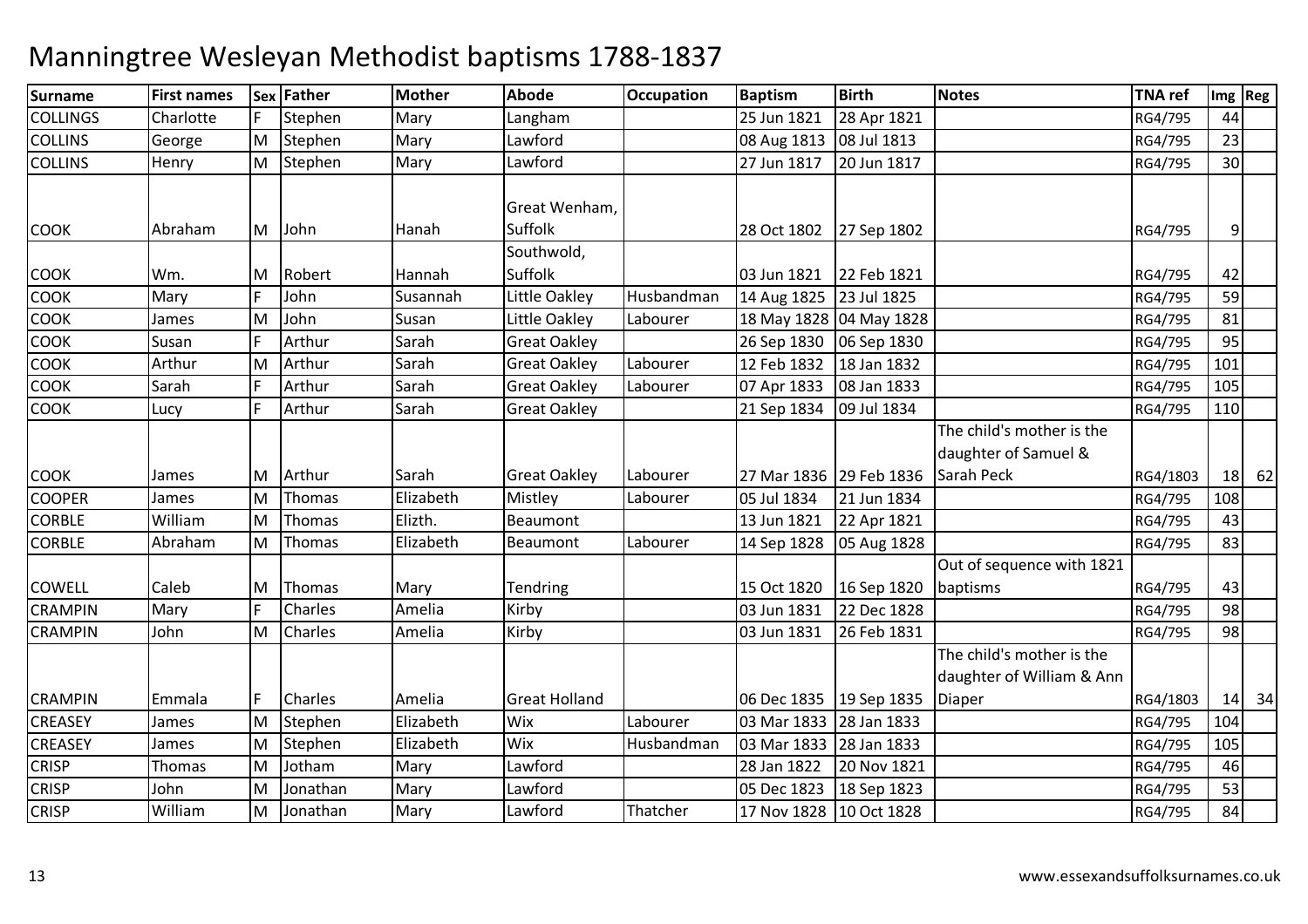| Surname        | <b>First names</b> |   | Sex Father | <b>Mother</b> | <b>Abode</b>        | <b>Occupation</b> | <b>Baptism</b>          | <b>Birth</b>            | <b>Notes</b>                                                        | <b>TNA ref</b> |     | $Im g$ Reg |
|----------------|--------------------|---|------------|---------------|---------------------|-------------------|-------------------------|-------------------------|---------------------------------------------------------------------|----------------|-----|------------|
| <b>CROOKS</b>  | Mary Ann           |   | John       | Lydia         | Lawford             |                   | 24 Jun 1816             | 06 May 1816             |                                                                     | RG4/795        | 28  |            |
| <b>CROOKS</b>  | William            | M | John       | Lydia         | Lawford             |                   | 05 Dec 1820             | 06 Oct 1819             |                                                                     | RG4/795        | 39  |            |
| <b>CULF</b>    | Daniel             | M | Daniel     | Lydia         | Mistley             |                   | 25 Oct 1813             | 14 Sep 1813             |                                                                     | RG4/795        | 23  |            |
| <b>CULF</b>    | Daniel             | M | William    | Mary          | Lawford             | Labourer          | 30 Sep 1832             | 25 Aug 1832             |                                                                     | RG4/795        | 103 |            |
| <b>CULF</b>    | William            | M | William    | Mary Ann      | Mistley             | Malster           | 10 Apr 1836             | 11 Jan 1836             | The child's mother is the<br>daughter of Edward &<br>Elizth. Bowman | RG4/1803       | 19  | 65         |
|                |                    |   |            |               |                     |                   |                         |                         | The child's mother is the                                           |                |     |            |
|                |                    |   |            |               |                     |                   |                         |                         | daughter of Edward &                                                |                |     |            |
| <b>CULF</b>    | William            | M | William    | Mary Anne     | Mistley             | Labourer          | 23 Apr 1837             | 24 Jan 1837             | Elizabeth Bowman                                                    | RG4/1803       |     | 29 124     |
| <b>CULFF</b>   | Sarah              |   | Daniel     | Lydia         | Mistley             |                   | 12 Jan 1816             | 23 Dec 1815             |                                                                     | RG4/795        | 27  |            |
| <b>CULPH</b>   | Gentry             | M | Daniel     | Lydia         | Mistley             |                   | 13 Jul 1818             | 14 Jun 1818             |                                                                     | RG4/795        | 35  |            |
|                |                    |   | Anthony    |               |                     |                   |                         |                         | The child's mother is the<br>daughter of Benson &                   |                |     |            |
| <b>CURTIS</b>  | Emma               |   | Fulcher    | Mary Ann      | Mistley             | Cabinet maker     | 28 Jun 1837             | 14 Feb 1835             | Hannah Spurgeon                                                     | RG4/1803       |     | 34 156     |
| <b>CUTTING</b> | James              | M | Giles      | Mary          | <b>Bradfield</b>    |                   | 22 Jul 1821             | 11 Apr 1821             |                                                                     | RG4/795        | 44  |            |
| <b>CUTTING</b> | Sarah              |   | Giles      | Mary Ann      | <b>Bradfield</b>    | Carpenter         | 08 Apr 1823             | 24 Mar 1823             |                                                                     | RG4/795        | 50  |            |
| <b>CUTTING</b> | Hannah             |   | Samuel     | Sarah         | Beaumont            | Labourer          | 26 Sep 1824             | 16 Aug 1824             |                                                                     | RG4/795        | 56  |            |
|                | George             |   |            |               |                     |                   |                         |                         |                                                                     |                |     |            |
| <b>CUTTING</b> | <b>Morris</b>      | M | Giles      | Mary          | <b>Bradfield</b>    | Carpenter         | 20 Feb 1825             | 25 Jan 1825             | Repeated on image 66                                                | RG4/795        | 61  |            |
| <b>CUTTING</b> | Matilda            |   | John       | Mary          | <b>Great Oakley</b> | Husbandman        | 29 Aug 1825             | 07 Aug 1825             |                                                                     | RG4/795        | 62  |            |
| <b>CUTTING</b> | Sarah Ann          |   | James      | Margaret      | <b>Bradfield</b>    | <b>Bricklayer</b> | 23 May 1826 22 Apr 1826 |                         | Repeated on image 66                                                | RG4/795        | 62  |            |
| <b>CUTTING</b> | Elizabeth          |   | Abraham    | Elizabeth     | Little Bromley      | Farmer            |                         | 19 May 1826 21 Apr 1826 |                                                                     | RG4/795        | 66  |            |
| <b>CUTTING</b> | Emma               |   | John       | Mary          | <b>Great Oakley</b> | Labourer          | 15 Apr 1827             | 01 Mar 1827             |                                                                     | RG4/795        | 75  |            |
| <b>CUTTING</b> | James              | M | James      | Margaret      | <b>Bradfield</b>    | <b>Bricklayer</b> | 06 Jul 1828             | 08 Jun 1828             |                                                                     | RG4/795        | 82  |            |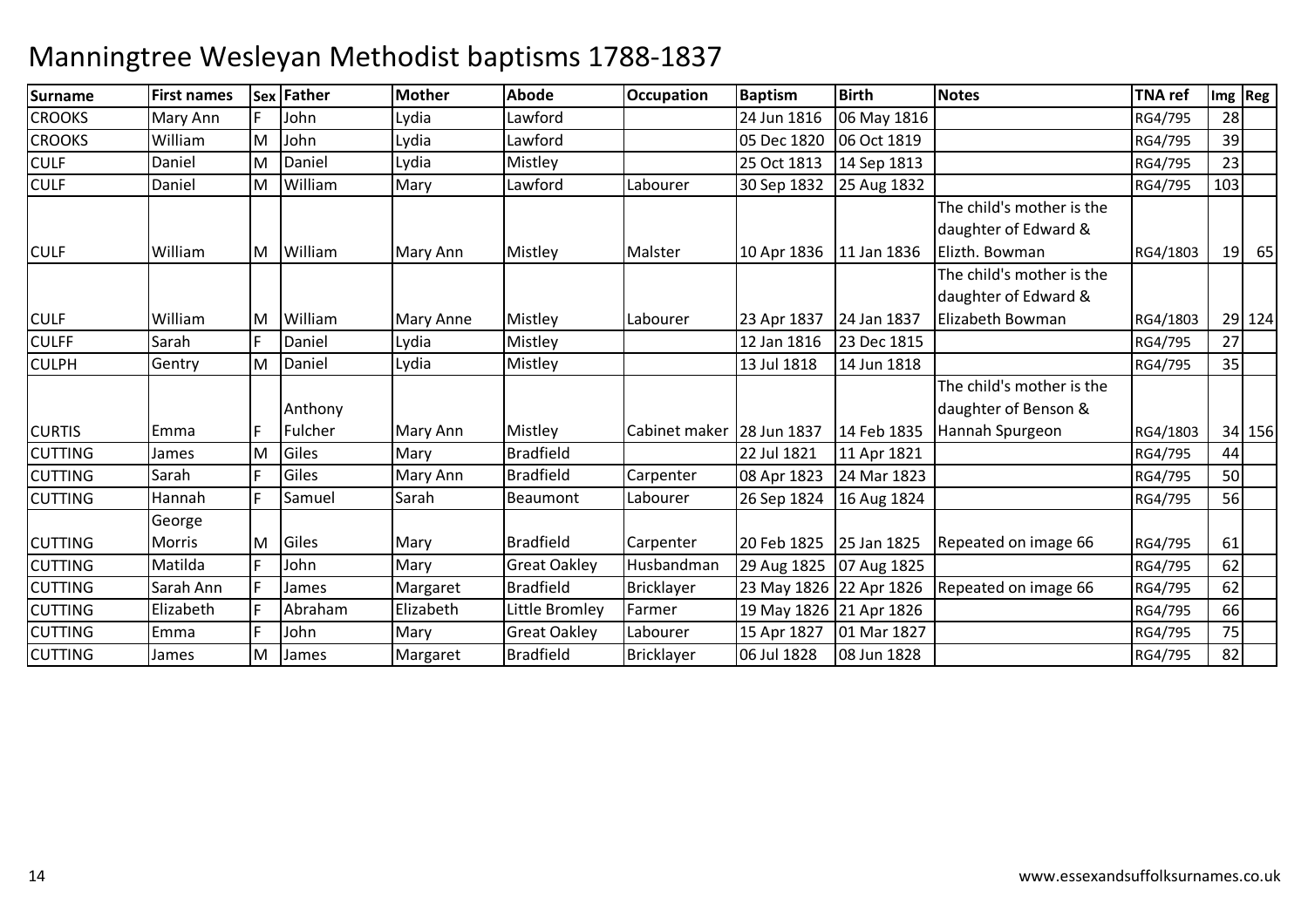| <b>Surname</b> | <b>First names</b> |    | Sex Father | <b>Mother</b> | <b>Abode</b>        | <b>Occupation</b> | <b>Baptism</b>            | <b>Birth</b>         | <b>Notes</b>               | <b>TNA</b> ref |                | Img   Reg |
|----------------|--------------------|----|------------|---------------|---------------------|-------------------|---------------------------|----------------------|----------------------------|----------------|----------------|-----------|
|                |                    |    |            |               |                     |                   |                           |                      |                            |                |                |           |
|                |                    |    |            |               |                     |                   |                           |                      | Baptised by Robert Day,    |                |                |           |
|                |                    |    |            |               |                     |                   |                           |                      | minister. A note says "NB  |                |                |           |
|                |                    |    |            |               |                     |                   |                           |                      | M Day sent & Requested     |                |                |           |
|                |                    |    |            |               |                     |                   |                           |                      | me to Register the above   |                |                |           |
|                |                    |    |            |               |                     |                   |                           |                      | which I have done          |                |                |           |
|                |                    |    |            |               |                     |                   |                           |                      | accordingly August 20th    |                |                |           |
| <b>CUTTING</b> | Joseph             | M  | James      | Margaret      | <b>Bradfield</b>    | <b>Bricklayer</b> | 27 Jun 1830               | 23 May 1830   1830." |                            | RG4/795        | 94             |           |
| <b>CUTTING</b> | Caroline           | F  | John       | Mary          | <b>Great Oakley</b> |                   | 07 Mar 1831               | 19 Dec 1829          |                            | RG4/795        | 98             |           |
| <b>CUTTING</b> | Pheby Ham          | F  | Sydney     | Emma          | <b>Bradfield</b>    | Publican          | 03 May 1832 15 Mar 1819   |                      |                            | RG4/795        | 102            |           |
|                | Herman             |    |            |               |                     |                   |                           |                      |                            |                |                |           |
| <b>CUTTING</b> | Sydney             | M  | Sydney     | Emma          | <b>Bradfield</b>    | Publican          | 03 May 1832 09 Sep 1820   |                      |                            | RG4/795        | 102            |           |
| <b>CUTTING</b> | Alfred             | M  | Sydney     | Emma          | Lawford             | Publican          | 03 May 1832 07 Mar 1822   |                      |                            | RG4/795        | 102            |           |
|                | Thomas             |    |            |               |                     |                   |                           |                      |                            |                |                |           |
| <b>CUTTING</b> | Edwin              | M  | Sydney     | Emma          | Lawford             | Publican          | 03 May 1832 28 Jul 1826   |                      |                            | RG4/795        | 102            |           |
| <b>CUTTING</b> | Walter             | M  | Sydney     | Emma          | Lawford             | Publican          | 03 May 1832 18 Mar 1830   |                      |                            | RG4/795        | 102            |           |
| <b>CUTTING</b> | Elizabeth          | F. | Sydney     | Emma          | Manningtree         | Publican          | 03 May 1832 07 Apr 1832   |                      |                            | RG4/795        | 102            |           |
| <b>CUTTING</b> | Thomas             | M  | James      | Martha        | <b>Bradfield</b>    | <b>Bricklayer</b> | 19 Aug 1832   15 Aug 1832 |                      |                            | RG4/795        | 103            |           |
| <b>CUTTING</b> | Joseph             | M  | Joseph     | Mary          | <b>Great Oakley</b> |                   | 14 May 1834 28 Aug 1832   |                      |                            | RG4/795        | 109            |           |
|                |                    |    |            |               | St Nicholas,        |                   |                           |                      |                            |                |                |           |
| <b>DALE</b>    | Caroline           | F  | Thomas     | Hannah        | Harwich             | Mariner           | 14 Nov 1825 10 Nov 1825   |                      |                            | RG4/795        | 61             |           |
|                |                    |    |            |               | St Nicholas,        |                   |                           |                      |                            |                |                |           |
| <b>DALE</b>    | Robert             | M  | Thomas     | Hannah        | Harwich             | Mariner           | 10 Feb 1833               | 10 Aug 1832          |                            | RG4/795        | 104            |           |
| <b>DANIEL</b>  | Lucy               |    | Robert     | Lucy          | Manningtree         | Mariner           | 11 Mar 1832 25 Dec 1831   |                      |                            | RG4/795        | 101            |           |
|                |                    |    |            |               |                     |                   |                           |                      |                            |                |                |           |
|                |                    |    |            |               |                     |                   |                           |                      | Month is missing from date |                |                |           |
|                |                    |    |            |               |                     |                   |                           |                      | of birth - might imply he  |                |                |           |
| <b>DANIELS</b> | Robert             | M  | Robert     | Lucy          | Manningtree         |                   | 25 Feb 1835               | 18 * 1834            | was born in the February.  | RG4/795        | 111            |           |
| <b>DARTON</b>  | George             | M  | George     | Sarah         | Lawford             |                   | 16 Apr 1798               | 27 Mar 1798          |                            | RG4/795        | $\overline{7}$ |           |
| <b>DAWSON</b>  | George             | M  | John       | Sarah Ann     | Harwich             | Sailor            | 09 Mar 1834 09 Feb 1834   |                      |                            | RG4/795        | 107            |           |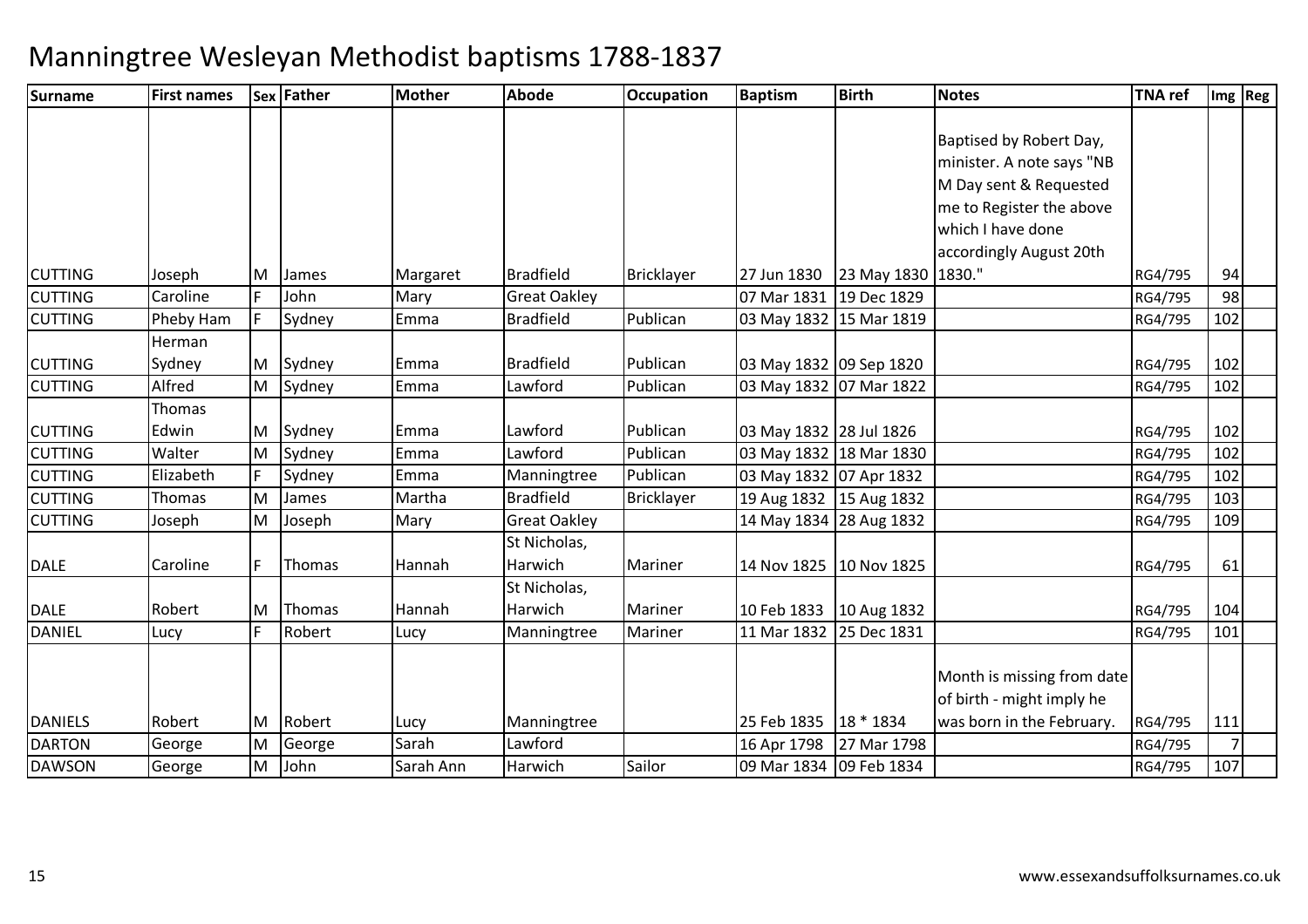#### **Surname First names Sex Father Mother Abode OccupationDccupation** Baptism **Birth Notes TNA ref Img Reg**<br>
The child's mother is the DAWSON John M John Sarah Ann Harwich Mariner 26 Jun 1836 15 Apr 1836 daughter of Matthew & Susannah ConstableRG4/1803 21 78<br>RG4/795 104 DAY Sarahh F James Ann Lawford Mariner 24 Feb 1833 24 Feb 1833 22 Nov 1832 **DAY**  EdwardMWilliam Jane Langford Tower Cornis Walton, **Suffolk**  26 Feb 1834 12 Feb 1834RG4/795 | 109 DAY JohnSarah M James Ann Lawford Mariner 17 Jan 1836 18 Dec 1835 The child's mother is the daughter of Edward & Sarah BlandanRG4/1803 16 48 DEATHH Sarah F Abel Sarah Dedham m Labourer 08 Apr 1832 23 Jan 1832<br>RG4/795 102 DEATH Able M Able Sarah Dedham 05 Oct 1834 31 Aug 1834 RG4/795 <sup>110</sup> **DISNEY**  Sarah AnnWilliam<br>William m Sarah Manningtree Ironmonger 21 Dec 1832 12 Oct 1831 RG4/795 103 DISNEY WilliamMM William Sarah Manningtree 08 Dec 1833 30 Jan 1833 RG4/795 RG4/795 109 DISNEY Samuel M William Sarah Manningtree Ironmonger 28 Sep 1835 15 Oct 1834 The child's mother is the daughter of John & Martha **Watkins**  RG4/1803 $\frac{10}{74}$  14 DOUBLEE Mary F Mary Mary Ardleigh h |24 May 1827 |18 Aug 1814 | RG4/795 | 74 DRURY DavidMM Daniel Ann Dedham 19 Sep 1819 11 Jul 1819 11 December 19 RG4/795 38<br>19 November 20 Stratford 19 November 19 November 19 November 19 November 19 November 19 November 19 November 1 **DRURY**  JohnMDaniel Ann Stratford, Suffolk 15 Apr 1821 24 Mar 1821RG4/795 45 DRURY Annn 15 F Daniel Ann Stratford, Essex Labourer 15 Apr 1827 08 Feb 1827 4 07 Nov 1823 RG4/795 53 Stratford, Essex might be "Stratford, Suffolk" and entered in error. RG4/795 <sup>73</sup>53 DURRANT Sarahh FF Edward Maria Manningtree Mariner 109 Feb 1824 DURRANT Mary Annn F John Sarah Harwich Mariner 09 Jan 1825 09 Jan 1825 28 Nov 1824 | RG4/795 | 57<br>25 Jun 1826 22 Apr 1826 | RG4/795 | 67 DURRANT JohnMM Edward Maria Manningtree 25 Jun 1826 22 Apr 1826 RG4/795 RG4/795 67 DURRANT William Hery M John Sarah Harwich 01 Apr 1832 09 Feb 1832 Middle name "Hery" is presumably "Henry" either abbreviated or spelt wrong. RG4/795<sup>102</sup>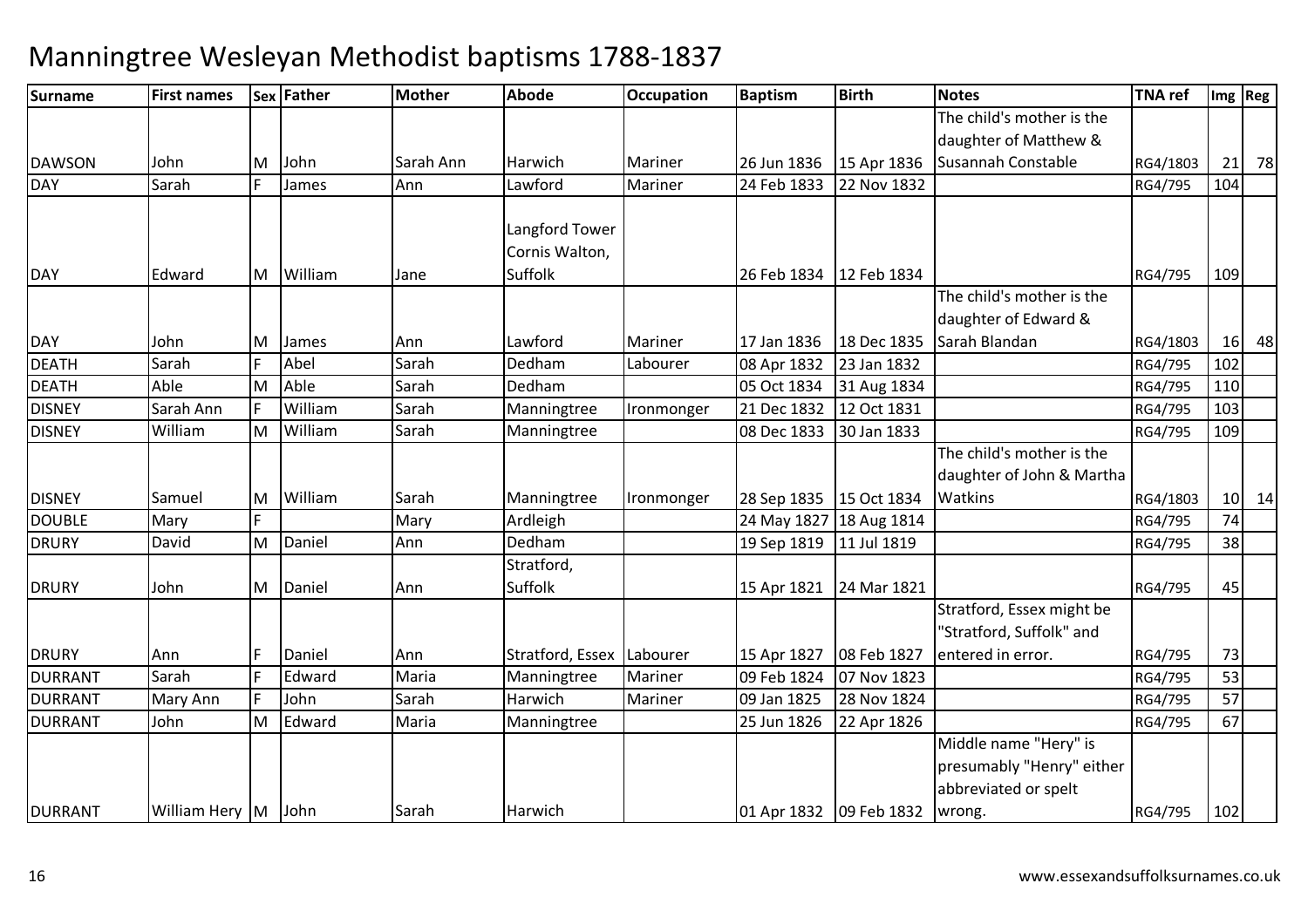### **Surname First names Sex Father Mother Abode OccupationDccupation** Baptism **Birth Notes TNA ref Img Reg** DURRENTWilliam HeneryR Priscilla F William M John Sarah Harwich Mariner 01 Apr 1832 09 Feb 1832 RG4/795 <sup>102</sup> DYERm Priscilla Manningtree 04 Jul 1814 08 Jun 1814 23<br>Priscilla Manningtree 04 Jul 1814 08 Jun 1814 DYER Aquila MM | William | Priscilla | Manningtree | 1990 | 01 Jan 1816 | 08 Dec 1815 | 1990 | 1990 | 1991 | 27<br>En El Thomas | 1991 | 1992 | 2001 | 2001 | 2002 | 2003 | 2004 | 2006 | 27 J 1894 | 2002 | 2002 | 2004 | 2004 | EARNESTT Phoebe F Thomas Lydia Great Oakley 25 Aug 1816 | 25 Aug 1816 | 07 Jul 1816 | CONTROL 28 | RG4/795 | 28 **EBELWHITE** Eliza F James Emma 1988 (Bandara 1988) Baptized at Manningtree. 05 Feb 1824 Born at Camberwell in Surry on May 4th 1829. RG4/795 <sup>94</sup>57 EDWARDSMary Ann<br>Fliza William Lucy Manningtree Husbandman 05 Apr 1824 05 Feb 1824 RG4/795 <sup>57</sup> EDWARDS**William** Lucy | Manningtree | Mariner | 15 May 1826 27 Mar 1826 | CONNET RG4/795 | 65 ELEY WilliamM Daniel Ann Wix Labourer 10 Sep 1835 22 Jul 1835 The part of the record which says "His wife" has been crossed out - are the parents actually married? The child's mother is the daughter of William & Mary Knowler. RG4/1803 <sup>9</sup> <sup>7</sup>ELEYMariah<br>Eliza William Mary Little Bentley Labourer 27 Nov 1836 30 Oct 1836<br>William Elizabeth Lawford Labourer 14 May 1826 07 Apr 1826 14 May 1826 07 Apr 1826 The child's mother is the daughter of James & Sarah Betts RG4/1803RG4/1803 25 103<br>RG4/795 62 ELLESTONE**F** William m Elizabeth Lawford Labourer 14 May 1826 07 Apr 1826 Repeated on image 66 RG4/795 62<br>1988 Roll Law Land Land Labourer 1986 1986 1986 1999 Land Labourer 1999 Labourer 1999 ELLISTONE SarahWilliam m Elizabeth Lawford Labourer 31 Mar 1832 18 Mar 1832 RG4/795 102<br>Elizabeth Luci III Labourer 1998 1994 1996 1994 1999 RG4/795 102 ELSEY JacobM John Elizabeth Wix Labourer 17 May 1829 13 May 1829 RG4/795 <sup>88</sup> ELSEY Giles M John Elizabeth Great Oakley Labourer 21 Jun 1837 09 Jun 1835 The child's mother is the daughter of Thomas & Charlotte Brooks RG4/1803 $\frac{33}{90}$  150 ELVISHH Jane F Thos. Mary Dovercourt 14 Feb 1830 03 Dec 1829 RG4/795 90 ELWARDJames CarringtonM John Mary Harwich Mariner 07 Feb 1836 14 Oct 1835 The child's mother is the daughter of Robert & Elizabeth Fletcher RG4/1803<sup>16</sup> <sup>51</sup>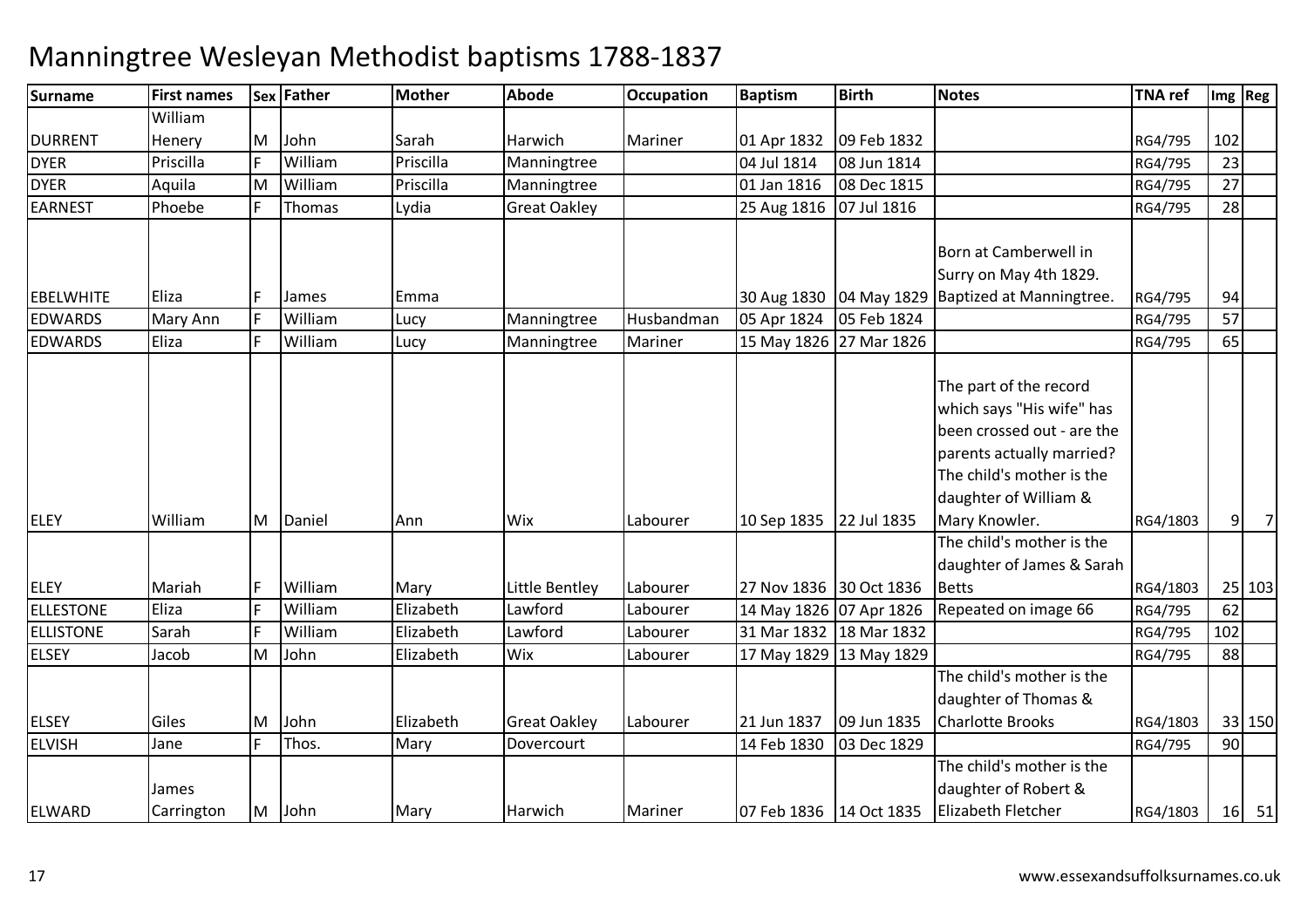#### **Surname First names Sex Father Mother Abode OccupationDccupation** Baptism **Birth Notes TNA ref Img Reg** ELY EVERSONHannah Mariah <sup>F</sup> Joseph Hannah Great Oakley Labourer 24 May 1837 03 Apr 183706 Jun 1827 The child's mother is the daughter of William & Hannah Goff RG4/1803RG4/1803 30 133<br>RG4/795 75 N Lucy F Joseph Lucy Wix Bricklayer 01 Jul 1827 06 Jun 1827 1998 RG4/795 75 EVERSON Robert MM Abraham Sarah Great Oakley Labourer 09 Mar 1834 21 Jan 1834 - RG4/795 107<br>Marshall Resursed Resursed Labourer 140 Out 1939 15 Suit 1939 EVESTON AbrahamN Edward M Abraham Beaumont Labourer 10 Oct 1830 15 Sep 1830 RG4/795 <sup>96</sup> EVISONMM James Margrat Great Oakley Labourer 13 Jan 1833 09 Nov 1832 RG4/795 104<br>Margratism Margin Windows Thatsbare 14 Mar 1937 14 Feb 1937 FAINT Robert MM William Mary Wix Thatcher 11 Mar 1827 14 Feb 1827 RG4/795 72<br>Martin Mary Wix Lakewer 2001 1920 12 1 1920 12 1 1920 1930 FAINT JosephT Mary Ann M William Mary Wix Labourer 09 May 1830 13 Apr 1830 RG4/795 <sup>92</sup> FAINTWilliam m Mary Wix Labourer 17 Feb 1833 28 Jan 1833 RG4/795 104 FAINT Sidney M William Mary Wix Labourer 06 Sep 1835 28 Jul 1835 The child's mother is the daughter of William & Elizabeth FordhamRG4/1803 9 4<br>RG4/795 109 **FARRINGTON**  Samuel MM Samuel Mary Ramsey 11 Mar 1834 05 Feb 1834 RG4/795 109<br>19 November 2014 12: The shill prochosis that RG4/795 RG4/795 RG4/795 109 FARRINGTONSamuel<br>Lydia MM William Hannah Ramsey Labourer 06 Mar 1836 09 Feb 1836<br>F John Susan Wix Labourer 01 Dec 1827 11 Nov 1827 The child's mother is the daughter of Benjamin & Ann Hunt RG4/1803 $\frac{18}{79}$  58 FENNN Lydia F John Susan Wix Labourer 01 Dec 1827 11 Nov 1827 RG4/795 79 FENNJames<br>Susan M John Susanah Wix 16 May 1830 05 Apr 1830 RG4/795 <sup>92</sup> FENNN Susan F John Susan Wix Labourer 14 Oct 1832 26 Sep 1832 RG4/795 103 FENNN Ann F John Susan Wix Labourer 14 Oct 1832 26 Sep 1832 RG4/795 103 FENNN Sarah F John Susan Wix Labourer 15 Mar 1835 29 Jan 1835 RG4/795 111 RG4/795 111 FERINGTON James M William Ann Dovercourt Labourer 20 Jul 1834 18 Jun 1834 RG4/795 <sup>108</sup> FINCHJames<br>Sarah M Wm. Lush. Manningtree Sawyer 28 Jan 1795 12 Jan 1795 RG4/795 6 7FINCHH Sarah F William m Susanah Manningtree Sawyer 29 Jul 1798 06 Jul 1798 | RG4/795<br>RG4/795  $10$ FINCHH Mannah F Wm. Sus. Manningtree 28 Aug 1803 03 Aug 1803 1803 RG4/795 10 FINCHH Clara | William Susanah Manningtree | 23 Sep 1806 \* Oct 1805 Day of birth not in register. Month and year only. RG4/795 <sup>12</sup>53 FINCHJames<br>Clara MM James Maria Manningtree 04 Nov 1823 02 Nov 1823 88 1923 RG4/795 53<br>E William Garak Manningtree Mariana 160 160 1824 89 1 1924 FINCHH Clara F William William Sarah Manningtree Mariner 16 May 1824 20 Apr 1824 | NGA/795 | 54<br>Sames Maria Manningtree Sawyer 11 Jan 1826 | 22 Nov 1825 | RG4/795 | 66 FINCHH Mann F James Maria Manningtree Sawyer 11 Jan 1826 22 Nov 1825 RG4/795 RG4/795 66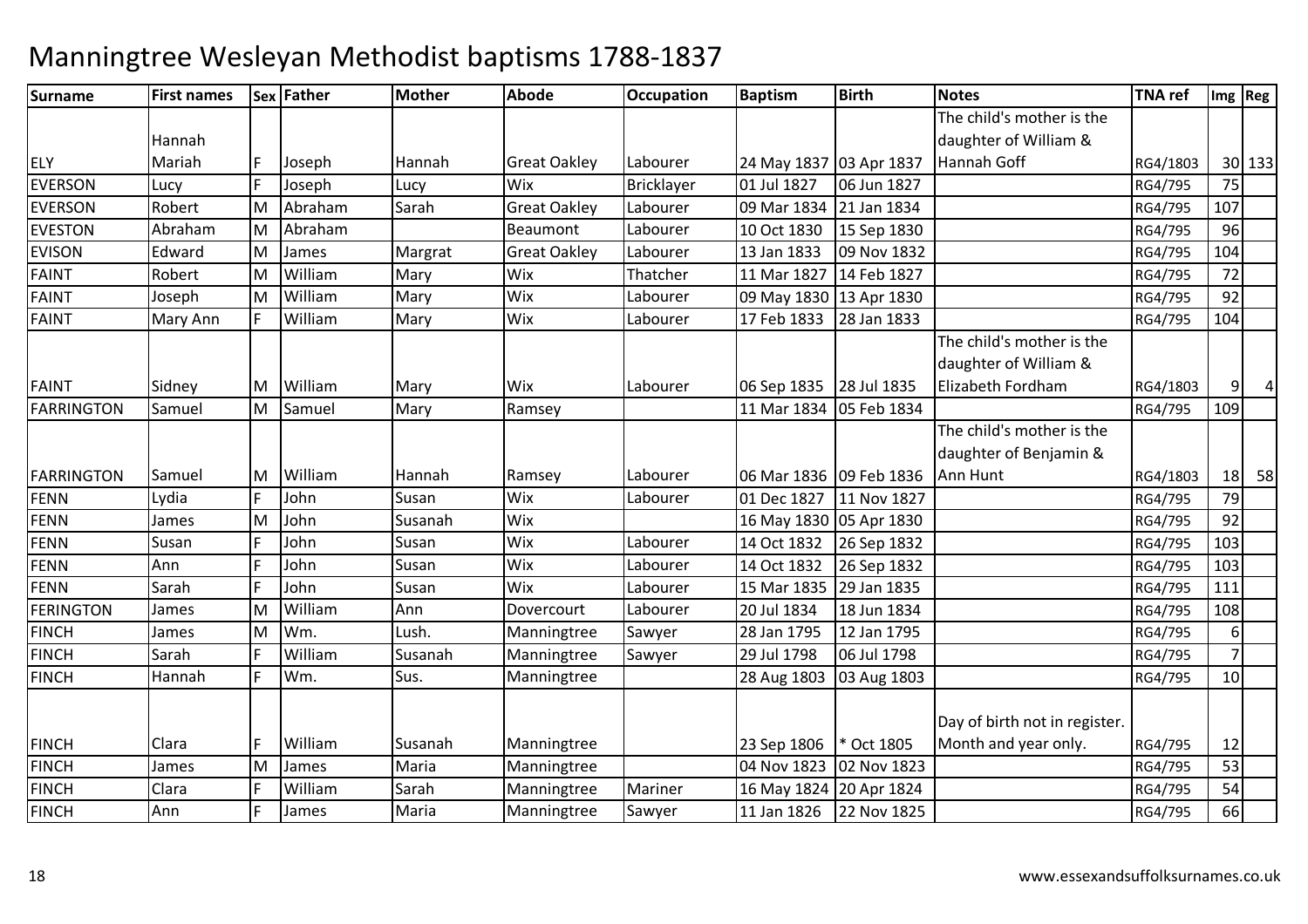| <b>Surname</b> | <b>First names</b> |   | Sex Father   | Mother    | <b>Abode</b> | <b>Occupation</b> | <b>Baptism</b>            | <b>Birth</b> | <b>Notes</b>                | <b>TNA ref</b> |     | Img Reg |
|----------------|--------------------|---|--------------|-----------|--------------|-------------------|---------------------------|--------------|-----------------------------|----------------|-----|---------|
|                |                    |   |              |           |              |                   |                           |              |                             |                |     |         |
|                |                    |   |              |           |              |                   |                           |              | Baptism record on 3 Dec     |                |     |         |
|                |                    |   |              |           |              |                   |                           |              | 1826 for Rachel daughter    |                |     |         |
|                |                    |   |              |           |              |                   |                           |              | of William and Sarah Finch, |                |     |         |
|                |                    |   |              |           |              |                   |                           |              | mentions that the mother    |                |     |         |
|                |                    |   |              |           |              |                   |                           |              | is the daughter of John and |                |     |         |
| <b>FINCH</b>   | Rachel             |   | William      | Sarah     | Manningtree  |                   | 04 Dec 1826               | 11 Nov 1826  | Sarah Roberts               | RG4/795        | 71  |         |
| <b>FINCH</b>   | Eliza              |   | James        | Maria     | Manningtree  | Sawyer            | 17 Mar 1828               | 13 Jan 1827  |                             | RG4/795        | 80  |         |
|                | <b>Barbara</b>     |   |              |           |              |                   |                           |              |                             |                |     |         |
| <b>FINCH</b>   | Sophia             |   | James        | Rachel    | Manningtree  | Glazier           | 09 Mar 1829 08 May 1826   |              |                             | RG4/795        | 86  |         |
| <b>FINCH</b>   | Susan Julia        |   | James        | Rachel    | Manningtree  | Glazier           | 09 Mar 1829               | 06 Jul 1827  |                             | RG4/795        | 86  |         |
| <b>FINCH</b>   | John               | M | Isaac        | Lucy      | Lawford      | Gardener          | 03 Aug 1832               | 09 Jul 1832  |                             | RG4/795        | 103 |         |
| <b>FINCH</b>   | Samuel             | M | <b>Isaac</b> | Lucy      | Lawford      | Shopkeeper        | 08 Nov 1833 29 Sep 1833   |              |                             | RG4/795        | 106 |         |
|                |                    |   |              |           |              |                   |                           |              | The child's mother is the   |                |     |         |
|                |                    |   |              |           |              |                   |                           |              | daughter of William &       |                |     |         |
| <b>FINCH</b>   | Emma               |   | Isaac        | Lucy      | Manningtree  | Gardener          | 23 Sep 1835               | 11 Jul 1835  | <b>Elizabeth Byles</b>      | RG4/1803       |     | $10$ 13 |
|                |                    |   |              |           |              |                   |                           |              | The child's mother is the   |                |     |         |
|                |                    |   |              |           |              |                   |                           |              | daughter of William &       |                |     |         |
| <b>FINCH</b>   | Rebecca            | F | Isaac        | Lucy      | Manningtree  | Gardener          | 21 Jun 1837               | 19 May 1837  | <b>Elizabeth Byles</b>      | RG4/1803       |     | 32 143  |
|                |                    |   |              |           |              |                   |                           |              | The child's mother is the   |                |     |         |
|                |                    |   |              |           |              |                   |                           |              | daughter of John & Susan    |                |     |         |
|                |                    |   |              |           |              |                   |                           |              | Daniels. Entered with 1837  |                |     |         |
| <b>FINCH</b>   | Isaac              | M | William      | Susan     | Manningtree  | Sawyer            | 07 Mar 1831   18 Feb 1831 |              | baptisms.                   | RG4/1803       |     | 35 164  |
| <b>FISHER</b>  | Mary               |   | Robert       | Elizabeth | Wix          | Labourer          | 25 Oct 1829               | 26 Sep 1829  |                             | RG4/795        | 89  |         |
| <b>FISHER</b>  | Robert             | M | Robert       | Elizabeth | Wix          | Labourer          | 05 Feb 1832               | 11 Jan 1832  |                             | RG4/795        | 101 |         |
| <b>FISHER</b>  | Abraham            | M | Robert       | Elizth.   | Wix          |                   | 21 Sep 1834               | 22 Aug 1834  |                             | RG4/795        | 110 |         |
|                |                    |   |              |           |              |                   |                           |              | The child's mother is the   |                |     |         |
|                |                    |   |              |           |              |                   |                           |              | daughter of James &         |                |     |         |
| <b>FISHER</b>  | Mary Ann           | F | John         | Mary      | Harwich      | Mariner           | 13 Dec 1835               | 08 Oct 1835  | Susannah Totham             | RG4/1803       | 14  | 37      |
|                |                    |   |              |           |              |                   |                           |              | The child's mother is the   |                |     |         |
|                |                    |   |              |           |              |                   |                           |              | daughter of William &       |                |     |         |
| <b>FISHER</b>  | Susannah           |   | Pariss       | Susannah  | Wrabness     | Grocer            | 05 Mar 1837 09 Sep 1836   |              | Phoebe King                 | RG4/1803       |     | 27 115  |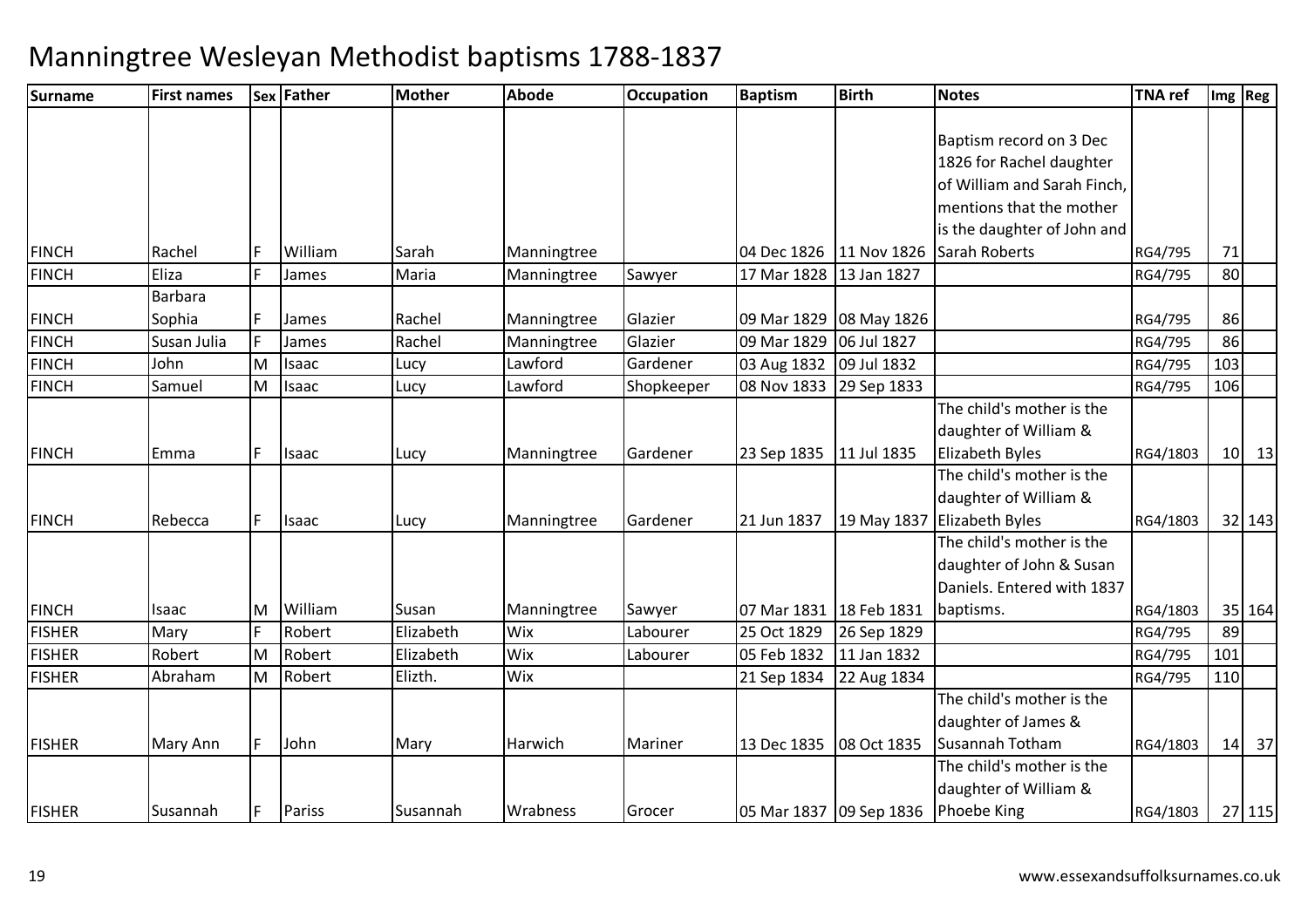| Surname         | <b>First names</b> |     | Sex Father | <b>Mother</b> | <b>Abode</b>        | Occupation | <b>Baptism</b>            | <b>Birth</b> | <b>Notes</b>              | <b>TNA</b> ref |                | Img Reg |
|-----------------|--------------------|-----|------------|---------------|---------------------|------------|---------------------------|--------------|---------------------------|----------------|----------------|---------|
|                 |                    |     |            |               |                     |            |                           |              | The child's mother is the |                |                |         |
|                 |                    |     |            |               |                     |            |                           |              | daughter of William &     |                |                |         |
| <b>FISHER</b>   | Martha             | F   | William    | Elizabeth     | Kirby               | Blacksmith | 20 Jun 1837               | 13 Apr 1835  | <b>Elizabeth Powell</b>   | RG4/1803       |                | 32 147  |
|                 |                    |     |            |               |                     |            |                           |              | The child's mother is the |                |                |         |
|                 |                    |     |            |               |                     |            |                           |              | daughter of William &     |                |                |         |
| <b>FISHER</b>   | Elizabeth          | IF. | William    | Elizabeth     | Kirby               | Blacksmith | 20 Jun 1837               | 19 Feb 1837  | <b>Elizabeth Powell</b>   | RG4/1803       |                | 33 148  |
|                 |                    |     |            |               |                     |            |                           |              | The child's mother is the |                |                |         |
|                 |                    |     |            |               |                     |            |                           |              | daughter of John & Mary   |                |                |         |
| <b>FLORA</b>    | James              | M   | Samuel     | Sarah         | Wix                 | Labourer   | 15 May 1836 17 Apr 1836   |              | Marchant                  | RG4/1803       | 19             | 68      |
| <b>FLURRY</b>   | Emma               |     | Samuel     | Sarah         | Wix                 | Labourer   | 01 Jul 1832               | 23 Jun 1832  |                           | RG4/795        | 103            |         |
| <b>FLURY</b>    | Samuel             | M   | Samuel     | Sarah         | Wix                 | Labourer   | 08 Jun 1834               | 09 May 1834  |                           | RG4/795        | 107            |         |
| <b>FOLKARD</b>  | Mary Ann           |     | John       | Elizabeth     | Ardleigh            |            | 20 Jun 1813               | 17 Dec 1811  |                           | RG4/795        | 22             |         |
| <b>FOLKARD</b>  | Thomas             | M   | John       | Elizabeth     | Ardleigh            |            | 20 Jun 1813               | 19 Feb 1813  |                           | RG4/795        | 22             |         |
| <b>FOLKARD</b>  | Robert             | M   | John       | Elizth.       | <b>Boxted</b>       |            | 05 Apr 1818               | 02 Jan 1818  |                           | RG4/795        | 34             |         |
|                 |                    |     |            |               |                     |            |                           |              | The child's mother is the |                |                |         |
|                 |                    |     |            |               |                     |            |                           |              | daughter of John & Mary   |                |                |         |
| <b>FORSTER</b>  | Mary Ann           |     | William    | Mary Ann      | Mistley             |            | 06 Jan 1836               | 03 Nov 1835  | Ann Made                  | RG4/1803       |                | $15$ 44 |
| <b>FRANCES</b>  | Mary Ann           |     | Wm.        | Mary          | Manningtree         | Sailor     | 09 Jan 1803               | 19 Dec 1802  |                           | RG4/795        | $\overline{9}$ |         |
| <b>FRANCES</b>  | Elizabeth          | E   | Daniel     | Martha        | <b>Great Oakley</b> | Labourer   | 19 Jun 1825               | 20 May 1825  |                           | RG4/795        | 60             |         |
| <b>FRANCES</b>  | George             | M   | Daniel     | Martha        | <b>Great Oakley</b> | Labourer   | 01 Jun 1827               | 28 Apr 1827  |                           | RG4/795        | 75             |         |
| <b>FRANCIS</b>  | John               | Μ   | Danl.      | Mathew        | <b>Great Oakley</b> |            | 27 Aug 1822               | 24 Jul 1822  |                           | RG4/795        | 47             |         |
| <b>FRANCIS</b>  | James              | M   | Daniel     | Martha        | <b>Great Oakley</b> |            | 14 Mar 1830               | 03 Feb 1830  |                           | RG4/795        | 91             |         |
|                 | Charles            |     |            |               |                     |            |                           |              |                           |                |                |         |
| <b>FROSDIC</b>  | Morris             | M   | James      | Mary          | Mistley             | Smith      | 20 Mar 1833 01 Dec 1832   |              |                           | RG4/795        | 104            |         |
| <b>FROSTIC</b>  | Susanah            |     | James      | Susanah       | Manningtree         | Blacksmith | 28 Feb 1799               | 16 Feb 1799  |                           | RG4/795        | $\overline{7}$ |         |
| <b>FROSTIC</b>  | John               | M   | James      | Susannah      | Mistley             | Blacksmith | 11 Apr 1800               | 28 Mar 1800  |                           | RG4/795        | 8 <sup>1</sup> |         |
| <b>FROSTICK</b> | James              | M   | James      | Susannah      | Mistley             | Blacksmith | 22 Mar 1802               | 14 Mar 1802  |                           | RG4/795        | $\overline{9}$ |         |
| <b>FROSTICK</b> | Amelia             |     | James      | Susannah      | Mistley             | Blacksmith | 11 Jun 1804               | 30 May 1804  |                           | RG4/795        | 11             |         |
|                 | William            |     |            |               |                     |            |                           |              |                           |                |                |         |
| <b>FROSTICK</b> | Enoch              | M   | James      | Susanah       | Manningtree         | Blacksmith | 25 Feb 1807               | 17 Dec 1806  |                           | RG4/795        | 13             |         |
|                 |                    |     |            |               |                     |            |                           |              |                           |                |                |         |
| <b>FROSTICK</b> | Elijah William M   |     | James      | Sush.         | Mistley             |            | 22 Feb 1808   12 Feb 1808 |              |                           | RG4/795        | 14             |         |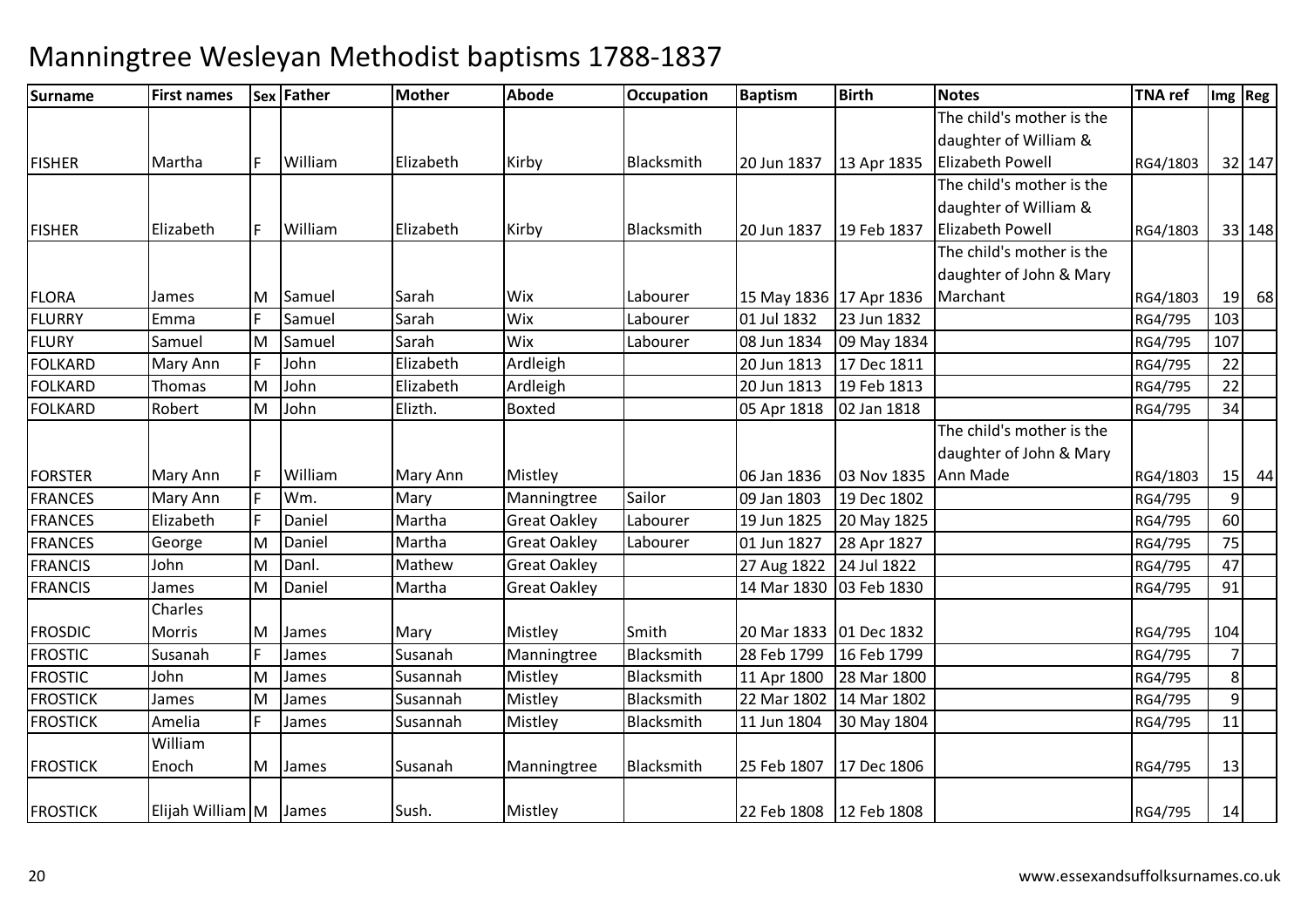#### **Surname First names Sex Father Mother Abode OccupationDccupation** Baptism **Birth Notes TNA ref Img Reg** FROSTICK FROSTICKCharles WesleyMary Ann MM James Susn. Mistley 26 Mar 1810 10 Feb 1810 10 Feb 1810 RG4/795 17<br>E James Sussexeb Mistley 2019 25 Ann 1912 25 Ann 1912 K | Mary Ann | F | James | Sussanah | Mistley | 1990 | 1991 | 25 Apr 1812 | 25 Apr 1812 | 1990 | 21 FROSTICKK [Eliza | F James | Susanna | Mistley | 106 Mar 1815 | 13 Oct 1814 | 1990 | RG4/795 | 24 GAGE Mariah <sup>F</sup> Samuel Mariah Wix Labourer 20 Mar 1836 23 Feb 1836The child's mother is the daughter of James & Frances Simons RG4/1803 <sup>18</sup> <sup>60</sup>GAIMERR Elizabeth F James Horner Wix Labourer 06 Sep 1835 01 Aug 1835 The child's mother is the daughter of Joseph & Elizabeth Elsey RG4/18033 9 5 GAMER Samuel MM John Sarah Tendring 20 Aug 1820 27 Apr 1820 RG4/795 40<br>Martin Marie Tendring 1820 27 Apr 1820 RG4 2016 1994 RG4/795 2016 GAMMERJames<br>Harriet MM John Mary Tendring 18 Sep 1814 03 Jun 1814 RG4/795 24<br>Exercise Exerces Lawford 21 May 1912 27 Mar 1914 GANTT Harriet F Francis Frances Lawford 31 May 1813 27 Mar 1811 RG4/795 <sup>22</sup> GANT JosephMM Joseph Mary Little Oakley Labourer 15 Dec 1824 02 Apr 1824 Repeated on image 58. RG4/795 57<br>M. Exercis Ferry Little Bartley Corderer 04 Aus 1935, 36 Apr 1935 GANT Jesse M Francis Fanny Little Bentley Gardener 01 Aug 1825 26 Apr 1825 RG4/795 <sup>60</sup> GARDINER WilliamT<sub>Hanah</sub> MM Samuel Elizabeth Harwich 15 Dec 1833 15 Nov 1833 RG4/795 106<br>Elizabeth Windows Mini 2011 1998 15 Min 1919 GARNETh |F |Thos. |Lydia |Wix || ||07 Jun 1818 07 Jun 1818 15 May 1818 | RG4/795 | 35<br>16 Jun 1824 | 21 May 1824 | RG4/795 | 63 GARNETT Frances F Thos. Lydia Wix Husbandman Husbandman 16 Jun 1824 21 May 1824 **GARNET**  Sarahh Thomas Sarah Mistley Seaman 14 Aug 1836 05 May 1836 Elizabeth Chapman (14 Aug 1836 1857) 0 06 Jun 1820 RG4/795 40 The child's mother is the daughter of John & RG4/1803 22 84<br>RG4/795 40 GARNETT Ann <sup>F</sup> Thomas Lydia Wix 16 Jul 1820GARNETT Annn F Thomas Lydia Wix 16 Jul 1820 06 Jun 1820 RG4/795 <sup>40</sup> GARNETT Robert MM Thomas Lydia Wix Labourer 25 Feb 1827 28 Jan 1827 RG4/795 72<br>M These Lydia Wiy Labourer 24 Oct 1939 89 Oct 1939 GARNETT Henry MM Thos. Lydia Wix Labourer 24 Oct 1829 08 Oct 1829 RG4/795 89<br>M Thomas Garak Mannisotros 142 1428 81 14220 81 14220 PM GARNETT JohnT **Elizabeth** M Thomas Sarah Manningtree 13 Apr 1830 01 Apr 1830 RG4/795 <sup>91</sup> GARNETTh |F |Thomas |Sarah | Manningtree | 1889 | 08 Dec 1833 | 08 Dec 1833 | 03 Oct 1833 | RG4/795 | 109 GARRARDJoseph<br>Hannah M Joseph Martha Harwich Mariner 13 Dec 1835 14 Sep 1835 The child's mother is the daughter of William & Cicely Piggatt RG4/1803RG4/1803 14 35<br>RG4/795 40 **GELLARD** D Hannah |F James |Elizth. |Wix | 20 Aug 1820 |14 May 1820 | 20 Aug 1820 | RG4/795 | 40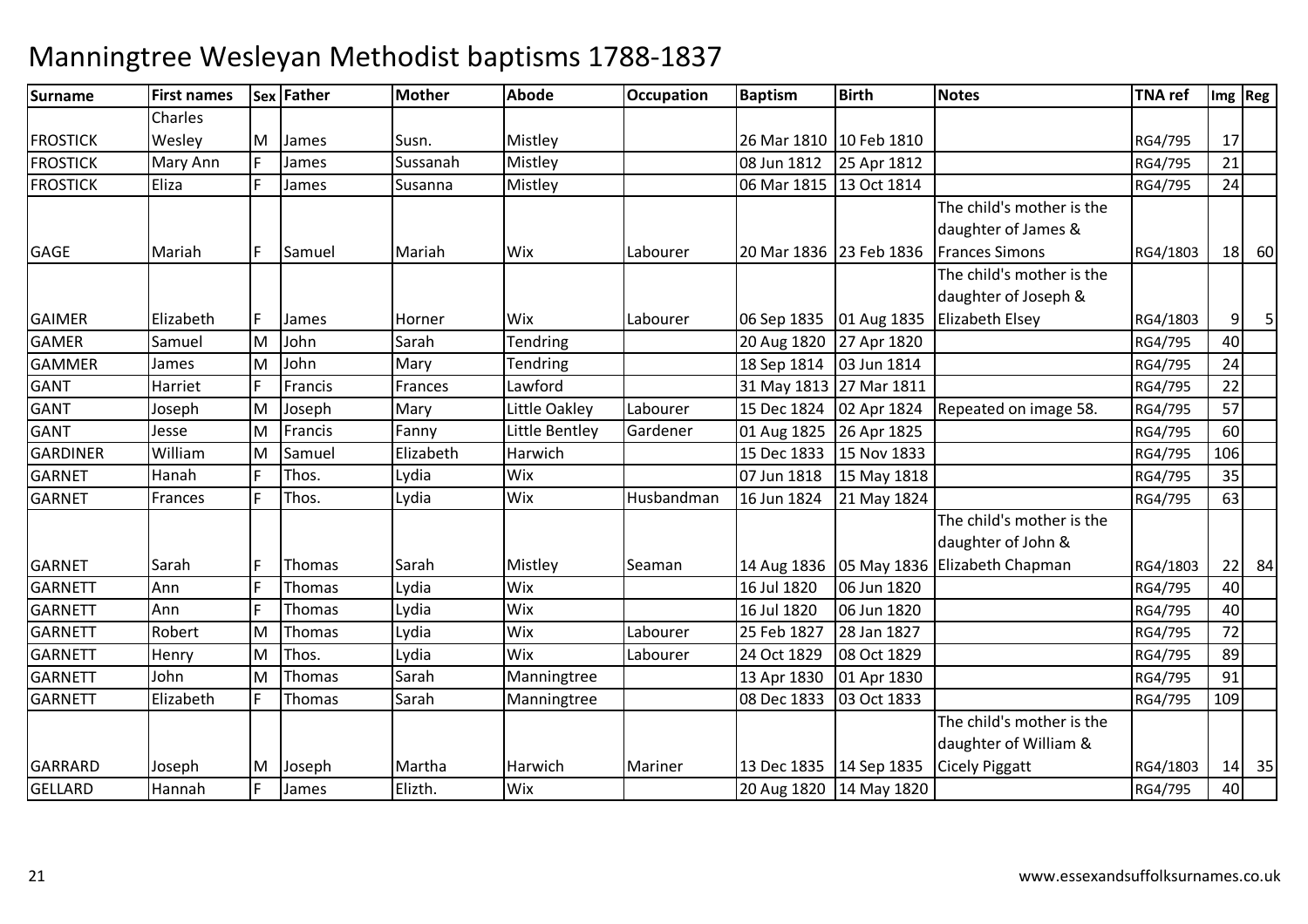| Daughter of Thos. Gibblett.<br>Mother's maiden name:<br>Elizabeth<br>Elizth.<br>16 Nov 1801 08 Oct 1801<br>Gorbell<br>RG4/795<br>8 <sup>1</sup><br>F.<br>Thos.<br>Currer<br>Manningtree<br>The child's mother is the<br>daughter of John & Mary<br>Sarah<br>Harwich<br>06 Mar 1836 24 Jan 1836<br>Rowland<br><b>GIBBS</b><br>Mariner<br>RG4/1803<br>Ann<br>James<br>Elizabeth<br>02 Jul 1799<br>7 <sup>1</sup><br><b>GIBLETT</b><br>Thomas<br>Thomas<br>04 Jun 1799<br>M<br>Manningtree<br>RG4/795<br>28<br><b>GIBLING</b><br>Robert<br>William<br>Sarah<br>16 Jun 1816<br>28 Mar 1816<br>M<br>RG4/795<br>Manningtree<br>Thorpe-le-<br><b>GIFFORD</b><br>Wm.<br>Soken<br><b>Bricklayer</b><br>17 Oct 1821<br>02 Sep 1821<br>45<br>M<br>Mary<br>RG4/795<br>Joseph<br>Thorpe-le-<br><b>GIFFORD</b><br>William<br>William<br>Mary<br>Soken<br><b>Bricklayer</b><br>48<br>M<br>29 Jan 1823<br>14 Dec 1822<br>RG4/795<br>59<br><b>GIFFORD</b><br>William<br><b>Bricklayer</b><br>29 Oct 1825<br>M<br>Mary<br>Thorp<br>15 Sep 1825<br>RG4/795<br>James<br>72<br>William<br><b>Builder</b><br><b>GIFFORD</b><br>Mary<br>Thorp<br>08 Feb 1827<br>Mary Ann<br>08 Feb 1827<br>RG4/795<br><b>Builder</b><br>103<br><b>GIFFORD</b><br>Saddler<br>M<br>William<br>18 Sep 1832<br>19 Jul 1832<br>RG4/795<br>Mary<br>Thorp<br>William<br>Elizabeth<br>Wix<br>52<br><b>GILBERT</b><br>Labourer<br>11 May 1823   17 Mar 1823<br>M<br>James<br>RG4/795<br>Wix<br>61<br><b>GILBERT</b><br>William<br>M<br>Mary<br>Husbandman<br>04 Dec 1825<br>05 Nov 1825<br>James<br>RG4/795<br>62<br>Elizabeth<br>Wix<br><b>GILBERT</b><br>M<br>Labourer<br>21 May 1826 09 Apr 1826<br>Repeated on image 66<br>RG4/795<br>James<br>George<br>The child's mother is the<br>daughter of Benjn. & Mary<br>Labourer<br>Mary<br>Tendring<br>21 Feb 1836<br>30 Jan 1836<br>Neal<br>RG4/1803<br>Henry<br>M<br>James<br>The child's mother is the<br>daughter of William &<br>Elizth.<br>Labourer<br><b>GILBERT</b><br>Wix<br>26 Mar 1837 01 Mar 1837<br>Milly Cole<br>Mary Anne<br>F.<br>James<br>RG4/1803<br>29 Feb 1832<br>104<br><b>GILBURT</b><br>Mark<br>M<br>Wix<br>23 Nov 1832<br>James<br>Mary<br>Labourer<br>RG4/795<br>87<br>Elizabeth<br><b>Great Bromley</b><br><b>GIRLING</b><br>Joseph<br>M<br>Joseph<br>Farmer<br>26 Apr 1829<br>26 Jan 1829<br>RG4/795<br>96<br><b>GIRLING</b><br>Josiah<br>Elizabeth<br>M<br>Joseph<br><b>Great Bromley</b><br>06 Oct 1830<br>01 Jul 1830<br>RG4/795<br>Charlotte<br><b>GIRLING</b><br>Weller<br>Charlotte<br>John<br>Tendring<br>Farmer<br>RG4/795<br>103<br>05 Sep 1832<br>01 Aug 1832<br><b>GIRLING</b><br>Elizabeth<br>Elizabeth<br>04 Oct 1833<br>14 Jul 1833<br>106<br>Joseph<br><b>Great Bromley</b><br>Farmer<br>RG4/795<br>Elizabeth<br>113<br><b>GIRLING</b><br>Caroline<br>Joseph<br><b>Great Bromley</b><br>Farmer<br>10 Jul 1835<br>31 Mar 1835<br>RG4/795 | Surname | <b>First names</b> | <b>Sex Father</b> | <b>Mother</b> | <b>Abode</b> | <b>Occupation</b> | <b>Baptism</b> | <b>Birth</b> | <b>Notes</b> | <b>TNA</b> ref | Img Reg |
|-----------------------------------------------------------------------------------------------------------------------------------------------------------------------------------------------------------------------------------------------------------------------------------------------------------------------------------------------------------------------------------------------------------------------------------------------------------------------------------------------------------------------------------------------------------------------------------------------------------------------------------------------------------------------------------------------------------------------------------------------------------------------------------------------------------------------------------------------------------------------------------------------------------------------------------------------------------------------------------------------------------------------------------------------------------------------------------------------------------------------------------------------------------------------------------------------------------------------------------------------------------------------------------------------------------------------------------------------------------------------------------------------------------------------------------------------------------------------------------------------------------------------------------------------------------------------------------------------------------------------------------------------------------------------------------------------------------------------------------------------------------------------------------------------------------------------------------------------------------------------------------------------------------------------------------------------------------------------------------------------------------------------------------------------------------------------------------------------------------------------------------------------------------------------------------------------------------------------------------------------------------------------------------------------------------------------------------------------------------------------------------------------------------------------------------------------------------------------------------------------------------------------------------------------------------------------------------------------------------------------------------------------------------------------------------------------------------------------------------------------------------------------------------------------------------------------------------------------------------------------------------|---------|--------------------|-------------------|---------------|--------------|-------------------|----------------|--------------|--------------|----------------|---------|
| <b>GIBBLETT</b><br><b>GILBERT</b>                                                                                                                                                                                                                                                                                                                                                                                                                                                                                                                                                                                                                                                                                                                                                                                                                                                                                                                                                                                                                                                                                                                                                                                                                                                                                                                                                                                                                                                                                                                                                                                                                                                                                                                                                                                                                                                                                                                                                                                                                                                                                                                                                                                                                                                                                                                                                                                                                                                                                                                                                                                                                                                                                                                                                                                                                                                 |         |                    |                   |               |              |                   |                |              |              |                |         |
|                                                                                                                                                                                                                                                                                                                                                                                                                                                                                                                                                                                                                                                                                                                                                                                                                                                                                                                                                                                                                                                                                                                                                                                                                                                                                                                                                                                                                                                                                                                                                                                                                                                                                                                                                                                                                                                                                                                                                                                                                                                                                                                                                                                                                                                                                                                                                                                                                                                                                                                                                                                                                                                                                                                                                                                                                                                                                   |         |                    |                   |               |              |                   |                |              |              |                |         |
|                                                                                                                                                                                                                                                                                                                                                                                                                                                                                                                                                                                                                                                                                                                                                                                                                                                                                                                                                                                                                                                                                                                                                                                                                                                                                                                                                                                                                                                                                                                                                                                                                                                                                                                                                                                                                                                                                                                                                                                                                                                                                                                                                                                                                                                                                                                                                                                                                                                                                                                                                                                                                                                                                                                                                                                                                                                                                   |         |                    |                   |               |              |                   |                |              |              |                |         |
|                                                                                                                                                                                                                                                                                                                                                                                                                                                                                                                                                                                                                                                                                                                                                                                                                                                                                                                                                                                                                                                                                                                                                                                                                                                                                                                                                                                                                                                                                                                                                                                                                                                                                                                                                                                                                                                                                                                                                                                                                                                                                                                                                                                                                                                                                                                                                                                                                                                                                                                                                                                                                                                                                                                                                                                                                                                                                   |         |                    |                   |               |              |                   |                |              |              |                |         |
|                                                                                                                                                                                                                                                                                                                                                                                                                                                                                                                                                                                                                                                                                                                                                                                                                                                                                                                                                                                                                                                                                                                                                                                                                                                                                                                                                                                                                                                                                                                                                                                                                                                                                                                                                                                                                                                                                                                                                                                                                                                                                                                                                                                                                                                                                                                                                                                                                                                                                                                                                                                                                                                                                                                                                                                                                                                                                   |         |                    |                   |               |              |                   |                |              |              |                |         |
|                                                                                                                                                                                                                                                                                                                                                                                                                                                                                                                                                                                                                                                                                                                                                                                                                                                                                                                                                                                                                                                                                                                                                                                                                                                                                                                                                                                                                                                                                                                                                                                                                                                                                                                                                                                                                                                                                                                                                                                                                                                                                                                                                                                                                                                                                                                                                                                                                                                                                                                                                                                                                                                                                                                                                                                                                                                                                   |         |                    |                   |               |              |                   |                |              |              |                | 18 59   |
|                                                                                                                                                                                                                                                                                                                                                                                                                                                                                                                                                                                                                                                                                                                                                                                                                                                                                                                                                                                                                                                                                                                                                                                                                                                                                                                                                                                                                                                                                                                                                                                                                                                                                                                                                                                                                                                                                                                                                                                                                                                                                                                                                                                                                                                                                                                                                                                                                                                                                                                                                                                                                                                                                                                                                                                                                                                                                   |         |                    |                   |               |              |                   |                |              |              |                |         |
|                                                                                                                                                                                                                                                                                                                                                                                                                                                                                                                                                                                                                                                                                                                                                                                                                                                                                                                                                                                                                                                                                                                                                                                                                                                                                                                                                                                                                                                                                                                                                                                                                                                                                                                                                                                                                                                                                                                                                                                                                                                                                                                                                                                                                                                                                                                                                                                                                                                                                                                                                                                                                                                                                                                                                                                                                                                                                   |         |                    |                   |               |              |                   |                |              |              |                |         |
|                                                                                                                                                                                                                                                                                                                                                                                                                                                                                                                                                                                                                                                                                                                                                                                                                                                                                                                                                                                                                                                                                                                                                                                                                                                                                                                                                                                                                                                                                                                                                                                                                                                                                                                                                                                                                                                                                                                                                                                                                                                                                                                                                                                                                                                                                                                                                                                                                                                                                                                                                                                                                                                                                                                                                                                                                                                                                   |         |                    |                   |               |              |                   |                |              |              |                |         |
|                                                                                                                                                                                                                                                                                                                                                                                                                                                                                                                                                                                                                                                                                                                                                                                                                                                                                                                                                                                                                                                                                                                                                                                                                                                                                                                                                                                                                                                                                                                                                                                                                                                                                                                                                                                                                                                                                                                                                                                                                                                                                                                                                                                                                                                                                                                                                                                                                                                                                                                                                                                                                                                                                                                                                                                                                                                                                   |         |                    |                   |               |              |                   |                |              |              |                |         |
|                                                                                                                                                                                                                                                                                                                                                                                                                                                                                                                                                                                                                                                                                                                                                                                                                                                                                                                                                                                                                                                                                                                                                                                                                                                                                                                                                                                                                                                                                                                                                                                                                                                                                                                                                                                                                                                                                                                                                                                                                                                                                                                                                                                                                                                                                                                                                                                                                                                                                                                                                                                                                                                                                                                                                                                                                                                                                   |         |                    |                   |               |              |                   |                |              |              |                |         |
|                                                                                                                                                                                                                                                                                                                                                                                                                                                                                                                                                                                                                                                                                                                                                                                                                                                                                                                                                                                                                                                                                                                                                                                                                                                                                                                                                                                                                                                                                                                                                                                                                                                                                                                                                                                                                                                                                                                                                                                                                                                                                                                                                                                                                                                                                                                                                                                                                                                                                                                                                                                                                                                                                                                                                                                                                                                                                   |         |                    |                   |               |              |                   |                |              |              |                |         |
|                                                                                                                                                                                                                                                                                                                                                                                                                                                                                                                                                                                                                                                                                                                                                                                                                                                                                                                                                                                                                                                                                                                                                                                                                                                                                                                                                                                                                                                                                                                                                                                                                                                                                                                                                                                                                                                                                                                                                                                                                                                                                                                                                                                                                                                                                                                                                                                                                                                                                                                                                                                                                                                                                                                                                                                                                                                                                   |         |                    |                   |               |              |                   |                |              |              |                |         |
|                                                                                                                                                                                                                                                                                                                                                                                                                                                                                                                                                                                                                                                                                                                                                                                                                                                                                                                                                                                                                                                                                                                                                                                                                                                                                                                                                                                                                                                                                                                                                                                                                                                                                                                                                                                                                                                                                                                                                                                                                                                                                                                                                                                                                                                                                                                                                                                                                                                                                                                                                                                                                                                                                                                                                                                                                                                                                   |         |                    |                   |               |              |                   |                |              |              |                |         |
|                                                                                                                                                                                                                                                                                                                                                                                                                                                                                                                                                                                                                                                                                                                                                                                                                                                                                                                                                                                                                                                                                                                                                                                                                                                                                                                                                                                                                                                                                                                                                                                                                                                                                                                                                                                                                                                                                                                                                                                                                                                                                                                                                                                                                                                                                                                                                                                                                                                                                                                                                                                                                                                                                                                                                                                                                                                                                   |         |                    |                   |               |              |                   |                |              |              |                |         |
|                                                                                                                                                                                                                                                                                                                                                                                                                                                                                                                                                                                                                                                                                                                                                                                                                                                                                                                                                                                                                                                                                                                                                                                                                                                                                                                                                                                                                                                                                                                                                                                                                                                                                                                                                                                                                                                                                                                                                                                                                                                                                                                                                                                                                                                                                                                                                                                                                                                                                                                                                                                                                                                                                                                                                                                                                                                                                   |         |                    |                   |               |              |                   |                |              |              |                |         |
|                                                                                                                                                                                                                                                                                                                                                                                                                                                                                                                                                                                                                                                                                                                                                                                                                                                                                                                                                                                                                                                                                                                                                                                                                                                                                                                                                                                                                                                                                                                                                                                                                                                                                                                                                                                                                                                                                                                                                                                                                                                                                                                                                                                                                                                                                                                                                                                                                                                                                                                                                                                                                                                                                                                                                                                                                                                                                   |         |                    |                   |               |              |                   |                |              |              |                |         |
|                                                                                                                                                                                                                                                                                                                                                                                                                                                                                                                                                                                                                                                                                                                                                                                                                                                                                                                                                                                                                                                                                                                                                                                                                                                                                                                                                                                                                                                                                                                                                                                                                                                                                                                                                                                                                                                                                                                                                                                                                                                                                                                                                                                                                                                                                                                                                                                                                                                                                                                                                                                                                                                                                                                                                                                                                                                                                   |         |                    |                   |               |              |                   |                |              |              |                |         |
|                                                                                                                                                                                                                                                                                                                                                                                                                                                                                                                                                                                                                                                                                                                                                                                                                                                                                                                                                                                                                                                                                                                                                                                                                                                                                                                                                                                                                                                                                                                                                                                                                                                                                                                                                                                                                                                                                                                                                                                                                                                                                                                                                                                                                                                                                                                                                                                                                                                                                                                                                                                                                                                                                                                                                                                                                                                                                   |         |                    |                   |               |              |                   |                |              |              |                |         |
|                                                                                                                                                                                                                                                                                                                                                                                                                                                                                                                                                                                                                                                                                                                                                                                                                                                                                                                                                                                                                                                                                                                                                                                                                                                                                                                                                                                                                                                                                                                                                                                                                                                                                                                                                                                                                                                                                                                                                                                                                                                                                                                                                                                                                                                                                                                                                                                                                                                                                                                                                                                                                                                                                                                                                                                                                                                                                   |         |                    |                   |               |              |                   |                |              |              |                |         |
|                                                                                                                                                                                                                                                                                                                                                                                                                                                                                                                                                                                                                                                                                                                                                                                                                                                                                                                                                                                                                                                                                                                                                                                                                                                                                                                                                                                                                                                                                                                                                                                                                                                                                                                                                                                                                                                                                                                                                                                                                                                                                                                                                                                                                                                                                                                                                                                                                                                                                                                                                                                                                                                                                                                                                                                                                                                                                   |         |                    |                   |               |              |                   |                |              |              |                | $17$ 53 |
|                                                                                                                                                                                                                                                                                                                                                                                                                                                                                                                                                                                                                                                                                                                                                                                                                                                                                                                                                                                                                                                                                                                                                                                                                                                                                                                                                                                                                                                                                                                                                                                                                                                                                                                                                                                                                                                                                                                                                                                                                                                                                                                                                                                                                                                                                                                                                                                                                                                                                                                                                                                                                                                                                                                                                                                                                                                                                   |         |                    |                   |               |              |                   |                |              |              |                |         |
|                                                                                                                                                                                                                                                                                                                                                                                                                                                                                                                                                                                                                                                                                                                                                                                                                                                                                                                                                                                                                                                                                                                                                                                                                                                                                                                                                                                                                                                                                                                                                                                                                                                                                                                                                                                                                                                                                                                                                                                                                                                                                                                                                                                                                                                                                                                                                                                                                                                                                                                                                                                                                                                                                                                                                                                                                                                                                   |         |                    |                   |               |              |                   |                |              |              |                |         |
|                                                                                                                                                                                                                                                                                                                                                                                                                                                                                                                                                                                                                                                                                                                                                                                                                                                                                                                                                                                                                                                                                                                                                                                                                                                                                                                                                                                                                                                                                                                                                                                                                                                                                                                                                                                                                                                                                                                                                                                                                                                                                                                                                                                                                                                                                                                                                                                                                                                                                                                                                                                                                                                                                                                                                                                                                                                                                   |         |                    |                   |               |              |                   |                |              |              |                | 28 120  |
|                                                                                                                                                                                                                                                                                                                                                                                                                                                                                                                                                                                                                                                                                                                                                                                                                                                                                                                                                                                                                                                                                                                                                                                                                                                                                                                                                                                                                                                                                                                                                                                                                                                                                                                                                                                                                                                                                                                                                                                                                                                                                                                                                                                                                                                                                                                                                                                                                                                                                                                                                                                                                                                                                                                                                                                                                                                                                   |         |                    |                   |               |              |                   |                |              |              |                |         |
|                                                                                                                                                                                                                                                                                                                                                                                                                                                                                                                                                                                                                                                                                                                                                                                                                                                                                                                                                                                                                                                                                                                                                                                                                                                                                                                                                                                                                                                                                                                                                                                                                                                                                                                                                                                                                                                                                                                                                                                                                                                                                                                                                                                                                                                                                                                                                                                                                                                                                                                                                                                                                                                                                                                                                                                                                                                                                   |         |                    |                   |               |              |                   |                |              |              |                |         |
|                                                                                                                                                                                                                                                                                                                                                                                                                                                                                                                                                                                                                                                                                                                                                                                                                                                                                                                                                                                                                                                                                                                                                                                                                                                                                                                                                                                                                                                                                                                                                                                                                                                                                                                                                                                                                                                                                                                                                                                                                                                                                                                                                                                                                                                                                                                                                                                                                                                                                                                                                                                                                                                                                                                                                                                                                                                                                   |         |                    |                   |               |              |                   |                |              |              |                |         |
|                                                                                                                                                                                                                                                                                                                                                                                                                                                                                                                                                                                                                                                                                                                                                                                                                                                                                                                                                                                                                                                                                                                                                                                                                                                                                                                                                                                                                                                                                                                                                                                                                                                                                                                                                                                                                                                                                                                                                                                                                                                                                                                                                                                                                                                                                                                                                                                                                                                                                                                                                                                                                                                                                                                                                                                                                                                                                   |         |                    |                   |               |              |                   |                |              |              |                |         |
|                                                                                                                                                                                                                                                                                                                                                                                                                                                                                                                                                                                                                                                                                                                                                                                                                                                                                                                                                                                                                                                                                                                                                                                                                                                                                                                                                                                                                                                                                                                                                                                                                                                                                                                                                                                                                                                                                                                                                                                                                                                                                                                                                                                                                                                                                                                                                                                                                                                                                                                                                                                                                                                                                                                                                                                                                                                                                   |         |                    |                   |               |              |                   |                |              |              |                |         |
|                                                                                                                                                                                                                                                                                                                                                                                                                                                                                                                                                                                                                                                                                                                                                                                                                                                                                                                                                                                                                                                                                                                                                                                                                                                                                                                                                                                                                                                                                                                                                                                                                                                                                                                                                                                                                                                                                                                                                                                                                                                                                                                                                                                                                                                                                                                                                                                                                                                                                                                                                                                                                                                                                                                                                                                                                                                                                   |         |                    |                   |               |              |                   |                |              |              |                |         |
|                                                                                                                                                                                                                                                                                                                                                                                                                                                                                                                                                                                                                                                                                                                                                                                                                                                                                                                                                                                                                                                                                                                                                                                                                                                                                                                                                                                                                                                                                                                                                                                                                                                                                                                                                                                                                                                                                                                                                                                                                                                                                                                                                                                                                                                                                                                                                                                                                                                                                                                                                                                                                                                                                                                                                                                                                                                                                   |         |                    |                   |               |              |                   |                |              |              |                |         |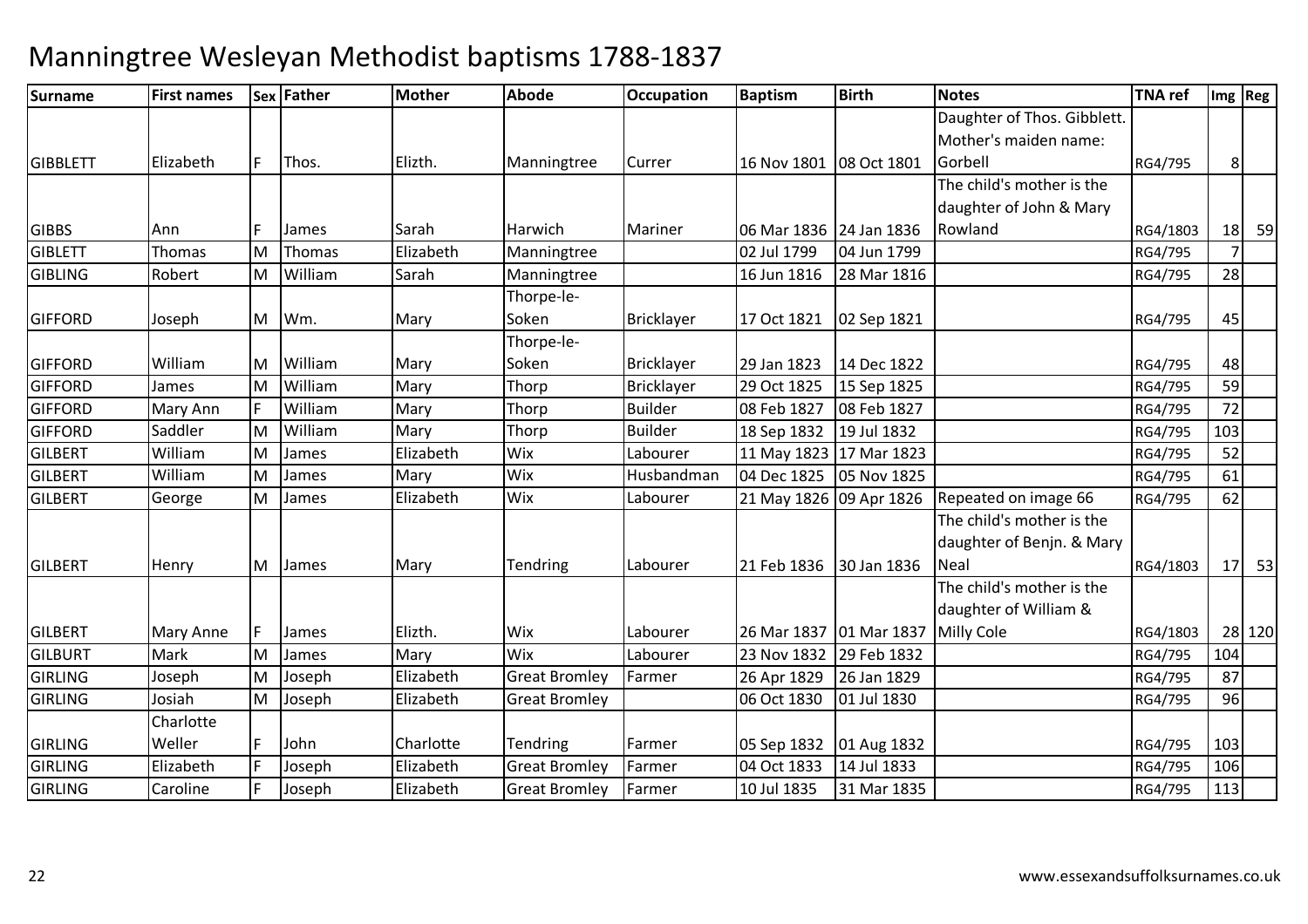| <b>Surname</b>   | <b>First names</b> |   | Sex Father          | <b>Mother</b> | <b>Abode</b>         | <b>Occupation</b>                          | <b>Baptism</b>          | <b>Birth</b> | <b>Notes</b>                             | <b>TNA ref</b> |     | $Im g$ Reg |
|------------------|--------------------|---|---------------------|---------------|----------------------|--------------------------------------------|-------------------------|--------------|------------------------------------------|----------------|-----|------------|
|                  |                    |   |                     |               |                      |                                            |                         |              | The child's mother is the                |                |     |            |
|                  |                    |   |                     |               |                      |                                            |                         |              | daugher of Edward &                      |                |     |            |
| <b>GIRLING</b>   | Peter              | M | Joseph              | Elizabeth     | <b>Great Bromley</b> | Farmer                                     | 14 Apr 1837             | 17 Feb 1837  | Elizabeth Abbott                         | RG4/1803       |     | 28 123     |
|                  |                    |   |                     |               |                      |                                            |                         |              | Entered with 1837                        |                |     |            |
| <b>GLADDEN</b>   | Eliza              |   | Isaac               | Mary          | Ramsey               | Labourer                                   | 25 Feb 1834             | 25 Jan 1834  | baptisms.                                | RG4/1803       |     | 36 171     |
|                  |                    |   |                     |               |                      |                                            |                         |              | Entered with 1832                        |                |     |            |
| <b>GLADDON</b>   | James              | M | Isaac               | Mary          | Ramsey               | Labourer                                   | 11 Dec 1831             | 23 Nov 1831  | baptisms.                                | RG4/795        | 101 |            |
|                  | Frederick          |   |                     |               |                      |                                            |                         |              |                                          |                |     |            |
| <b>GLADWELL</b>  | John               | M | Frederick John      |               | Little Bentley       |                                            | 17 Apr 1835             | 11 Mar 1835  |                                          | RG4/795        | 112 |            |
|                  |                    |   |                     |               |                      |                                            |                         |              | The child's mother is the                |                |     |            |
|                  |                    |   |                     |               |                      |                                            |                         |              | daughter of James & Mary                 |                |     |            |
| <b>GLADWELL</b>  | Rebekah            |   | Frederick John Mary |               | Little Bentley       | Thatcher                                   | 19 Mar 1837 23 Feb 1837 |              | Porter                                   | RG4/1803       |     | 27 116     |
| <b>GOBY</b>      | Caroline           |   | Jas.                | Maria         | Wix                  | Labourer                                   | 31 Dec 1826             | 09 Dec 1826  |                                          | RG4/795        | 71  |            |
| <b>GOBY</b>      | William            | M | Isaac               | Ann           | Tendring             | Labourer                                   | 20 May 1827 20 Apr 1827 |              |                                          | RG4/795        | 75  |            |
| <b>GOBY</b>      | Sarah              |   | James               | Maria         | Wix                  |                                            | 29 Nov 1829             | 07 Sep 1829  |                                          | RG4/795        | 89  |            |
| <b>GOBY</b>      | James              | M | James               | Maria         | Wix                  | Labourer                                   | 12 Feb 1832             | 12 Jan 1831  |                                          | RG4/795        | 101 |            |
| <b>GOBY</b>      | Susanna            |   | Isaac               | Ann           | Tendring             | Labourer                                   | 08 Apr 1832             | 02 Feb 1832  |                                          | RG4/795        | 102 |            |
|                  |                    |   |                     |               |                      |                                            |                         |              |                                          |                |     |            |
|                  |                    |   |                     |               |                      |                                            |                         |              | The child's mother is the                |                |     |            |
| <b>GOBY</b>      | Abram              | M | Isaac               | Ann           | Tendring             | Labourer                                   | 01 Dec 1836             | 28 Oct 1836  | daughter of Jacob Chitock                | RG4/1803       |     | 25 104     |
|                  |                    |   |                     |               |                      |                                            |                         |              | The child's mother is the                |                |     |            |
|                  |                    |   |                     |               |                      |                                            |                         |              | daughter of Philip &                     |                |     |            |
| <b>GOFFE</b>     | William            | M | Thomas              | Mariah        | Kirby                | Labourer                                   |                         |              | 03 Mar 1836   01 Mar 1836   Mariah Bacon | RG4/1803       | 17  | 57         |
|                  |                    |   |                     |               |                      |                                            |                         |              | The child's mother is the                |                |     |            |
|                  |                    |   |                     |               |                      |                                            |                         |              | daughter of William &                    |                |     |            |
| <b>GOLDSMITH</b> | Jane               | E | John                | Mary Ann      | Ipswich, Suffolk     | Gent's servant   13 Sep 1835   25 Jul 1835 |                         |              | Sarah Gardiner                           | RG4/1803       | 9   | 9          |
| <b>GOOBY</b>     | Hannah             |   | James               | Maria         | Wix                  |                                            | 26 Mar 1835             | 28 Jan 1835  |                                          | RG4/795        | 111 |            |
| <b>GOOCH</b>     | Susannah           |   | John                | Martha        | <b>Bradfield</b>     | Labourer                                   | 23 Jun 1833             | 28 May 1833  |                                          | RG4/795        | 105 |            |
| <b>GOOCH</b>     | Samuel             | M | Samuel              | Maria         | Wix                  |                                            | 06 Jul 1834             | 28 Jun 1834  |                                          | RG4/795        | 109 |            |
|                  |                    |   |                     |               |                      |                                            |                         |              | The child's mother is the                |                |     |            |
|                  |                    |   |                     |               |                      |                                            |                         |              | daughter of Joseph & Mary                |                |     |            |
| <b>GOOCH</b>     | Mary Ann           |   | John                | Charlotte     | <b>Bradfield</b>     | Labourer                                   | 10 Oct 1835 28 Sep 1835 |              | Went                                     | RG4/1803       |     | $11$ 18    |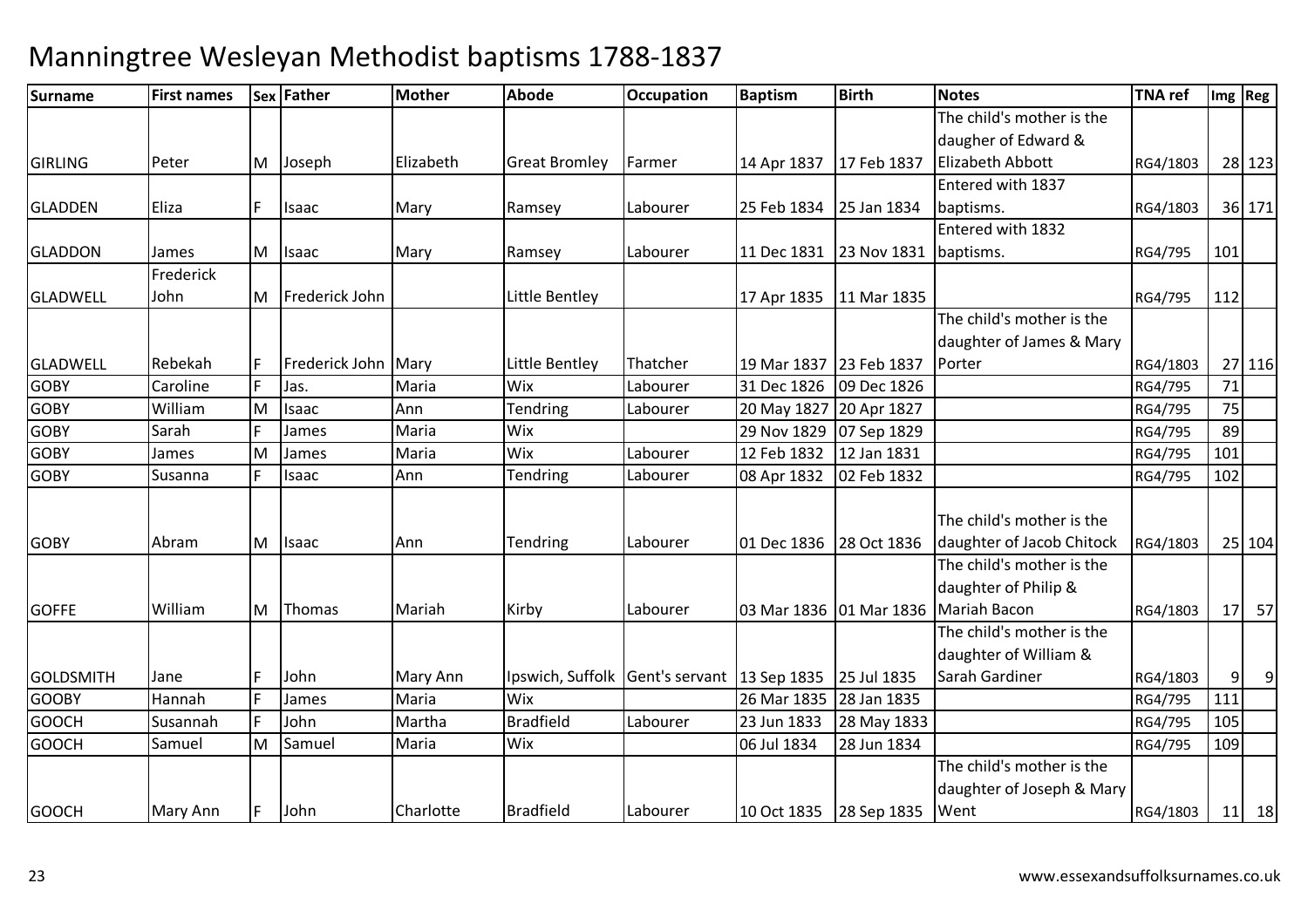| <b>Surname</b> | <b>First names</b> |   | Sex Father | <b>Mother</b> | <b>Abode</b>     | <b>Occupation</b> | <b>Baptism</b>          | <b>Birth</b> | <b>Notes</b>                                             | <b>TNA</b> ref |          | Img Reg |
|----------------|--------------------|---|------------|---------------|------------------|-------------------|-------------------------|--------------|----------------------------------------------------------|----------------|----------|---------|
|                |                    |   |            |               |                  |                   |                         |              | The child's mother is the                                |                |          |         |
|                |                    |   |            |               |                  |                   |                         |              | daughter of Joseph & Mary                                |                |          |         |
| <b>GOOCH</b>   | Emma               |   | John       | Charlotte     | <b>Bradfield</b> | Labourer          | 19 Feb 1837             | 14 Jan 1837  | Went                                                     | RG4/1803       |          | 26 111  |
| <b>GOODMAN</b> | Thomas             | м | Thomas     | Mary          | Manningtree      |                   | 27 Oct 1809             |              |                                                          | RG4/795        | 16       |         |
| <b>GORF</b>    | Eliza              |   | Thomas     | Maria         | Kirby            |                   | 10 Jan 1834             | 21 Nov 1833  |                                                          | RG4/795        | 107      |         |
| <b>GOYMER</b>  | Mary               |   | James      | Honor         | Wix              |                   | 17 Apr 1825             | 25 Mar 1825  |                                                          | RG4/795        | 57       |         |
| <b>GREEN</b>   | Lucy               |   | Roger      | Lucy          | Manningtree      | Cordwainer        | 02 Jul 1797             | 05 Jun 1797  |                                                          | RG4/795        | $6 \mid$ |         |
| <b>GREEN</b>   | William            | M | Roger      | Lucy          | Manningtree      | Cordwainer        | 26 Aug 1795             | 27 Jul 1795  |                                                          | RG4/795        | $6 \mid$ |         |
|                | Henry              |   |            |               |                  |                   |                         |              |                                                          |                |          |         |
| <b>GREEN</b>   | Garnham?           | M | Roger      | Lucy          | Manningtree      |                   | 26 Apr 1801             | 25 Mar 1801  |                                                          | RG4/795        | 8        |         |
|                | James              |   |            |               |                  |                   |                         |              | James Anderson & William                                 |                |          |         |
| <b>GREEN</b>   | Anderson           | M | Roger      | Lucy          | Manningtree      | Cordwainer        | 20 Jun 1803             | 11 Jun 1803  | Boquett, twins                                           | RG4/795        | 10       |         |
|                | William            |   |            |               |                  |                   |                         |              | James Anderson & William                                 |                |          |         |
| <b>GREEN</b>   | <b>Boquett</b>     | M | Roger      | Lucy          | Manningtree      | Cordwainer        | 20 Jun 1803             | 11 Jun 1803  | Boquett, twins                                           | RG4/795        | 10       |         |
| <b>GREEN</b>   | Sarah Denney F     |   | Thomas     | Sarah         | Mistley          |                   | 06 Nov 1812 08 Oct 1812 |              |                                                          | RG4/795        | 21       |         |
| <b>GREEN</b>   | Thomas             | M | Thomas     | Sarah         | Manningtree      |                   | 04 Oct 1819             | 22 Aug 1819  |                                                          | RG4/795        | 38       |         |
|                | Rebecca            |   |            |               |                  |                   |                         |              |                                                          |                |          |         |
| <b>GREEN</b>   | Smith              |   | Thomas     | Sarah         | Manningtree      |                   | 04 Oct 1819             | 22 Aug 1819  |                                                          | RG4/795        | 38       |         |
| <b>GREEN</b>   | Margaret           |   | John       | Charlotte     | Manningtree      |                   | 10 Aug 1821             | 27 Apr 1821  |                                                          | RG4/795        | 45       |         |
| <b>GREEN</b>   | Roger              | м | Thomas     | Sarah         | Manningtree      | Taylor            | 13 Jun 1825             | 10 Dec 1821  |                                                          | RG4/795        | 64       |         |
| <b>GREEN</b>   | Charles            | м | Thomas     | Sarah         | Manningtree      | Taylor            | 13 Jun 1825             | 03 Apr 1825  |                                                          | RG4/795        | 64       |         |
| <b>GREEN</b>   | Martha             | M | Thomas     | Sarah         | Manningtree      | Taylor            | 13 Jun 1825             | 03 Apr 1825  |                                                          | RG4/795        | 64       |         |
| <b>GREEN</b>   | William            | М | Henry      | Sush.         | Manningtree      | Currier           | 10 Jul 1826             | 16 May 1826  |                                                          | RG4/795        | 69       |         |
| <b>GREEN</b>   | James              | M | Henry      | Sush.         | Manningtree      | Currier           | 10 Jul 1826             | 16 May 1826  |                                                          | RG4/795        | 69       |         |
| <b>GREEN</b>   | Robert             | M | Henry      | Susannah      | Manningtree      |                   | 02 Nov 1829             | 27 Aug 1829  |                                                          | RG4/795        | 89       |         |
|                |                    |   |            |               |                  |                   |                         |              | Out of sequence. Baptised<br>by John Griffin, minister - |                |          |         |
| <b>GRIFFIN</b> | Henry              | M | John       | Sophia        |                  |                   | 09 Oct 1815             | 17 Jun 1815  | the child's father?                                      | RG4/795        | 29       |         |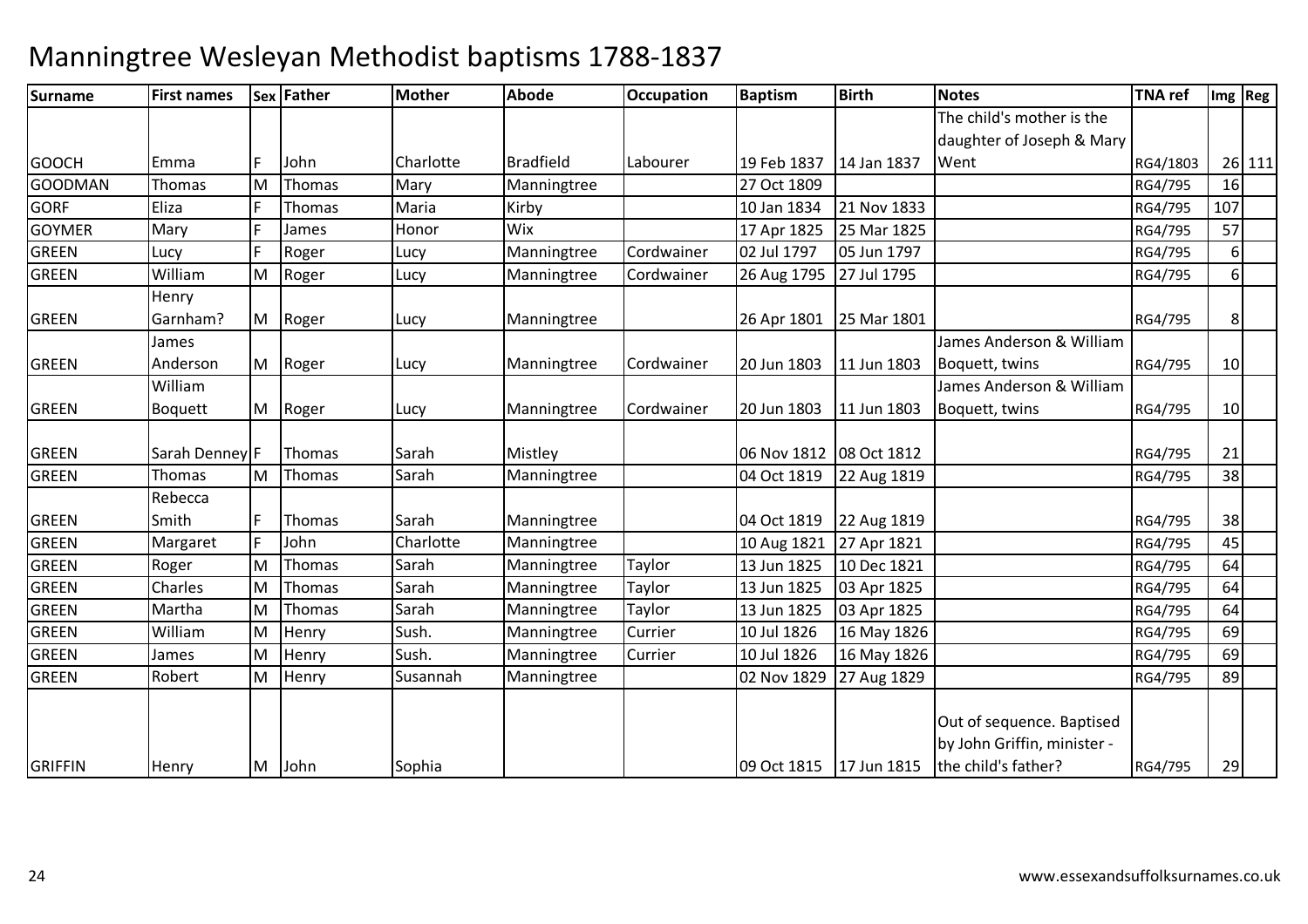| Surname         | <b>First names</b> |    | Sex Father  | <b>Mother</b> | <b>Abode</b>     | <b>Occupation</b> | <b>Baptism</b>            | <b>Birth</b>              | <b>Notes</b>                 | <b>TNA</b> ref |    | Img Reg |
|-----------------|--------------------|----|-------------|---------------|------------------|-------------------|---------------------------|---------------------------|------------------------------|----------------|----|---------|
|                 |                    |    |             |               |                  |                   |                           |                           | The child's mother is the    |                |    |         |
|                 |                    |    |             |               |                  |                   |                           |                           | daughter of William &        |                |    |         |
| <b>GYMER</b>    | James              | M  | James       | Ann           | Kirby            | Labourer          | 18 Jun 1837               | 16 Mar 1837               | Elizabeth Stanyard           | RG4/1803       |    | 32 146  |
|                 |                    |    |             |               |                  |                   |                           |                           | The child's mother is the    |                |    |         |
|                 |                    |    |             |               |                  |                   |                           |                           | daughter of John & Sarah     |                |    |         |
| <b>HALL</b>     | Sarah Ann          |    | William     | Sarah         | Harwich          | Mariner           |                           | 13 Dec 1835   06 Nov 1835 | <b>Barnes</b>                | RG4/1803       |    | $14$ 36 |
| <b>HALLISON</b> | Elizth.            |    | Wm.         | Elizth.       | Lawford          |                   | 12 Oct 1821               | 14 Aug 1821               | See also "Alison"?           | RG4/795        | 45 |         |
|                 |                    |    |             |               |                  |                   |                           |                           | The child's mother is the    |                |    |         |
|                 |                    |    |             |               |                  |                   |                           |                           | daughter of Samuel &         |                |    |         |
| <b>HALLUMS</b>  | Sarah Mariah F     |    | Francis     | Susannah      | Harwich          | Mariner           | 11 Sep 1836   14 Aug 1836 |                           | <b>Elizabeth Porter</b>      | RG4/1803       |    | 23 89   |
| <b>HAMMOND</b>  | Mary Ann           |    | Charles     | Mary          | <b>Bradfield</b> | Labourer          | 22 Mar 1829               | 22 Mar 1829               |                              | RG4/795        | 87 |         |
| <b>HANTON</b>   | Sophia             |    | Robert      | Sophia        | Manningtree      |                   | 06 Aug 1813 01 Jul 1813   |                           |                              | RG4/795        | 23 |         |
|                 |                    |    |             |               |                  |                   |                           |                           |                              |                |    |         |
| <b>HANTON</b>   | Sarah Letticia F   |    | Robert      | Sophia        | Manningtree      |                   | 06 Mar 1815   11 Feb 1815 |                           |                              | RG4/795        | 25 |         |
|                 |                    |    |             |               |                  |                   |                           |                           | Surname hard to read -       |                |    |         |
|                 |                    |    |             |               |                  |                   |                           |                           | Hanton to Hornton? Day of    |                |    |         |
|                 |                    |    |             |               |                  |                   |                           |                           | birth not in register, month |                |    |         |
| <b>HANTON</b>   | Robert             | M  | Robert      | Sophia        | Manningtree      |                   | 25 Jun 1821               | * Oct 1820                | and year only.               | RG4/795        | 44 |         |
| <b>HANTON</b>   | <b>Thomas</b>      | M  | Robt.       | Sophia        | Manningtree      |                   | 14 Apr 1823               | 23 Jan 1823               |                              | RG4/795        | 50 |         |
| <b>HARPER</b>   | Barnabas           | M  | John        | Mary          | Beaumont         | Husbandman        | 16 Jul 1823               | 13 Jun 1823               |                              | RG4/795        | 52 |         |
| <b>HARRIS</b>   | William            | Μ  | William     | Maria         | Lawford          |                   | 28 Jun 1813               | 04 Jun 1813               |                              | RG4/795        | 22 |         |
| <b>HARRIS</b>   | John               | M  | John        | Elizabeth     | Manningtree      |                   | 16 Oct 1815               | 25 Sep 1815               |                              | RG4/795        | 26 |         |
| <b>HARRIS</b>   | Elizabeth          |    | John        | Elizabeth     | Manningtree      |                   | 28 Nov 1817               | 17 Oct 1817               |                              | RG4/795        | 32 |         |
| <b>HARRIS</b>   | Sarah Ann          |    | John        | Elizabeth     | Manningtree      |                   | 31 Mar 1820               | 01 Dec 1819               |                              | RG4/795        | 39 |         |
|                 |                    |    |             |               |                  |                   |                           |                           | The child's mother is the    |                |    |         |
|                 |                    |    |             |               |                  |                   |                           |                           | daughter of John & Hannah    |                |    |         |
|                 |                    |    |             |               | Mistley Heath,   |                   |                           |                           | Prior. Entered with 1837     |                |    |         |
| <b>HARRIS</b>   | Anna Maria         | IF | James Allen | Hannah        | <b>Bradfield</b> | Labourer          | 11 Aug 1833 19 Jul 1833   |                           | baptisms.                    | RG4/1803       |    | 31 141  |
|                 | Henry              |    |             |               |                  |                   |                           |                           |                              |                |    |         |
| <b>HARRISS</b>  | William            | M  | John        | Elizabeth     | Manningtree      |                   | 16 May 1823 29 Apr 1823   |                           |                              | RG4/795        | 51 |         |
|                 | Henry              |    |             |               |                  |                   |                           |                           |                              |                |    |         |
| <b>HARRISS</b>  | William            | M  | John        | Elizabeth     | Lawford          | Mariner           | 19 Apr 1827 27 Dec 1826   |                           |                              | RG4/795        | 72 |         |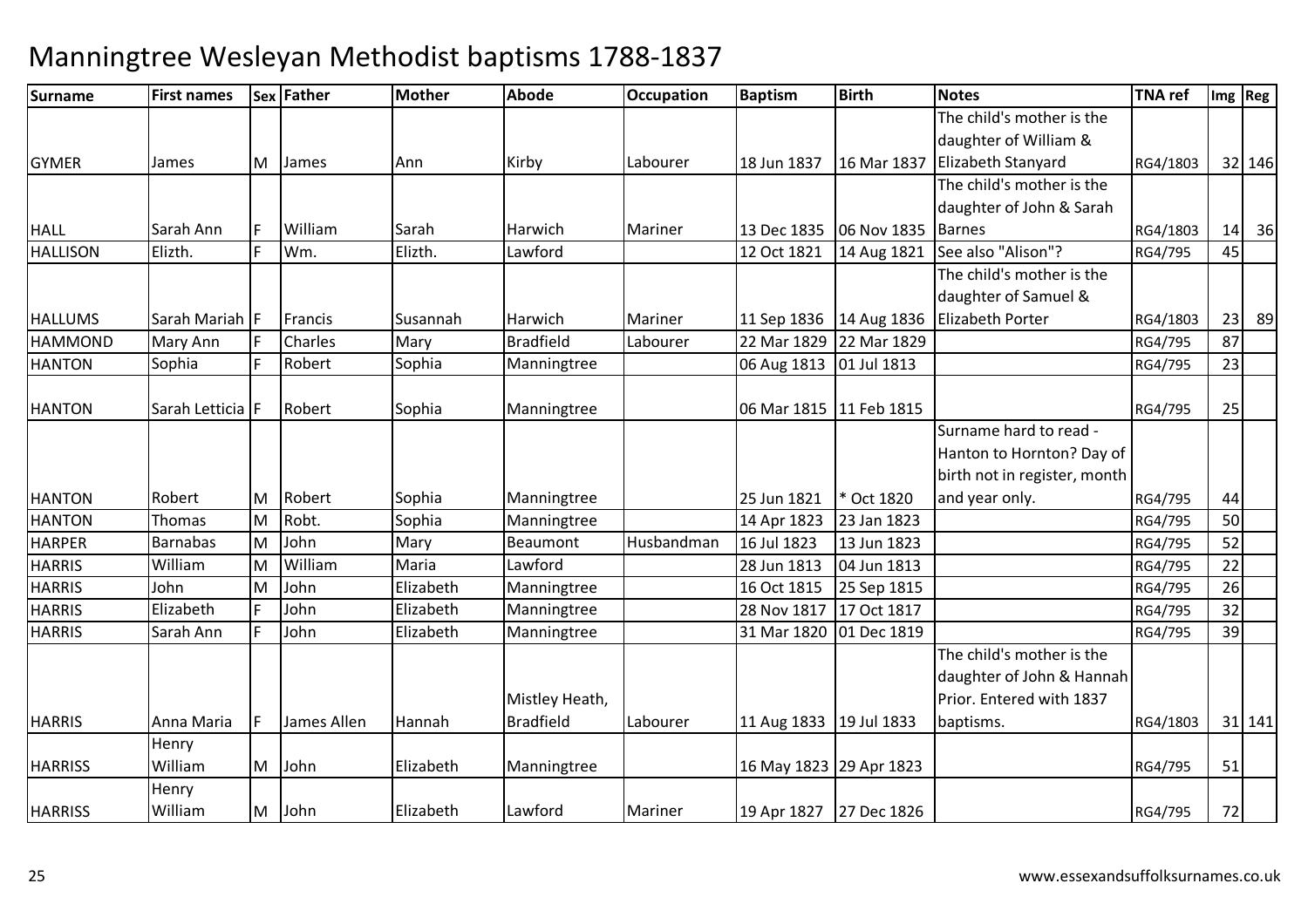| <b>Surname</b> | <b>First names</b> | Sex | Father      | <b>Mother</b>     | Abode            | Occupation  | <b>Baptism</b>          | <b>Birth</b>      | <b>Notes</b>                 | <b>TNA ref</b> | Img Reg        |        |
|----------------|--------------------|-----|-------------|-------------------|------------------|-------------|-------------------------|-------------------|------------------------------|----------------|----------------|--------|
| <b>HARRISS</b> | Anna Maria         |     | James Allen | Hannah            | <b>Bradfield</b> | Husbandman  | 11 Aug 1833             | 19 Jul 1833       |                              | RG4/795        | 106            |        |
|                |                    |     |             |                   |                  |             |                         |                   | The child's mother is the    |                |                |        |
|                |                    |     |             |                   |                  |             |                         |                   | daughter of Jeremiah &       |                |                |        |
| <b>HATCH</b>   | Mariah             |     | English     | Harriet           | Manningtree      | Lath-render | 17 Apr 1836             | 19 Mar 1836       | <b>Mariah Cousins</b>        | RG4/1803       |                | 19 66  |
| <b>HAYWARD</b> | Susan              |     | John        | Susan             | Mistley          |             | 08 Jul 1810             | 17 Mar 1810       |                              | RG4/795        | 18             |        |
| <b>HEALEY</b>  | Marianne           |     | William     | Mary              | Little Bentley   |             | 10 Jul 1835             | 08 May 1835       |                              | RG4/795        | 113            |        |
| <b>HEDGE</b>   | John               | M   | John        | Mary Ann          | Dovercourt       | Ship?       | 11 Nov 1831             | 30 Oct 1831       |                              | RG4/795        | 101            |        |
| <b>HENTON</b>  | Elizabeth          |     | Robert      | Sophia            | Manningtree      |             | 17 Aug 1817             | 30 Jun 1817       |                              | RG4/795        | 31             |        |
|                |                    |     |             |                   |                  | Gentleman's |                         |                   |                              |                |                |        |
| <b>HEWITT</b>  | John               | М   | John        | Elizh.            | Lawford          | servant     | 08 Dec 1823             | 29 Oct 1823       |                              | RG4/795        | 63             |        |
| <b>HEZZLER</b> | Elizth.            |     | Wm.         | Mary              | Manningtree      |             | 17 May 1801             |                   |                              | RG4/795        | 8 <sup>1</sup> |        |
| <b>HOGG</b>    | Mary               |     | William     | Mary              | Manningtree      |             | 03 Apr 1834             | 22 Mar 1834       |                              | RG4/795        | 107            |        |
|                |                    |     |             |                   |                  |             |                         |                   | The child's mother is the    |                |                |        |
|                |                    |     |             |                   |                  |             |                         |                   | daughter of Jonathan &       |                |                |        |
| <b>HOGG</b>    | Samuel             | M   | William     | Mary Ann          | Manningtree      | Malster     | 28 Jun 1837             | 25 Oct 1836       | <b>Elizabeth Saunders</b>    | RG4/1803       |                | 34 159 |
| <b>HOLDEN</b>  | Phillip            | M   | William     | Ann               | Little Oakley    | Husbandman  | 13 Dec 1825             | 16 Sep 1825       |                              | RG4/795        | 61             |        |
| <b>HORN</b>    | Stephen            | M   | Stephen     | Lucy              | Beaumont         |             | 17 Nov 1823             | * Oct 1823        |                              | RG4/795        | 53             |        |
| <b>HORN</b>    | Stephen            | M   | Stephen     | Lucy              | Beaumont         |             | 28 Jul 1830             | 01 Jul 1830       |                              | RG4/795        | 93             |        |
| <b>HORNE</b>   | Robert             | M   | Stephen     | Lucy              | Beaumont         | Labourer    | 27 May 1832 09 Apr 1832 |                   |                              | RG4/795        | 103            |        |
|                |                    |     |             |                   |                  |             |                         |                   | Surname hard to read -       |                |                |        |
|                |                    |     |             |                   |                  |             |                         |                   | Hanton to Hornton? Day of    |                |                |        |
|                |                    |     |             |                   |                  |             |                         |                   | birth not in register, month |                |                |        |
| <b>HORNTON</b> | Robert             | M   | Robert      | Sophia            | Manningtree      |             | 25 Jun 1821             | * Oct 1820        | and year only.               | RG4/795        | 44             |        |
| HOW            | Mary Ann           |     | Thomas      | Lucy              | Manningtree      |             | 01 Nov 1807             | 11 Sep 1807       |                              | RG4/795        | 14             |        |
| HOW            | David              | M   | David       | Mary              | <b>Bradfield</b> |             | 07 Mar 1808 06 Feb 1808 |                   |                              | RG4/795        | 14             |        |
| HOW            | Mary Ann           |     | David       | Mary              | <b>Bradfield</b> |             | 11 Feb 1810             | 13 Sep 1809       |                              | RG4/795        | 17             |        |
|                |                    |     |             |                   |                  |             |                         |                   | The child's mother is the    |                |                |        |
|                |                    |     |             |                   |                  |             |                         |                   | daughter of John & Sarah     |                |                |        |
| <b>HOW</b>     | Sarah              |     | Thomas      | <b>Mary Spark</b> | Manningtree      | Mast-maker  | 25 Sep 1836             | 27 May 1836 Dixon |                              | RG4/1803       | 24             | 94     |
| <b>HOWARD</b>  | James              | M   | James       | Eliz.             | Wix              | Farmer      | 03 Nov 1803             | 10 Oct 1803       |                              | RG4/795        | 11             |        |
| <b>HOWARD</b>  | Joseph             | M   | Stephen     | Lydia             | Beaumont         | Labourer    | 06 Jan 1833             | 04 Dec 1832       |                              | RG4/795        | 104            |        |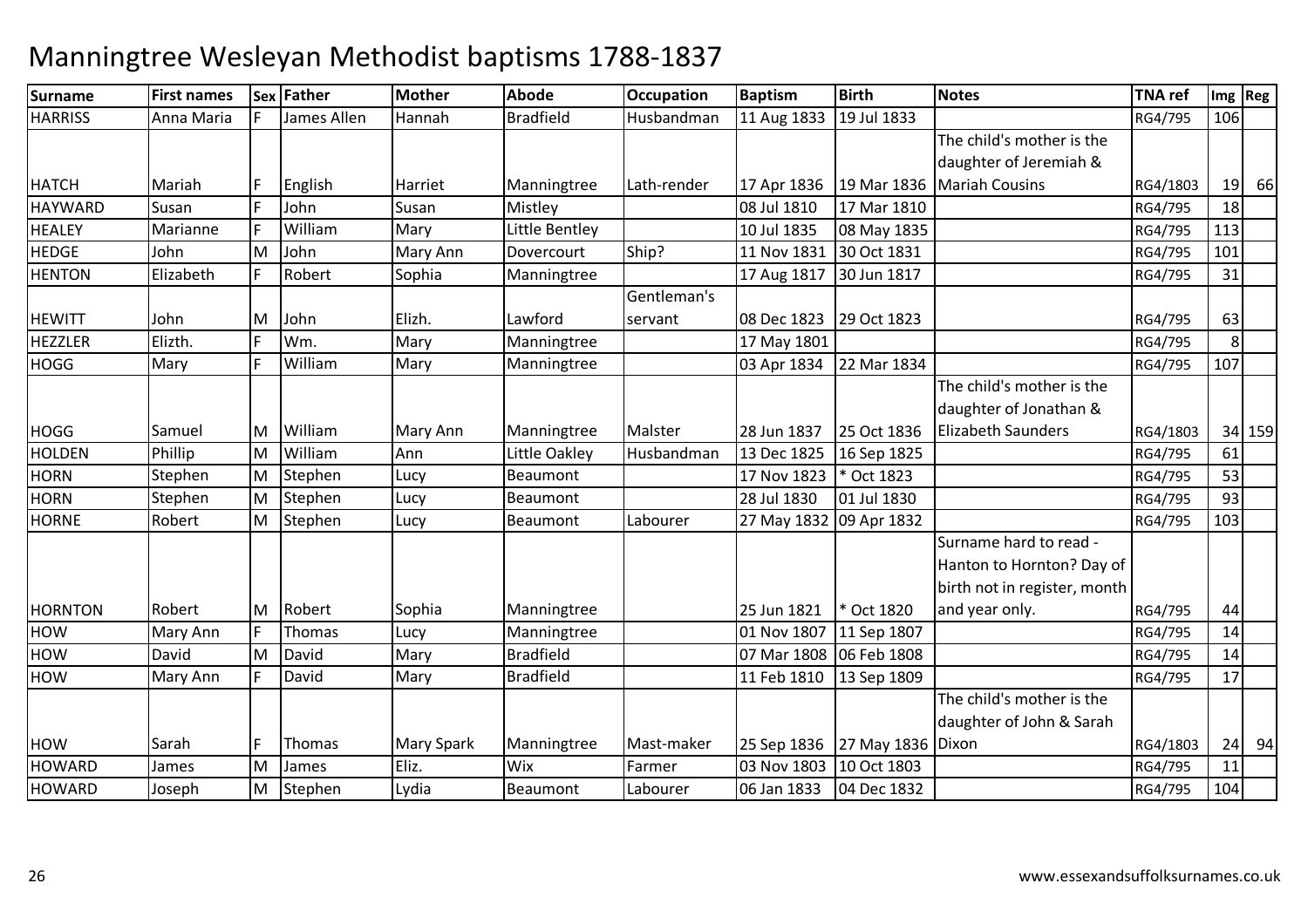| Surname          | <b>First names</b> |   | Sex Father           | <b>Mother</b> | <b>Abode</b>     | Occupation                  | <b>Baptism</b>          | <b>Birth</b> | <b>Notes</b>              | <b>TNA ref</b> |     | Img   Reg |
|------------------|--------------------|---|----------------------|---------------|------------------|-----------------------------|-------------------------|--------------|---------------------------|----------------|-----|-----------|
|                  |                    |   |                      |               |                  |                             |                         |              | The child's mother is the |                |     |           |
|                  |                    |   |                      |               |                  |                             |                         |              | daughter of William &     |                |     |           |
| <b>HOWARD</b>    | Susannah           |   | Edward               | Mary          | <b>Bradfield</b> | Labourer                    | 19 Mar 1837 21 Feb 1837 |              | Mary Bird                 | RG4/1803       |     | 27 117    |
| <b>HOWE</b>      | Sarah              |   | David                | Mary          | <b>Bradfield</b> |                             | 25 Jun 1811             | 10 Feb 1811  |                           | RG4/795        | 19  |           |
| <b>HOWE</b>      | William            | M | David                | Mary          | Mistley          |                             | 10 Feb 1813             | 19 Oct 1812  |                           | RG4/795        | 21  |           |
|                  | Charles            |   |                      |               |                  |                             |                         |              |                           |                |     |           |
| <b>HOWE</b>      | William            | M | Thomas               | Mary          | Manningtree      | Labourer                    | 25 Sep 1833             | 31 Jul 1833  |                           | RG4/795        | 106 |           |
| <b>HOWGEGO</b>   | William            | м | Thomas               | Mahala        | Manningtree      | Labourer                    | 20 Aug 1826             | 16 Jun 1826  |                           | RG4/795        | 69  |           |
| <b>HOWGEGO</b>   | Thomas             | M | Thomas               | Mahala        | Manningtree      | Labourer                    | 02 Apr 1828             | 16 Feb 1828  |                           | RG4/795        | 81  |           |
|                  |                    |   |                      |               | East Bergholt,   |                             |                         |              |                           |                |     |           |
| <b>HUBBARD</b>   | Jeremiah           | M | George               | Hannah        | Suffolk          |                             | 10 Jun 1813             | 31 Mar 1813  |                           | RG4/795        | 22  |           |
| <b>HUCHINSON</b> | John               | м | William              | Mary          | Manningtree      |                             | 04 Sep 1815             | 15 Aug 1815  |                           | RG4/795        | 25  |           |
| <b>HUM</b>       | Eliza              |   | James                | Ruth          | Ardleigh         |                             | 22 Jun 1823             | 13 May 1823  |                           | RG4/795        | 51  |           |
| <b>HUMN</b>      | Sarah              |   | James                | Ruth          | Ardleigh         |                             | 15 Apr 1821             | 20 Oct 1817  |                           | RG4/795        | 43  |           |
| <b>HUMN</b>      | Lucy               |   | James                | Ruth          | Ardleigh         |                             | 15 Apr 1821             | 28 Dec 1819  |                           | RG4/795        | 43  |           |
|                  |                    |   |                      |               |                  |                             |                         |              | Day of baptism not in     |                |     |           |
|                  | Edgar              |   |                      |               |                  |                             |                         |              | register, month and year  |                |     |           |
| <b>HUNT</b>      | <b>Burwell</b>     | M | Burwell              | Lucy          | Manningtree      |                             | * Aug 1820              | 13 Apr 1819  | only.                     | RG4/795        | 41  |           |
|                  |                    |   |                      |               |                  |                             |                         |              | Day of baptism not in     |                |     |           |
|                  | John               |   |                      |               |                  |                             |                         |              | register, month and year  |                |     |           |
| <b>HUNT</b>      | Garnham            | M | Burwell              | Lucy          | Manningtree      |                             | * Aug 1820              | 06 May 1820  | only.                     | RG4/795        | 41  |           |
| <b>HUNT</b>      | Laura              |   | <b>Edgar Burrell</b> | Lucy          | Manningtree      |                             | 13 Jun 1825             | 31 Aug 1821  |                           | RG4/795        | 64  |           |
| <b>HUNT</b>      | John               |   | <b>Edgar Burrell</b> | Lucy          | Manningtree      |                             | 13 Jun 1825             | 22 Jan 1823  |                           | RG4/795        | 64  |           |
|                  | Mary               |   |                      |               |                  |                             |                         |              |                           |                |     |           |
| <b>HUNT</b>      | Glascott           |   | <b>Edgar Burrell</b> | Lucy          | Manningtree      |                             | 13 Jun 1825             | 07 Jul 1824  |                           | RG4/795        | 64  |           |
| <b>HUNT</b>      | Sarah              |   | Isaac                | Mary          | Mistley          | Labourer                    | 28 Dec 1828             | 25 Nov 1828  |                           | RG4/795        | 85  |           |
|                  |                    |   |                      |               |                  |                             |                         |              |                           |                |     |           |
| <b>HUNT</b>      | Isaac              | M | Isaac                | Mary          | Mistley          | Cabinet maker   02 Oct 1831 |                         | 15 Aug 1831  |                           | RG4/795        | 100 |           |
| <b>HUNT</b>      | Ann                |   | <b>Burwell</b>       | Lucy          | Manningtree      | Schoolmaster                | 10 Apr 1833             | 18 Apr 1826  |                           | RG4/795        | 105 |           |
| <b>HUNT</b>      | Amelia             |   | <b>Burwell</b>       | Lucy          | Manningtree      | Schoolmaster                | 10 Apr 1833             | 16 Feb 1828  |                           | RG4/795        | 105 |           |
| <b>HUNT</b>      | Emma               |   | Burwell              | Lucy          | Manningtree      | Schoolmaster                | 10 Apr 1833             | 21 Jul 1830  |                           | RG4/795        | 105 |           |
| <b>HUNT</b>      | Elizabeth          |   | <b>Burwell</b>       | Lucy          | Manningtree      | Schoolmaster                | 10 Apr 1833             | 20 Jan 1833  |                           | RG4/795        | 105 |           |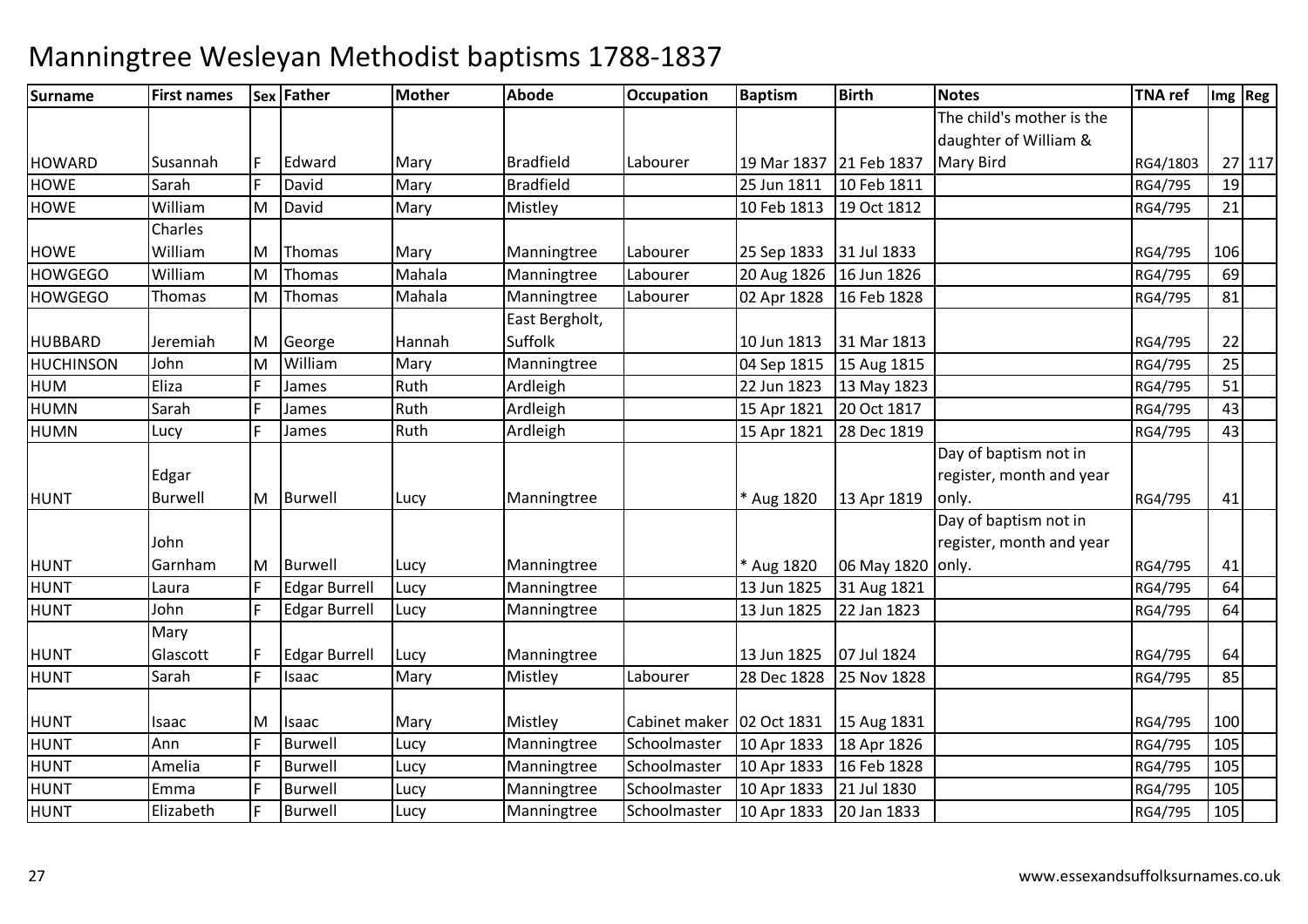### **Surname First names Sex Father Mother Abode OccupationOccupation Baptism**<br>**Schoolmaster** 09 Apr 1834 **Birth Notes TNA ref Img Reg** HUNT Elizabethh |F |Burwell | Lucy | Manningtree | Schoolmaster | 09 Apr 1834 | 10 Mar 1834 | RG4/795 | 107 HURRANMargaret F Oliver Margaret Mistley Mariner 25 Mar 1837 11 Feb 1837<br>Betsy F William Mary Manningtree 08 Jun 1812 01 Apr 1812 The child's mother is the daughter of John & Phebe PageRG4/1803 28 118<br>RG4/795 21 HUTCHERSONWilliam<br>William Mary Manningtree 08 Jun 1812 01 Apr 1812 RG4/795 <sup>21</sup> **HUTCHESON**  WilliamMariah MM William Mary Manningtree Cordwainer 31 Dec 1804 02 Mar 1796 RG4/795 11<br>E William Mary Mannisotres Cordwainer 44 Dec 1804 20 No. 4904 RG4 RG4/795 11 **HUTCHESON William**<br>William m Mary Manningtree Cordwainer 14 Dec 1804 28 Nov 1804 RG4/795 11<br>RG4/795 11 **HUTCHESON** William<br>Marv MM William Mary Manningtree 11 Feb 1810 24 Nov 1809 RG4/795 17<br>E William Mary Manningtree Cardwriter 04 1207 29 1 1707 HUTCHINSONMary F William<br>Lucy F William Mary Manningtree Cordwainer 04 Jun 1797 29 Apr 1797 RG4/795 6 7HUTCHINSONLucy F William<br>Sarah F Wm m Mary Manningtree Cordwainer 02 Jul 1799 12 Jun 1799 12 Manningtree RG4/795  $12$ HUTCHINSONN Sarah F Wm. Mary 121 Apr 1807 30 Mar 1807 20 Mar 1807 RG4/795 12 HYNAM John MM John Sarah Manningtree 08 Feb 1802 04 Feb 1802 1802 RG4/795 9**JAMESON** Elizabeth Maryy F F Philip **Elizabeth Manningtree 21 Oct 1814** 14 Aug 1814 4 RG4/795 24 JASPERR Eliza F James Mary Lawford 10 Apr 1812 05 Mar 1812 1998 RG4/795 20 JASPERR Maria F James Mary Lawford Street 16 Dec 1814 09 Nov 1814 16 Nov 1814 RG4/795 24 JASPERR Susana F James Mary Ann Lawford 17 Mar 1819 18 Feb 1819 18 RG4/795 35 **JASPER**  James MM James Mary Manningtree Mariner 19 Jul 1824 18 Jul 1824 RG4/795 56<br>Mariana Mary Manningtree Mariner 19 Jul 1824 18 Jul 1824 JASPER John MM James Mary Manningtree 1830 1830 29 Sep 1830 1880 1880 RG4/795 96 JERMANElizabeth Maryy F James John Marianne Manningtree Cordwainer 14 Jan 1835 21 Nov 1834| 21 Nov 1834 | RG4/795 | 110 JERMAN Henry James MJames John Mary Ann Regent Street, Manningtree Cordwainer | 12 Jul 1837 | 21 Jun 1837 The child's mother is the daughter of John & Martha Bennett RG4/1803 <sup>38</sup> <sup>178</sup>JOHNSONN Sarah F John Rosinar St. Clement's, Ipswich, Suffolk21 Mar 1808 06 Feb 1808<br>02 Jan 1825 12 Nov 1824 8 RG4/795 15 **JOHNSON** N Susannah F Isaac Susannah Lawford Husbandman 02 Jan 1825 12 Nov 1824 RG4/795 57 JOHNSON Maria <sup>F</sup> Isaac Susan Mistley Labourer 22 Apr 1827 18 Mar 1827 RG4/795 <sup>73</sup> JOHNSONN Elizabeth F Richard Mary Wrabness Labourer 02 Oct 1828 16 May 1828 RG4/795 83 JOHNSON WilliamMM |Isaac Susan Mistley |Labourer | 11 Apr 1830 | 05 Mar 1830 | Nissember 184/795 | 91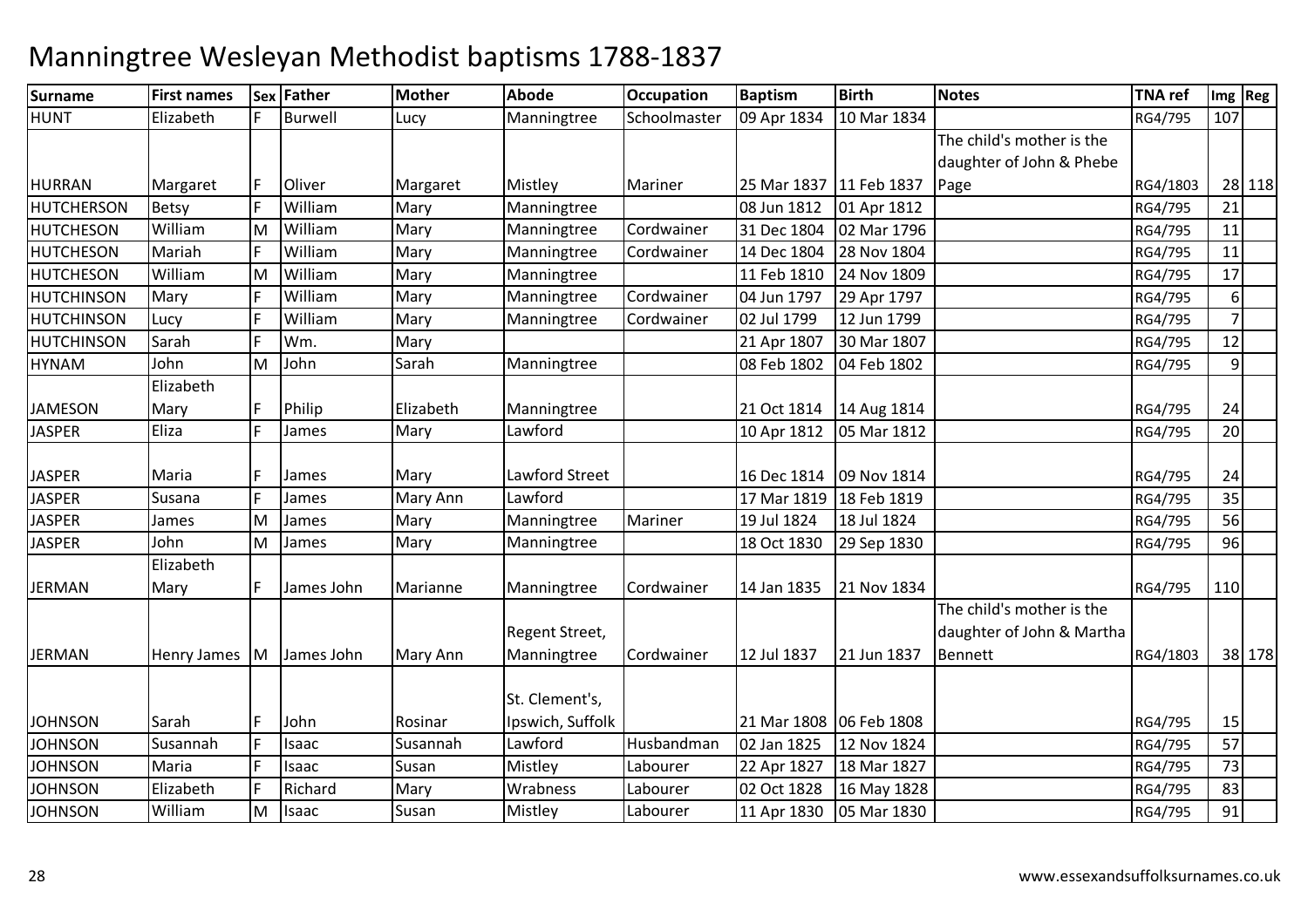| <b>Surname</b> | <b>First names</b> |   | Sex Father  | <b>Mother</b> | <b>Abode</b>        | <b>Occupation</b> | <b>Baptism</b>            | <b>Birth</b>              | <b>Notes</b>              | <b>TNA ref</b> |     | Img Reg   |
|----------------|--------------------|---|-------------|---------------|---------------------|-------------------|---------------------------|---------------------------|---------------------------|----------------|-----|-----------|
| <b>JOHNSON</b> | Elizabeth          |   | Isaac       | Susan         | Mistley             | Labourer          | 12 Jul 1835               | 07 Jun 1835               |                           | RG4/795        | 113 |           |
|                |                    |   |             |               |                     | Officer in the    |                           |                           |                           |                |     |           |
| <b>JONES</b>   | <b>Evan Miller</b> | M | Evan        | Charlotte     | Manningtree         | Excise            | 08 Mar 1829               | $*1828$                   | Year of birth given only. | RG4/795        | 86  |           |
| <b>JONSON</b>  | Isaac              | м | Isaac       | Susann        | <b>Bradfield</b>    | Labourer          | 02 Dec 1832               | 01 Nov 1832               |                           | RG4/795        | 104 |           |
|                |                    |   |             |               |                     |                   |                           |                           | The child's mother is the |                |     |           |
|                |                    |   |             |               |                     |                   |                           |                           | daughter of Jonathan &    |                |     |           |
| <b>JOSELYN</b> | Robert             | М | Thomas      | Hannah        | Mistley             | Maltster          | 25 Jun 1837               | 27 Apr 1837               | <b>Elizabeth Saunders</b> | RG4/1803       |     | 34 154    |
| <b>JOSLIN</b>  | Jonathan           | M | Thomas      | Hannah        | Mistley             |                   | 22 Aug 1831               | 05 Mar 1829               |                           | RG4/795        | 100 |           |
|                | Charles            |   |             |               |                     |                   |                           |                           |                           |                |     |           |
| <b>JOSLIN</b>  | Thomas             | M | Thomas      | Hannah        | Mistley             |                   | 22 Aug 1831   19 Jul 1831 |                           |                           | RG4/795        | 100 |           |
| <b>JOSLING</b> | Hannah             |   | Thomas      | Hannah        | Mistley             | Malster           | 02 Apr 1827               | 31 Jan 1827               |                           | RG4/795        | 72  |           |
|                |                    |   |             |               |                     |                   |                           |                           | The child's mother is the |                |     |           |
|                |                    |   |             |               |                     |                   |                           |                           | daughter of Jonathan &    |                |     |           |
| <b>JOSLYN</b>  | Mark               | M | Thomas      | Hannah        | Mistley             | Maltster          | 11 Sep 1836 23 Dec 1831   |                           | <b>Elizabeth Saunders</b> | RG4/1803       |     | $23$ 91   |
|                |                    |   |             |               |                     |                   |                           |                           | The child's mother is the |                |     |           |
|                |                    |   |             |               |                     |                   |                           |                           | daughter of Jonathan &    |                |     |           |
| <b>JOSLYN</b>  | Edward             | M | Thomas      | Hannah        | Mistley             | Maltster          | 11 Sep 1836 12 Sep 1833   |                           | <b>Elizabeth Saunders</b> | RG4/1803       |     | $23$ 91   |
| <b>JOWERS</b>  | Martha             |   | John        | Charlotte     | Little Bentley      | Husbandman        | 04 Jun 1826               |                           |                           | RG4/795        | 65  |           |
| <b>JOWERS</b>  | John               | M | John        | Mary          | Ardleigh            | Miller            | 18 Jul 1827               | 24 Jun 1827               |                           | RG4/795        | 76  |           |
| <b>JOWERS</b>  | Joseph             | М | John        | Charlotte     | Little Bentley      | Labourer          | 20 Jul 1828               | 20 Jun 1828               |                           | RG4/795        | 82  |           |
| <b>JOWERS</b>  | Mary               |   | John        | Mary          | Ardleigh            | Miller            | 16 Nov 1828               | 18 Oct 1828               |                           | RG4/795        | 84  |           |
| <b>JOWERS</b>  | Abraham            | M | John        | Mary          | Ardleigh            | Miller            | 22 Jan 1832               | 19 Dec 1831               |                           | RG4/795        | 101 |           |
| <b>JOWERS</b>  | Eliza              |   | John        | Charlotte     | Little Bentley      | Labourer          | 16 Sep 1832               | 09 Mar 1832               |                           | RG4/795        | 103 |           |
|                |                    |   |             |               |                     |                   |                           |                           | The child's mother is the |                |     |           |
|                |                    |   |             |               |                     |                   |                           |                           | daughter of Abram & Mary  |                |     |           |
| <b>JOWERS</b>  | Javan              | M | John        | Mary          | Earls Colne         | Miller            | 25 Oct 1835               | 13 Sep 1835               | Rudkin                    | RG4/1803       |     | $11 \ 21$ |
| <b>KEDGE</b>   | John               | M | Thomas      | Mary          | Beaumont            | Carpenter         | 14 Mar 1824               | 22 Feb 1824               |                           | RG4/795        | 54  |           |
| <b>KEDGE</b>   | Thomas             | M | Thomas      | Charlotte     | Tendring            | <b>Bricklayer</b> | 30 Nov 1828               | 04 Nov 1828               |                           | RG4/795        | 85  |           |
|                |                    |   |             |               |                     |                   |                           |                           | The child's mother is the |                |     |           |
|                |                    |   |             |               |                     |                   |                           |                           | daughter of William &     |                |     |           |
| <b>KEDGLEY</b> | Mary Ann           |   | John Wesley | Mary Ann      | Harwich             | Labourer          |                           | 21 Aug 1836   03 Aug 1836 | <b>Mariah Sawyer</b>      | RG4/1803       | 22  | 86        |
| <b>KEEBEL</b>  | William            | M | Richard     | Sarah         | <b>Great Oakley</b> |                   | 15 Jun 1823               | 03 May 1823               |                           | RG4/795        | 51  |           |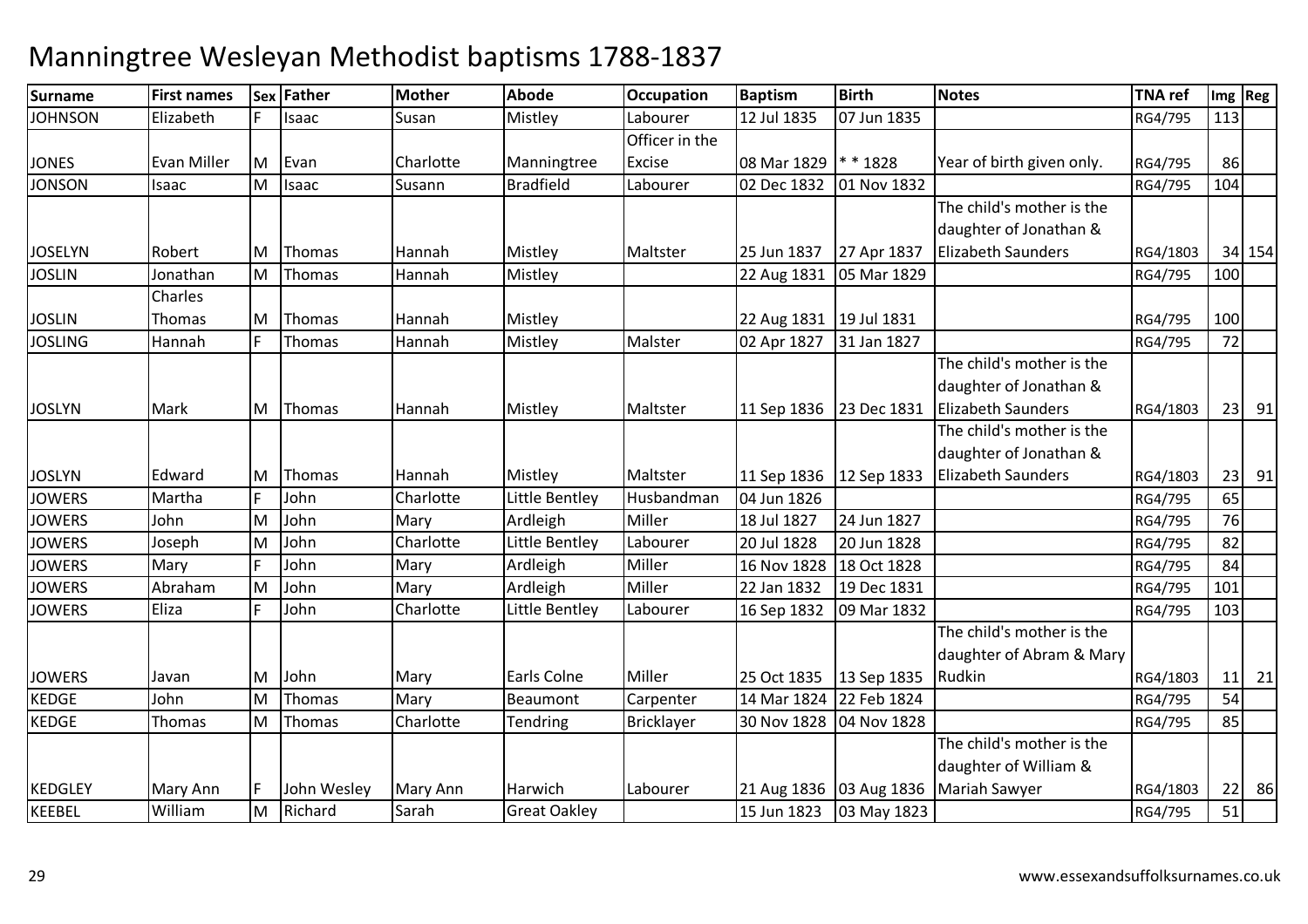| Richd.<br>Sarah<br>F.<br>Sarah<br>Manningtree<br>06 Nov 1821<br>03 Dec 1821<br>RG4/795<br>46<br>Sarah<br>Husbandman<br>65<br>Richard<br><b>Great Oakley</b><br>James<br>M<br>26 Mar 1826<br>20 Jan 1826<br>RG4/795<br>84<br>Russell<br>Richard<br>Sarah<br><b>Great Oakley</b><br>26 Oct 1828<br>30 Sep 1828<br>RG4/795<br>M<br>Labourer<br>96<br>Richard<br>Sarah<br><b>KEEBLE</b><br>Hannah<br><b>Great Oakley</b><br>03 Nov 1830<br>04 Oct 1830<br>RG4/795<br>103<br>John<br>M<br>Richard<br>Sarah<br><b>Great Oakley</b><br>Labourer<br>16 May 1832 10 Apr 1832<br>RG4/795<br>Sarah<br>Richard<br>27 Jul 1834<br>108<br>Joseph<br>M<br><b>Great Oakley</b><br>Labourer<br>26 Jun 1834<br>RG4/795<br>The child's mother is the<br>daughter of William &<br>Susannah Finch. Entered<br>Richard<br>29 Aug 1824 27 Jul 1824<br>with 1837 baptisms.<br>Sarah<br>Wix<br>Labourer<br>RG4/1803<br>30 135<br>M<br>Isaac<br>The child's mother is the<br>daughter of William &<br>Susannah Finch. Entered<br>Richard<br>with 1837 baptisms.<br>F<br>Sarah<br>Wix<br>Labourer<br>10 Mar 1836 09 Feb 1836<br>31 136<br>Emma<br>RG4/1803<br>The child's mother is the<br>daughter of John & Susan<br>Samuel<br>Ardleigh<br>06 May 1834 Whittaker<br>Charlotte<br>F.<br>Susan<br>Labourer<br>04 Jun 1837<br>RG4/1803<br>31 138<br>The child's mother is the<br>daughter of John & Susan<br>William<br>Ardleigh<br>14 Feb 1837<br>Whittaker<br>Susan<br>Labourer<br>04 Jun 1837<br>31 139<br>M<br>Samuel<br>RG4/1803<br>Thos.<br>Thos.<br>Mary<br>Mistley<br>See also Cant?<br>M<br>20 Feb 1818<br>29 Nov 1817<br>33<br>RG4/795<br>Thos.<br>Mary<br>Mistley<br>33<br>M<br>15 Aug 1816 See also Kent?<br>James<br>16 Sep 1818<br>RG4/795<br>Eliza<br>Eliza<br>108<br>Abraham<br>16 Oct 1833<br>Manningtree<br>12 Aug 1833<br>RG4/795<br>Hannah<br>Rudking<br>Nathaniel<br>01 Oct 1803<br>11<br>F.<br>Sarah<br>Langham<br>29 Jun 1804<br>RG4/795<br>John<br>Mary<br>27<br>M<br>John<br>Manningtree<br>27 Nov 1815 11 Oct 1815<br>RG4/795<br>30<br>William<br>John<br>M<br>Mary<br>Manningtree<br>07 Apr 1817<br>06 Feb 1817<br>RG4/795<br><b>KING</b><br>John<br>38<br>Mary<br>Out of sequence<br>Mary Ann<br>Manningtree<br>10 Feb 1819<br>21 Dec 1818<br>RG4/795<br>John<br>44<br>Wm.<br>M<br>Mary<br>30 Jul 1821<br>09 Apr 1821<br>Manningtree<br>RG4/795<br>45<br>Mary<br>Mistley<br>08 Jul 1821<br>John<br>M<br>Joseph<br>26 May 1821<br>RG4/795<br>Sarah<br>John<br>54<br>Husbandman<br>Mary<br>Manningtree<br>06 Sep 1824<br>25 Sep 1823<br>RG4/795<br>69<br>John<br>Mary<br>Husbandman<br>26 Jun 1826<br>10 Jun 1826<br>Mary Ann<br>Manningtree<br>RG4/795 | Surname       | <b>First names</b> | Sex | <b>Father</b> | Mother | <b>Abode</b> | <b>Occupation</b> | <b>Baptism</b> | <b>Birth</b> | <b>Notes</b> | <b>TNA ref</b> | Img Reg |
|-------------------------------------------------------------------------------------------------------------------------------------------------------------------------------------------------------------------------------------------------------------------------------------------------------------------------------------------------------------------------------------------------------------------------------------------------------------------------------------------------------------------------------------------------------------------------------------------------------------------------------------------------------------------------------------------------------------------------------------------------------------------------------------------------------------------------------------------------------------------------------------------------------------------------------------------------------------------------------------------------------------------------------------------------------------------------------------------------------------------------------------------------------------------------------------------------------------------------------------------------------------------------------------------------------------------------------------------------------------------------------------------------------------------------------------------------------------------------------------------------------------------------------------------------------------------------------------------------------------------------------------------------------------------------------------------------------------------------------------------------------------------------------------------------------------------------------------------------------------------------------------------------------------------------------------------------------------------------------------------------------------------------------------------------------------------------------------------------------------------------------------------------------------------------------------------------------------------------------------------------------------------------------------------------------------------------------------------------------------------------------------------------------------------------------------------------------------------------------------------------------------------------------------------------------------------------------------------------------------------------------------------------------|---------------|--------------------|-----|---------------|--------|--------------|-------------------|----------------|--------------|--------------|----------------|---------|
|                                                                                                                                                                                                                                                                                                                                                                                                                                                                                                                                                                                                                                                                                                                                                                                                                                                                                                                                                                                                                                                                                                                                                                                                                                                                                                                                                                                                                                                                                                                                                                                                                                                                                                                                                                                                                                                                                                                                                                                                                                                                                                                                                                                                                                                                                                                                                                                                                                                                                                                                                                                                                                                       | <b>KEEBLE</b> |                    |     |               |        |              |                   |                |              |              |                |         |
|                                                                                                                                                                                                                                                                                                                                                                                                                                                                                                                                                                                                                                                                                                                                                                                                                                                                                                                                                                                                                                                                                                                                                                                                                                                                                                                                                                                                                                                                                                                                                                                                                                                                                                                                                                                                                                                                                                                                                                                                                                                                                                                                                                                                                                                                                                                                                                                                                                                                                                                                                                                                                                                       | <b>KEEBLE</b> |                    |     |               |        |              |                   |                |              |              |                |         |
|                                                                                                                                                                                                                                                                                                                                                                                                                                                                                                                                                                                                                                                                                                                                                                                                                                                                                                                                                                                                                                                                                                                                                                                                                                                                                                                                                                                                                                                                                                                                                                                                                                                                                                                                                                                                                                                                                                                                                                                                                                                                                                                                                                                                                                                                                                                                                                                                                                                                                                                                                                                                                                                       | <b>KEEBLE</b> |                    |     |               |        |              |                   |                |              |              |                |         |
|                                                                                                                                                                                                                                                                                                                                                                                                                                                                                                                                                                                                                                                                                                                                                                                                                                                                                                                                                                                                                                                                                                                                                                                                                                                                                                                                                                                                                                                                                                                                                                                                                                                                                                                                                                                                                                                                                                                                                                                                                                                                                                                                                                                                                                                                                                                                                                                                                                                                                                                                                                                                                                                       |               |                    |     |               |        |              |                   |                |              |              |                |         |
|                                                                                                                                                                                                                                                                                                                                                                                                                                                                                                                                                                                                                                                                                                                                                                                                                                                                                                                                                                                                                                                                                                                                                                                                                                                                                                                                                                                                                                                                                                                                                                                                                                                                                                                                                                                                                                                                                                                                                                                                                                                                                                                                                                                                                                                                                                                                                                                                                                                                                                                                                                                                                                                       | <b>KEEBLE</b> |                    |     |               |        |              |                   |                |              |              |                |         |
|                                                                                                                                                                                                                                                                                                                                                                                                                                                                                                                                                                                                                                                                                                                                                                                                                                                                                                                                                                                                                                                                                                                                                                                                                                                                                                                                                                                                                                                                                                                                                                                                                                                                                                                                                                                                                                                                                                                                                                                                                                                                                                                                                                                                                                                                                                                                                                                                                                                                                                                                                                                                                                                       | <b>KEEBLE</b> |                    |     |               |        |              |                   |                |              |              |                |         |
|                                                                                                                                                                                                                                                                                                                                                                                                                                                                                                                                                                                                                                                                                                                                                                                                                                                                                                                                                                                                                                                                                                                                                                                                                                                                                                                                                                                                                                                                                                                                                                                                                                                                                                                                                                                                                                                                                                                                                                                                                                                                                                                                                                                                                                                                                                                                                                                                                                                                                                                                                                                                                                                       |               |                    |     |               |        |              |                   |                |              |              |                |         |
|                                                                                                                                                                                                                                                                                                                                                                                                                                                                                                                                                                                                                                                                                                                                                                                                                                                                                                                                                                                                                                                                                                                                                                                                                                                                                                                                                                                                                                                                                                                                                                                                                                                                                                                                                                                                                                                                                                                                                                                                                                                                                                                                                                                                                                                                                                                                                                                                                                                                                                                                                                                                                                                       |               |                    |     |               |        |              |                   |                |              |              |                |         |
|                                                                                                                                                                                                                                                                                                                                                                                                                                                                                                                                                                                                                                                                                                                                                                                                                                                                                                                                                                                                                                                                                                                                                                                                                                                                                                                                                                                                                                                                                                                                                                                                                                                                                                                                                                                                                                                                                                                                                                                                                                                                                                                                                                                                                                                                                                                                                                                                                                                                                                                                                                                                                                                       |               |                    |     |               |        |              |                   |                |              |              |                |         |
|                                                                                                                                                                                                                                                                                                                                                                                                                                                                                                                                                                                                                                                                                                                                                                                                                                                                                                                                                                                                                                                                                                                                                                                                                                                                                                                                                                                                                                                                                                                                                                                                                                                                                                                                                                                                                                                                                                                                                                                                                                                                                                                                                                                                                                                                                                                                                                                                                                                                                                                                                                                                                                                       | <b>KEEBLE</b> |                    |     |               |        |              |                   |                |              |              |                |         |
|                                                                                                                                                                                                                                                                                                                                                                                                                                                                                                                                                                                                                                                                                                                                                                                                                                                                                                                                                                                                                                                                                                                                                                                                                                                                                                                                                                                                                                                                                                                                                                                                                                                                                                                                                                                                                                                                                                                                                                                                                                                                                                                                                                                                                                                                                                                                                                                                                                                                                                                                                                                                                                                       |               |                    |     |               |        |              |                   |                |              |              |                |         |
|                                                                                                                                                                                                                                                                                                                                                                                                                                                                                                                                                                                                                                                                                                                                                                                                                                                                                                                                                                                                                                                                                                                                                                                                                                                                                                                                                                                                                                                                                                                                                                                                                                                                                                                                                                                                                                                                                                                                                                                                                                                                                                                                                                                                                                                                                                                                                                                                                                                                                                                                                                                                                                                       |               |                    |     |               |        |              |                   |                |              |              |                |         |
|                                                                                                                                                                                                                                                                                                                                                                                                                                                                                                                                                                                                                                                                                                                                                                                                                                                                                                                                                                                                                                                                                                                                                                                                                                                                                                                                                                                                                                                                                                                                                                                                                                                                                                                                                                                                                                                                                                                                                                                                                                                                                                                                                                                                                                                                                                                                                                                                                                                                                                                                                                                                                                                       |               |                    |     |               |        |              |                   |                |              |              |                |         |
|                                                                                                                                                                                                                                                                                                                                                                                                                                                                                                                                                                                                                                                                                                                                                                                                                                                                                                                                                                                                                                                                                                                                                                                                                                                                                                                                                                                                                                                                                                                                                                                                                                                                                                                                                                                                                                                                                                                                                                                                                                                                                                                                                                                                                                                                                                                                                                                                                                                                                                                                                                                                                                                       | <b>KEEBLE</b> |                    |     |               |        |              |                   |                |              |              |                |         |
|                                                                                                                                                                                                                                                                                                                                                                                                                                                                                                                                                                                                                                                                                                                                                                                                                                                                                                                                                                                                                                                                                                                                                                                                                                                                                                                                                                                                                                                                                                                                                                                                                                                                                                                                                                                                                                                                                                                                                                                                                                                                                                                                                                                                                                                                                                                                                                                                                                                                                                                                                                                                                                                       |               |                    |     |               |        |              |                   |                |              |              |                |         |
|                                                                                                                                                                                                                                                                                                                                                                                                                                                                                                                                                                                                                                                                                                                                                                                                                                                                                                                                                                                                                                                                                                                                                                                                                                                                                                                                                                                                                                                                                                                                                                                                                                                                                                                                                                                                                                                                                                                                                                                                                                                                                                                                                                                                                                                                                                                                                                                                                                                                                                                                                                                                                                                       |               |                    |     |               |        |              |                   |                |              |              |                |         |
|                                                                                                                                                                                                                                                                                                                                                                                                                                                                                                                                                                                                                                                                                                                                                                                                                                                                                                                                                                                                                                                                                                                                                                                                                                                                                                                                                                                                                                                                                                                                                                                                                                                                                                                                                                                                                                                                                                                                                                                                                                                                                                                                                                                                                                                                                                                                                                                                                                                                                                                                                                                                                                                       | <b>KEEBLE</b> |                    |     |               |        |              |                   |                |              |              |                |         |
|                                                                                                                                                                                                                                                                                                                                                                                                                                                                                                                                                                                                                                                                                                                                                                                                                                                                                                                                                                                                                                                                                                                                                                                                                                                                                                                                                                                                                                                                                                                                                                                                                                                                                                                                                                                                                                                                                                                                                                                                                                                                                                                                                                                                                                                                                                                                                                                                                                                                                                                                                                                                                                                       |               |                    |     |               |        |              |                   |                |              |              |                |         |
|                                                                                                                                                                                                                                                                                                                                                                                                                                                                                                                                                                                                                                                                                                                                                                                                                                                                                                                                                                                                                                                                                                                                                                                                                                                                                                                                                                                                                                                                                                                                                                                                                                                                                                                                                                                                                                                                                                                                                                                                                                                                                                                                                                                                                                                                                                                                                                                                                                                                                                                                                                                                                                                       |               |                    |     |               |        |              |                   |                |              |              |                |         |
|                                                                                                                                                                                                                                                                                                                                                                                                                                                                                                                                                                                                                                                                                                                                                                                                                                                                                                                                                                                                                                                                                                                                                                                                                                                                                                                                                                                                                                                                                                                                                                                                                                                                                                                                                                                                                                                                                                                                                                                                                                                                                                                                                                                                                                                                                                                                                                                                                                                                                                                                                                                                                                                       | <b>KEEBLE</b> |                    |     |               |        |              |                   |                |              |              |                |         |
|                                                                                                                                                                                                                                                                                                                                                                                                                                                                                                                                                                                                                                                                                                                                                                                                                                                                                                                                                                                                                                                                                                                                                                                                                                                                                                                                                                                                                                                                                                                                                                                                                                                                                                                                                                                                                                                                                                                                                                                                                                                                                                                                                                                                                                                                                                                                                                                                                                                                                                                                                                                                                                                       | <b>KENT</b>   |                    |     |               |        |              |                   |                |              |              |                |         |
|                                                                                                                                                                                                                                                                                                                                                                                                                                                                                                                                                                                                                                                                                                                                                                                                                                                                                                                                                                                                                                                                                                                                                                                                                                                                                                                                                                                                                                                                                                                                                                                                                                                                                                                                                                                                                                                                                                                                                                                                                                                                                                                                                                                                                                                                                                                                                                                                                                                                                                                                                                                                                                                       | <b>KENT</b>   |                    |     |               |        |              |                   |                |              |              |                |         |
|                                                                                                                                                                                                                                                                                                                                                                                                                                                                                                                                                                                                                                                                                                                                                                                                                                                                                                                                                                                                                                                                                                                                                                                                                                                                                                                                                                                                                                                                                                                                                                                                                                                                                                                                                                                                                                                                                                                                                                                                                                                                                                                                                                                                                                                                                                                                                                                                                                                                                                                                                                                                                                                       | <b>KENT</b>   |                    |     |               |        |              |                   |                |              |              |                |         |
|                                                                                                                                                                                                                                                                                                                                                                                                                                                                                                                                                                                                                                                                                                                                                                                                                                                                                                                                                                                                                                                                                                                                                                                                                                                                                                                                                                                                                                                                                                                                                                                                                                                                                                                                                                                                                                                                                                                                                                                                                                                                                                                                                                                                                                                                                                                                                                                                                                                                                                                                                                                                                                                       |               |                    |     |               |        |              |                   |                |              |              |                |         |
|                                                                                                                                                                                                                                                                                                                                                                                                                                                                                                                                                                                                                                                                                                                                                                                                                                                                                                                                                                                                                                                                                                                                                                                                                                                                                                                                                                                                                                                                                                                                                                                                                                                                                                                                                                                                                                                                                                                                                                                                                                                                                                                                                                                                                                                                                                                                                                                                                                                                                                                                                                                                                                                       | <b>KING</b>   |                    |     |               |        |              |                   |                |              |              |                |         |
|                                                                                                                                                                                                                                                                                                                                                                                                                                                                                                                                                                                                                                                                                                                                                                                                                                                                                                                                                                                                                                                                                                                                                                                                                                                                                                                                                                                                                                                                                                                                                                                                                                                                                                                                                                                                                                                                                                                                                                                                                                                                                                                                                                                                                                                                                                                                                                                                                                                                                                                                                                                                                                                       | <b>KING</b>   |                    |     |               |        |              |                   |                |              |              |                |         |
|                                                                                                                                                                                                                                                                                                                                                                                                                                                                                                                                                                                                                                                                                                                                                                                                                                                                                                                                                                                                                                                                                                                                                                                                                                                                                                                                                                                                                                                                                                                                                                                                                                                                                                                                                                                                                                                                                                                                                                                                                                                                                                                                                                                                                                                                                                                                                                                                                                                                                                                                                                                                                                                       | <b>KING</b>   |                    |     |               |        |              |                   |                |              |              |                |         |
|                                                                                                                                                                                                                                                                                                                                                                                                                                                                                                                                                                                                                                                                                                                                                                                                                                                                                                                                                                                                                                                                                                                                                                                                                                                                                                                                                                                                                                                                                                                                                                                                                                                                                                                                                                                                                                                                                                                                                                                                                                                                                                                                                                                                                                                                                                                                                                                                                                                                                                                                                                                                                                                       |               |                    |     |               |        |              |                   |                |              |              |                |         |
|                                                                                                                                                                                                                                                                                                                                                                                                                                                                                                                                                                                                                                                                                                                                                                                                                                                                                                                                                                                                                                                                                                                                                                                                                                                                                                                                                                                                                                                                                                                                                                                                                                                                                                                                                                                                                                                                                                                                                                                                                                                                                                                                                                                                                                                                                                                                                                                                                                                                                                                                                                                                                                                       | <b>KING</b>   |                    |     |               |        |              |                   |                |              |              |                |         |
|                                                                                                                                                                                                                                                                                                                                                                                                                                                                                                                                                                                                                                                                                                                                                                                                                                                                                                                                                                                                                                                                                                                                                                                                                                                                                                                                                                                                                                                                                                                                                                                                                                                                                                                                                                                                                                                                                                                                                                                                                                                                                                                                                                                                                                                                                                                                                                                                                                                                                                                                                                                                                                                       | <b>KING</b>   |                    |     |               |        |              |                   |                |              |              |                |         |
|                                                                                                                                                                                                                                                                                                                                                                                                                                                                                                                                                                                                                                                                                                                                                                                                                                                                                                                                                                                                                                                                                                                                                                                                                                                                                                                                                                                                                                                                                                                                                                                                                                                                                                                                                                                                                                                                                                                                                                                                                                                                                                                                                                                                                                                                                                                                                                                                                                                                                                                                                                                                                                                       | <b>KING</b>   |                    |     |               |        |              |                   |                |              |              |                |         |
|                                                                                                                                                                                                                                                                                                                                                                                                                                                                                                                                                                                                                                                                                                                                                                                                                                                                                                                                                                                                                                                                                                                                                                                                                                                                                                                                                                                                                                                                                                                                                                                                                                                                                                                                                                                                                                                                                                                                                                                                                                                                                                                                                                                                                                                                                                                                                                                                                                                                                                                                                                                                                                                       | <b>KING</b>   |                    |     |               |        |              |                   |                |              |              |                |         |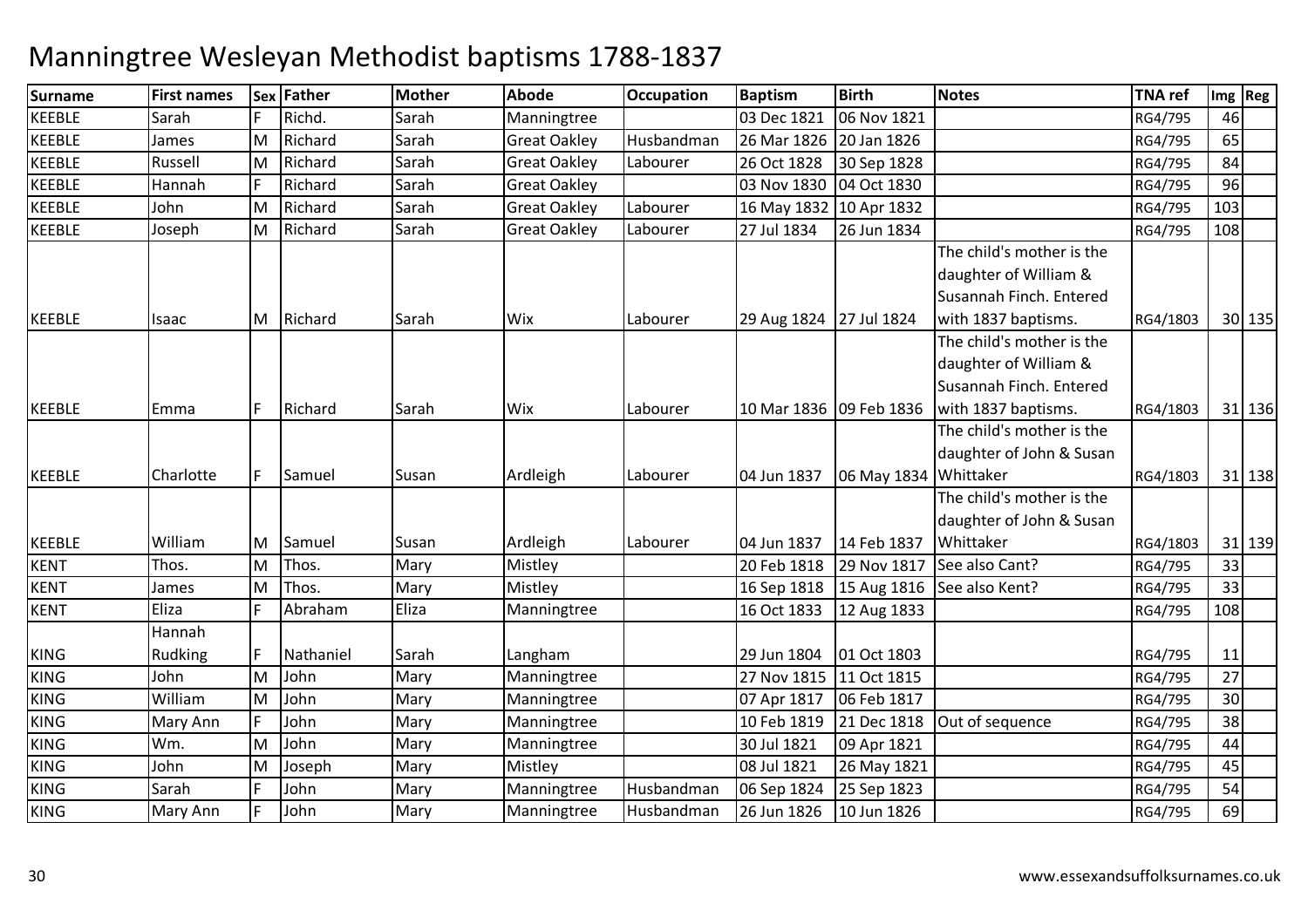### **Surname First names Sex Father Mother Abode OccupationDccupation** Baptism **Birth Notes TNA ref Img Reg** KING WilliamM William Mary Tendring Labourer 30 Dec 1827 03 Nov 1827 Baptized at the Methodist chapel, Little Bentley RG4/795 <sup>79</sup>KING Anna Vincent <sup>F</sup> John Vincent Hannah Ardleigh Husbandman 27 Jul 1828 23 Jun \* Year of birth hard to read - 1825 or 1828? RG4/795RG4/795 83<br>RG4/795 98 98 KING John MM John 1989 Hannah Ardleigh 24 Apr 1831 29 Dec 1830 RG4/795 98 KING James MWilliam Sarah<br>John Hannah Stutton?. Suffolk Labourer 13 Jan 1832 19 Dec 1831<br>Ardleigh 13 Oct 1833 12 Jul 1833 12 Jul 1833 Abode is presumably Stutton - the name is written very badly and looks like "Slittin" which doesn't exist. Stutton, however, is only 5 miles from Manningtree. RG4/795 <sup>101</sup>108 KING Alford MM John 13 Hannah Ardleigh 13 Oct 1833 12 Jul 1833 RG4/795 108<br>13 Oct 1833 12 Jul 1833 RG4/795 RG4/795 RG4/795 RG4/795 RG4/795 RG4/795 RG4/795 RG4/795 RG4/795 RG4/795 RG4/79 KING John M John Jane Wix Labourer 15 May 1836 09 Apr 1836 The child's mother is the daughter of Daniel & Jane **Strutt**  RG4/1803 <sup>19</sup> <sup>69</sup>KINGDavid<br>Hannah M**Joseph Mary**<br>James Mary Horsely Cross, Mistley 1.1 Labourer 101 Jun 1837 13 May 1837 Esther Howe 12 Nov 1832 The child's mother is the daughter of William & RG4/1803 31 137 KNOWERR Hannah F James Mary Great Oakley Labourer 06 Jan 1833 12 Nov 1832 RG4/795 104 KNOWLERSarah **IF** William m Mary Wix 09 Feb 1812 14 Dec 1811 RG4/795 20 KNOWLER James M James Mary Great Oakley Labourer 30 Dec 1827 11 Nov 1827 Baptized at the Methodist chapel at Bradfield RG4/795 <sup>79</sup>104 LADBROOK WilliamMM William Bradfield 13 Jan 1833 16 Dec 1832 RG4/795 104 LADBROOK Rebecca <sup>F</sup> William Rebecca Bradfield Labourer 22 Feb 1835 02 Feb 1835 Rebecca and Marianne, twins RG4/795 <sup>111</sup>LADBROOKK |Marianne |F |William |Rebecca |Bradfield |Labourer |22 Feb 1835 |02 Feb 1835 Rebecca and Marianne, twins RG4/795<sup>111</sup>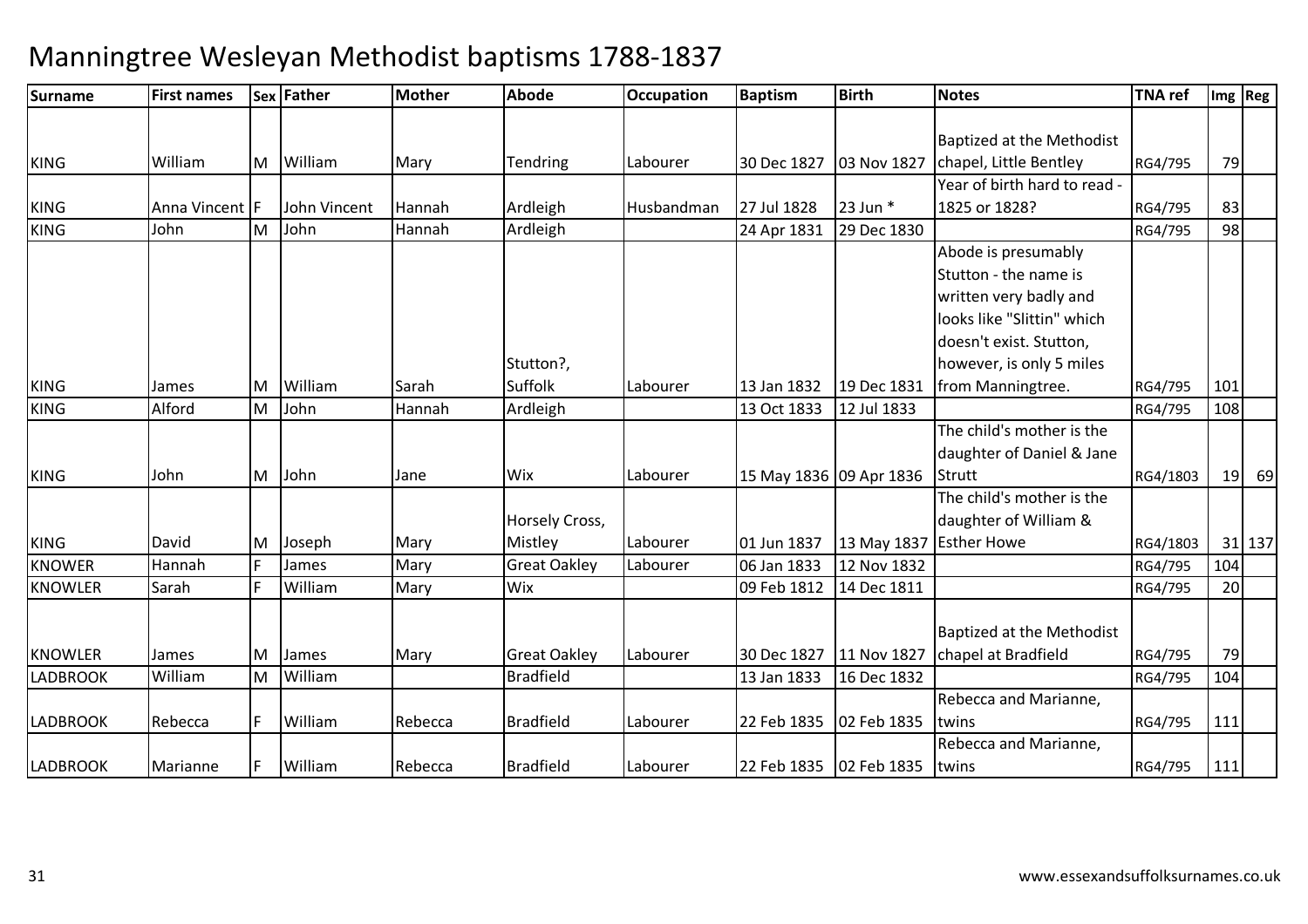| <b>Surname</b>  | <b>First names</b> |    | Sex Father | <b>Mother</b> | <b>Abode</b>         | <b>Occupation</b> | <b>Baptism</b>          | <b>Birth</b> | <b>Notes</b>              | <b>TNA ref</b> |     | Img Reg |
|-----------------|--------------------|----|------------|---------------|----------------------|-------------------|-------------------------|--------------|---------------------------|----------------|-----|---------|
|                 |                    |    |            |               |                      |                   |                         |              | The child's mother is the |                |     |         |
|                 |                    |    |            |               |                      |                   |                         |              | daughter of William and   |                |     |         |
| <b>LADBROOK</b> | Rebecca            | F. | William    | Rebecca       | Bradfield            | Labourer          | 25 Jun 1837             | 03 Apr 1837  | <b>Mary Reed</b>          | RG4/1803       |     | 34 155  |
|                 |                    |    |            |               |                      |                   |                         |              | The child's mother is the |                |     |         |
|                 |                    |    | William    |               |                      |                   |                         |              | daughter of Thomas &      |                |     |         |
| <b>LAKER</b>    | Mary Ann           |    | Edward     | Elizabeth     | Little Bentley       | Schoolmaster      | 12 Jul 1837             | 01 Mar 1829  | Martha South              | RG4/1803       |     | 37 174  |
|                 |                    |    |            |               |                      |                   |                         |              | The child's mother is the |                |     |         |
|                 |                    |    | William    |               |                      |                   |                         |              | daughter of Thomas &      |                |     |         |
| <b>LAKER</b>    | Abbott             | M  | Edward     | Elizabeth     | Little Bentley       | Schoolmaster      | 12 Jul 1837             | 09 May 1831  | Martha South              | RG4/1803       |     | 37 175  |
|                 |                    |    |            |               |                      |                   |                         |              | The child's mother is the |                |     |         |
|                 |                    |    | William    |               |                      |                   |                         |              | daughter of Thomas &      |                |     |         |
| <b>LAKER</b>    | Maria              |    | Edward     | Elizabeth     | Little Bentley       | Schoolmaster      | 12 Jul 1837             | 19 Jun 1833  | Martha South              | RG4/1803       |     | 37 176  |
|                 |                    |    |            |               |                      |                   |                         |              | The child's mother is the |                |     |         |
|                 | Henry              |    | William    |               |                      |                   |                         |              | daughter of Thomas &      |                |     |         |
| <b>LAKER</b>    | Edward             | M  | Edward     | Elizabeth     | Little Bentley       | Schoolmaster      | 12 Jul 1837             | 14 Aug 1834  | Martha South              | RG4/1803       |     | 37 177  |
|                 |                    |    |            |               |                      |                   |                         |              | The child's mother is the |                |     |         |
|                 |                    |    |            |               |                      |                   |                         |              | daughter of James &       |                |     |         |
| <b>LAMBERT</b>  | Charlotte          |    | James      | Mary          | Little Bentley       | Labourer          | 01 Jan 1836             | 04 Dec 1835  | Susannah Ainger           | RG4/1803       |     | 16 46   |
|                 |                    |    |            |               |                      |                   |                         |              | The child's mother is the |                |     |         |
|                 |                    |    |            |               |                      |                   |                         |              | daughter of James &       |                |     |         |
| <b>LAWRENCE</b> | James              | M  | James      | Elizabeth     | Wrabness             | Labourer          | 11 Oct 1835             | 18 Jul 1835  | Elizabeth King            | RG4/1803       | 11  | 17      |
| LAYZELL         | Maria              |    | John       | Elizh.        | Harwich              | Sailor            | 18 Nov 1831             | 29 Jun 1826  |                           | RG4/795        | 101 |         |
| LAYZELL         | Elizabeth          | F  | John       | Elizh.        | Harwich              | Sailor            | 18 Nov 1831             | 26 Oct 1827  |                           | RG4/795        | 101 |         |
|                 |                    |    |            |               |                      |                   |                         |              | The child's mother is the |                |     |         |
|                 | John               |    |            |               |                      |                   |                         |              | daughter of Samuel &      |                |     |         |
| LAYZELL         | Lawrence           | M  | John       | Elizabeth     | Manningtree          | Mariner           | 27 Dec 1835 31 Oct 1835 |              | Elizabeth Whittingham     | RG4/1803       |     | $15$ 40 |
| <b>LEISTER</b>  | Lucy               |    | William    | Lcu           | Lawford              |                   | 09 Dec 1810             | 10 Nov 1810  |                           | RG4/795        | 18  |         |
| LILLEY          | Elijah             | M  | Benjamin   | Frances       | <b>Great Bromley</b> | Husbandman        | 26 Dec 1824             | 30 Oct 1824  |                           | RG4/795        | 56  |         |
| LILLEY          | William            | M  | Abraham    | Mary          | Langham              | Husbandman        | 17 Jul 1825             | 10 Feb 1824  |                           | RG4/795        | 60  |         |
| <b>LIND</b>     | Charlotte          |    | John       | Charlotte     | Dedham               | Labourer          | 26 Apr 1829             | 27 Dec 1828  |                           | RG4/795        | 87  |         |
| LONG            | Henry              | M  | John       | Rebecca       | Manningtree          |                   | 27 May 1811 04 Apr 1811 |              |                           | RG4/795        | 19  |         |
| LONG            | John               | м  | John       | Rebecca       | Manningtree          |                   | 18 Nov 1812             | 15 Nov 1812  |                           | RG4/795        | 21  |         |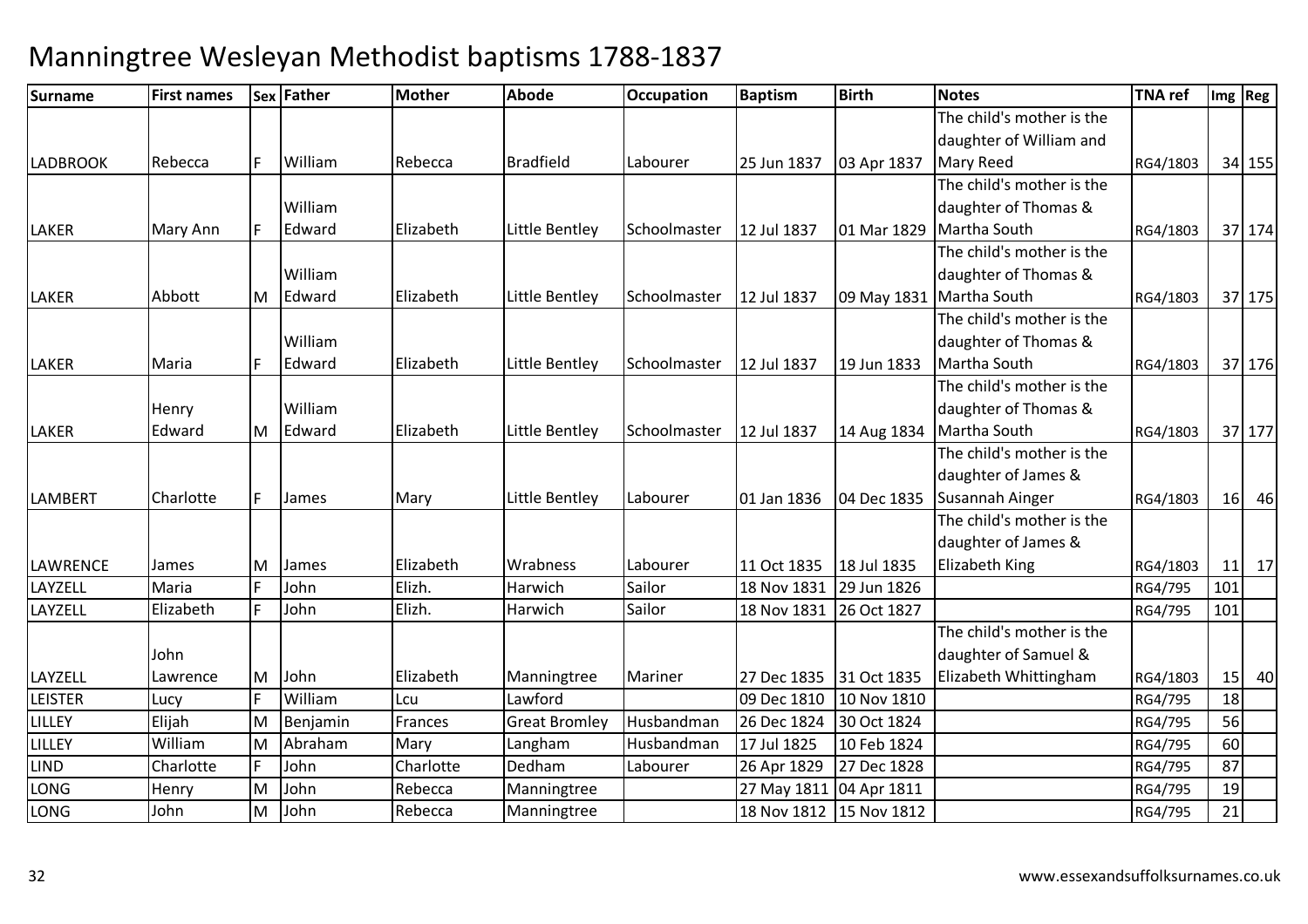| <b>Surname</b> | <b>First names</b> | <b>Sex</b> | <b>Father</b> | <b>Mother</b>       | <b>Abode</b>     | <b>Occupation</b> | <b>Baptism</b> | <b>Birth</b> | <b>Notes</b>                                                                                                               | <b>TNA ref</b> |     | $Im g$ Reg     |
|----------------|--------------------|------------|---------------|---------------------|------------------|-------------------|----------------|--------------|----------------------------------------------------------------------------------------------------------------------------|----------------|-----|----------------|
| LONG           | Henry              | M          | John          | Rebecca             | Manningtree      |                   | 25 Jul 1814    | 21 Jun 1814  |                                                                                                                            | RG4/795        | 23  |                |
| <b>LONG</b>    | Rebekah            |            | John          | Rebekah             | Manningtree      |                   | 18 Mar 1818    | 20 Nov 1817  |                                                                                                                            | RG4/795        | 33  |                |
| LONG           | Benjamin           | M          | John          | Rebekah             | Manningtree      |                   | 26 Jun 1820    | 23 Feb 1820  |                                                                                                                            | RG4/795        | 40  |                |
|                |                    |            |               |                     |                  |                   |                |              |                                                                                                                            |                |     |                |
| LONG           | William King M     |            | John          | Rebecca             | Manningtree      |                   | 27 Jun 1823    | 31 May 1823  |                                                                                                                            | RG4/795        | 51  |                |
| <b>LONG</b>    | Benjamin           | M          | Benjamin      | Mary Ann            | Mistley          | Mariner           | 20 Jun 1824    | 11 Mar 1824  |                                                                                                                            | RG4/795        | 54  |                |
| LONG           | Mary Ann           |            | Benjn.        | Mary Ann            | Mistley          | Mariner           | 25 Dec 1825    | 24 Oct 1825  |                                                                                                                            | RG4/795        | 59  |                |
| <b>LONG</b>    | Sarah              |            | Frederick     | Sarah               | Manningtree      |                   | 25 Jul 1830    | 26 Jun 1830  |                                                                                                                            | RG4/795        | 93  |                |
|                | Hannah             |            |               |                     |                  |                   |                |              |                                                                                                                            |                |     |                |
| <b>LONG</b>    | Cutting            |            | Benjamin      | Mary Ann            | Mistley          |                   | 03 Oct 1830    | 24 Apr 1828  |                                                                                                                            | RG4/795        | 95  |                |
|                | Elizabeth          |            |               |                     |                  |                   |                |              |                                                                                                                            |                |     |                |
| LONG           | Worts              |            | Benjamin      | Mary Ann            | Mistley          |                   | 03 Oct 1830    | 16 Nov 1829  |                                                                                                                            | RG4/795        | 95  |                |
|                | John               |            |               |                     |                  |                   |                |              |                                                                                                                            |                |     |                |
| LONG           | Castleton          | M          | Frederick     | Sarah               | Mistley          | <b>Baker</b>      | 08 Jan 1832    | 13 Nov 1831  |                                                                                                                            | RG4/795        | 101 |                |
| <b>LONG</b>    | James              | IM.        | James         | Susan               | Manningtree      |                   | 15 Sep 1833    | 27 Jun 1833  | Son of James Long and<br>Susan Bloom (at least,<br>that's what the record<br>seems to show - the<br>mother's maiden name?) | RG4/795        | 108 |                |
| LONG           | John William M     |            | John          | Elizabeth           | Manningtree      | <b>Baker</b>      | 22 Jul 1835    | 11 Jun 1835  | Son of John Long jnr &<br>Elizabeth (daughter of<br>William & Sarah Nunn)                                                  | RG4/1803       | 8   | $\overline{1}$ |
| <b>LONG</b>    | Sarah              |            | John          | Elizabeth<br>Martin | Manningtree      |                   | 12 Oct 1836    | 24 Aug 1836  | The child's mother is the<br>daughter of William &<br>Sarah Nunn                                                           | RG4/1803       |     | 26 106         |
| <b>LOTT</b>    | William            | lM.        | Thos.         | Elizabeth           | <b>Bradfield</b> | Husbandman        | 10 Jul 1825    | 06 Jun 1825  |                                                                                                                            | RG4/795        | 60  |                |
| <b>LUCAS</b>   | Betsy              |            | John          | Jane                | Manningtree      |                   | 25 Sep 1812    | 06 Aug 1812  |                                                                                                                            | RG4/795        | 21  |                |
| <b>MANING</b>  | Thomas             | M          | John          | Elizabeth           | Lawford          |                   | 23 Oct 1820    | 22 Jul 1820  | Surname hard to read -<br>Morving or Maning?                                                                               | RG4/795        | 41  |                |
| <b>MANN</b>    | Samuel             | M          | James         | Susan               | Kirby            |                   | 30 Jul 1830    | 18 Jun 1830  |                                                                                                                            | RG4/795        | 93  |                |
| <b>MANN</b>    | Elenor             |            | James         | Susanh.             | Kirby            | Labourer          | 21 Oct 1832    | 28 Sep 1832  |                                                                                                                            | RG4/795        | 104 |                |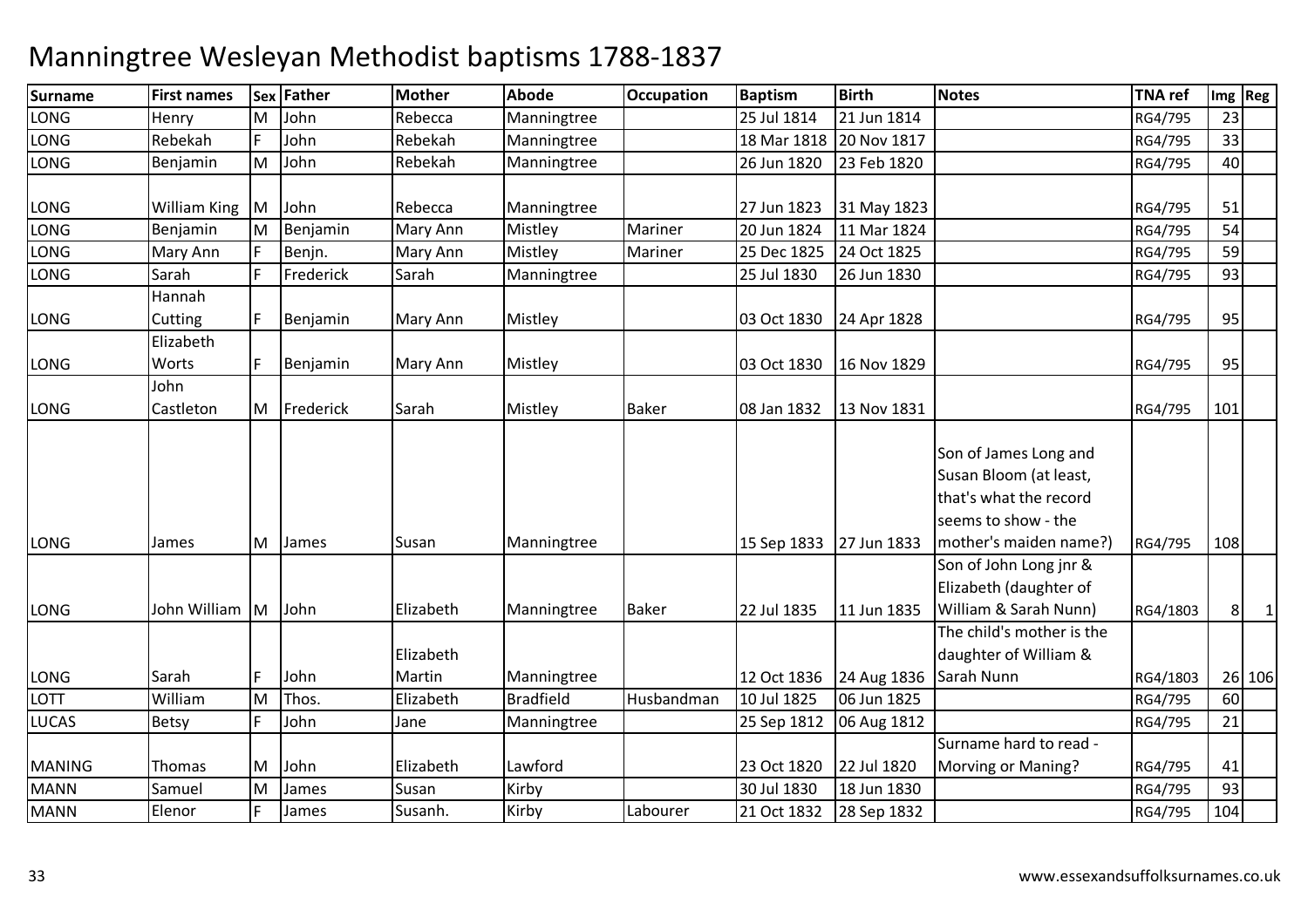| <b>Surname</b>    | <b>First names</b> |    | Sex Father  | <b>Mother</b> | <b>Abode</b>              | <b>Occupation</b> | <b>Baptism</b>            | <b>Birth</b>            | <b>Notes</b>                                                                                           | <b>TNA</b> ref |     | Img Reg |
|-------------------|--------------------|----|-------------|---------------|---------------------------|-------------------|---------------------------|-------------------------|--------------------------------------------------------------------------------------------------------|----------------|-----|---------|
| <b>MANN</b>       | Mary               |    | Robert      | Mary          | <b>Great Oakley</b>       | Labourer          | 09 Mar 1834               | * * 1834                | Year of birth given only.                                                                              | RG4/795        | 107 |         |
|                   |                    |    |             |               |                           |                   |                           |                         | The child's mother is the                                                                              |                |     |         |
|                   |                    |    |             |               |                           |                   |                           |                         | daughter of James & Mary                                                                               |                |     |         |
| <b>MANN</b>       | Elizabeth          | F. | James       | Susan         | Kirby                     | Labourer          |                           | 15 Sep 1836 25 Aug 1836 | Tyler                                                                                                  | RG4/1803       | 23  | 90      |
| <b>MANNING</b>    | Samuel             | M  | Charles     | Sarah         | Dovercourt                |                   | 25 Jul 1830               | 13 Mar 1830             |                                                                                                        | RG4/795        | 92  |         |
|                   |                    |    |             |               |                           |                   |                           |                         | Register impossibly says<br>born 10 Nov 1824, baptised<br>1 Feb 1824. Born 1823, or if                 |                |     |         |
|                   |                    |    |             |               |                           |                   |                           |                         | he was born in 1824, was                                                                               |                |     |         |
| MARRINGTON        | George             | M  | Christopher | Judith        | <b>Beaumont</b>           | Carpenter         | 01 Feb 1824               | 10 Nov *                | the baptism 1825?                                                                                      | RG4/795        | 59  |         |
| <b>MARRINGTON</b> | Louisa             |    | Christopher | Judith        | <b>Beaumont</b>           | Carpenter         | 15 Apr 1827               | 05 Mar 1827             |                                                                                                        | RG4/795        | 75  |         |
| <b>MARRINGTON</b> | John               | M  | Christopher | Judith        | Beaumont                  | Carpenter         | 13 Jul 1831               | 01 Mar 1831             |                                                                                                        | RG4/795        | 99  |         |
| <b>MARRINGTON</b> | Joseph             | M  | Christopher | Judah         | Beaumont                  | Carpenter         | 31 Mar 1833               | 14 Jan 1833             |                                                                                                        | RG4/795        | 105 |         |
| <b>MARRINGTON</b> | Harriot            |    | William     | Rebecca       | Kirby                     |                   | 02 Apr 1835               | 16 Dec 1834             |                                                                                                        | RG4/795        | 111 |         |
| <b>MARSH</b>      | Eliza Mary         |    | William B   | Eliza         | Harwich                   |                   | 05 Jun 1831               | 01 Mar 1831             |                                                                                                        | RG4/795        | 98  |         |
|                   | William            |    |             |               |                           |                   |                           |                         |                                                                                                        |                |     |         |
| <b>MARSH</b>      | Wadling            |    | William     | Eliza         | Harwich                   | Jeweller          | 04 Feb 1832               | 25 Jan 1832             |                                                                                                        | RG4/795        | 101 |         |
| <b>MARVEN</b>     | Edward             | M  | John        | Elizabeth     | Lawford                   | Labourer          | 20 Jul 1823               | 15 Apr 1823             |                                                                                                        | RG4/795        | 52  |         |
| <b>MARVIN</b>     | George             | M  | John        | Eliz.         | Lawford                   | Labourer          | 11 Jun 1826               | 17 Apr 1826             |                                                                                                        | RG4/795        | 63  |         |
| <b>MARVIN</b>     | Henry              | M  | John        | Elizabeth     | Lawford                   |                   | 24 Nov 1829               | 07 Jun 1829             |                                                                                                        | RG4/795        | 89  |         |
| <b>MASON</b>      | James              | M  | James       | Sarah         | <b>Bradfield</b>          | Labourer          | 26 Oct 1828               | 13 Sep 1828             |                                                                                                        | RG4/795        | 85  |         |
| <b>MASON</b>      | Benjamin           | M  | John        | Sarah         | Horsely Cross,<br>Mistley | Labourer          | 26 Sep 1836               | 30 Jun 1836             | The child's mother is the<br>daughter of Robert &<br>Rebecca Cann                                      | RG4/1803       |     | $24$ 95 |
| <b>MASON</b>      | William            | M  | James       | Sarah         | Horsely Cross,<br>Mistley | Labourer          | 07 Feb 1831   02 Jan 1831 |                         | The child's mother is the<br>daughter of Joseph &<br>Elizabeth Johnson. Entered<br>with 1837 baptisms. | RG4/1803       |     | 33 151  |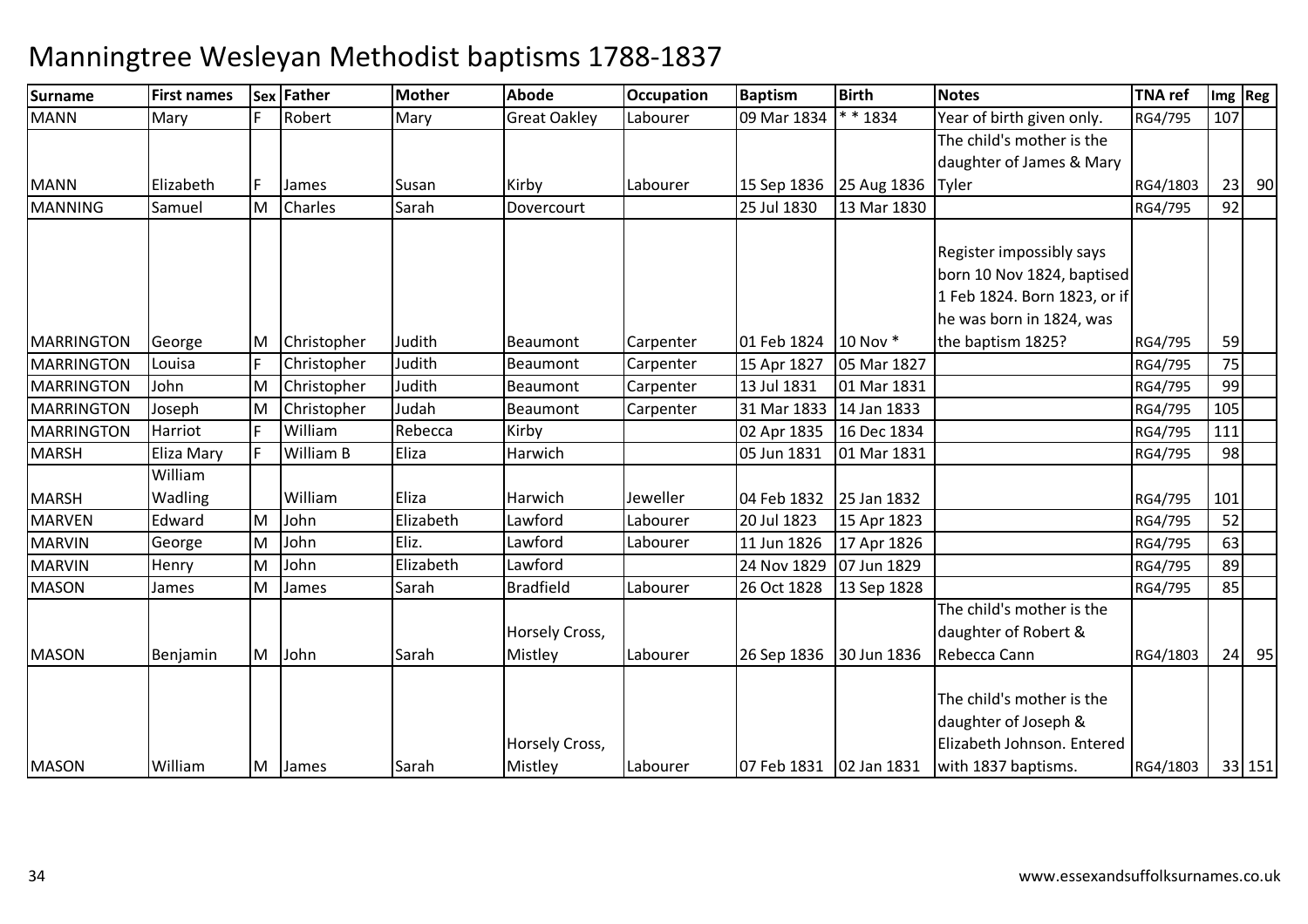| <b>Surname</b> | <b>First names</b> |    | Sex Father   | Mother    | <b>Abode</b>     | <b>Occupation</b> | <b>Baptism</b>            | <b>Birth</b> | Notes                     | <b>TNA</b> ref |                | Img   Reg      |
|----------------|--------------------|----|--------------|-----------|------------------|-------------------|---------------------------|--------------|---------------------------|----------------|----------------|----------------|
|                |                    |    |              |           |                  |                   |                           |              | The child's mother is the |                |                |                |
|                |                    |    |              |           | Horsely Cross,   |                   |                           |              | daughter of Robert &      |                |                |                |
| <b>MASON</b>   | Thomas             | M  | John         | Sarah     | Mistley          | Labourer          | 02 Jul 1837               |              | 07 May 1828 Rebecca Cann  | RG4/1803       |                | 35 165         |
|                |                    |    |              |           |                  |                   |                           |              | The child's mother is the |                |                |                |
|                |                    |    |              |           | Horsely Cross,   |                   |                           |              | daughter of Robert &      |                |                |                |
| <b>MASON</b>   | Susannah           | F  | John         | Sarah     | Mistley          | Labourer          | 02 Jul 1837               | 28 Mar 1830  | Rebecca Cann              | RG4/1803       |                | 36 166         |
|                |                    |    |              |           |                  |                   |                           |              | The child's mother is the |                |                |                |
|                |                    |    |              |           | Horsely Cross,   |                   |                           |              | daughter of Robert &      |                |                |                |
| <b>MASON</b>   | Walter             | M  | John         | Sarah     | Mistley          | Labourer          | 02 Jul 1837               |              | 02 May 1833 Rebecca Cann  | RG4/1803       |                | 36 167         |
|                |                    |    |              |           |                  |                   |                           |              | Day of baptism hard to    |                |                |                |
| <b>MAYER</b>   | James              | M  | <b>James</b> | Mary      | Shoemaker        | Husbandman        | *Feb 1826                 | 27 Dec 1825  | read, possibly 1st.       | RG4/795        | 65             |                |
| <b>MAYER</b>   | Mahalah            |    | James        | Sarah Ann | Little Bentley   |                   | 06 Oct 1830               | 23 May 1830  |                           | RG4/795        | 95             |                |
|                |                    |    |              |           |                  |                   |                           |              | The child's mother is the |                |                |                |
|                |                    |    |              |           |                  |                   |                           |              | daughter of Joseph &      |                |                |                |
| <b>MAYER</b>   | Charles            | M  | James        | Sarah Ann | Little Bentley   | Cordwainer        | 04 Sep 1836               | 23 Jun 1836  | <b>Susannah Girling</b>   | RG4/1803       | 23             | 88             |
|                |                    |    |              |           |                  |                   |                           |              | The child's mother is the |                |                |                |
|                |                    |    |              |           |                  |                   |                           |              | daughter of Joseph &      |                |                |                |
| <b>MAYER</b>   | Caroline           | F  | James        | Sarah Ann | Little Bentley   | Cordwainer        | 09 Jul 1837               | 26 Feb 1837  | <b>Susannah Girling</b>   | RG4/1803       |                | 36 170         |
|                |                    |    |              |           | Capel St. Mary,  |                   |                           |              |                           |                |                |                |
| <b>MAYHEW</b>  | Martin             | M  | Martin       | Elizabeth | <b>Suffolk</b>   |                   | 17 Sep 1801               | 20 Jul 1801  |                           | RG4/795        | $\overline{7}$ |                |
|                |                    |    |              |           |                  |                   |                           |              | The child's mother is the |                |                |                |
|                |                    |    |              |           |                  |                   |                           |              | daughter of Anthony &     |                |                |                |
| MEEKLENBURGH   | Nathan             | M  | John         | Sabina    | <b>Bradfield</b> | <b>Baker</b>      | 06 Sep 1835               | 02 May 1835  | Sarah Tyler               | RG4/1803       | 9              | $6 \mid$       |
| <b>MILLS</b>   | Ann                |    | Samuel       | Ann       | Manningtree      |                   | 25 Sep 1812               | 01 Sep 1812  |                           | RG4/795        | 21             |                |
| <b>MILLS</b>   | Sarah              |    | John         | Sarah     | Wix              |                   | 19 Aug 1834               | 08 Jul 1834  |                           | RG4/795        | 109            |                |
|                |                    |    |              |           |                  |                   |                           |              | The child's mother is the |                |                |                |
|                |                    |    |              |           |                  |                   |                           |              | daughter of John & Mary   |                |                |                |
| <b>MILLS</b>   | John               | M  | John         | Sarah     | <b>Wix</b>       | Carpenter         | 26 Mar 1837   12 Feb 1837 |              | Goymer                    | RG4/1803       |                | 28 119         |
|                |                    |    |              |           |                  |                   |                           |              | The child's mother is the |                |                |                |
|                |                    |    |              |           |                  |                   |                           |              | daughter of William &     |                |                |                |
| <b>MOOR</b>    | George             | M  | John Tokley  | Sarah     | Manningtree      | Anchor smith      | 29 Aug 1835 21 Feb 1835   |              | Sarah Feedham             | RG4/1803       | 8 <sup>1</sup> | $\overline{2}$ |
| <b>MORSLEY</b> | Mary               | F. | James        | Mary      | Mistley          | Labourer          | 17 Feb 1833               | 12 Jan 1833  |                           | RG4/795        | 104            |                |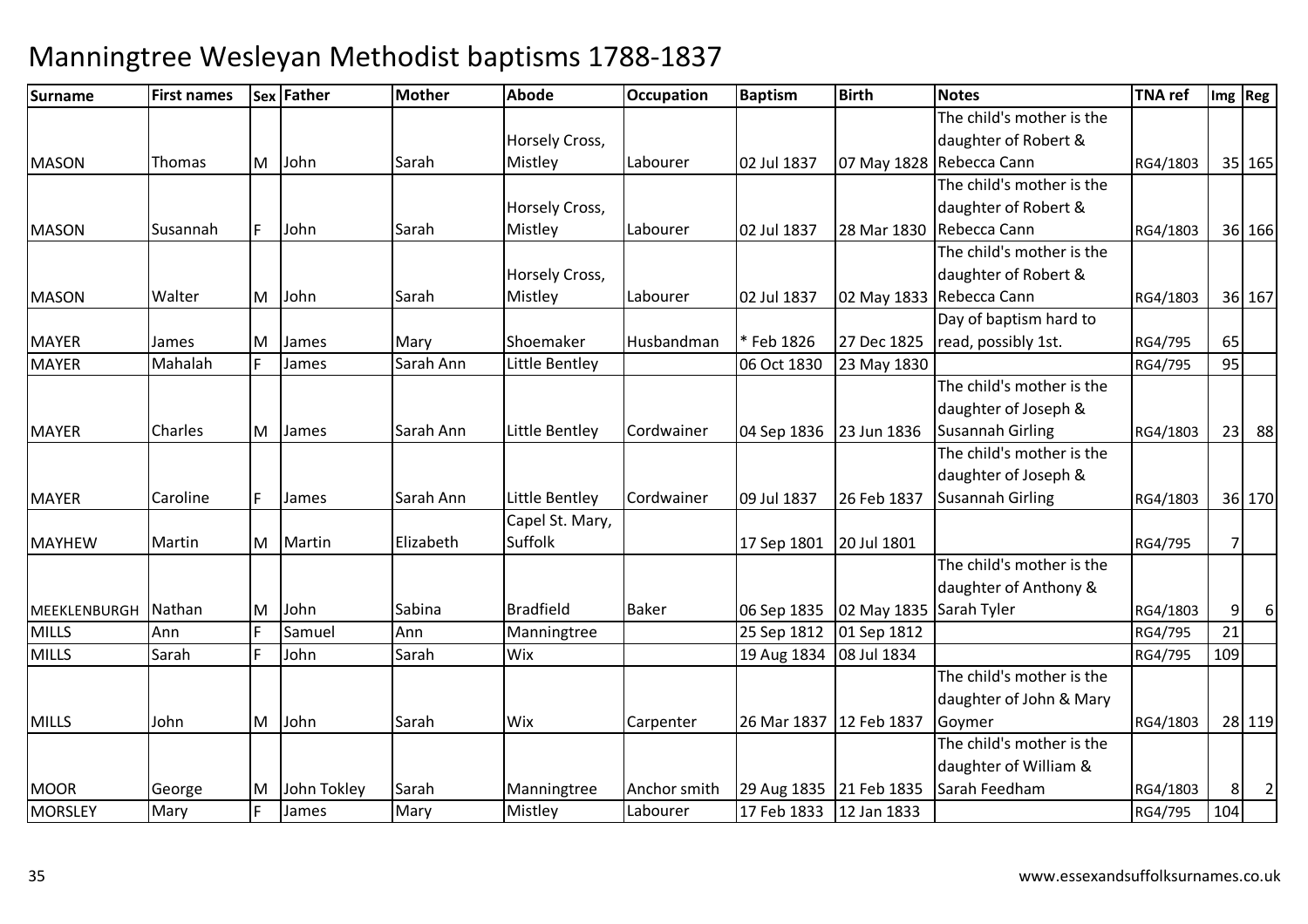| Surname        | <b>First names</b> |    | Sex Father   | <b>Mother</b>    | <b>Abode</b>        | <b>Occupation</b> | <b>Baptism</b>          | <b>Birth</b> | <b>Notes</b>                | <b>TNA</b> ref |     | Img Reg |
|----------------|--------------------|----|--------------|------------------|---------------------|-------------------|-------------------------|--------------|-----------------------------|----------------|-----|---------|
|                |                    |    |              |                  |                     |                   |                         |              | Surname hard to read -      |                |     |         |
| <b>MORVING</b> | Thomas             | M  | John         | Elizabeth        | Lawford             |                   | 23 Oct 1820             | 22 Jul 1820  | Morving or Maning?          | RG4/795        | 41  |         |
|                |                    |    |              |                  |                     |                   |                         |              | The child's mother is the   |                |     |         |
|                |                    |    |              |                  |                     |                   |                         |              | daughter of John & Mariah   |                |     |         |
| <b>MOSLEY</b>  | Sarah              | F. | <b>James</b> | Mary             | Mistley             | Labourer          | 01 Nov 1835 27 Jun 1835 |              | Harwood                     | RG4/1803       |     | $12$ 25 |
|                |                    |    |              |                  |                     |                   |                         |              | The child's mother is the   |                |     |         |
|                |                    |    |              |                  |                     |                   |                         |              | daughter of Thomas &        |                |     |         |
| <b>MUMFORD</b> | Sarah              | F  | John         | Sarah            | Manningtree         | Gent.             | 21 Dec 1835 28 Oct 1835 |              | Sarah Henly                 | RG4/1803       |     | $14$ 38 |
| <b>NASH</b>    | Reba.              |    | Samuel       | Mary Ann         | Harwich             |                   | 13 Jun 1834             | 23 Aug 1833  |                             | RG4/795        | 109 |         |
| <b>NEWMAN</b>  | John               | M  | Willm.       | Rebekah          | <b>Great Oakley</b> | Labourer          | 31 Dec 1826             | 10 Dec 1826  |                             | RG4/795        | 71  |         |
| <b>NEWMAN</b>  | Elizth.            |    | William      | Reba.            | <b>Great Oakley</b> |                   | 18 May 1834 10 Apr 1834 |              |                             | RG4/795        | 109 |         |
|                |                    |    |              |                  |                     |                   |                         |              | The child's mother is the   |                |     |         |
|                |                    |    |              |                  |                     |                   |                         |              | daughter of William & Alice |                |     |         |
| <b>NICE</b>    | <b>Thomas</b>      | M  | Joseph       | Hannah           | Lawford             | Labourer          | 05 Jun 1836             | 11 Apr 1830  | King                        | RG4/1803       |     | $20$ 73 |
|                |                    |    |              |                  |                     |                   |                         |              | The child's mother is the   |                |     |         |
|                |                    |    |              |                  |                     |                   |                         |              | daughter of William & Alice |                |     |         |
| <b>NICE</b>    | James              | M  | Joseph       | Hannah           | Lawford             | Labourer          | 05 Jun 1836             | 04 Oct 1832  | King                        | RG4/1803       |     | 20 74   |
|                |                    |    |              |                  |                     |                   |                         |              | The child's mother is the   |                |     |         |
|                |                    |    |              |                  |                     |                   |                         |              | daughter of William & Alice |                |     |         |
| <b>NICE</b>    | Joseph             | M  | Joseph       | Hannah           | Lawford             | Labourer          | 05 Jun 1836             | 07 Mar 1836  | King                        | RG4/1803       |     | 20 75   |
| NIGHTINGALE    | William            | M  | William      | Mary Ann         | Lawford             |                   | 15 Aug 1830             | 15 May 1830  |                             | RG4/795        | 93  |         |
| NIGHTINGALE    | Francis            | M  | William      | Mary Ann         | Lawford             | Malster           | 04 Jan 1832             | 02 Oct 1831  |                             | RG4/795        | 102 |         |
| NIGHTINGALE    | <b>Mary Ann</b>    |    | William      | Mary Ann         | Lawford             | Labourer          | 30 Jun 1833             | 10 Mar 1833  |                             | RG4/795        | 105 |         |
| NIGHTINGALE    | Robert             | M  | William      | Marianne         | Lawford             |                   | 03 Dec 1834             | 22 Aug 1834  |                             | RG4/795        | 110 |         |
|                |                    |    |              |                  |                     |                   |                         |              | The child's mother is the   |                |     |         |
|                |                    |    |              |                  |                     |                   |                         |              | daughter of George & Mary   |                |     |         |
| NIGHTINGALE    | Thomas             | M  | William      | <b>Mary Anne</b> | Lawford             | Maltster          | 21 Jun 1837             | 09 Mar 1837  | Wright                      | RG4/1803       |     | 32 145  |
| <b>NOTLEY</b>  | Edward             | M  | Nathan       | Elizabeth        | Little Bentley      | Labourer          | 21 Oct 1832             | 31 Jul 1832  |                             | RG4/795        | 104 |         |
|                |                    |    |              |                  |                     |                   |                         |              | The child's mother is the   |                |     |         |
|                |                    |    |              |                  |                     |                   |                         |              | daughter of Richard &       |                |     |         |
| <b>NOTLEY</b>  | Nathan             | M  | Edward       | Mary             | Little Bentley      | Labourer          | 30 Oct 1836             | 29 Sep 1836  | <b>Eleanor Garrard</b>      | RG4/1803       |     | 25 100  |
| <b>NOTTLY</b>  | Sarah Ann          | F  | Nathan       | Elizabeth        | Little Bentley      | Labourer          | 23 Jan 1835             | 27 Oct 1834  |                             | RG4/795        | 110 |         |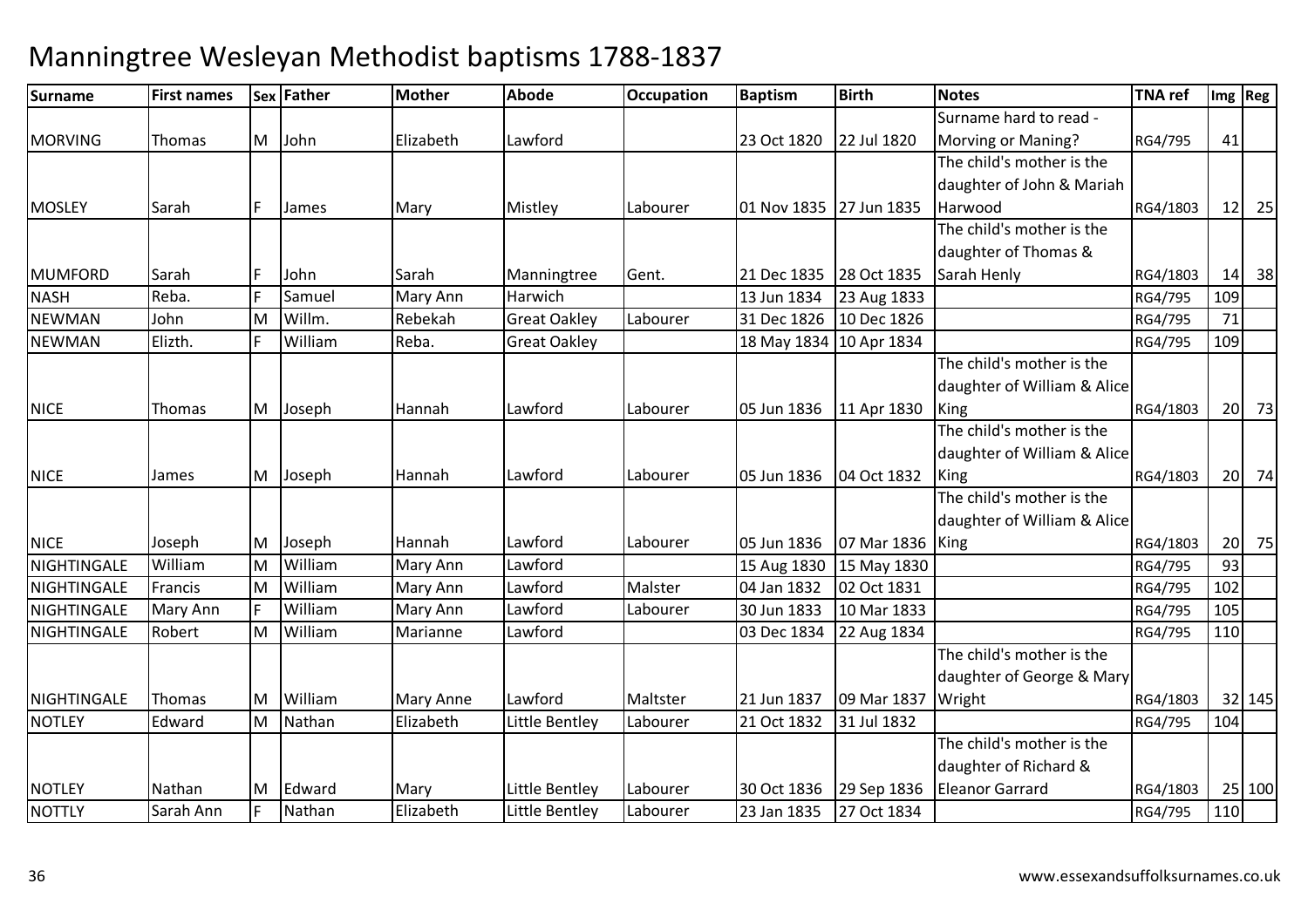| <b>Surname</b>      | <b>First names</b> |   | Sex Father    | <b>Mother</b>  | <b>Abode</b>              | <b>Occupation</b> | <b>Baptism</b>             | <b>Birth</b> | <b>Notes</b>                                         | <b>TNA ref</b> |     | Img Reg |
|---------------------|--------------------|---|---------------|----------------|---------------------------|-------------------|----------------------------|--------------|------------------------------------------------------|----------------|-----|---------|
| <b>OLLIS</b>        | Robert             | M | Robert        | Mary           | <b>Great Oakley</b>       |                   | 26 Jan 1834                | 15 Nov 1833  |                                                      | RG4/795        | 109 |         |
| <b>OSBORNE</b>      | Mary Ann           |   | John          | <b>Bridget</b> | Langham                   |                   | 04 Oct 1829                | 15 Jul 1829  |                                                      | RG4/795        | 88  |         |
| <b>PAGE</b>         | Hannah             |   | William       | Elizabeth      | Manningtree               |                   | 05 Jan 1816                | 01 Dec 1815  |                                                      | RG4/795        | 27  |         |
| <b>PAGE</b>         | Samuel Baker M     |   | Samuel        | Elizabeth      | Lawford                   |                   | 20 Jan 1817                | 13 Nov 1816  |                                                      | RG4/795        | 29  |         |
| <b>PAGE</b>         | John               | M | Joseph        | Sarh.          | Little Bentley            |                   | 15 Nov 1823                | 01 Nov 1823  |                                                      | RG4/795        | 53  |         |
| PAIN                | Pheby              |   | James         | Pheby          | Manningtree               | <b>Butcher</b>    | 01 Mar 1801                |              |                                                      | RG4/795        | 8   |         |
| PAIN                | Phebe              |   | James         | Eliza          | Lawford                   |                   | 27 Jul 1828                | 23 Apr 1828  |                                                      | RG4/795        | 83  |         |
|                     |                    |   |               |                |                           |                   |                            |              | The child's mother is the<br>daughter of Samuel &    |                |     |         |
| <b>PAINE</b>        | Sarah Ann          | F | John          | Ruth           | Mistley                   |                   | 08 Nov 1835 11 Oct 1835    |              | <b>Charlotte Scarlett</b>                            | RG4/1803       | 12  | 27      |
| <b>PAIRS</b>        | John               | M | John          | Sarah          | Lawford                   |                   | 11 Jan 1818                | 30 Nov 1817  |                                                      | RG4/795        | 32  |         |
| <b>PALMER</b>       | George             | M | William       | Sarah          | Manningtree               |                   | 01 Mar 1813                | 12 Jan 1813  |                                                      | RG4/795        | 22  |         |
| PALMER              | Mary Ann           | F | William       | Sarah          |                           |                   | 27 Nov 1815                | 25 Oct 1815  |                                                      | RG4/795        | 26  |         |
|                     |                    |   |               |                |                           |                   |                            |              | Handwriting very<br>challenging, particularly for    |                |     |         |
| <b>PARISH</b>       | Ann                |   | James         | Ann            |                           |                   | 23 Feb 1801                |              | surname.                                             | RG4/795        | 8   |         |
| <b>PARISH</b>       | Sarah              |   | James         | Ann            | Manningtree               | Shoemaker         | 07 Jun 1803                | 10 Apr 1803  |                                                      | RG4/795        | 10  |         |
| <b>PARISH</b>       | Harriet            |   | George        | Hannah         | Mistley                   |                   | 09 Dec 1835                | 21 Oct 1835  |                                                      | RG4/1803       | 13  | 31      |
| PARTRIDGE           | James              | M | James         | Sarah          | Wix                       | Gardener          | 06 Jul 1823                | 08 Jun 1823  |                                                      | RG4/795        | 52  |         |
| PARTRIDGE           | Rachel             |   | Wm.           | Mary           | Little Oakley             |                   | 29 Oct 1823                | 09 Oct 1823  |                                                      | RG4/795        | 53  |         |
| PARTRIDGE           | John               | M | James         | Sarah          | Wix                       | Gardener          | 09 Oct 1825                | 02 Sep 1825  |                                                      | RG4/795        | 67  |         |
| PARTRIDGE           | Mary Ann           |   | James         | Sarah          | Wix                       | Gardener          | 06 Jul 1828                | 19 Jun 1828  |                                                      | RG4/795        | 82  |         |
| PARTRIDGE           | William            | M | James         | Sarah          | Wix                       | Gardener          | 29 Aug 1830                | 05 Jul 1830  |                                                      | RG4/795        | 94  |         |
|                     |                    |   |               |                |                           |                   |                            |              | The child's mother is the<br>daughter of John &      |                |     |         |
| PARTRIDGE           | Samuel             | M | James         | Sarah          | Wix                       | Gardener          | 01 Nov 1835 25 Sep 1835    |              | Elizabeth Wade                                       | RG4/1803       | 12  | 24      |
|                     |                    |   |               |                | East Bergholt,<br>Suffolk |                   |                            |              | The child's mother is the<br>daughter of John & Mary |                |     |         |
| PASKELL<br>PATRIDGE | Isaac<br>Sarah Ann | M | John<br>James | Lucy<br>Sarah  | Wix                       | Labourer          | 09 Jul 1837<br>24 Dec 1820 | 13 Oct 1822  | Hunnable                                             | RG4/1803       | 42  | 36 168  |
|                     |                    |   |               |                |                           |                   |                            | 15 Nov 1820  |                                                      | RG4/795        |     |         |
| PATTERSON           | Susannah           |   | William       | Elizabeth      | Dovercourt                | Wheelwright       | 26 Jan 1824                | 18 Aug 1823  |                                                      | RG4/795        | 58  |         |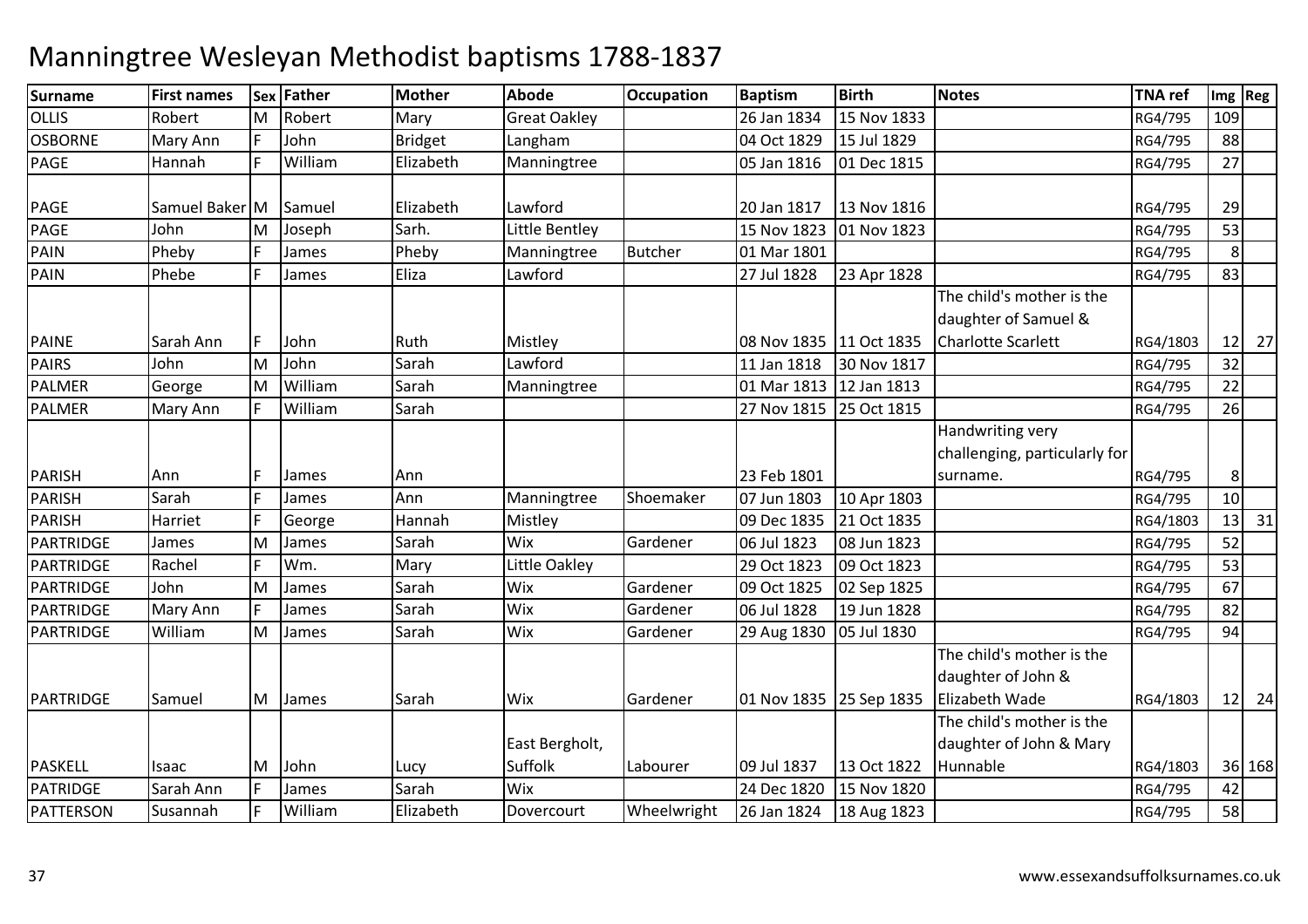| <b>Surname</b> | <b>First names</b>     |          | Sex Father | <b>Mother</b>       | <b>Abode</b>     | <b>Occupation</b> | <b>Baptism</b>            | <b>Birth</b> | <b>Notes</b>                                                      | <b>TNA ref</b> | Img Reg |        |
|----------------|------------------------|----------|------------|---------------------|------------------|-------------------|---------------------------|--------------|-------------------------------------------------------------------|----------------|---------|--------|
| PATTRIGE       | Willm.                 | M        | William    | Mary                | Little Oakley    |                   | 23 May 1819 22 Sep 1818   |              |                                                                   | RG4/795        | 38      |        |
| <b>PAYNE</b>   | Abraham                | M        | Abrm.      | Mary                |                  |                   | 19 Jun 1803               |              |                                                                   | RG4/795        | 10      |        |
| <b>PAYNE</b>   | James                  | M        | James      | Phebe               | Manningtree      |                   | 17 Feb 1806               | 23 Dec 1805  |                                                                   | RG4/795        | 13      |        |
| <b>PAYNE</b>   | John                   | M        | James      | Phebe               | Manningtree      |                   | 12 Jun 1809               | 27 Apr 1809  |                                                                   | RG4/795        | 15      |        |
| <b>PAYNE</b>   | Robert                 | M        | James      | Phoebe              | Manningtree      |                   | 09 Apr 1811               | 20 Dec 1810  |                                                                   | RG4/795        | 18      |        |
| <b>PAYNE</b>   | Charles                | M        | James      | Phebe               | Manningtree      |                   | 31 May 1813 14 Feb 1813   |              |                                                                   | RG4/795        | 22      |        |
| PAYNE          | William                | M        | James      | Phebe               | Lawford          |                   | 05 Oct 1817               | 09 Mar 1816  |                                                                   | RG4/795        | 31      |        |
| <b>PAYNE</b>   | James Henry            | <b>M</b> | James      | Elizahth.           | Lawford          | Farmer            | 26 May 1832 16 Apr 1832   |              |                                                                   | RG4/795        | 103     |        |
| <b>PAYNE</b>   | Charles                | M        | James      | Eliza               | Lawford          |                   | 26 Sep 1834               | 26 Jul 1834  |                                                                   | RG4/795        | 110     |        |
| <b>PAYNE</b>   | Rachel Sarah           |          | Robert     | Rachel<br>Ranfield  | <b>Bradfield</b> |                   | 26 Sep 1834               | 25 Aug 1834  |                                                                   | RG4/795        | 110     |        |
| <b>PAYNE</b>   | Robert Tovell M Robert |          |            | Rachel<br>Randfield | Little Bromley   | Farmer            | 17 Jun 1836               | 31 Jan 1836  | The child's mother is the<br>daughter of Samuel &<br>Sarah Tovell | RG4/1803       | 21      | 76     |
|                |                        |          |            |                     |                  |                   |                           |              | The child's mother is the                                         |                |         |        |
|                |                        |          |            |                     |                  |                   |                           |              | daughter of Samuel &                                              |                |         |        |
| <b>PAYNE</b>   | John                   | IM.      | John       | Ruth                | Manningtree      | Labourer          | 25 Jun 1837               | 11 Mar 1837  | Charlotte Farmer                                                  | RG4/1803       |         | 33 152 |
| PELLEN         | Daniel                 | M        | Josh.      | Mary                | Little Bentley   |                   | 15 Apr 1812               | 23 Feb 1812  |                                                                   | RG4/795        | 20      |        |
| PODD           | Mary Ann               |          | Humphrey   | Mary                | Manningtree      | Cordwainer        | 01 Dec 1806               | 20 Nov 1806  |                                                                   | RG4/795        | 13      |        |
| PODD           | Harriott               |          | Humphry    | Mary                | Manningtree      |                   | 07 Dec 1807               | 29 Nov 1807  |                                                                   | RG4/795        | 14      |        |
| PODD           | Humphrey               | M        | Humphrey   | Mary                | Manningtree      |                   | 12 Mar 1810               | 16 Feb 1810  |                                                                   | RG4/795        | 17      |        |
|                | Humphery               |          |            |                     |                  |                   |                           |              |                                                                   |                |         |        |
| <b>PODD</b>    | William                | M        | Humphery   | Mary                | Manningtree      |                   | 10 Apr 1812               | 11 Mar 1812  |                                                                   | RG4/795        | 20      |        |
| PODD           | Elijah Thomas M        |          | Humphrey   | Mary                | Manningtree      |                   | 05 Sep 1815   17 Aug 1815 |              |                                                                   | RG4/795        | 26      |        |
| <b>PONDER</b>  | Ann                    |          | Robert     | Mary                | Manningtree      |                   | 17 Oct 1815               | 27 Sep 1815  |                                                                   | RG4/795        | 26      |        |
| POOL           | Charles                | M        | Thomas     | Mary                | Manningtree      |                   | 16 Jan 1809               | 30 Oct 1808  |                                                                   | RG4/795        | 15      |        |
| <b>POOL</b>    | Sophia                 |          | Thomas     | Mary                | Manningtree      |                   | 21 Oct 1810               | 28 Sep 1810  |                                                                   | RG4/795        | 18      |        |
| <b>POOL</b>    | John                   | M        | John       | Susan               | Manningtree      |                   | 08 Sep 1823               | 12 Aug 1823  |                                                                   | RG4/795        | 52      |        |
| <b>POOL</b>    | Maria                  |          | John       | Susan               | Manningtree      | Bricklayer        | 26 Aug 1826               | 19 Jun 1826  |                                                                   | RG4/795        | 70      |        |
| <b>POOL</b>    | James                  | M        | William    | Susan               | Manningtree      | Shoemaker         | 20 May 1827 09 Mar 1827   |              |                                                                   | RG4/795        | 73      |        |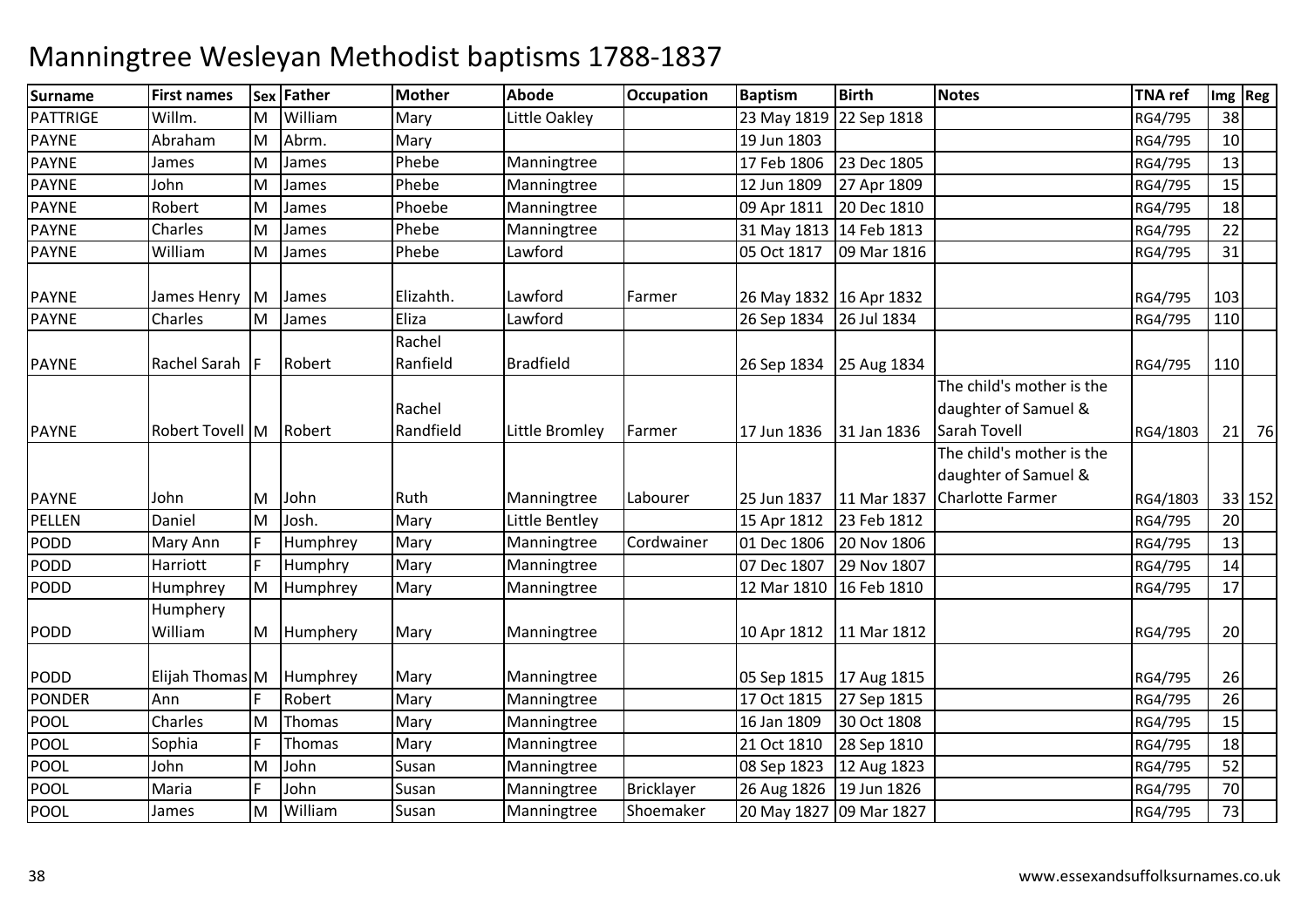### **Surname First names Sex Father Mother Abode OccupationOccupation Baptism**<br>Bricklaver 20 Oct 1828 **Birth Notes TNA ref Img Reg** POOL Hannahh F John Susan Manningtree Bricklayer 20 Oct 1828  $\log 1828$  RG4/795 84 PORTERR Harriet F James Mary Little Bentley 25 Dec 1811 08 Nov 1811 1864/795 20 PORTERR Sarah F James Mary Little Bentley 09 Mar 1817 04 Jan 1817 1898 1864/795 30 PORTER Joseph MM James Mary Little Bentley 12 Dec 1819 16 May 1819 RG4/795 39 PORTERRebecca F James Mary Little Bentley \*\*1822 19 Nov 1821 Exact date not given, but it does say the child was 19 Nov 1821 baptised. RG4/795 <sup>47</sup> $\overline{57}$ PORTER**Henry** M1 James Mary Little Bentley Butcher 02 Jan 1825 08 Nov 1824 RG4/795 57<br>Ad William Flischeth Readfield Unchercharge Of Ly 4838 20 No. 4837 PORTER Enoch M William Elizabeth Bradfield Husbandman 06 Jan 1828 30 Nov 1827 RG4/795 <sup>77</sup> PORTER Elizabeth <sup>F</sup> Williamm Elizabeth Bradfield 29 Aug 1830 10 Aug 1830 RG4/795 95 POWELL Mary Annn |F |Isaac | Mistley |Labourer |12 Dec 1830 |\* \* 1830 0 01 Sep 1830 RG4/795 96 Year of birth in register only. RG4/795 <sup>97</sup>96 PRATT Mary Annn F John Mary Ann Harwich 126 Oct 1830 PRATTSarah Paul F John Mary Ann<br>Mary Ann F John Mary Ann Mary Ann Harwich St Nicholas Shoemaker 18 Nov 1831 24 Nov \*<br>Harwich Cordwainer 20 Jul 1834 11 Jul 18 Says she was baptised on 18th and born on 24th November - this is obviously wrong. Dates might have been accidentally switched or it might be that she was born on 24 Nov in an earlier year. RG4/795 <sup>101</sup>108 PRATT Mary Annn F John Mary Ann Harwich Cordwainer 20 Jul 1834 11 Jul 1834 RG4/795 108<br>22 Aug 1833 RG4/795 109 PRESTON Edward MM George Martha Harwich 19 Apr 1834 22 Aug 1833 RG4/795 109<br>19 Apr 1834 22 Aug 1833 PRICE JohnR<sub>John</sub> M Thomas Mary Mistley Excise Officer 25 Jun 1837 18 May 1837 The chlid's mother is the daughter of Jacob & 18 May 1837 Elizabeth Woodbridge RG4/1803 33 153<br>RG4/795 65 PRIERMM Joseph Sush. Bradfield Husbandman 05 Mar 1826 20 Dec 1825 RG4/795 65<br>RG4/795 B PRIER James M Joseph Susan Bradfield Carpenter 04 Sep 1836 10 Aug 1836 StoleryThe child's mother is the daughter of Michael & Ann RG4/1803 $\frac{22}{59}$  87 PRIOR**Henry** MJoseph Susannah Bradfield Husbandman 06 Jun 1824 15 Feb 1824 RG4/795 <sup>59</sup>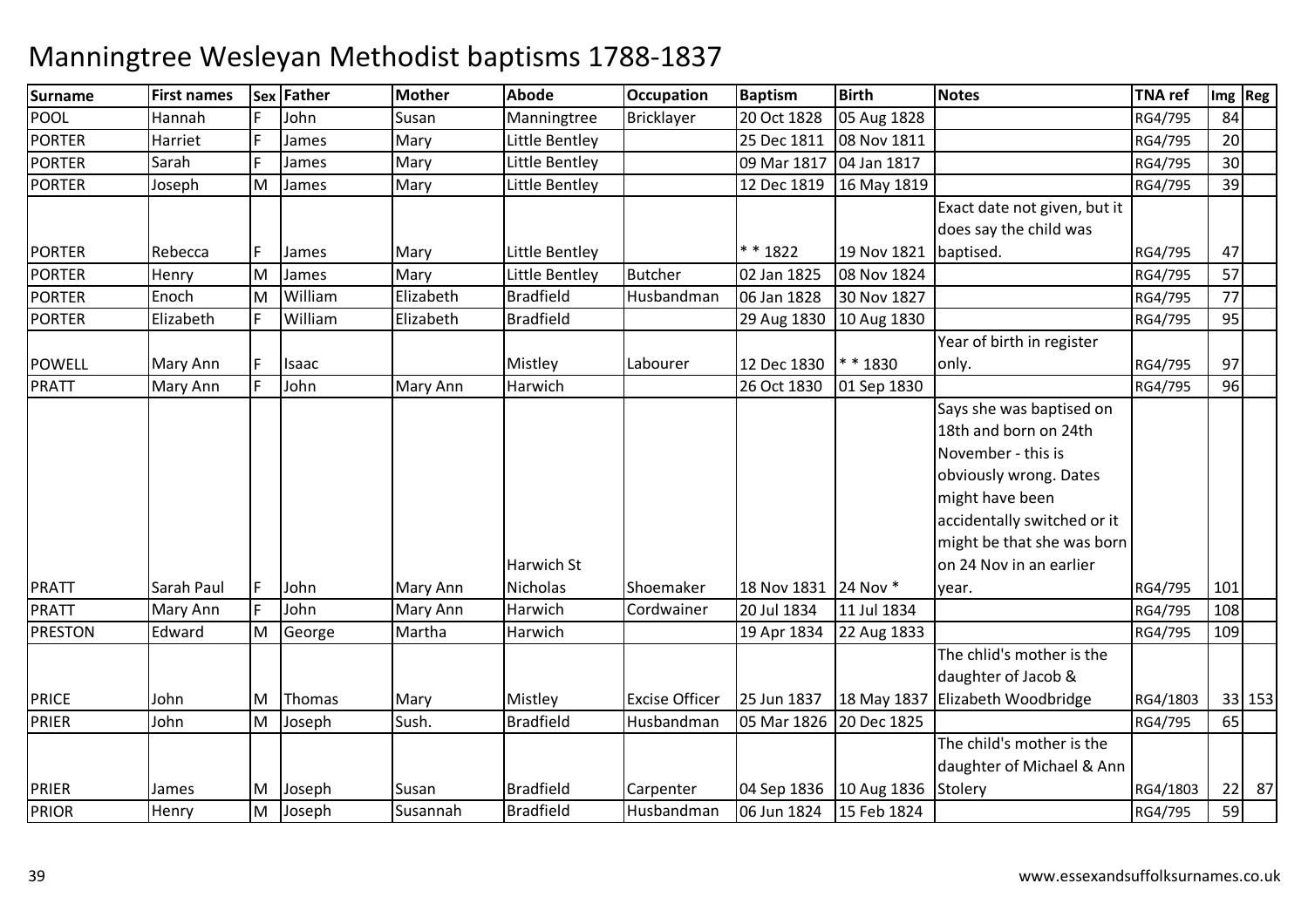| <b>Surname</b>  | <b>First names</b>   | <b>Sex</b> | <b>Father</b> | Mother   | <b>Abode</b>     | <b>Occupation</b> | <b>Baptism</b>          | <b>Birth</b>              | <b>Notes</b>                                      | <b>TNA</b> ref | Img Reg |         |
|-----------------|----------------------|------------|---------------|----------|------------------|-------------------|-------------------------|---------------------------|---------------------------------------------------|----------------|---------|---------|
| <b>PRIOR</b>    | Ann                  |            | Joseph        | Susannah | <b>Bradfield</b> | Carpenter         | 27 May 1827             | 03 May 1827               |                                                   | RG4/795        | 75      |         |
| <b>PRIOR</b>    | Robert               | M          | Robert        | Mary Ann | Dedham           | Labourer          | 26 Apr 1829             | 31 Aug 1828               |                                                   | RG4/795        | 87      |         |
| <b>PRIOR</b>    | Daniel               | M          | Joseph        | Susan    | <b>Bradfield</b> | Carpenter         | 21 Jun 1829             | 30 May 1829               |                                                   | RG4/795        | 88      |         |
| <b>PRIOR</b>    | William              | M          | Joseph        | Susan    | <b>Bradfield</b> | Carpenter         | 04 Mar 1832             | 26 Jan 1832               |                                                   | RG4/795        | 101     |         |
| <b>PRYER</b>    | Michael              | M          | Joseph        | Susa.    | <b>Bradfield</b> |                   | 01 Jun 1834             | 11 May 1834               |                                                   | RG4/795        | 109     |         |
| <b>PUXLEY</b>   | Mary Ann             |            | Francis       | Ann      | Wix              |                   |                         | 24 May 1818 24 Dec 1817   |                                                   | RG4/795        | 34      |         |
| <b>PUXLEY</b>   | William              | M          | Francis       | Ann      | Wix              | Labourer          | 09 Feb 1823             | 23 Dec 1822               |                                                   | RG4/795        | 48      |         |
|                 |                      |            |               |          |                  |                   |                         |                           | <b>Baptized at the Methodist</b>                  |                |         |         |
| <b>PUXLEY</b>   | Sarah                |            | Francis       | Ann      | <b>Wix</b>       | <b>Brickmaker</b> | 23 Sep 1827             | 28 Aug 1827               | chapel, Bradfield                                 | RG4/795        | 77      |         |
| <b>PUXLEY</b>   | Esther               |            | Francis       | Ann      | Wix              | Labourer          | 11 Apr 1830             | 10 Mar 1830               |                                                   | RG4/795        | 91      |         |
| <b>PUXLEY</b>   | Caroline             |            | Francis       | Ann      | Wix              | Labourer          |                         | 26 Aug 1832   02 Aug 1832 |                                                   | RG4/795        | 103     |         |
| <b>PUXLEY</b>   | Ellenor              |            | Francis       | Ann      | Wix              |                   | 14 Jun 1835             | 14 May 1835               |                                                   | RG4/795        | 112     |         |
| <b>RACKHAM</b>  | Lydia                |            | James         | Lydia    | Dovercourt       | Labourer          | 13 Nov 1831 14 Oct 1831 |                           |                                                   | RG4/795        | 101     |         |
| <b>RAINBERT</b> | James                | M          | Saml.         | Mary     | Wix              |                   | 03 Jan 1819             | 13 Oct 1818               |                                                   | RG4/795        | 35      |         |
| <b>RAISIN</b>   | <b>Isaac</b>         | M          | Willm.        | Hannah   | Ardleigh         | Labourer          |                         | 21 May 1826 04 Mar 1826   |                                                   | RG4/795        | 69      |         |
| <b>RAISON</b>   | Edward               | M          | Willm.        | Hannah   | Dedham           |                   | 08 Dec 1822             | 24 Nov 1815               |                                                   | RG4/795        | 49      |         |
| <b>RAISON</b>   | John                 | M          | Willm.        | Hannah   | Dedham           | Labourer          | 08 Dec 1822             | 22 Feb 1818               |                                                   | RG4/795        | 49      |         |
| <b>RAISON</b>   | Jeremiah             | M          | Willm.        | Hannah   | Dedham           | Labourer          | 08 Dec 1822             | 14 Apr 1820               |                                                   | RG4/795        | 49      |         |
| <b>RAISON</b>   | Hannah               |            | Willm.        | Hannah   | Dedham           | Labourer          | 08 Dec 1822             | 16 Apr 1822               |                                                   | RG4/795        | 49      |         |
| <b>RAISON</b>   | Jabeth               |            | William       | Hannah   | Dedham           | Labourer          | 18 Dec 1828             |                           |                                                   | RG4/795        | 85      |         |
| <b>RAISON</b>   | Enoch                | M          | William       | Hannah   | Dedham           | Labourer          | 15 Nov 1832             | 29 May 1831               |                                                   | RG4/795        | 104     |         |
|                 | Charles              |            |               |          |                  |                   |                         |                           |                                                   |                |         |         |
| <b>RAISON</b>   | Wesley               | M          | William       | Hannah   | Dedham           |                   |                         | 07 Dec 1834 19 Jun 1834   | Amongst 1835 baptisms                             | RG4/795        | 112     |         |
| <b>RAISON</b>   | George               | M          | William       | Hannah   | Dedham           |                   | 17 Jun 1834             | 16 Jun 1824               | Amongst 1835 baptisms                             | RG4/795        | 112     |         |
| <b>RAMBARD</b>  | Eliza                |            | Samuel        | Mary     | <b>Bradfield</b> |                   | 11 Jul 1830             | 25 May 1830               |                                                   | RG4/795        | 92      |         |
| <b>RATTLE</b>   | Henry Garrad M Henry |            |               | Hannah   | Kirby le Soken   |                   | 14 Jan 1831             | 21 Nov 1830               |                                                   | RG4/795        | 97      |         |
|                 |                      |            |               |          |                  |                   |                         |                           | The child's mother is the<br>daughter of Thomas & |                |         |         |
| <b>RATTLE</b>   | <b>Betsey</b>        |            | Henry         | Hannah   | Kirby            | Cordwainer        | 06 Dec 1835 26 Oct 1835 |                           | Hannah Garrard                                    | RG4/1803       |         | $13$ 33 |
| <b>RAYNBARD</b> | Emma                 |            | Samuel        | Mary     | <b>Bradfield</b> | Labourer          |                         | 20 Apr 1834   14 Mar 1834 |                                                   | RG4/795        | 107     |         |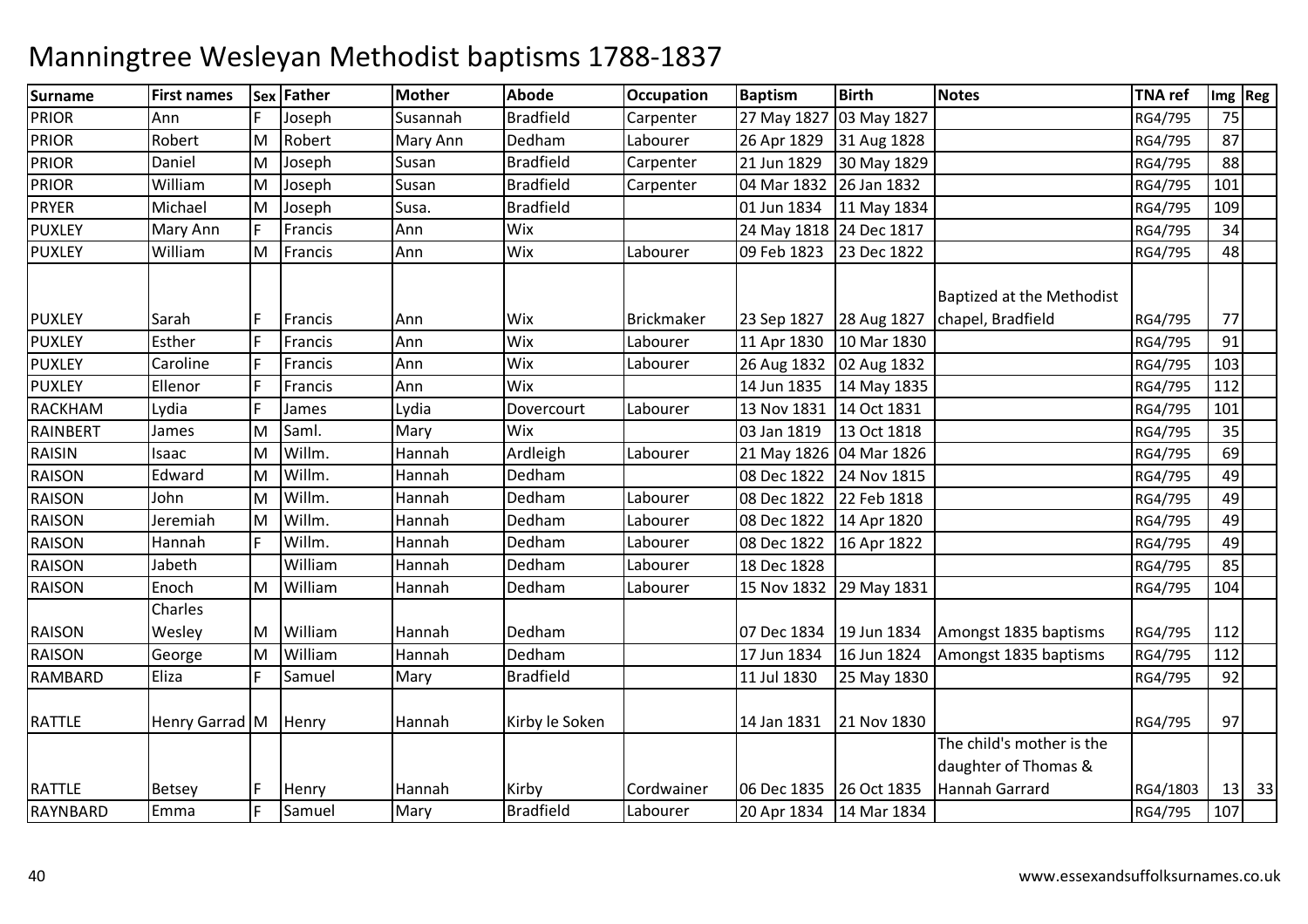| <b>Surname</b>    | <b>First names</b>          | Sex | Father  | <b>Mother</b> | <b>Abode</b>        | <b>Occupation</b> | <b>Baptism</b>            | <b>Birth</b> | <b>Notes</b>                 | <b>TNA ref</b> |                | Img Reg      |
|-------------------|-----------------------------|-----|---------|---------------|---------------------|-------------------|---------------------------|--------------|------------------------------|----------------|----------------|--------------|
| <b>RAYNER</b>     | William                     | M   | William | Susanah       | <b>Great Oakley</b> | Labourer          | 12 Sep 1830               | 14 Aug 1830  |                              | RG4/795        | 94             |              |
| <b>RAYNER</b>     | Elizabeth Ann <sup>IF</sup> |     | William | Susannah      | <b>Great Oakley</b> |                   | 26 Feb 1834               | 14 Dec 1833  |                              | RG4/795        | 109            |              |
|                   |                             |     |         |               |                     |                   |                           |              | Year is hard to read - looks |                |                |              |
|                   |                             |     |         |               |                     |                   |                           |              | most like 1793, but is       |                |                |              |
| <b>REASON</b>     | Maria                       |     | Isaac   | Mary          | Manningtree         | Cordwainer        | 03 Nov 1793 10 Oct 1793   |              | possibly 1798.               | RG4/795        | 7 <sup>1</sup> |              |
| <b>REASON</b>     | Sophia                      |     | Isaac   | Mary          | Manningtree         | Cordwainer        | 04 Dec 1797               | 02 Nov 1797  |                              | RG4/795        | $\overline{7}$ |              |
| <b>RICHARDSON</b> | Emma                        |     | William | Emily         | <b>Great Oakley</b> | Bricklayer        | 25 Feb 1827               | 30 Jan 1827  |                              | RG4/795        | 72             |              |
|                   |                             |     |         |               |                     |                   |                           |              | The child's mother is the    |                |                |              |
|                   |                             |     |         |               |                     |                   |                           |              | daughter of Thomas &         |                |                |              |
| <b>RICHARDSON</b> | John                        | M   | William | Elizabeth     | Wix                 | Labourer          | 19 Feb 1837               | 08 Jan 1837  | <b>Elizabeth Cricks</b>      | RG4/1803       |                | 26 110       |
| <b>RIST</b>       | David                       | M   | Wm.     | Susan         | Wix                 |                   | 11 Apr 1820               | 27 Mar 1820  |                              | RG4/795        | 39             |              |
| <b>RIVERS</b>     | Ann                         |     | James   | Susannah      | Kirby               | Labourer          | 06 Apr 1834               | 05 Mar 1834  |                              | RG4/795        | 107            |              |
|                   |                             |     |         |               |                     |                   |                           |              | The child's mother is the    |                |                |              |
|                   |                             |     |         |               |                     |                   |                           |              | daughter of William &        |                |                |              |
| <b>RIVERS</b>     | Susannah                    | F.  | James   | Susannah      | Kirby               | Labourer          | 06 Dec 1835 14 Oct 1835   |              | <b>Mary James</b>            | RG4/1803       |                | $13 \mid 32$ |
|                   |                             |     |         |               |                     |                   |                           |              |                              |                |                |              |
|                   |                             |     |         |               |                     |                   |                           |              | The child's mother is the    |                |                |              |
|                   |                             |     |         |               |                     |                   |                           |              | daughter of William &        |                |                |              |
|                   |                             |     |         |               |                     |                   |                           |              | Mary James. Entry appears    |                |                |              |
| <b>RIVERS</b>     | John                        | M   | James   | Susannah      | Kirby               | Labourer          | 06 Dec 1835 14 Oct 1835   |              | with baptisms for 1836       | RG4/1803       |                | $17$ 56      |
|                   |                             |     |         |               |                     |                   |                           |              | The child's mother is the    |                |                |              |
|                   |                             |     |         |               |                     |                   |                           |              | daughter of William &        |                |                |              |
| <b>RIVERS</b>     | Sarah                       | F.  | James   | Susannah      | Kirby               | Labourer          | 03 Mar 1837   18 Feb 1837 |              | <b>Mary James</b>            | RG4/1803       |                | 27 113       |
|                   |                             |     |         |               |                     |                   |                           |              |                              |                |                |              |
|                   |                             |     |         |               |                     |                   |                           |              | Baptism record on 3 Dec      |                |                |              |
|                   |                             |     |         |               |                     |                   |                           |              | 1826 for Rachel daughter     |                |                |              |
|                   |                             |     |         |               |                     |                   |                           |              | of William and Sarah Finch,  |                |                |              |
|                   |                             |     |         |               |                     |                   |                           |              | mentions that the mother     |                |                |              |
|                   |                             |     |         |               |                     |                   |                           |              | is the daughter of John and  |                |                |              |
| <b>ROBERTS</b>    | Sarah                       | F   | John    | Sarah         |                     |                   |                           |              | Sarah Roberts                | RG4/795        | 71             |              |
| <b>ROCKLIFFE</b>  | Sarah Ann                   | F   | James   | Mary Ann      | Harwich             | Mariner           | 13 Jan 1833               | 17 Oct 1832  |                              | RG4/795        | 104            |              |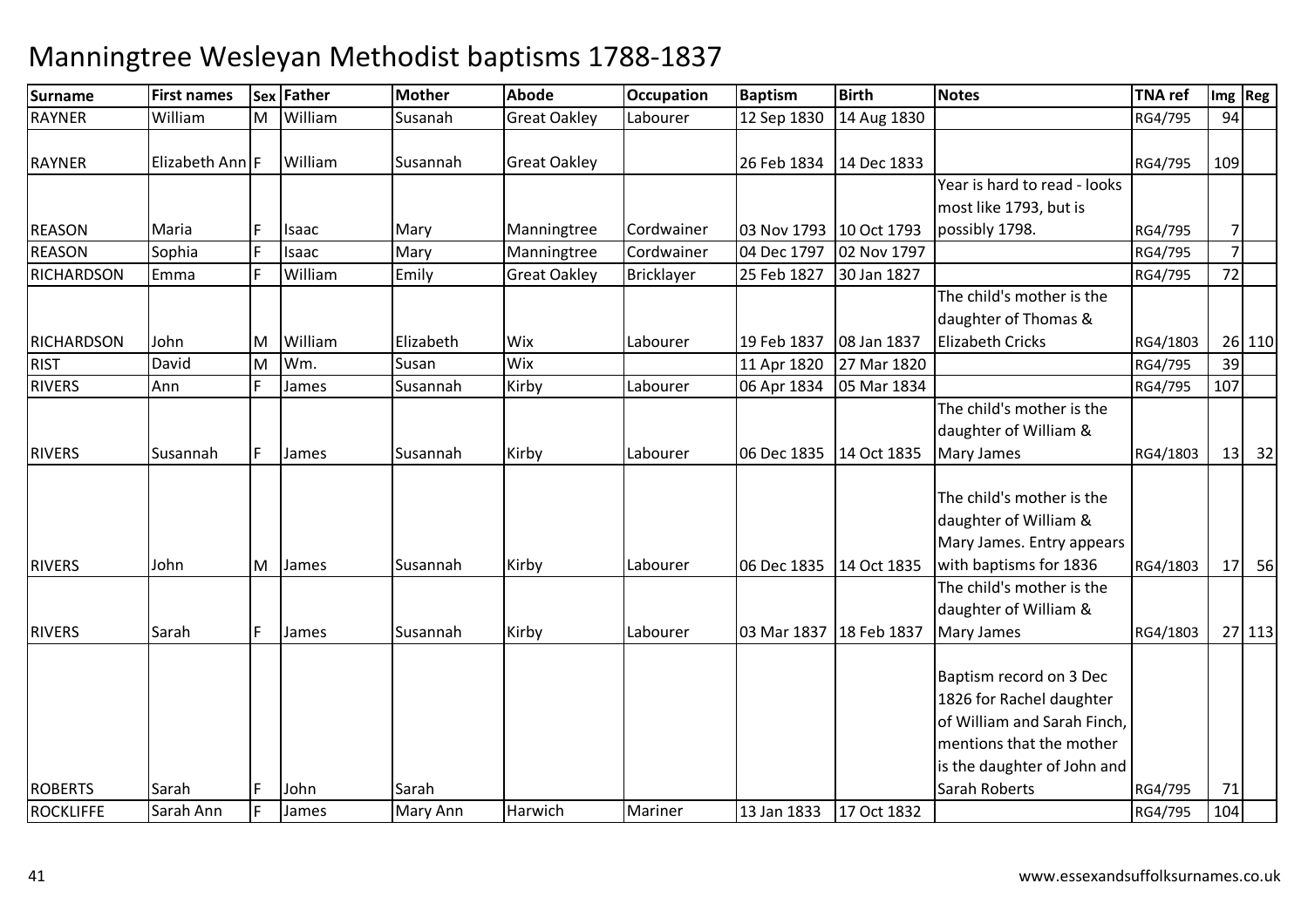### **Surname First names Sex Father Mother Abode OccupationOccupation** Baptism<br>16 Dec 1811 **Birth Notes TNA ref Img Reg** ROLFE WilliamMM | William H. Ann Jane Manningtree 16 0ec 1811 19 Nov 1811 19 Nov 1811 RG4/795 20 **ROLFE**  Ann <sup>F</sup> William Henry Ann Jane Lawford 31 May 1813 20 Mar 1813RG4/795 22 ROLFESusanna F William Henry JAnn Jane Lawford 26 Jun 1815 17 Mar 18155 RG4/795 25 ROLFE ROLFESamuel ClarkeMM | Willm. Henry | Ann Jane | Lawford | 1990 | 03 Nov 1817 | 06 Jun 1817 | 1990 | 1990 | 1990 | 1990 | 1990 | <br>Martin Llengwy - Ann Jane | Lawford | 1990 | 25 Jun 1931 | 17 Dec 1939 | 1990 | 1990 | 1990 | 2001 | 2001 | 14 Isaac MM Wm. Henery Ann Jane Lawford 25 Jun 1821 17 Dec 1820 RG4/795 44<br>E. Wiss Henry Ann Jane Lawford 1996 1820 2001 1822 2001 1822 ROLFEMary Jane F Wm. Henry Ann Jane Lawford<br>Mary Ann F Edward Margaret Great Br 14 Apr 1823<br>Husbandman 16 Jul 1826 30 Oct 1822 RG4/795 50<br>13 Aug 1815 ROLFE Mary Annn F Edward Margaret Great Bromley Husbandman 16 Jul 1826 13 Aug 1815 | RG4/795 ROLFEElizabeth Margaret F Edward Margaret Little Bentley 27 Dec 1833 23 Oct 1833 RG4/795 <sup>107</sup> ROLFEE 1993 | Harriot | F | Edward | Margret | Little Bentley | Labourer | 06 Sep 1835 | 03 Aug 1835 The child's mother is the daughter of Charles & Ann 03 Aug 1835 Frazier RG4/1803 $\begin{array}{c|c} 3 & 8 & 3 \end{array}$ ROLFE Sarah PoddWilliam Henry Ann Jane Lawford Street, Lawford Cordwainer 28 Jun 1837 10 Aug 1836 Clarke 08 Apr 1831 The child's mother is the daughter of Samuel & Ann RG4/1803 34 156<br>RG4/795 100 ROLPH Alfred MM Susanh Mistley Farmer 26 Sep 1831 08 Apr 1831 RG4/795 100 ROMSEYEdward<br>Eliza M Levy Elizabeth Mistley Malster 29 Jun 1836 08 Aug \* The child's mother is the daughter of Joseph & Sarah Winney. Year of birth given as 1836, which must be a mistake. RG4/1803RG4/1803 21 79<br>RG4/795 105 **ROUSE** E F Eliza F Henry Fanny Little Bentley Labourer 31 May 1833 03 May 1833 RG4/795 <sup>105</sup> **ROUTE**  Frederick M Henry M Henry Fanny Little Bentley Labourer 17 May 1835 30 Mar 1835 RG4/795 RG4/795 112<br>Result in the Statistics Medicine ROWE $E$ Iizabeth Lilly  $|F|$  Thos. Susannah St Nicholas, HarwichRamsey Wesleyan Ministerr 126 Jun 1824 | 13 May 1824 | Rowe 11 Mar 1833 Daughter of Revd Thos RG4/795 58 106 ROWLANDD Rebecca F James Lucy Ramsey Husbandman 16 Jul 1833 11 Mar 1833 RG4/795 106 ROWLANDD Eleanor F Joseph Mary Ramsey Husbandman 16 Jul 1833 25 Nov 1832 RG4/795 106 ROWLANDD Rebecca F James Elizabeth Ramsey 105 Nov 1833 09 Oct 1833 RG4/795 108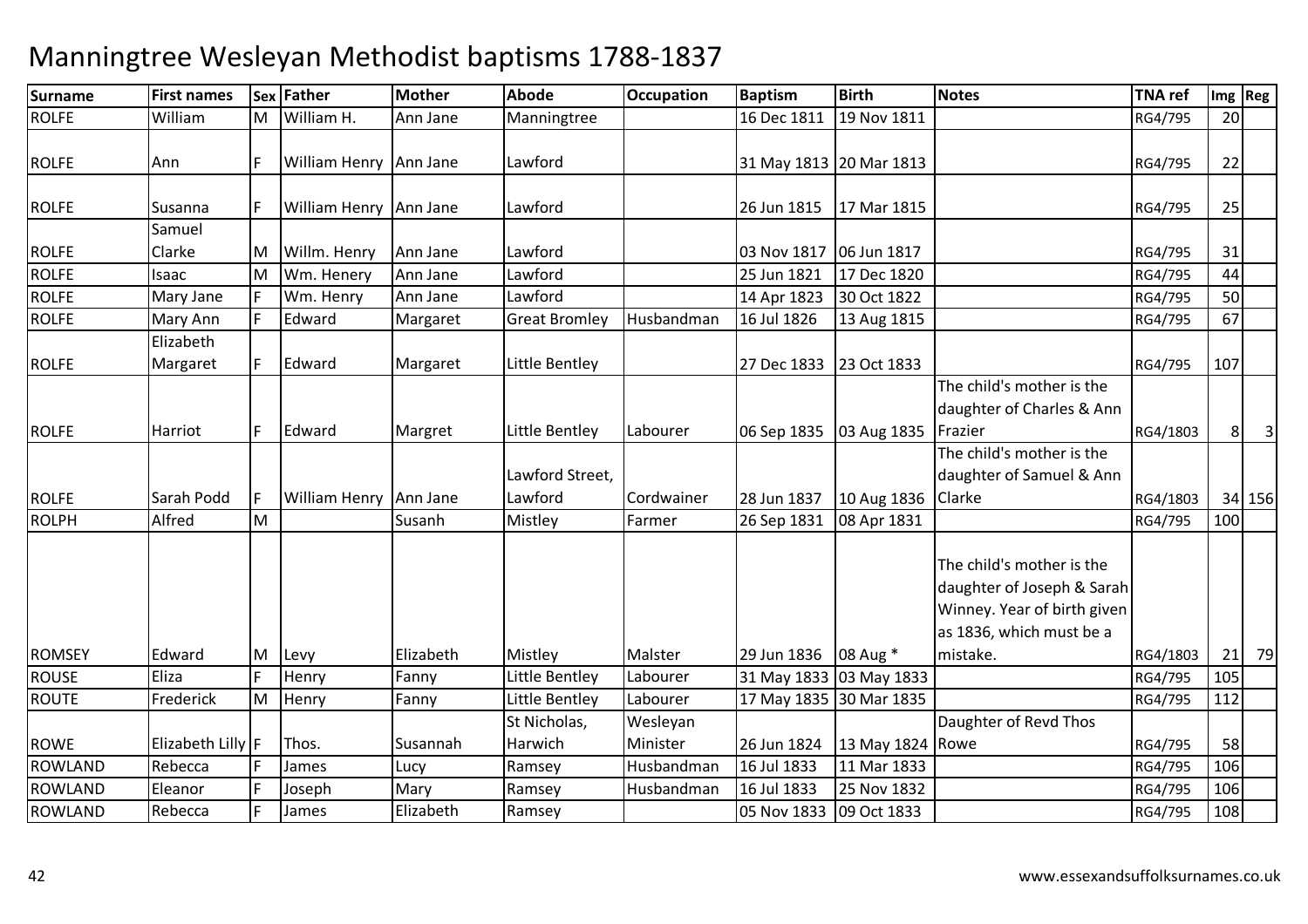| Surname         | <b>First names</b> |   | Sex Father | <b>Mother</b> | <b>Abode</b>     | <b>Occupation</b> | <b>Baptism</b>            | <b>Birth</b>            | <b>Notes</b>               | <b>TNA ref</b> |     | Img Reg |
|-----------------|--------------------|---|------------|---------------|------------------|-------------------|---------------------------|-------------------------|----------------------------|----------------|-----|---------|
|                 |                    |   |            |               |                  |                   |                           |                         | The child's mother is the  |                |     |         |
|                 |                    |   |            |               |                  |                   |                           |                         | daughter of William & Ann  |                |     |         |
| <b>ROWLAND</b>  | Eliza              |   | Joseph     | Mary          | Ramsey           | Sawyer            | 07 Feb 1836               | 07 Aug 1835             | Knight                     | RG4/1803       | 16  | 50      |
| <b>RUDKIN</b>   | Milla              |   | Abraham    | Mary          | Ardleigh         |                   | 20 Jun 1819               | 17 Jun 1819             |                            | RG4/795        | 36  |         |
| <b>RUDKIN</b>   | Ann                |   | Abraham    | Mary          | Dedham           |                   | 24 Oct 1819               | 25 Apr 1819             |                            | RG4/795        | 38  |         |
| <b>RUDKIN</b>   | Joseph             | M | Abm.       | Mary          | Ardleigh         |                   | 15 Sep 1822               |                         |                            | RG4/795        | 47  |         |
|                 |                    |   |            |               |                  |                   |                           |                         | Baptism date not in        |                |     |         |
|                 |                    |   |            |               |                  |                   |                           |                         | register. Repeated on      |                |     |         |
|                 |                    |   |            |               |                  |                   |                           |                         | image 68, also without     |                |     |         |
| <b>RUDKIN</b>   | Sophia             |   | Abraham    | Mary          | Ardleigh         | Husbandman        |                           | 02 Mar 1826             | baptism date.              | RG4/795        | 67  |         |
|                 |                    |   |            |               |                  |                   |                           |                         | The child's mother is the  |                |     |         |
|                 |                    |   |            |               |                  |                   |                           |                         | daughter of John &         |                |     |         |
| <b>RUDLAND</b>  | John Harsant  M    |   | Joseph     | Hariot        | <b>Bradfield</b> | Cordwainer        | 21 Feb 1836               | 17 Jan 1836             | Deborah Harsant            | RG4/1803       | 17  | 54      |
| <b>RUMSEY</b>   | Levi               | M | Levi       | Elizabeth     | Mistley          | Malster           | 06 Oct 1833               | 09 Feb 1831             |                            | RG4/795        | 106 |         |
| <b>RUMSEY</b>   | Betsey             |   | Levi       | Elizabeth     | Mistley          | Malster           | 06 Oct 1833               | 16 Aug 1833             |                            | RG4/795        | 106 |         |
| <b>RUSSELL</b>  | Susannah           |   | Stephen    | Elizabeth     | Manningtree      | Mariner           | 21 Jul 1833               | 12 May 1833             |                            | RG4/795        | 106 |         |
|                 |                    |   |            |               |                  |                   |                           |                         | The very last entry in the |                |     |         |
|                 |                    |   |            |               |                  |                   |                           |                         | register, following        |                |     |         |
| <b>RUSSELL</b>  | Edward             | M | Edward     | Elizabeth     | Manningtree      | Gardener          |                           | 27 May 1788 10 May 1788 | baptisms from 1837         | RG4/1803       |     | 38 180  |
|                 |                    |   |            |               |                  |                   |                           |                         | Out of sequence with 1821  |                |     |         |
| <b>RUTKIN</b>   | Febey              |   | Abrm.      | Mary          | Ardleigh         |                   | 03 Dec 1820               | 17 Apr 1819             | baptisms                   | RG4/795        | 45  |         |
| SAGE            | Elizabeth          |   | William    | Elizabeth     | Manningtree      |                   | 20 Jan 1817               | 30 Nov 1816             |                            | RG4/795        | 29  |         |
| SAGE            | Sarah              |   | Willm.     | Elizth.       | Manningtree      |                   | 17 Apr 1818               | 26 Nov 1817             |                            | RG4/795        | 34  |         |
|                 |                    |   |            |               |                  |                   |                           |                         |                            |                |     |         |
| <b>SALF</b>     | Joanna Wallis F    |   | Robert     | Elizabeth     | Manningtree      |                   | 09 Nov 1829   18 Sep 1829 |                         |                            | RG4/795        | 89  |         |
| <b>SALLOWS</b>  | Elizabeth          |   | Robert     | Ann           | <b>Bradfield</b> |                   | 07 Jul 1835               | 21 Jun 1835             |                            | RG4/795        | 113 |         |
|                 |                    |   |            |               |                  |                   |                           |                         | The child's mother is the  |                |     |         |
|                 |                    |   |            |               |                  |                   |                           |                         | daughter of Nathaniel &    |                |     |         |
| <b>SALMON</b>   | Mary Ann           |   | James      | Mary Ann      | Little Bromley   | Labourer          | 31 May 1836 28 Apr 1836   |                         | Mary Ann Chaplin           | RG4/1803       | 20  | 71      |
| <b>SARGENT</b>  | William            | M | John       | Sarah         | Harwich          | Mariner           | 16 Dec 1832               | 23 Nov 1832             |                            | RG4/795        | 104 |         |
| <b>SAUNDERS</b> | Joseph             | M | Joseph     | Sarah         | Mistley          | Sailor            | 09 Oct 1833               | 19 Sep 1833             |                            | RG4/795        | 106 |         |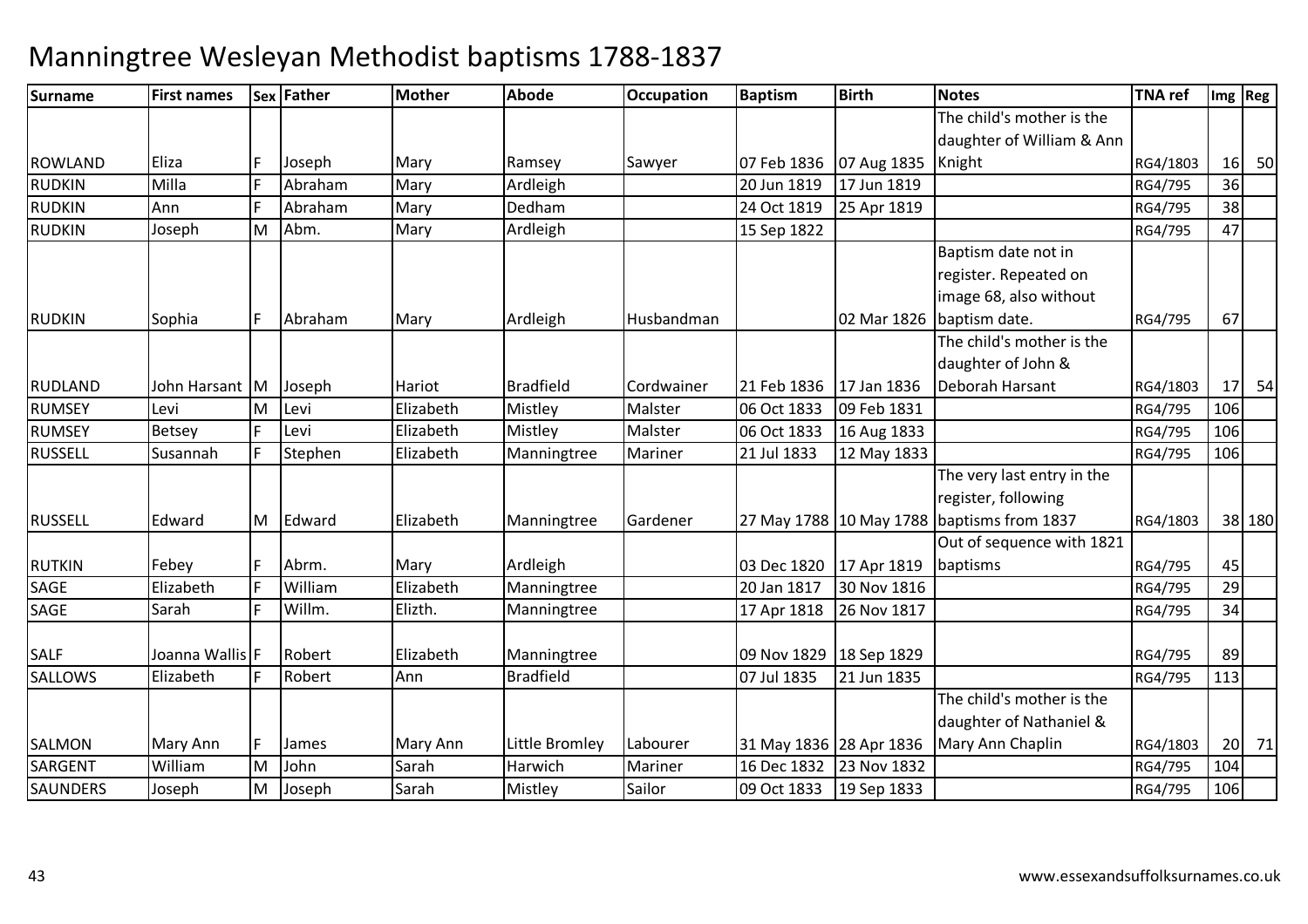| <b>Surname</b>  | <b>First names</b> |    | Sex Father         | <b>Mother</b> | <b>Abode</b> | <b>Occupation</b>           | <b>Baptism</b>          | <b>Birth</b>            | <b>Notes</b>                                       | <b>TNA</b> ref |     | Img Reg |
|-----------------|--------------------|----|--------------------|---------------|--------------|-----------------------------|-------------------------|-------------------------|----------------------------------------------------|----------------|-----|---------|
|                 |                    |    |                    |               |              |                             |                         |                         | The child's mother is the<br>daughter of Thomas &  |                |     |         |
| <b>SAUNDERS</b> | Sarah Ann          | F. | Joseph             | Sarah         | Manningtree  | Mariner                     | 03 Jul 1836             | 05 Sep 1835             | Sarah Goymer                                       | RG4/1803       |     | $21$ 81 |
|                 |                    |    |                    |               |              |                             |                         |                         |                                                    |                |     |         |
|                 |                    |    |                    |               |              |                             |                         |                         | The child's mother is the                          |                |     |         |
|                 |                    |    |                    |               |              |                             |                         |                         | daughter of Daniel Rogers.                         |                |     |         |
|                 |                    |    |                    |               |              |                             |                         |                         | Entered at the end of the                          |                |     |         |
|                 |                    |    |                    |               |              |                             |                         |                         | register, after the baptisms                       |                |     |         |
| <b>SAUNDERS</b> | William            | M  | William            | Johannah      | Manningtree  |                             | 17 Nov 1834             | 03 Nov 1834             | for 1837                                           | RG4/1803       |     | 38 179  |
| <b>SCHALF</b>   | Mary Ann           |    | William            | Sarah         | <b>Wix</b>   |                             | 11 Feb 1810             | 30 Dec 1809             |                                                    | RG4/795        | 16  |         |
| <b>SCOTT</b>    | Henery             | M  | Henery             | Mary          | Ramsey       |                             | 14 Jul 1821             | 14 Oct 1816             |                                                    | RG4/795        | 44  |         |
| <b>SCOTT</b>    | Mary               |    | Henery             | Sarah         | Ramsey       |                             | 14 Jul 1821             | 04 May 1821             |                                                    | RG4/795        | 44  |         |
| <b>SCOTT</b>    | John Harvey        | M  | <b>Adam Harvey</b> | Lucy          | Manningtree  | Malster                     | 21 Feb 1829             | 30 Jan 1829             |                                                    | RG4/795        | 86  |         |
|                 | Thomas             |    |                    |               |              |                             |                         |                         |                                                    |                |     |         |
| <b>SCOTT</b>    | William            | M  | <b>Adam Harvey</b> | Lucy          | Mistley      |                             | 11 Jul 1831             | 24 Mar 1831             |                                                    | RG4/795        | 99  |         |
| <b>SCOTT</b>    | Mary Ann           |    | Adam               | Lucy          | Mistley      | Labourer                    | 30 Jun 1833             | 23 Apr 1833             |                                                    | RG4/795        | 105 |         |
| <b>SELF</b>     | Sarah              |    | Robert             | Ann           | Mistley      |                             | 26 Jun 1815             | 26 May 1815             |                                                    | RG4/795        | 25  |         |
| <b>SELF</b>     | Mary               |    | Robert             | Ann           | Mistley      |                             | 03 Nov 1817             | 02 Feb 1817             |                                                    | RG4/795        | 31  |         |
| <b>SELF</b>     | Olley              |    | <b>Thomas</b>      | Susan         | Manningtree  | Carpenter                   | 10 Feb 1828             | 15 Dec 1827             |                                                    | RG4/795        | 79  |         |
| <b>SELF</b>     | Thomas             | M  | Thomas             | Susan         | Manningtree  |                             | 09 Nov 1829             | 27 Sep 1829             |                                                    | RG4/795        | 89  |         |
| <b>SELF</b>     | Mary Ann           | F. | Thoms.             | Susanh.       | Colchester   | Cabinet maker   02 Oct 1831 |                         | 07 Aug 1831             |                                                    | RG4/795        | 100 |         |
| <b>SELF</b>     | James Robert M     |    | Robert             | Elizabeth     | Mistley      | Carpenter                   | 01 Apr 1832             | 12 Jan 1832             |                                                    | RG4/795        | 102 |         |
|                 | William            |    |                    |               |              |                             |                         |                         |                                                    |                |     |         |
| <b>SELF</b>     | Joseph             | M  | Robert             | Elizabeth     | Manningtree  |                             | 09 Feb 1834 13 Oct 1833 |                         |                                                    | RG4/795        | 109 |         |
| <b>SELFE</b>    | Elizabeth          | F. | Robert             | Ann           | Mistley      |                             |                         | 31 May 1813 03 Mar 1813 |                                                    | RG4/795        | 22  |         |
| <b>SEVEL</b>    | George             | M  | John               | Mary          | Harwich      | Mariner                     | 08 Jan 1832             | 10 Nov 1831             |                                                    | RG4/795        | 101 |         |
|                 |                    |    |                    |               |              |                             |                         |                         | Son of John Sevill & Mary<br>Fisher (is Fisher the |                |     |         |
| <b>SEVILL</b>   | Samuel             | M  | John               | Mary          | Harwich      |                             | 06 Oct 1833             | 03 Sep 1833             | mother's maiden name?)                             | RG4/795        | 108 |         |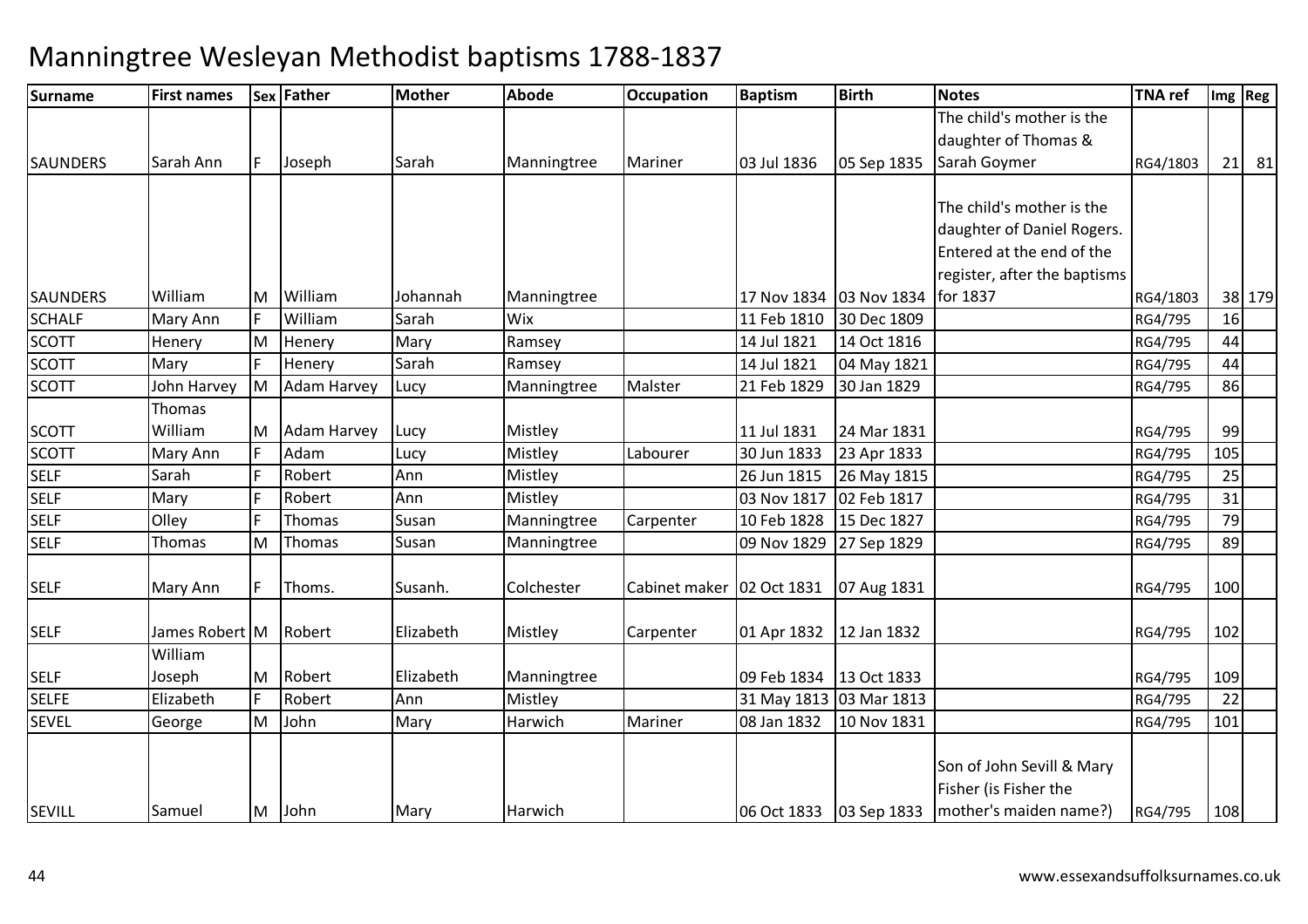#### **Surname First names Sex Father Mother Abode OccupationOccupation Baptism**<br>Labourer 22 Oct 1826 **Birth Notes TNA ref Img Reg SEXTON**  Samuel MM Willm. Judith Tendring Labourer 22 Oct 1826 25 Sep 1826 RG4/795 70 **SEXTON** James EdwardMM William Judith Tendring Labourer 03 Jul 1833 03 May 1833 RG4/795 106<br>
Here is the still continued by the still continued by the still continued by the still continued by the still SHEARMAN Ezekiel M John Lucy Wrabness Labourer 02 Apr 1837 01 Mar 1837 The child's mother is the daughter of Thomas & Hannah ShipRG4/1803 28 121<br>RG4/795 39 SHIPLEE James M John Sarah Wix 30 Oct 1819 24 Sep 1819 RG4/795 <sup>39</sup> **SHIPS**  Elijah JohnM John Louisa Little Bentley **Travelling** tinman25 Dec 1835 The child's mother is the daughter of William & 30 Nov 1835 Susan Black RG4/1803 <sup>14</sup> <sup>39</sup>SIRETT George MM George Eliza Kirby Labourer 15 Oct 1835 28 Sep 1835 The child's mother is the daughter of Soloman & Elizabeth SmithRG4/1803 11 19<br>RG4/795 12 SIZERThomas<br>Ophia MM Thomas Ann Tendring Farmer 12 Mar 1805 22 Jun 1801 RG4/795 12<br>E Thomas Ann Tendring Farmer 12 Mar 1995 95 Mar 1994 SIZERR Cophia F Thomas Ann Tendring Farmer 12 Mar 1805 05 May 1804 RG4/795 12 SIZER Robert MM Thomas Ann Tendring Farmer \* 1807 No date given except year. RG4/795 14<br>M Thomas Ann Tendring Tendring 20 May 1911 14 Ann 1914 SIZER WilliamElizabeth MM Thomas Ann Tendring 29 May 1811 14 Apr 1811 114 Apr 2011 1812 19 RG4/795 19<br>En Thomas Ann Tendring 1991 1992 1991 1992 1994 1993 SIZERR Clizabeth F Thomas Ann Tendring 22 Jul 1813 08 Jul 1813 22 Jul 1813 23 SIZERR Ann F Thomas Ann Tendring 28 Feb 1816 10 Jan 1816 10 Jan 1816 RG4/795 27 SIZERR Mary Ann F Robert Francis Great Oakley 21 Sep 1833 06 Aug 1833 Daughter of Robert Sizer & Francis Joy (is Joy the mother's maiden name?) RG4/795 <sup>108</sup>SMITH WilliamM James Eliz. Manningtree Plumber & Glazier 31 Oct 1800 02 Aug 1800Son of James Smith. Mother's maiden name: Cracknell. RG4/7958SMITH Hannah <sup>F</sup> James Elizth. Manningtree Plumber & Glazier 20 Feb 1803 19 Feb 1803 RG4/795 911 SMITHJames Jabez<br>Harriot M James Elizabeth Manningtree Plumber 07 Apr 1804 31 Mar 1804 RG4/795 <sup>11</sup> SMITHH Harriot F James Elizabeth Manningtree Plumber 14 Apr 1805 08 Apr 1805 | RG4/795 | 12 SMITHH Mary Ann F Samuel Mary Manningtree 29 Oct 1821 20 Mar 1820 RG4/795 46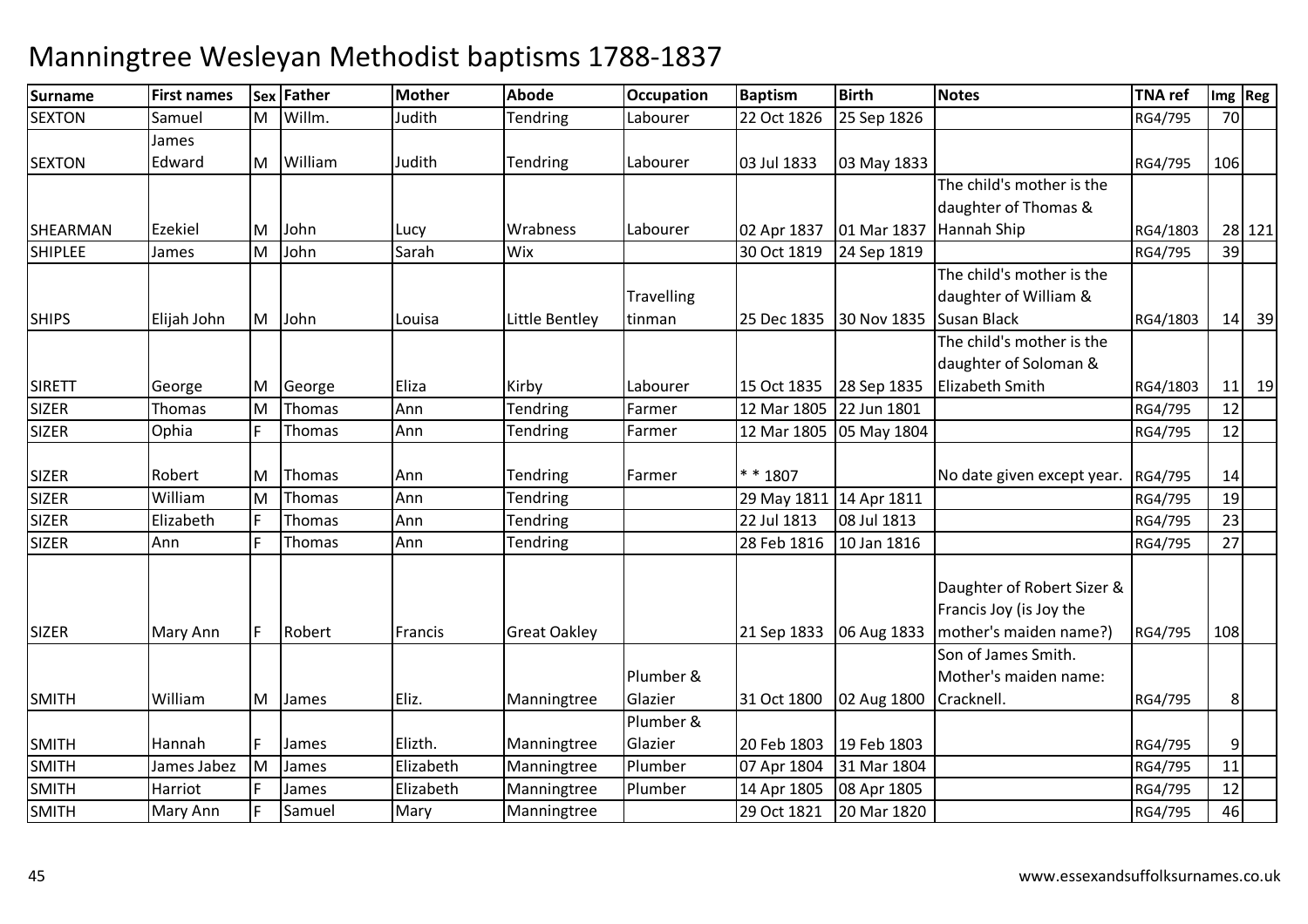| <b>Surname</b> | <b>First names</b> |   | Sex Father | <b>Mother</b>  | <b>Abode</b>                 | <b>Occupation</b> | <b>Baptism</b>            | <b>Birth</b> | <b>Notes</b>                                                | <b>TNA ref</b> |     | Img Reg |
|----------------|--------------------|---|------------|----------------|------------------------------|-------------------|---------------------------|--------------|-------------------------------------------------------------|----------------|-----|---------|
| <b>SMITH</b>   | William            | M | William    | Mary           | Langham                      | Labourer          | 09 Dec 1827               | 16 May 1827  |                                                             | RG4/795        | 77  |         |
| <b>SMITH</b>   | Rebecca Ann        |   | Benjamin   | Rebecca        | Harwich                      |                   | 01 Apr 1832   05 Aug 1828 |              |                                                             | RG4/795        | 101 |         |
|                | William            |   |            |                |                              |                   |                           |              |                                                             |                |     |         |
| <b>SMITH</b>   | Benjamin           |   | Benjamin   | Rebecca        | Harwich                      |                   | 01 Apr 1832               | 06 May 1831  |                                                             | RG4/795        | 101 |         |
| <b>SMITH</b>   | Thomas             | M | Thomas     | Rhoda          | Harwich                      | Mariner           | 29 Apr 1832               | 03 Apr 1832  |                                                             | RG4/795        | 102 |         |
| <b>SMITH</b>   | <b>Betsey</b>      |   | Thomas     | Rhoda          | Harwich                      | Sailor            | 01 Jun 1834               | 13 May 1834  |                                                             | RG4/795        | 107 |         |
|                |                    |   |            |                |                              |                   |                           |              | The child's mother is the<br>daughter of Eli & Ann          |                |     |         |
| <b>SMITH</b>   | John               | М | Thomas     | Rhoda          | Harwich                      | Mariner           | 06 Nov 1836   15 Oct 1836 |              | Tosball                                                     | RG4/1803       |     | 25 101  |
| <b>SNARE</b>   | George             | M | Charles    | Eleanor        | Kirby                        | Thatcher          | 27 Jun 1834               | 06 Jun 1834  |                                                             | RG4/795        | 108 |         |
|                |                    |   |            |                |                              |                   |                           |              | The child's mother is the<br>daughter of Henry & Esther     |                |     |         |
| <b>SNARE</b>   | Emily              |   | George     | Elanor         | Kirby                        | Thatcher          | 13 Sep 1835               | 26 Jul 1835  | Smith                                                       | RG4/1803       |     | $10$ 10 |
| SORELL         | Rhoda              |   | Joseph     | Rhoda          | Wix                          | Farmer            | 17 Jul 1827               | 07 Jun 1827  |                                                             | RG4/795        | 76  |         |
| <b>SORREL</b>  | Elenor             |   | Joseph     | Ann Eleanor    | Beaumont                     |                   | 13 Jun 1817               | 28 Feb 1817  | Out of sequence                                             | RG4/795        | 32  |         |
| SORRELL        | Caleb              | M | Joseph     | Eleanor        | Beaumont,<br>formerly of Wix |                   | 18 Jan 1814               | 26 Aug 1813  |                                                             | RG4/795        | 23  |         |
| SORRELL        | Elizabeth          | F | John S.    | Rose           | <b>Mistley Street</b>        |                   | 24 Aug 1814   19 Jul 1814 |              | Elizabeth (the elder) and<br>Mary Ann, twin daughters<br>of | RG4/795        | 24  |         |
|                |                    |   |            |                |                              |                   |                           |              | Elizabeth (the elder) and<br>Mary Ann, twin daughters       |                |     |         |
| SORRELL        | Mary Ann           |   | John S.    | Rose           | <b>Mistley Street</b>        |                   | 24 Aug 1814   19 Jul 1814 |              | of                                                          | RG4/795        | 24  |         |
| SORRELL        | Susanna            |   | Joseph     | Eleanor        | Beaumont                     |                   | 08 Feb 1815               | 09 Dec 1814  |                                                             | RG4/795        | 24  |         |
| SORRELL        | James              | M | James      | <b>Barbara</b> | Wix                          | Farmer            | 11 Feb 1829               | 06 Jan 1829  |                                                             | RG4/795        | 86  |         |
|                |                    |   |            |                |                              |                   |                           |              | Son of Joseph Sorrell jnr,                                  |                |     |         |
| <b>SORRELL</b> | Joseph             | M | Joseph     | Rhoda          | Tendring                     | Farmer            | 15 Apr 1829               | 21 Mar 1829  | late of the Parish of Wix                                   | RG4/795        | 87  |         |
| SORRELL        | Benjamin           | M | James      | Barbary        | Wix                          | Farmer            | 02 Jun 1830               | 14 Apr 1830  |                                                             | RG4/795        | 92  |         |
| SORRELL        | Mark               | M | James      | Barbara        | Wix                          | Farmer            | 24 Jul 1831               | 01 Jul 1831  |                                                             | RG4/795        | 99  |         |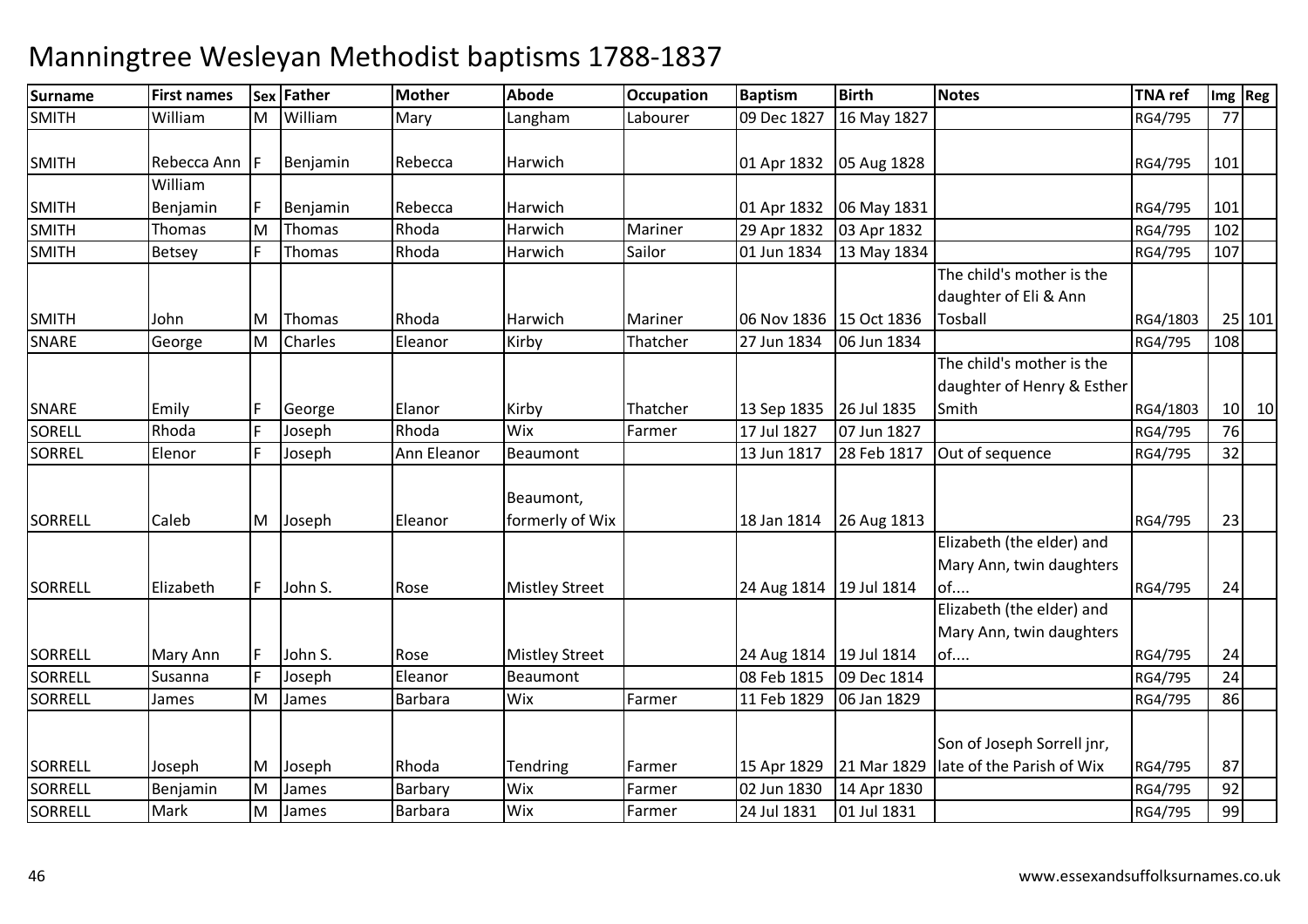| <b>Surname</b>   | <b>First names</b> |    | Sex Father   | <b>Mother</b> | <b>Abode</b>         | <b>Occupation</b> | <b>Baptism</b>          | <b>Birth</b>           | <b>Notes</b>                | <b>TNA ref</b> |     | Img Reg |
|------------------|--------------------|----|--------------|---------------|----------------------|-------------------|-------------------------|------------------------|-----------------------------|----------------|-----|---------|
| <b>SORRELL</b>   | Elenor Ann         |    | Joseph       | Rhoda         | <b>Tendring</b>      | Farmer            | 24 Jul 1831             | 11 Jul 1831            |                             | RG4/795        | 99  |         |
| SORRELL          | Barbara Ann        |    | James        | Barbara       | Wix                  | Farmer            | 21 Dec 1832             | 25 Sep 1832            |                             | RG4/795        | 104 |         |
| <b>SORRELL</b>   | Philip             | M  | Joseph       | Rhoda         | Tendring             | Farmer            | 31 Mar 1833             | 07 Mar 1833            |                             | RG4/795        | 105 |         |
|                  |                    |    |              |               |                      |                   |                         |                        | The child's mother is the   |                |     |         |
|                  |                    |    |              |               |                      |                   |                         |                        | daughter of John & Sarah    |                |     |         |
| <b>SORRELL</b>   | Eleanor            | F. | William      | Mary          | Thorpe               | Farmer            | 13 Oct 1835             | 23 Jun 1835            | Palmer                      | RG4/1803       |     | $11$ 20 |
|                  |                    |    |              |               |                      |                   |                         |                        | The child's mother is the   |                |     |         |
|                  |                    |    |              |               |                      |                   |                         |                        | daughter of John &          |                |     |         |
| <b>SORRELL</b>   | Hannah             | F. | James        | Barbara       | Wix                  | Farmer            | 05 Nov 1835 12 Sep 1835 |                        | <b>Elizabeth Cross</b>      | RG4/1803       | 12  | 26      |
| SOUTH            | Elizabeth          |    | John         | Sarah         | Little Bentley       | Farmer            | 23 Jul 1828             | 01 Mar 1826            |                             | RG4/795        | 82  |         |
| <b>SOUTH</b>     | John               | Μ  | John         | Sarah         | Little Bentley       | Farmer            | 23 Jul 1828             | 26 Jun 1828            |                             | RG4/795        | 82  |         |
| SOUTH            | Maria              |    | John         | Sarah         | Little Bentley       | Farmer            | 23 Jul 1828             | 26 Jun 1828            |                             | RG4/795        | 83  |         |
| SOUTHGATE        | Lydia              |    | William      | Hannah        | Wix                  | Labourer          | 01 Dec 1827             | 29 Oct 1827            |                             | RG4/795        | 80  |         |
| <b>SOUTHGATE</b> | Charlotte          |    | William      | Sarah         | <b>Great Bromley</b> | Labourer          | 09 Oct 1831             | 22 Aug 1831            |                             | RG4/795        | 100 |         |
| SOUTHGATE        | William            | M  | William      | Sarah         | <b>Great Bentley</b> | Husbandman        | 26 May 1833 07 Apr 1833 |                        |                             | RG4/795        | 105 |         |
| <b>SOUTHGATE</b> | John               | M  | William      | Sarah         | <b>Great Bromley</b> | Labourer          | 10 May 1835 03 Dec 1834 |                        |                             | RG4/795        | 112 |         |
|                  |                    |    |              |               |                      |                   |                         |                        | The child's mother is the   |                |     |         |
|                  |                    |    |              |               |                      |                   |                         |                        | daughter of Samuel &        |                |     |         |
| <b>SOUTHGATE</b> | Sarah Ann          | F. | William      | Sarah         | <b>Great Bromley</b> | Labourer          | 15 Jan 1837             | 11 Dec 1836            | Sarah Bloyce                | RG4/1803       |     | 26 107  |
| <b>SPARROW</b>   | William            | M  | James        | Harriett      | Ardleigh             | Labourer          | 08 Apr 1832             | 25 Feb 1832            |                             | RG4/795        | 102 |         |
|                  |                    |    |              |               |                      |                   |                         |                        |                             |                |     |         |
|                  |                    |    |              |               |                      |                   |                         |                        | Year of baptism not given,  |                |     |         |
|                  |                    |    |              |               |                      |                   |                         |                        | but 1834 is implied from by |                |     |         |
|                  |                    |    |              |               |                      |                   |                         |                        | position in register        |                |     |         |
|                  |                    |    |              |               |                      |                   |                         |                        | amongst March 1835          |                |     |         |
| <b>SPARROW</b>   | Harriot            | F. | <b>James</b> | Harriot       | Ardleigh             | Labourer          | 09 Nov 1834 29 Sep 1834 |                        | baptisms.                   | RG4/795        | 111 |         |
|                  |                    |    |              |               |                      |                   |                         |                        | The child's mother is the   |                |     |         |
|                  |                    |    |              |               |                      |                   |                         |                        | daughter of Richard &       |                |     |         |
| <b>SPENDLEY</b>  | Mary Ann           |    | <b>James</b> | Hannah        | Manningtree          | Mariner           | 03 Jul 1836             | 27 May 1836 Mary Young |                             | RG4/1803       |     | $21$ 80 |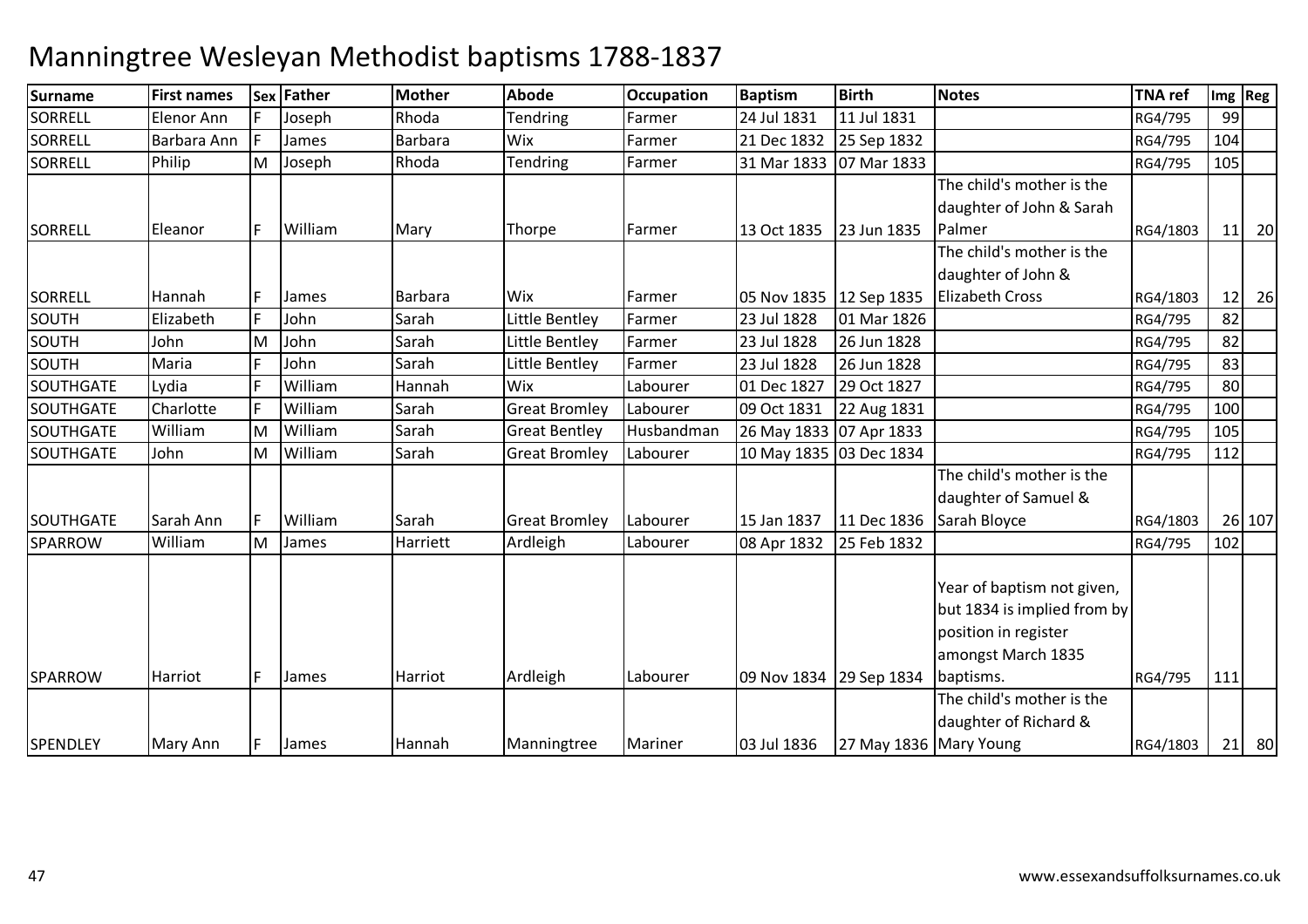| <b>Surname</b>  | <b>First names</b> |    | Sex Father | <b>Mother</b> | <b>Abode</b>         | <b>Occupation</b> | <b>Baptism</b>          | <b>Birth</b> | <b>Notes</b>                 | <b>TNA</b> ref |                 | $Im g$ Reg |
|-----------------|--------------------|----|------------|---------------|----------------------|-------------------|-------------------------|--------------|------------------------------|----------------|-----------------|------------|
|                 |                    |    |            |               |                      |                   |                         |              | The child's mother is the    |                |                 |            |
|                 |                    |    |            |               |                      |                   |                         |              | daughter of Richard &        |                |                 |            |
|                 |                    |    |            |               |                      |                   |                         |              | Mary Young. Note beside      |                |                 |            |
|                 | Hannah             |    |            |               |                      |                   |                         |              | entry: "Error. See old       |                |                 |            |
| <b>SPENDLEY</b> | Elizabeth          | F. | James      | Hannah        | Manningtree          | Mariner           | * * 1833                | 29 Oct 1833  | book."                       | RG4/1803       | 22              | 82         |
| <b>SPENDLY</b>  | Mary               | Ė  | David      | Hannah        | Manningtree          |                   | 15 Jul 1799             | 10 Jun 1799  |                              | RG4/795        | 6               |            |
| <b>SPENLEY</b>  | Francis            | M  | David      | Hannah        | Manningtree          | Sailor            | 11 Dec 1801             | 20 Nov 1801  |                              | RG4/795        | $\overline{9}$  |            |
|                 | Hannah             |    |            |               |                      |                   |                         |              |                              |                |                 |            |
| <b>SPENLEY</b>  | Elizabeth          | F. | James      | Hannah        | Manningtree          | Sailor            | 29 Dec 1833             | 29 Oct 1833  |                              | RG4/795        | 107             |            |
|                 |                    |    |            |               |                      |                   |                         |              | The child's mother is the    |                |                 |            |
|                 |                    |    |            |               |                      |                   |                         |              | daughter of Edward &         |                |                 |            |
| <b>SPINKS</b>   | George             | M  | William    | Jane          | Mistley              |                   | 06 Jan 1836             | 11 Feb 1834  | Loiusa Baldry                | RG4/1803       | 15              | 42         |
|                 |                    |    |            |               |                      |                   |                         |              | The child's mother is the    |                |                 |            |
|                 |                    |    |            |               |                      |                   |                         |              | daughter of Edward &         |                |                 |            |
| <b>SPINKS</b>   | William            | M  | William    | Jane          | Mistley              |                   | 06 Jan 1836             | 05 Oct 1835  | Loiusa Baldry                | RG4/1803       | 15              | 43         |
| <b>SPURGEON</b> | William            | M  | Robert     | Mary          |                      |                   |                         | 14 Jan 1817  |                              | RG4/795        | 30 <sup>1</sup> |            |
|                 | Clement            |    |            |               |                      |                   |                         |              |                              |                |                 |            |
| <b>SPURGEON</b> | Moor               |    | M Clement  | Sophia        | <b>Bradfield</b>     | Grocer            | 21 Nov 1830 07 Feb 1830 |              |                              | RG4/795        | 96              |            |
| <b>SPURGEON</b> | Emma Sophia F      |    | Clement    | Sophia        | <b>Bradfield</b>     | Grocer            | 18 Nov 1832 07 Jul 1832 |              |                              | RG4/795        | 104             |            |
|                 |                    |    |            | Sarah         | Lawford              |                   |                         |              |                              |                | 56              |            |
| <b>STAGGALS</b> | Henry              | M  | Joseph     |               |                      | Wheelwright       | 27 May 1824 23 Apr 1824 |              |                              | RG4/795        |                 |            |
| <b>STAGGALS</b> | Sarah Ann          | F. | Joseph     | Sarah         | Lawford              | Wheelwright       | 15 Sep 1825             | * Sep 1825   | Day of birth not in register | RG4/795        | 58              |            |
| <b>STAGGALS</b> | Alfred             | M  | Joseph     | Sarah         | Lawford              |                   | 27 Dec 1826             | 03 Dec 1826  |                              | RG4/795        | 71              |            |
| <b>STANLEY</b>  | Constance          |    | William    | Thamar        |                      |                   | 12 Jun 1809             | 01 May 1809  |                              | RG4/795        | 15              |            |
| <b>STANNARD</b> | Elizabeth          | F. | William    | Mary          | Kirby                |                   | 03 Apr 1831             | 22 Feb 1831  |                              | RG4/795        | 98              |            |
|                 |                    |    |            |               |                      |                   |                         |              | The child's mother is the    |                |                 |            |
|                 |                    |    |            |               |                      |                   |                         |              | daughter of William &        |                |                 |            |
| <b>STANNARD</b> | George             | M  | William    | Mary          | <b>Great Holland</b> | Labourer          | 20 Jun 1837             | 09 Sep 1836  | <b>Mary Nock</b>             | RG4/1803       |                 | 33 149     |
| <b>STARLING</b> | John               | M  | Joseph     | Judith        | Wix                  | Labourer          | 22 Jul 1827             | 20 Jun 1827  |                              | RG4/795        | 76              |            |
| <b>STARLING</b> | James              | M  | Joseph     | Judith        | Wix                  |                   | 08 Nov 1829             | 11 Oct 1829  | A twin                       | RG4/795        | 90              |            |
| <b>STARLING</b> | Robt.              | M  | Joseph     | Judith        | Wix                  |                   | 08 Nov 1829             | 11 Oct 1829  | A twin                       | RG4/795        | 90              |            |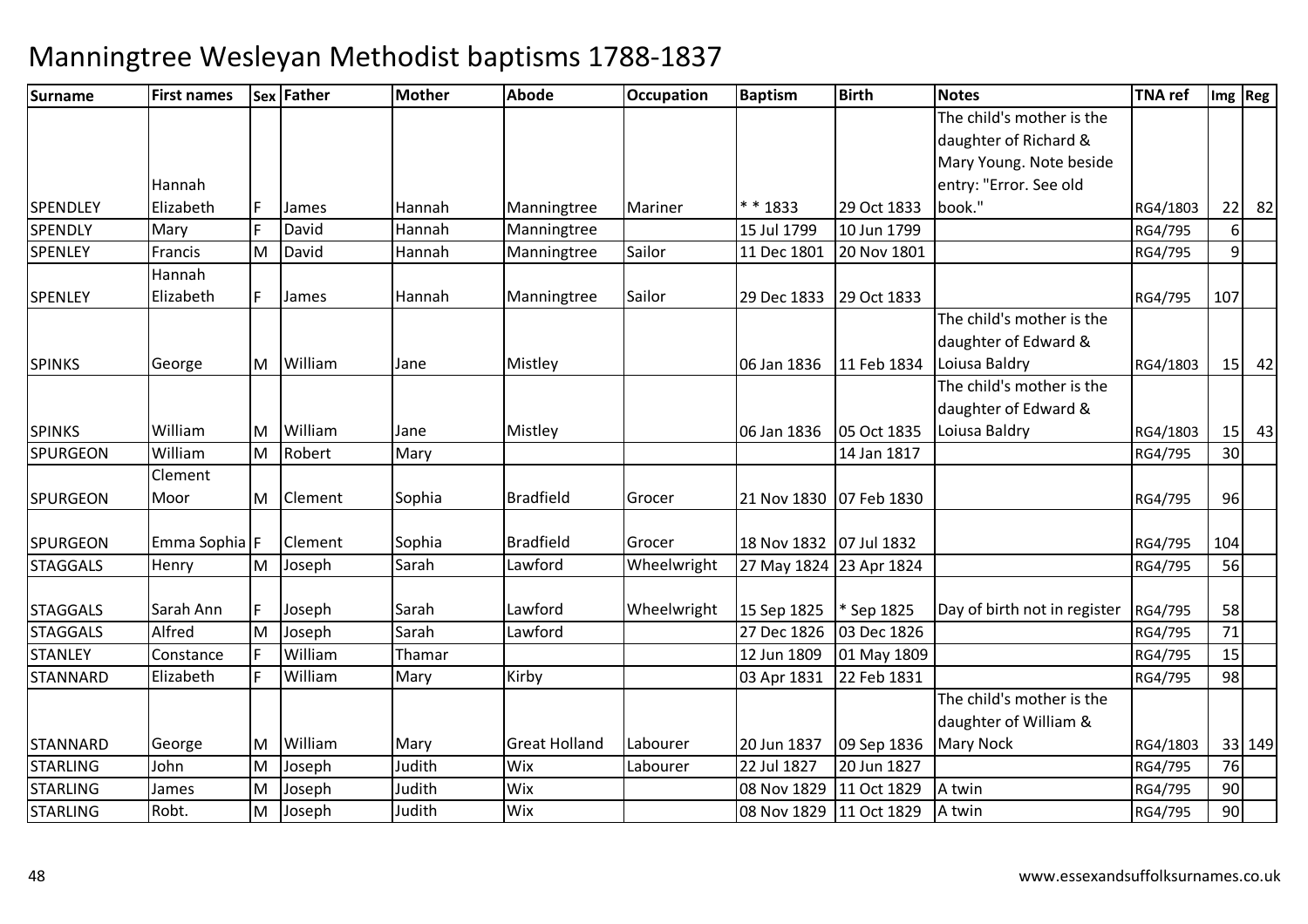#### **Surname First names Sex Father Mother Abode OccupationOccupation Baptism**<br>Wheelwright 27 Jan 1835 **Birth Notes TNA ref Img Reg** STEGELS Eliza Annn |F Joseph | Sarah | Little Bromley | Wheelwright | 27 Jan 1835 **29 Dec 1834** RG4/795 110 STEGGEL Elizabeth <sup>F</sup> Joseph Sarah Lawford 27 May 1828 02 May 1828 RG4/795 <sup>81</sup> **STEGGELS** S Mark Boutell M Joseph Sarah Little Bromley 12 Nov 1829 04 Oct 1829 RG4/795 <sup>89</sup> **STEGGLE** Maria F John<br>Francis M Joseph Sarah Lawford Wheelwright 08 Oct 1833<br>
Sarah Lawford 22 Jun 1831 15 Apr 1833 RG4/795 106<br>105 Jun 1831 RG4/795 99 **STEGGLES**  Francis M Joseph Sarah Lawford 22 Jun 1831 05 Jun 1831 RG4/795 <sup>99</sup> **STEGGLES**  Mariahh |F Joseph |Sarah |Lawford | 22 Jun 1831 22 Jun 1831 | 05 Jun 1831 | RG4/795 | 99<br>| 06 Jun 1833 | 15 Apr 1833 | RG4/795 | 105 **STEGGLES**  Maria <sup>F</sup> JohnSarah Lawford Wheelwright 06 Jun 1833<br>Susan Lawford 16 Mar 1828 15 Apr 1833 RG4/795 <sup>105</sup> STEVENS Elizabethh |F |James |Susan |Lawford | 16 Mar 1828 16 Mar 1828 | 07 Feb 1828 | 1828 | 1920 | 1930 | 1940 | 1950 | 1964 | 1970 | 1980 | 1980 | 1980 | 1980 | 1980<br>| 11 Jun 1828 | 04 May 1828 | 1980 | 1980 | 1980 | 1980 | 1980 | 1980 | 1980 | 1980 | 1980 | 1980 | 1980 | 19 **STEVENS**  GeorgeT<sub>Samuel</sub> MM George Mary Manningtree Taylor 11 Jun 1828 04 May 1828 RG4/795 81<br>Margaret Mary Manningtree Taylor 2011 1928 8224 1934 **STEWART** MM Samuel Ann Manningtree 05 Jun 1825 03 Mar 1824 RG4/795 57<br>E Genuel Ann Manningtree 1shawar 1921 1935 21 1933 STEWART Sarahh F Samuel Ann Manningtree Labourer 13 Jun 1825 13 Jun 1825 24 Jun 1822 | RG4/795 64<br>26 Aug 1832 27 Jul 1832 | RG4/795 103 **STOCK** K Ann F Samuel Ann Wix Labourer 26 Aug 1832 27 Jul 1832 RG4/795 103 **STRUT**  Elizabeth <sup>F</sup> Robert Charlotte Manningtree 21 Apr 180621 Apr 1806 | 07 Apr 1806 | RG4/795 | 13 STRUT STRUTTWilliam HenryT<sub>Robert</sub> MM Willm. Ann Lawford 12 Jan 1818 20 Dec 1817<br>M. Charles Mary Marriative 14 00 Dec 1799 20 Nu 1799 1799 2001 1799 2001 MM Charles Mary Manningtree 08 Dec 1798 30 Nov 1798 1988 1998 RG4/795<br>E William Ann Manningtree 16 000 1894 25 Nov 1994 746 **STRUTT**  Maria <sup>F</sup> Willm. AnnAnn Manningtree 10 Dec 1821<br>Ann Manningtree Mariner 08 Sep 1823 25 Nov 1821 RG4/795 46<br>13 Jul 1823 RG4/795 52 **STRUTT**  Robert M Wm. Ann Manningtree Mariner 08 Sep 1823 13 Jul 1823 RG4/795 <sup>52</sup> **STRUTT**  Mary AnnWm m 19 Ann Manningtree Mariner 13 Jun 1825 02 May 1825 1828 RG4/795 63 **STRUTT**  STRUTTRobert SamuelM Robert Mahali Manningtree Shoemaker 18 May 1827 16 Apr 1827 RG4/795 <sup>73</sup> T Charlotte F Wm. Anne Manningtree Mariner 11 Feb 1827 | 11 Feb 1827 | 12 Jan 1827 | 12 Jan 1827 | 12 Jan 1827 | 12 Jan 1828 | 12 Jan 1 **STRUTT** Mahala Stebbings <mark>F</mark> Robert Mahala Lawford Street, Lawford  $\left|$  Cordwainer  $\left|$  28 Jun 1837  $\left|$  24 Aug 1836 The child's mother is the daughter of Samuel & Elizabeth Stebbings RG4/1803 <sup>34</sup> <sup>157</sup>**THOMPSON** Elizabeth Hannahh |F |John | Fanny | Mistley | Labourer | 11 Jun 1826 | 17 May 1826 | 17 May 1826 | CONTROLLEY | RG4/795 | 69 **THOMPSON**  John Cockrill MM Benjamin Mary Ann Mistley Labourer 16 Nov 1828 18 Oct 1828 18 Minutes RG4/795 84<br>E Benjam Margaret Mistley 1866 1893 876 1893 1894 1894 1894 1895 1896 1897 **THOMPSON** N Eliza | F Benjan. Margaret Mistley | 106 Oct 1833 07 Sep 1833 | 1833 | KG4/795 | 106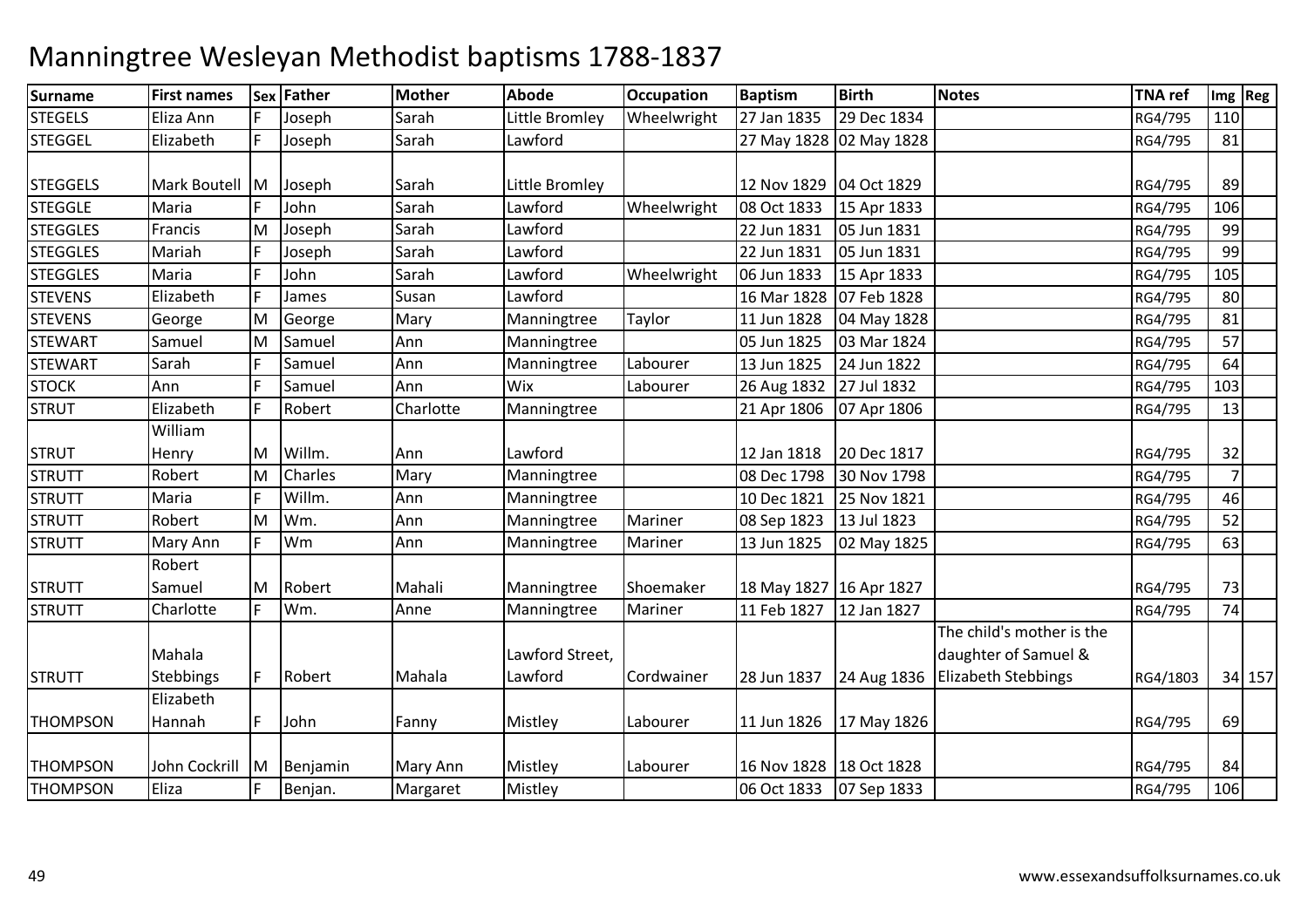| Surname         | <b>First names</b> |   | Sex Father              | <b>Mother</b> | <b>Abode</b>     | <b>Occupation</b> | <b>Baptism</b>          | <b>Birth</b>            | <b>Notes</b>                                 | <b>TNA</b> ref |          | Img Reg |
|-----------------|--------------------|---|-------------------------|---------------|------------------|-------------------|-------------------------|-------------------------|----------------------------------------------|----------------|----------|---------|
|                 |                    |   |                         |               |                  |                   |                         |                         | The child's mother is the                    |                |          |         |
|                 |                    |   |                         |               |                  |                   |                         |                         | daughter of John &                           |                |          |         |
| <b>THOMPSON</b> | Mariah             | F | Benjamin                | Mary Ann      | Mistley          | Labourer          |                         |                         | 27 Dec 1835 13 Nov 1835 Elizabeth Cockerhill | RG4/1803       |          | $15$ 41 |
|                 |                    |   |                         |               |                  |                   |                         |                         | The child's mother is the                    |                |          |         |
|                 | Robert             |   |                         |               | St Nicholas,     |                   |                         |                         | daughter of Robert & Sarah                   |                |          |         |
| <b>TILL</b>     | Fletcher           | M | James                   | Sarah         | Harwich          | Shipwright        | 13 Nov 1836 22 Oct 1836 |                         | Cooper                                       | RG4/1803       |          | 25 102  |
|                 | William            |   |                         |               |                  |                   |                         |                         |                                              |                |          |         |
| <b>TOTHAM</b>   | Henry              | M | William Henry Elizabeth |               | Mistley          | Mariner           | 15 Jul 1833             | 05 Apr 1833             |                                              | RG4/795        | 106      |         |
| <b>TOVELL</b>   | Sarah              |   | Thomas                  | Sarah         | Mistley          | Labourer          | 15 Feb 1824             | 13 Jan 1824             |                                              | RG4/795        | 53       |         |
| <b>TOVELL</b>   | James              | M | Thomas                  | Sarah         | Mistley          | Husbandman        | 16 Jul 1826             | 20 Jun 1826             |                                              | RG4/795        | 67       |         |
| <b>TOVELL</b>   | Thomas             | M | Thomas                  | Sarah         | <b>Bradfield</b> | Labourer          | 11 Apr 1830             | 17 Mar 1830             |                                              | RG4/795        | 91       |         |
| <b>TOVELL</b>   | John Howard M      |   | Charles                 | Mary          | Mistley          |                   | 03 Jan 1833             | 05 Dec 1832             |                                              | RG4/795        | 104      |         |
|                 |                    |   |                         |               |                  |                   |                         |                         | The child's mother is the                    |                |          |         |
|                 |                    |   |                         |               |                  |                   |                         |                         | daughter of Samuel &                         |                |          |         |
| <b>TOVELL</b>   | Ann Howard         |   | Charles                 | Mary          | Mistley          | Gent.             | 20 Jun 1836             | 19 Apr 1836             | Susan Howard                                 | RG4/1803       |          | $21$ 77 |
| <b>TRAYLER</b>  | James              | M | James                   | Ann           | Little Bentley   | Labourer          | 07 Sep 1828             | 22 Jun 1828             |                                              | RG4/795        | 83       |         |
| <b>TRAYLER</b>  | Shadrach           | M | William                 | Ann           | Little Bentley   |                   | 10 Jan 1830             | 05 Dec 1829             |                                              | RG4/795        | 90       |         |
|                 |                    |   |                         |               |                  |                   |                         |                         | The child's mother is the                    |                |          |         |
|                 |                    |   |                         |               |                  |                   |                         |                         | daughter of William &                        |                |          |         |
| <b>TRAYLER</b>  | Frederick          | M | William                 | Ann           | Little Bentley   | Labourer          | 04 Oct 1835             | 25 Aug 1835             | Sarah Dowman                                 | RG4/1803       |          | $11$ 16 |
|                 |                    |   |                         |               |                  |                   |                         |                         | The child's mother is the                    |                |          |         |
|                 |                    |   |                         |               |                  |                   |                         |                         | daughter of William &                        |                |          |         |
| <b>TRAYLER</b>  | Emma               | F | William                 | Ann           | Little Bentley   | Labourer          | 11 Jun 1837             | 13 May 1837             | Sarah Downham                                | RG4/1803       |          | 31 140  |
| <b>TURNER</b>   | James              | M | John                    | Ann           | Manningtree      | Mariner           | 23 Jan 1797             | 05 Jan 1797             |                                              | RG4/795        | $6 \mid$ |         |
| <b>TURNER</b>   | George             | M | John                    | Mary          | Manningtree      |                   |                         | 20 May 1809 06 Mar 1809 |                                              | RG4/795        | 15       |         |
| <b>TURNER</b>   | Mary Ann           |   | John                    | Mary          | Manningtree      |                   | 22 Oct 1811             | 23 Aug 1811             |                                              | RG4/795        | 19       |         |
| <b>TURNER</b>   | David              | M | Jacob                   | Mary          | Wix              |                   | 07 Aug 1814             | 09 Jul 1814             |                                              | RG4/795        | 24       |         |
|                 |                    |   |                         |               |                  |                   |                         |                         | Date of birth given only,                    |                |          |         |
| <b>TURNER</b>   | Jabez              | M | Jacob                   | Mary          |                  |                   |                         | 24 Dec 1816             | not baptism.                                 | RG4/795        | 29       |         |
| <b>TURNER</b>   | Hannah             |   | Jacob                   | Mary          | Little Bentley   |                   | 01 Apr 1821             | 04 Feb 1821             |                                              | RG4/795        | 42       |         |
| <b>TURNER</b>   | Abraham            | M | Jacob                   | Mary          | Wix              |                   | 16 Mar 1823 02 Feb 1823 |                         |                                              | RG4/795        | 49       |         |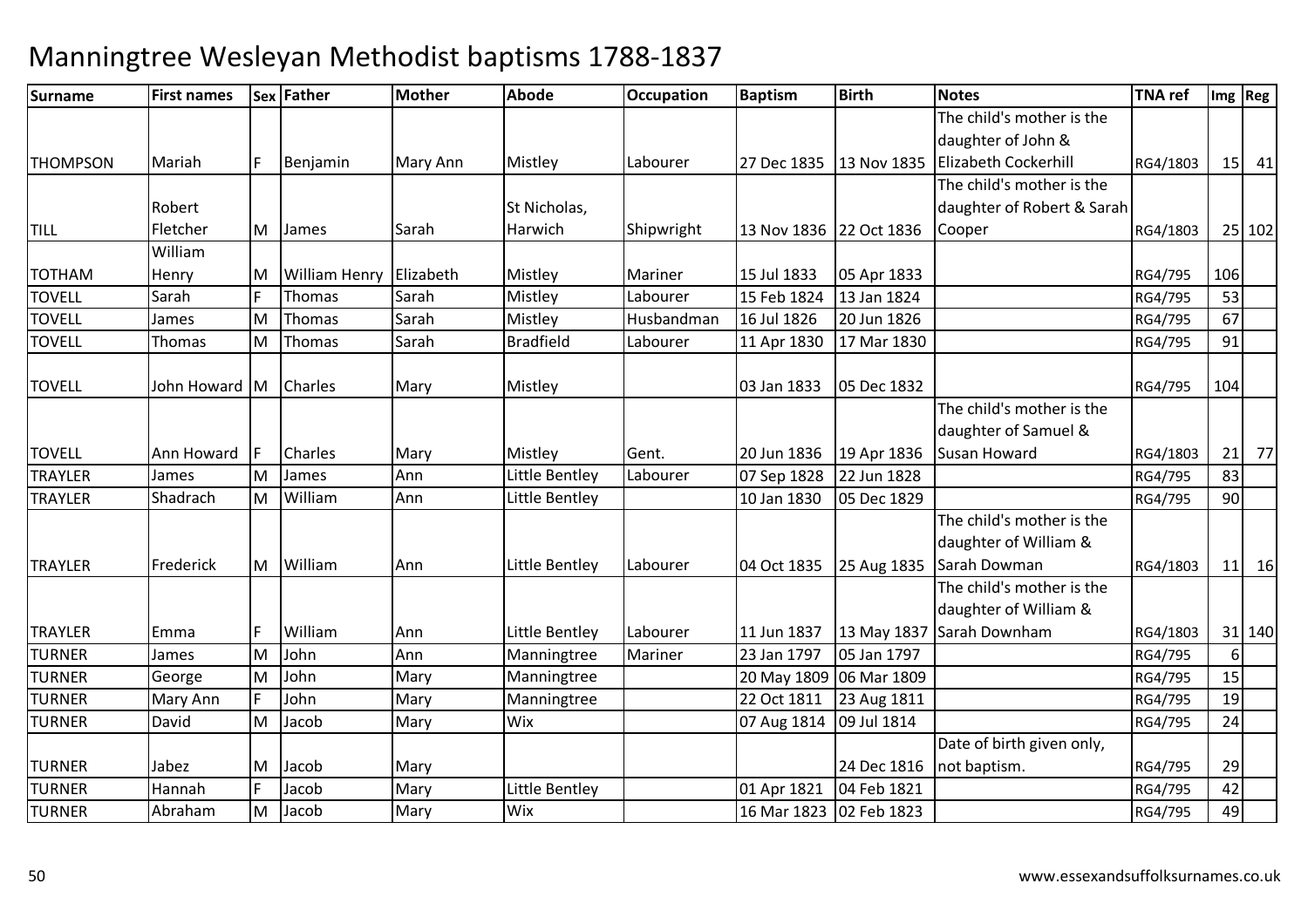#### **Surname First names Sex Father Mother Abode OccupationOccupation Baptism**<br>Husbandman 28 Aug 1825 **Birth Notes TNA ref Img Reg** TURNER WilliamR Elizabeth F Abraham MM Jacob Mary Wix Husbandman 28 Aug 1825 30 Jul 1825 RG4/795 62<br>E Abraham Garah Win 1820 1920 1920 1920 1920 1920 TURNERm Sarah Wix 15 Apr 1832 13 Mar 1832 RG4/795 102 TURNER William John MM | Abraham | Wix | Wix | 12 Jul 1835 | Nix | RG4/795 | 114 **TWAITS** Lydia F William Susan Belsted, Suffolk 194 May 1808 29 Feb 1808<br>Firman M Daniel Lydia Great Oakley Miller 19 Jun 1825 26 Apr 1825 8 RG4/795 15 UNDERWOOD Firman M Daniel Lydia Great Oakley Miller 19 Jun 1825 26 Apr 1825 RG4/795 <sup>60</sup> VINCENT OvidD Thomas MM Jonathan Elizabeth Lawford 31 Aug 1815 15 Mar 1813 RG4/795 26<br>March 2011 RG4/795 Marsington 2011 1991 1995 2011 1996 WARDMM Samuel Grace Manningtree 29 Jun 1816 01 May 1816 28 November 28 AG4/795 28<br>E Leoniko Marco Marco Marco Glovenia 141 1422 26 1422 26 1422 16 November 2021 **WARD** D Emma Maria F Jonathan Mary Manningtree Shoemaker 14 Jul 1832 26 Jun 1830 RG4/795 103 **WARD**  WATKINSMary Rebeccaa F F Jonn. Mary Manningtree 1833 18 Jul 1833<br>F John Martha Manningtree 21 Oct 1810 21 Feb 1809 RG4/795 108<br>RG4/795 18 Sarahh F John Martha Manningtree 21 Oct 1810 21 Oct 1810 21 Feb 1809 | RG4/795 | 18<br>08 Jun 1812 | 05 Apr 1812 | RG4/795 | 20 **WATKINS**  Martha <sup>F</sup> JohnJohn Martha Manningtree 08 Jun 1812<br>Thomas Eliz. Manningtree 31 Aug 1800 **05 Apr 1812 | RG4/795 WATTS** <mark>Thos.</mark><br>Elizth. MM Thomas Eliz. Manningtree 31 Aug 1800 RG4/795<br>Elizabeth Manningtree 2001 1992 RG4 1993 RG4/795 8 9**WATTS** Elizth. Manningtree<br>
Elizth. Manningtree<br>
Elizth Manningtree e Carpenter 109 May 1802 20 Apr 1802 1802 1803 1804/795 11 **WATTS** Lucy F Thos. Eliz. Manningtree<br>John M Thomas Elizabeth Manningtree Carpenter | 15 Apr 1804 15 Apr 1804 | 03 Apr 1804 | 102 | 12 | 13 | 14 | 15 | 164/795 | 164/795 | 164/795 | 164<br>| 12 Jan 1810 | 28 Dec 1809 | 164 | 165 | 165 | 165 | 165 | 165 | 165 | 165 | 165 | 165 | 165 | 165 | 165 | 16 **WATTS**  John James MM Thomas Elizabeth Manningtree 12 Jan 1810 28 Dec 1809 RG4/795 16<br>Martin Teneral Andleich Charles 27 L4839 89 L4839 RG4 2000 **WATTS** MM James Tamer Ardleigh Shopkeeper 27 Jul 1828 08 Jun 1828 RG4/795 83<br>M Dahart Elizabeth Wirku **WATTS**  Samuel MM Robert Elizabeth Kirby 1830 Jul 1830 11 May 1830 RG4/795 93<br>M Robert Elizabeth Kirby 1930 RG4/795 RG4/795 RG4/795 RG4/795 RG4/795 RG4/795 RG4/795 RG4/795 RG4/795 RG4/795 **WATTS WATTS** John DowningMM John Lucy Manningtree Tailor 25 Jul 1834 25 May 1834 RG4/795 108<br>E James Temes Andlaigh Andlaith 1988 1989 83 Jul 1833 S Tamer F James Tamer Ardleigh Ardleigh | 15 Sep 1833 **02 Jul 1833** RG4/795 108 **WATTS**  Thomas Gall MM Thomas Buther Mistley Printer 12 Sep 1835 10 Sep 1835 Esther Gall The child's mother is the daughter of Timothy & RG4/18033 | 9 | 8 |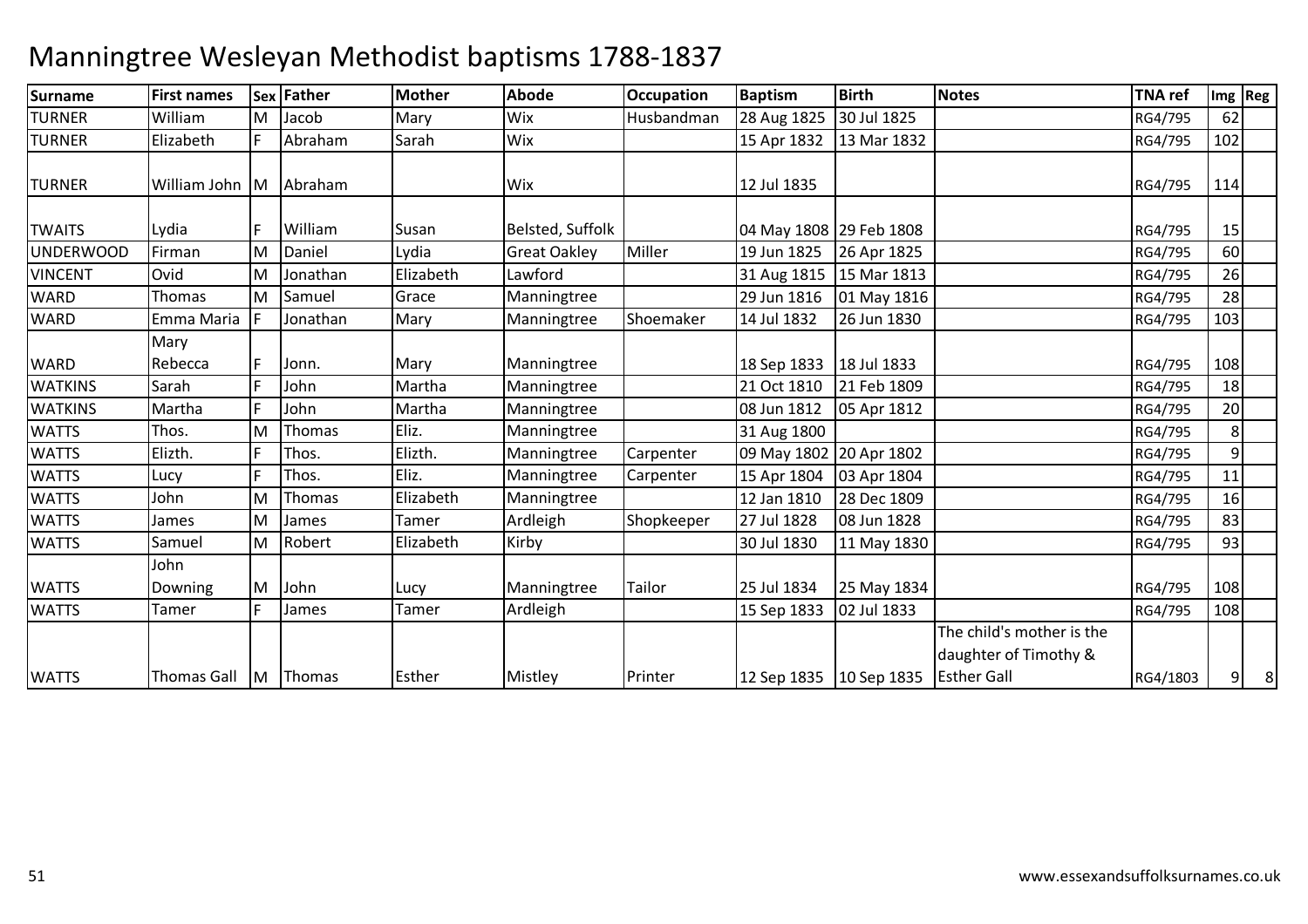| <b>Surname</b> | <b>First names</b> |   | Sex Father | <b>Mother</b> | <b>Abode</b>     | Occupation | <b>Baptism</b>          | <b>Birth</b>              | <b>Notes</b>                     | <b>TNA ref</b> |     | $Im g$ Reg |
|----------------|--------------------|---|------------|---------------|------------------|------------|-------------------------|---------------------------|----------------------------------|----------------|-----|------------|
|                |                    |   |            |               |                  |            |                         |                           |                                  |                |     |            |
|                |                    |   |            |               |                  |            |                         |                           | The child's mother is the        |                |     |            |
|                |                    |   |            |               |                  |            |                         |                           | daughter of Timothy &            |                |     |            |
|                |                    |   |            |               |                  |            |                         |                           | <b>Esther Gall. Appears with</b> |                |     |            |
|                |                    |   |            |               |                  |            |                         |                           | 1837 baptisms after a            |                |     |            |
|                |                    |   |            |               |                  |            |                         |                           | baptism on 15 Jan. Year of       |                |     |            |
|                |                    |   |            |               |                  |            |                         |                           | baptism given as 1836, but       |                |     |            |
|                |                    |   |            |               |                  |            |                         |                           | this appears to be a             |                |     |            |
|                |                    |   |            |               |                  |            |                         |                           | mistake, given that the          |                |     |            |
|                |                    |   |            |               |                  |            |                         |                           | birth date is Nov 1836 -         |                |     |            |
|                | Isabella           |   |            |               |                  |            |                         |                           | unless the birth date is         |                |     |            |
| <b>WATTS</b>   | Elizabeth          | F | Thomas     | Esther        | Manningtree      | Tailor     | 05 Feb 1837             | 15 Nov 1836               | earlier than 1836?               | RG4/1803       |     | 26 108     |
| <b>WEBB</b>    | Lucy               |   | Joseph     | Lucy          | Manningtree      | Mariner    | 18 Jan 1829             | 05 Dec 1828               |                                  | RG4/795        | 85  |            |
| <b>WENT</b>    | Charlotte          |   | John       | Lucy          | Ardleigh         |            | 23 Feb 1823             | 03 Feb 1823               |                                  | RG4/795        | 49  |            |
| <b>WENT</b>    | William            | M | John       | Lucy          | Ardleigh         | Labourer   | 19 Feb 1826             | 21 Nov 1825               |                                  | RG4/795        | 58  |            |
| <b>WENT</b>    | Eliza              |   | Joseph     | Mary          | <b>Bradfield</b> | Labourer   | 01 Sep 1826             | 30 Aug 1826               |                                  | RG4/795        | 70  |            |
| <b>WENT</b>    | Abraham            | M | Joseph     | Mary          | <b>Bradfield</b> | Husbandman | 24 Feb 1828             | 23 Jan 1827               |                                  | RG4/795        | 80  |            |
| <b>WENT</b>    | James              | M | John       | Lucy          | Ardleigh         |            | 06 Apr 1828             | 15 Nov 1827               |                                  | RG4/795        | 80  |            |
| <b>WENT</b>    | William            | M | Joseph     | Mary          | <b>Bradfield</b> |            | 05 Sep 1830             | 07 Jul 1830               |                                  | RG4/795        | 94  |            |
| <b>WHEELER</b> | Sarah              |   | Robert     | Mary Ann      | Manningtree      |            | 22 Aug 1813             | 26 Jun 1813               |                                  | RG4/795        | 23  |            |
|                |                    |   |            |               | Brantham,        |            |                         |                           |                                  |                |     |            |
| <b>WHILEY</b>  | Alfred             | M | Thomas     | Maria         | Suffolk          | Husbandman | 05 May 1833 17 Mar 1833 |                           |                                  | RG4/795        | 105 |            |
|                |                    |   |            |               |                  |            |                         |                           | The child's mother is the        |                |     |            |
|                |                    |   |            |               |                  |            |                         |                           | daughter of John &               |                |     |            |
| <b>WHINNY</b>  | Jacob              | M | Thomas     | Mariah        | <b>Brantham</b>  | Malster    |                         | 24 Apr 1836 17 Mar 1836   | Elizabeth Mecklenburgh           | RG4/1803       | 19  | 67         |
| <b>WHITBY</b>  | William            | M | Samuel     | Charlotte     | Manningtree      | Sailor     | 30 Sep 1833             | 10 Aug 1833               |                                  | RG4/795        | 106 |            |
| <b>WHITE</b>   | George             | M | William    | Elizabeth     | Manningtree      |            |                         | 31 Aug 1812   14 Aug 1812 | Slightly out of sequence         | RG4/795        | 21  |            |
| <b>WHITE</b>   | Isaac              | M | William    | Elizabeth     | Manningtree      |            | 15 Aug 1814 03 Jun 1814 |                           |                                  | RG4/795        | 23  |            |
| <b>WHITE</b>   | Wm.                | M | Wm.        | Elizabeth     |                  |            | 01 Aug 1810             | 03 Jul 1810               | Out of sequence                  | RG4/795        | 25  |            |
| <b>WHITLY</b>  | William            | M | Samuel     | Charlotte     | Manningtree      |            | 12 Apr 1835             | 06 Mar 1835               |                                  | RG4/795        | 112 |            |
|                |                    |   |            |               |                  |            |                         |                           |                                  |                |     |            |
| <b>WILDEN</b>  | Joseph James M     |   | Robert     | Jemima        | <b>Bradfield</b> | Carpenter  | 30 Jul 1827             | 24 Apr 1827               |                                  | RG4/795        | 76  |            |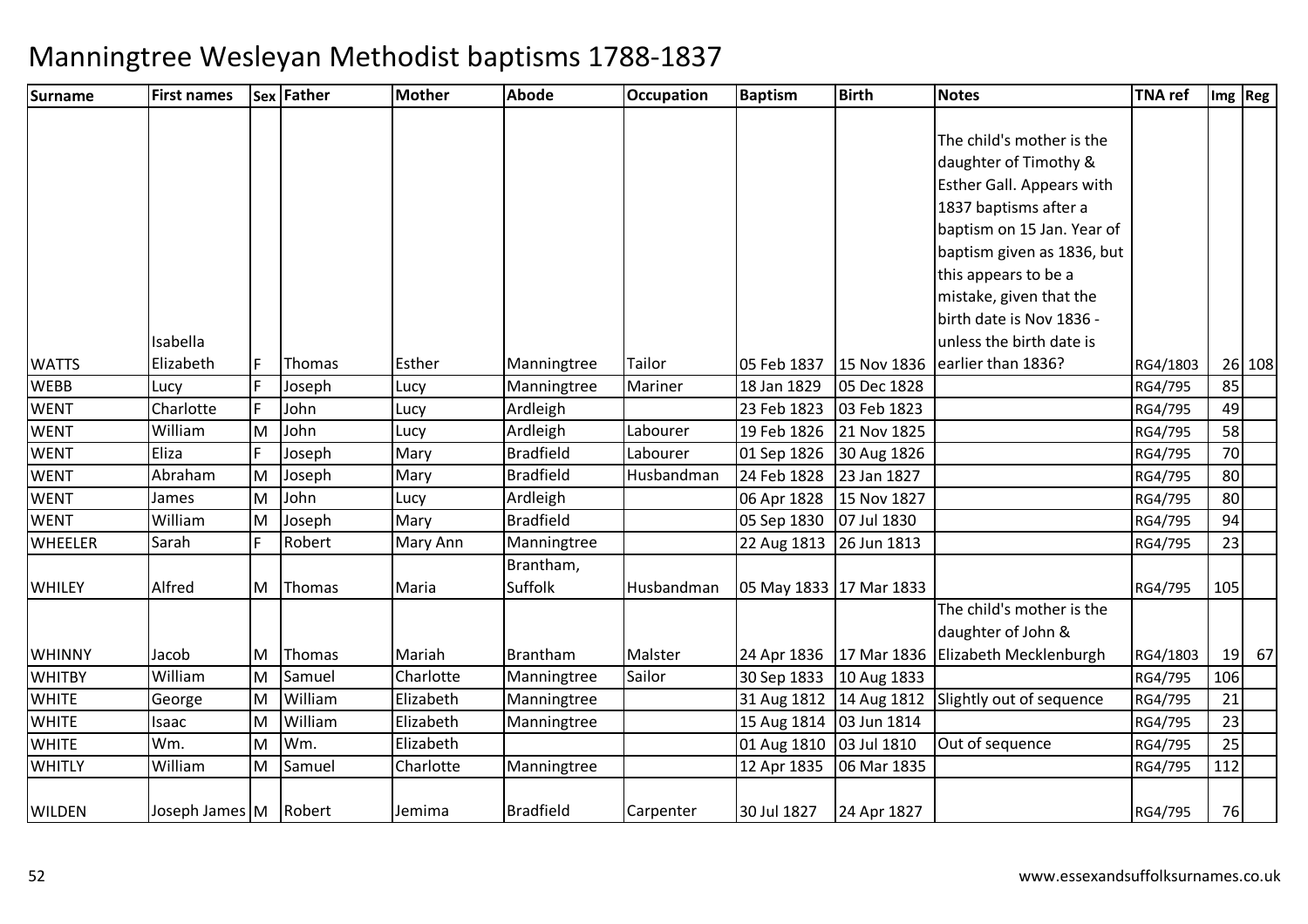#### **Surname First names Sex Father Mother Abode OccupationDccupation** Baptism **Birth Notes TNA ref Img Reg** WILDEN WILDINGOwen JohnsonM Robert Jemima Bradfield Carpenter 05 Apr 1829 26 Feb 1829 RG4/795 <sup>87</sup> Wm. MM James Sarah Bradfield 21 May 1820 09 May 1820 RG4/795 RG4/795 40 **WILKENSON**  Peter Haines MPeter Ann Wellingborough, Northamptonsh Wesleyan ireMinister27 Jan 1828 05 Nov 1827 The child's mother is the daughter of William & Ann Haines. Entered with 1837 baptisms. RG4/1803 <sup>29</sup> <sup>128</sup>**WILKENSON**  WilliamM Peter Ann Higham Ferrers, Northamptonsh Wesleyan ireMinisterr 13 Sep 1829 | 24 Mar 1829 | baptisms. The child's mother is the daughter of William & Ann Haines. Entered with 1837 RG4/1803 <sup>29</sup> <sup>129</sup>**WILKENSON** Mary Ann F Peter Ann Peterborough, Northamptonsh |Wesleyan ireMinister05 Dec 1830 03 Oct 1830 The child's mother is the daughter of William & Ann Haines. Entered with 1837 baptisms. RG4/1803 <sup>30</sup> <sup>130</sup>**WILKENSON** N Elizabeth F Peter Ann Luton, BedfordshireWesleyan Ministerr 102 Jun 1833 106 Mar 1833 baptisms. The child's mother is the daughter of William & Ann Haines. Entered with 1837 RG4/1803 <sup>30</sup> <sup>131</sup>**WILKENSON** Rebekah | F | Peter | Ann | Manningtree Wesleyan Minister12 Jul 1837 30 Jun 1837 The child's mother is the daughter of William & Ann **Haines**  RG4/1803 <sup>36</sup> <sup>169</sup>**WILKINSON**  John Wesley MPeter Ann Wesleyan Chapel House, ManningtreeWesleyan Minister 30 Oct 1835 13 Oct 1835John Wesley & George are twins. Their mother is the daughter of William & Ann **Haines**  RG4/1803 <sup>12</sup> <sup>22</sup>**WILKINSON**  George MPeter Ann<br>Thomas Wesleyan Chapel House, ManningtreeManningtree Wesleyan MinisterMinister 05 Nov 1835 13 Oct 1835<br>Malster 19 Dec 1830 19 Nov 1830 19 Nov 1830 John Wesley & George are twins. Their mother is the daughter of William & Ann Haines RG4/1803RG4/1803 12 23<br>RG4/795 97 **WINNEY**  Antony MM |Thomas | Manningtree | Malster | 19 Dec 1830 | 19 Nov 1830 | Nicolas | RG4/795 | 97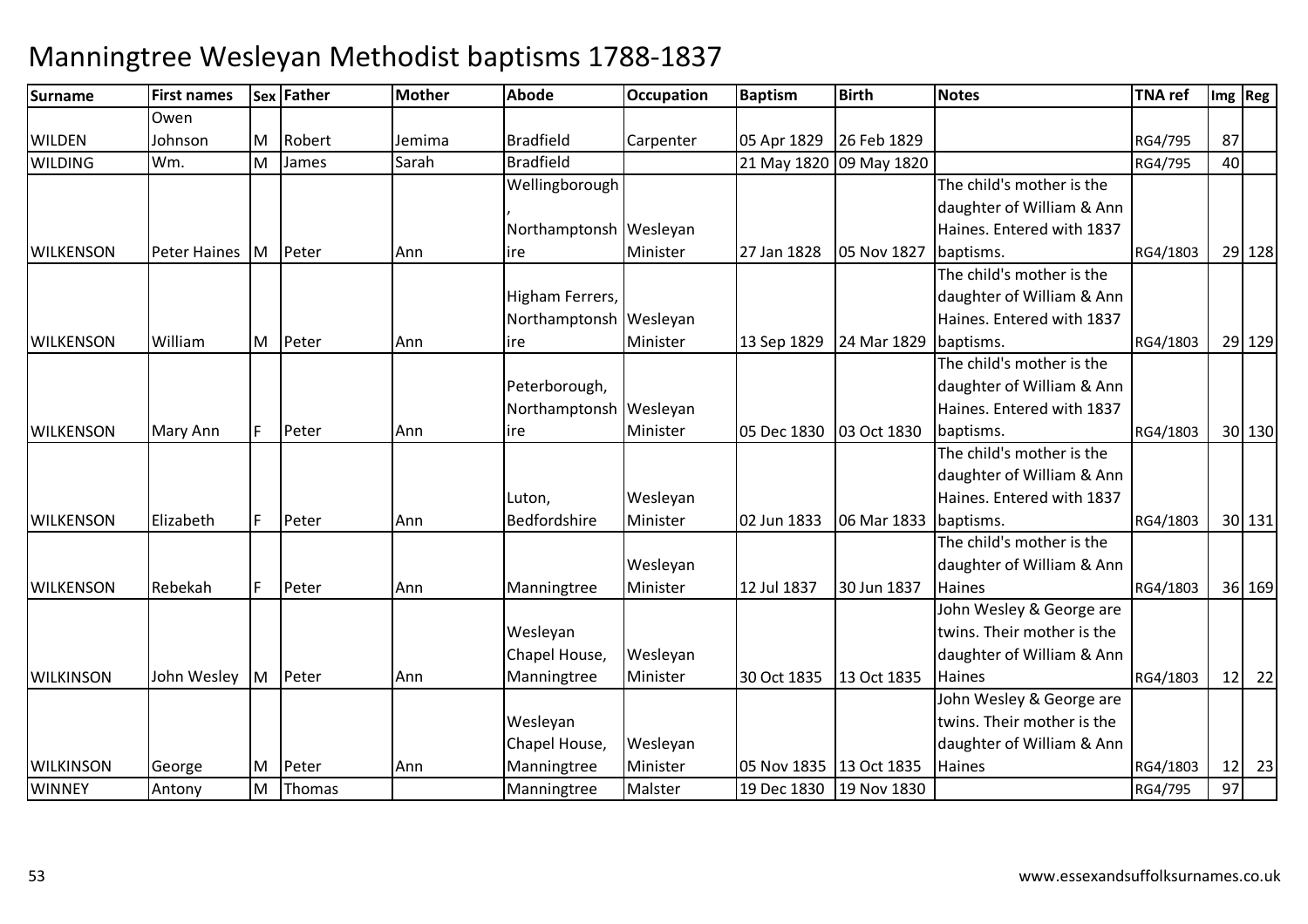| Surname            | <b>First names</b> |   | Sex Father    | <b>Mother</b> | Abode          | <b>Occupation</b> | <b>Baptism</b>          | <b>Birth</b> | <b>Notes</b>                                          | <b>TNA ref</b> |                 | Img Reg |
|--------------------|--------------------|---|---------------|---------------|----------------|-------------------|-------------------------|--------------|-------------------------------------------------------|----------------|-----------------|---------|
|                    |                    |   |               |               | Cottawade,     |                   |                         |              | The child's mother is the                             |                |                 |         |
|                    |                    |   |               |               | Brantham,      |                   |                         |              | daughter of William & Jane                            |                |                 |         |
| <b>WINNEY</b>      | William            | M | Joseph        | Elizabeth     | Suffolk        | Carpenter         | 23 Feb 1836             | 16 Jan 1836  | Smith                                                 | RG4/1803       | 17 <sup>1</sup> | 55      |
| <b>WINTERFLOOD</b> | David              | M | Samuel        | Hannah        | Little Bentley | Husbandman        | 02 May 1824 05 Apr 1824 |              |                                                       | RG4/795        | 63              |         |
| <b>WINTERFLOOD</b> | Isaac              | M | Samuel        | Hannah        | Wix            | Labourer          | 07 Feb 1830             | 23 Dec 1829  |                                                       | RG4/795        | 90              |         |
|                    |                    |   |               |               |                |                   |                         |              | The child's mother is the                             |                |                 |         |
|                    |                    |   |               |               |                | Hostler           |                         |              | daughter of William &                                 |                |                 |         |
| <b>WISKEN</b>      | Mariah             |   | William       | Sarah         | Manningtree    | (ostler?)         | 28 Jun 1837             | 10 Mar 1837  | Rhoda Clasby                                          | RG4/1803       |                 | 35 163  |
|                    |                    |   |               |               |                |                   |                         |              | The child's mother is the                             |                |                 |         |
|                    |                    |   |               |               |                |                   |                         |              | daughter of William &                                 |                |                 |         |
| <b>WISKER</b>      | John William       | M | William       | Sarah         | Lawford        |                   | 06 Jan 1836             | 16 Nov 1835  | Rhoda Clasby                                          | RG4/1803       | 15              | 45      |
| <b>WOOLF</b>       | Susan              |   | James         | Susan         | Ardleigh       | Farmer            | 09 Jul 1835             | 24 Feb 1835  |                                                       | RG4/795        | 113             |         |
| WRENN              | Susannah           |   | Wm.           | Mary          | Manningtree    | Labourer          | 24 Mar 1823             | 11 Aug 1822  |                                                       | RG4/795        | 49              |         |
| <b>WYATT</b>       | Mary Ann           |   | James         | Mary Ann      | Manningtree    | Mariner           | 25 Jun 1826             | 29 Apr 1826  |                                                       | RG4/795        | 67              |         |
| <b>WYATT</b>       | Hannah             |   | James         | Mary          | Manningtree    | Mariner           | 29 Jan 1829             | 02 Jan 1829  |                                                       | RG4/795        | 85              |         |
| <b>WYATT</b>       | James              | M | James         | Mary Ann      | Manningtree    | Mariner           | 26 Mar 1833             | 22 Jan 1833  |                                                       | RG4/795        | 104             |         |
| <b>YELL</b>        | Elizabeth          |   | John          | Elizabeth     | Manningtree    |                   | 08 Nov 1817             | 14 Sep 1817  |                                                       | RG4/795        | 32              |         |
| <b>YELL</b>        | John               | M | <b>Thomas</b> | Elizabeth     | Manningtree    |                   | 27 Feb 1820             | 14 Nov 1819  |                                                       | RG4/795        | 39              |         |
| <b>YELL</b>        | James              | M | Thomas        | Elizth.       |                |                   | 24 Feb 1823             | 20 Oct 1822  |                                                       | RG4/795        | 50              |         |
|                    |                    |   |               |               |                |                   |                         |              | Looks like the day of birth<br>was 20th, and then has |                |                 |         |
| <b>YELL</b>        | Sarah Ann          |   | Thomas        | Elizth.       | Manningtree    |                   | 24 Feb 1823             | * Oct 1822   | been changed to 26th.                                 | RG4/795        | 50              |         |
| <b>YOUNG</b>       | John               | M | Richard       | Mary          |                |                   | 23 Feb 1801             |              |                                                       | RG4/795        | 8               |         |
| <b>YOUNG</b>       | Mahala             |   | Richard       | Mary          | Manningtree    | Labourer          | 04 Jun 1805             | 19 May 1805  |                                                       | RG4/795        | 12              |         |
| <b>YOUNG</b>       | James              | M | Richard       | Mary          | Manningtree    |                   | 30 Oct 1809             | 07 Oct 1809  |                                                       | RG4/795        | 16              |         |
| <b>YOUNG</b>       | Hannah             |   | Richard       | Mary          | Manningtree    |                   | 10 Apr 1812             | 21 Feb 1812  |                                                       | RG4/795        | 20              |         |
| <b>YOUNG</b>       | Henry              | M | Robert        | Sarah         | Manningtree    |                   | 17 Apr 1815             | 18 Feb 1815  |                                                       | RG4/795        | 24              |         |
| <b>YOUNG</b>       | Samuel             | M | Robert        | Sarah         | Manningtree    |                   | 16 Sep 1816             | 10 May 1816  |                                                       | RG4/795        | 28              |         |
| <b>YOUNGS</b>      | Isaac              | М | Richd.        | Mary          | Manningtree    | Labourer          | 07 Mar 1803             | 14 Feb 1803  |                                                       | RG4/795        | 10              |         |
| <b>YOUNGS</b>      | William            | M | Richard       | Mary          | Manningtree    |                   | 24 Mar 1807             | 21 Feb 1807  |                                                       | RG4/795        | 13              |         |